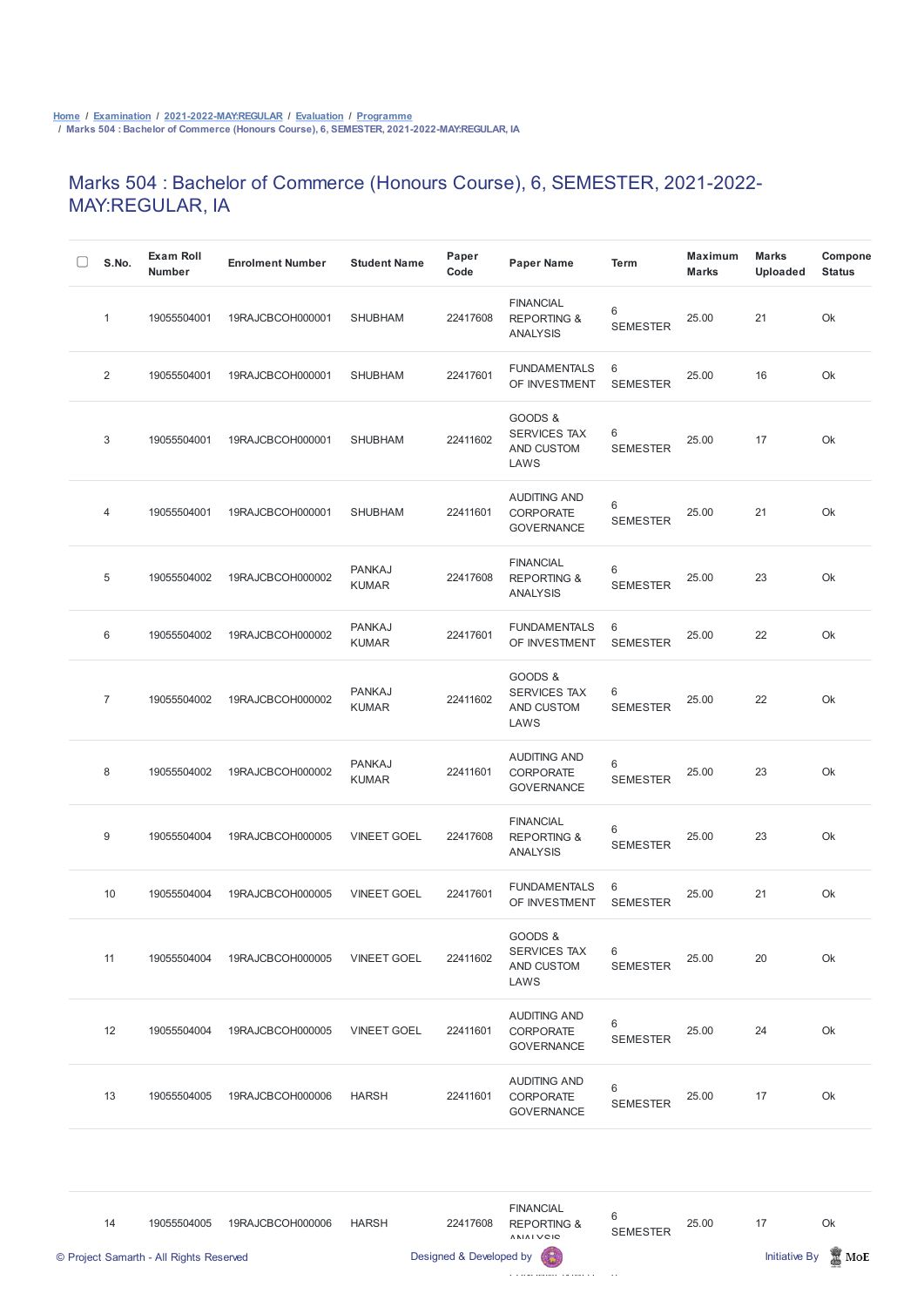| 15 | 19055504005 | 19RAJCBCOH000006 | <b>HARSH</b>                  | 22417601 | <b>UNUL BULLER IN LATE</b><br>OF INVESTMENT                       | $\checkmark$<br><b>SEMESTER</b> | 25.00 | 15 | Ok |
|----|-------------|------------------|-------------------------------|----------|-------------------------------------------------------------------|---------------------------------|-------|----|----|
| 16 | 19055504005 | 19RAJCBCOH000006 | <b>HARSH</b>                  | 22411602 | GOODS &<br><b>SERVICES TAX</b><br>AND CUSTOM<br>LAWS              | 6<br><b>SEMESTER</b>            | 25.00 | 17 | Ok |
| 17 | 19055504006 | 19RAJCBCOH000004 | <b>RASHITA BISHT</b>          | 22417608 | <b>FINANCIAL</b><br><b>REPORTING &amp;</b><br><b>ANALYSIS</b>     | 6<br><b>SEMESTER</b>            | 25.00 | 22 | Ok |
| 18 | 19055504006 | 19RAJCBCOH000004 | <b>RASHITA BISHT</b>          | 22417601 | <b>FUNDAMENTALS</b><br>OF INVESTMENT                              | 6<br><b>SEMESTER</b>            | 25.00 | 21 | Ok |
| 19 | 19055504006 | 19RAJCBCOH000004 | <b>RASHITA BISHT</b>          | 22411602 | GOODS &<br><b>SERVICES TAX</b><br>AND CUSTOM<br>LAWS              | 6<br><b>SEMESTER</b>            | 25.00 | 20 | Ok |
| 20 | 19055504006 | 19RAJCBCOH000004 | <b>RASHITA BISHT</b>          | 22411601 | <b>AUDITING AND</b><br><b>CORPORATE</b><br><b>GOVERNANCE</b>      | 6<br><b>SEMESTER</b>            | 25.00 | 22 | Ok |
| 21 | 19055504007 | ERN19055504007   | <b>DIVYA</b><br><b>WADHWA</b> | 22417602 | <b>CONSUMER</b><br><b>AFFAIRS AND</b><br><b>CUSTOMERS</b><br>CARE | 6<br><b>SEMESTER</b>            | 25.00 | 20 | Ok |
| 22 | 19055504007 | ERN19055504007   | <b>DIVYA</b><br><b>WADHWA</b> | 22411602 | GOODS &<br>SERVICES TAX<br>AND CUSTOM<br>LAWS                     | 6<br><b>SEMESTER</b>            | 25.00 | 19 | Ok |
| 23 | 19055504007 | ERN19055504007   | <b>DIVYA</b><br><b>WADHWA</b> | 22417604 | <b>INTERNATIONAL</b><br><b>BUSINESS</b>                           | 6<br><b>SEMESTER</b>            | 25.00 | 6  | Ok |
| 24 | 19055504007 | ERN19055504007   | <b>DIVYA</b><br><b>WADHWA</b> | 22411601 | <b>AUDITING AND</b><br><b>CORPORATE</b><br><b>GOVERNANCE</b>      | 6<br><b>SEMESTER</b>            | 25.00 | 22 | Ok |
| 25 | 19055504008 | 19RAJCBCOH000008 | <b>UJJWAL SINGH</b>           | 22417608 | <b>FINANCIAL</b><br><b>REPORTING &amp;</b><br><b>ANALYSIS</b>     | 6<br><b>SEMESTER</b>            | 25.00 | 24 | Ok |
| 26 | 19055504008 | 19RAJCBCOH000008 | <b>UJJWAL SINGH</b>           | 22417601 | <b>FUNDAMENTALS</b><br>OF INVESTMENT                              | 6<br><b>SEMESTER</b>            | 25.00 | 23 | Ok |
| 27 | 19055504008 | 19RAJCBCOH000008 | <b>UJJWAL SINGH</b>           | 22411602 | GOODS &<br><b>SERVICES TAX</b><br>AND CUSTOM<br>LAWS              | 6<br><b>SEMESTER</b>            | 25.00 | 18 | Ok |
| 28 | 19055504008 | 19RAJCBCOH000008 | <b>UJJWAL SINGH</b>           | 22411601 | <b>AUDITING AND</b><br>CORPORATE<br><b>GOVERNANCE</b>             | 6<br><b>SEMESTER</b>            | 25.00 | 24 | Ok |
| 29 | 19055504009 | 19RAJCBCOH000009 | <b>SAGAR</b>                  | 22417608 | <b>FINANCIAL</b><br><b>REPORTING &amp;</b><br><b>ANALYSIS</b>     | 6<br><b>SEMESTER</b>            | 25.00 | 24 | Ok |

| 30 | 19055504009 | 19RAJCBCOH000009 | <b>SAGAR</b> | 22417601 | <b>FUNDAMENTALS</b><br>OF INVESTMENT                 | - 6<br><b>SEMESTER</b> | 25.00 | 21 | Ok |
|----|-------------|------------------|--------------|----------|------------------------------------------------------|------------------------|-------|----|----|
| 31 | 19055504009 | 19RAJCBCOH000009 | SAGAR        | 22411602 | GOODS &<br><b>SERVICES TAX</b><br>AND CUSTOM<br>LAWS | 6<br><b>SEMESTER</b>   | 25.00 | 23 | Ok |

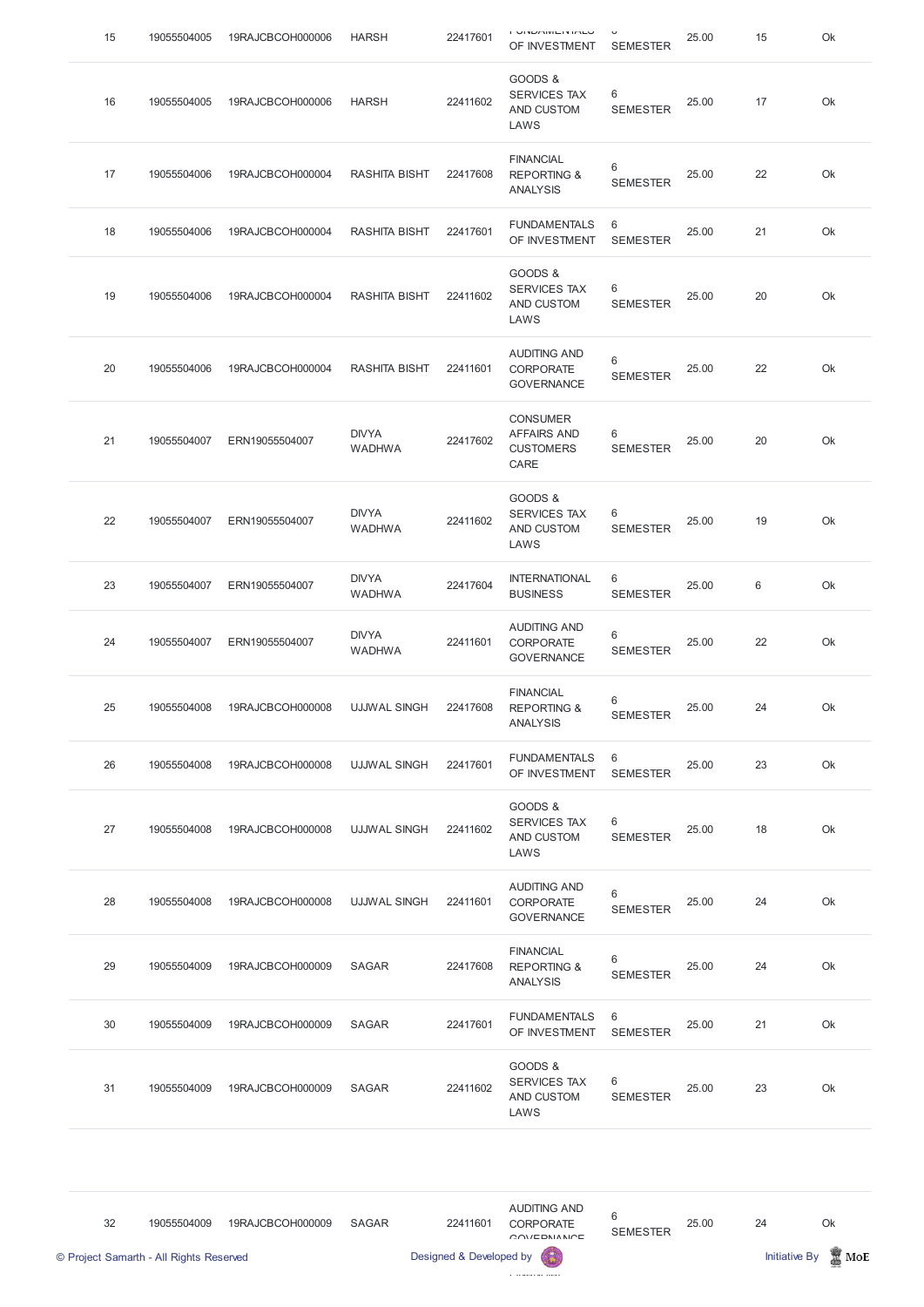|    | © Project Samarth - All Rights Reserved |                  |                                 | Designed & Developed by |                                                                     |                          |       | <b>Initiative By</b> | $\mathbb Z$ MoE |
|----|-----------------------------------------|------------------|---------------------------------|-------------------------|---------------------------------------------------------------------|--------------------------|-------|----------------------|-----------------|
| 51 | 19055504014                             | 19RAJCBCOH000014 | <b>ATISHAY JAIN</b>             | 22417604                | <b>INTERNATIONAL</b><br><b>BUSINESS</b>                             | 6<br><b>SEMESTER</b>     | 25.00 | 18                   | Ok              |
| 50 | 19055504014                             | 19RAJCBCOH000014 | ATISHAY JAIN                    | 22411602                | GOODS &<br><b>SERVICES TAX</b><br>AND CUSTOM<br>LAWS                | 6<br><b>SEMESTER</b>     | 25.00 | 20                   | Ok              |
| 49 | 19055504014                             | 19RAJCBCOH000014 | <b>ATISHAY JAIN</b>             | 22417601                | <b>FUNDAMENTALS</b><br>OF INVESTMENT                                | 6<br><b>SEMESTER</b>     | 25.00 | 22                   | Ok              |
| 48 | 19055504013                             | 190237452        | <b>PRATHAM</b><br><b>BANSAL</b> | 22411601                | <b>AUDITING AND</b><br>CORPORATE<br><b>GOVERNANCE</b>               | 6<br><b>SEMESTER</b>     | 25.00 | 23                   | Ok              |
| 47 | 19055504013                             | 190237452        | <b>PRATHAM</b><br><b>BANSAL</b> | 22417604                | <b>INTERNATIONAL</b><br><b>BUSINESS</b>                             | 6<br><b>SEMESTER</b>     | 25.00 | 18                   | Ok              |
| 46 | 19055504013                             | 190237452        | <b>PRATHAM</b><br><b>BANSAL</b> | 22411602                | GOODS &<br>SERVICES TAX<br>AND CUSTOM<br>LAWS                       | 6<br><b>SEMESTER</b>     | 25.00 | 20                   | Ok              |
| 45 | 19055504013                             | 190237452        | <b>PRATHAM</b><br><b>BANSAL</b> | 22417601                | <b>FUNDAMENTALS</b><br>OF INVESTMENT                                | 6<br><b>SEMESTER</b>     | 25.00 | 21                   | Ok              |
| 44 | 19055504012                             | 19RAJCBCOH000012 | YASHA<br><b>MALHOTRA</b>        | 22411601                | <b>AUDITING AND</b><br><b>CORPORATE</b><br><b>GOVERNANCE</b>        | $\,6$<br><b>SEMESTER</b> | 25.00 | 17                   | Ok              |
| 43 | 19055504012                             | 19RAJCBCOH000012 | YASHA<br><b>MALHOTRA</b>        | 22417604                | <b>INTERNATIONAL</b><br><b>BUSINESS</b>                             | 6<br><b>SEMESTER</b>     | 25.00 | 20                   | Ok              |
| 42 | 19055504012                             | 19RAJCBCOH000012 | YASHA<br><b>MALHOTRA</b>        | 22411602                | GOODS &<br><b>SERVICES TAX</b><br>AND CUSTOM<br>LAWS                | 6<br><b>SEMESTER</b>     | 25.00 | 17                   | Ok              |
| 41 | 19055504012                             | 19RAJCBCOH000012 | YASHA<br><b>MALHOTRA</b>        | 22417601                | <b>FUNDAMENTALS</b><br>OF INVESTMENT                                | 6<br><b>SEMESTER</b>     | 25.00 | 15                   | Ok              |
| 40 | 19055504011                             | ERN19055504011   | <b>KAMINI</b>                   | 22417601                | <b>FUNDAMENTALS</b><br>OF INVESTMENT                                | 6<br><b>SEMESTER</b>     | 25.00 | 14                   | Ok              |
| 39 | 19055504011                             | ERN19055504011   | <b>KAMINI</b>                   | 22411601                | <b>AUDITING AND</b><br><b>CORPORATE</b><br><b>GOVERNANCE</b>        | $6\,$<br><b>SEMESTER</b> | 25.00 | 17                   | Ok              |
| 38 | 19055504011                             | ERN19055504011   | <b>KAMINI</b>                   | 22411602                | GOODS &<br>SERVICES TAX<br>AND CUSTOM<br>LAWS                       | 6<br><b>SEMESTER</b>     | 25.00 | 17                   | Ok              |
| 37 | 19055504011                             | ERN19055504011   | <b>KAMINI</b>                   | 22417608                | <b>FINANCIAL</b><br><b>REPORTING &amp;</b><br><b>ANALYSIS</b>       | $6\,$<br><b>SEMESTER</b> | 25.00 | 17                   | Ok              |
| 36 | 19055504010                             | 19RAJCBCOH000010 | <b>HARSH</b><br><b>DADHEECH</b> | 22411601                | <b>AUDITING AND</b><br><b>CORPORATE</b><br><b>GOVERNANCE</b>        | $6\,$<br><b>SEMESTER</b> | 25.00 | 17                   | Ok              |
| 35 | 19055504010                             | 19RAJCBCOH000010 | <b>HARSH</b><br><b>DADHEECH</b> | 22411602                | GOODS &<br><b>SERVICES TAX</b><br>AND CUSTOM<br>LAWS                | 6<br><b>SEMESTER</b>     | 25.00 | 18                   | Ok              |
| 34 | 19055504010                             | 19RAJCBCOH000010 | <b>HARSH</b><br><b>DADHEECH</b> | 22417601                | <b>FUNDAMENTALS</b><br>OF INVESTMENT                                | 6<br><b>SEMESTER</b>     | 25.00 | 14                   | Ok              |
| 33 | 19055504010                             | 19RAJCBCOH000010 | <b>HARSH</b><br><b>DADHEECH</b> | 22417608                | <b>THE MAN AND ALL</b><br><b>REPORTING &amp;</b><br><b>ANALYSIS</b> | 6<br><b>SEMESTER</b>     | 25.00 | 18                   | Ok              |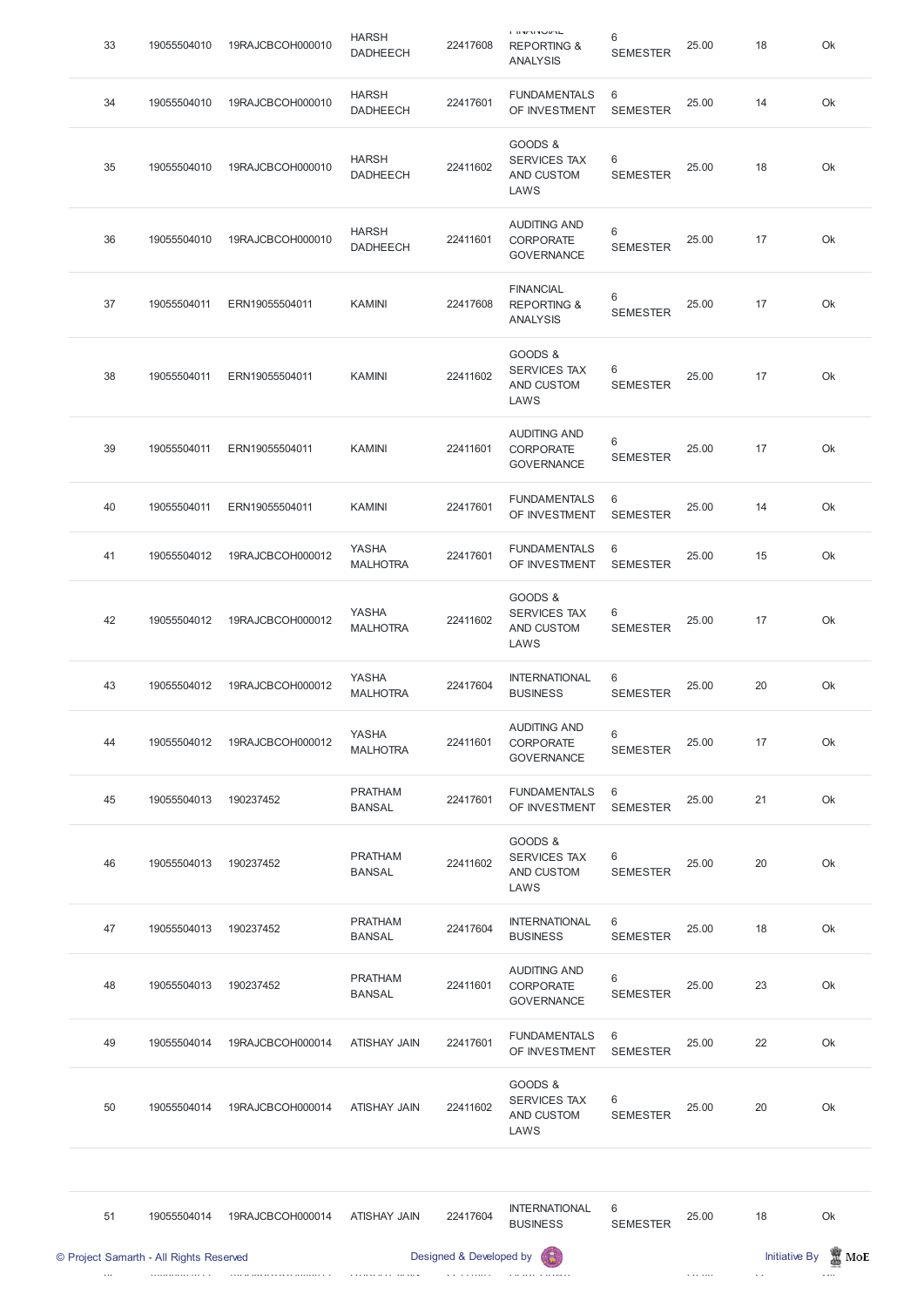|    |                                         |                  |                                |                         | <b>OUIN UIVIL</b><br><b>GOVERNANCE</b>                        | <b>SEMESTER</b>                    |       |                      | <b></b>         |
|----|-----------------------------------------|------------------|--------------------------------|-------------------------|---------------------------------------------------------------|------------------------------------|-------|----------------------|-----------------|
| 53 | 19055504015                             | 19RAJCBCOH000015 | <b>ASTHA</b><br><b>SHARMA</b>  | 22417601                | <b>FUNDAMENTALS</b><br>OF INVESTMENT                          | 6<br><b>SEMESTER</b>               | 25.00 | 18                   | Ok              |
| 54 | 19055504015                             | 19RAJCBCOH000015 | <b>ASTHA</b><br><b>SHARMA</b>  | 22411602                | GOODS &<br><b>SERVICES TAX</b><br>AND CUSTOM<br>LAWS          | 6<br><b>SEMESTER</b>               | 25.00 | 20                   | Ok              |
| 55 | 19055504015                             | 19RAJCBCOH000015 | <b>ASTHA</b><br><b>SHARMA</b>  | 22417604                | <b>INTERNATIONAL</b><br><b>BUSINESS</b>                       | 6<br><b>SEMESTER</b>               | 25.00 | 20                   | Ok              |
| 56 | 19055504015                             | 19RAJCBCOH000015 | <b>ASTHA</b><br><b>SHARMA</b>  | 22411601                | <b>AUDITING AND</b><br><b>CORPORATE</b><br><b>GOVERNANCE</b>  | 6<br><b>SEMESTER</b>               | 25.00 | 22                   | Ok              |
| 57 | 19055504016                             | 19RAJCBCOH000016 | <b>MAYANK</b><br><b>GOYAL</b>  | 22417608                | <b>FINANCIAL</b><br><b>REPORTING &amp;</b><br><b>ANALYSIS</b> | 6<br><b>SEMESTER</b>               | 25.00 | 17                   | Ok              |
| 58 | 19055504016                             | 19RAJCBCOH000016 | <b>MAYANK</b><br><b>GOYAL</b>  | 22417601                | <b>FUNDAMENTALS</b><br>OF INVESTMENT                          | 6<br><b>SEMESTER</b>               | 25.00 | 21                   | Ok              |
| 59 | 19055504016                             | 19RAJCBCOH000016 | <b>MAYANK</b><br><b>GOYAL</b>  | 22411602                | GOODS &<br><b>SERVICES TAX</b><br>AND CUSTOM<br>LAWS          | 6<br><b>SEMESTER</b>               | 25.00 | 20                   | Ok              |
| 60 | 19055504016                             | 19RAJCBCOH000016 | <b>MAYANK</b><br><b>GOYAL</b>  | 22411601                | <b>AUDITING AND</b><br><b>CORPORATE</b><br><b>GOVERNANCE</b>  | 6<br><b>SEMESTER</b>               | 25.00 | 23                   | Ok              |
| 61 | 19055504017                             | 19RAJCBCOH000017 | <b>TUSHAR</b><br><b>SHARMA</b> | 22417608                | <b>FINANCIAL</b><br><b>REPORTING &amp;</b><br><b>ANALYSIS</b> | 6<br><b>SEMESTER</b>               | 25.00 | 22                   | Ok              |
| 62 | 19055504017                             | 19RAJCBCOH000017 | <b>TUSHAR</b><br><b>SHARMA</b> | 22417601                | <b>FUNDAMENTALS</b><br>OF INVESTMENT                          | 6<br><b>SEMESTER</b>               | 25.00 | 19                   | Ok              |
| 63 | 19055504017                             | 19RAJCBCOH000017 | <b>TUSHAR</b><br><b>SHARMA</b> | 22411602                | GOODS &<br><b>SERVICES TAX</b><br>AND CUSTOM<br>LAWS          | 6<br><b>SEMESTER</b>               | 25.00 | 20                   | Ok              |
| 64 | 19055504017                             | 19RAJCBCOH000017 | <b>TUSHAR</b><br><b>SHARMA</b> | 22411601                | <b>AUDITING AND</b><br><b>CORPORATE</b><br><b>GOVERNANCE</b>  | 6<br><b>SEMESTER</b>               | 25.00 | 22                   | Ok              |
| 65 | 19055504018                             | ERN19055504018   | <b>DHEERAJ</b><br><b>GUPTA</b> | 22417608                | <b>FINANCIAL</b><br><b>REPORTING &amp;</b><br><b>ANALYSIS</b> | 6<br><b>SEMESTER</b>               | 25.00 | 17                   | Ok              |
| 66 | 19055504018                             | ERN19055504018   | <b>DHEERAJ</b><br><b>GUPTA</b> | 22417601                | <b>FUNDAMENTALS</b><br>OF INVESTMENT                          | 6<br><b>SEMESTER</b>               | 25.00 | 20                   | Ok              |
| 67 | 19055504018                             | ERN19055504018   | <b>DHEERAJ</b><br><b>GUPTA</b> | 22411602                | GOODS &<br><b>SERVICES TAX</b><br>AND CUSTOM<br>LAWS          | 6<br><b>SEMESTER</b>               | 25.00 | 20                   | Ok              |
| 68 | 19055504018                             | ERN19055504018   | <b>DHEERAJ</b><br><b>GUPTA</b> | 22411601                | <b>AUDITING AND</b><br><b>CORPORATE</b><br><b>GOVERNANCE</b>  | 6<br><b>SEMESTER</b>               | 25.00 | 22                   | Ok              |
| 69 | 19055504019                             | 19RAJCBCOH000020 | RAHUL SONI                     | 22417608                | <b>FINANCIAL</b><br><b>REPORTING &amp;</b><br><b>ANALYSIS</b> | 6<br><b>SEMESTER</b>               | 25.00 | 18                   | Ok              |
| 70 | 19055504019                             | 19RAJCBCOH000020 | RAHUL SONI                     | 22417601                | <b>FUNDAMENTALS</b><br>OF INVESTMENT                          | $6\phantom{1}6$<br><b>SEMESTER</b> | 25.00 | 18                   | Ok              |
|    | © Project Samarth - All Rights Reserved |                  |                                | Designed & Developed by |                                                               |                                    |       | <b>Initiative By</b> | $\mathbb Z$ MoE |
|    |                                         |                  |                                |                         |                                                               |                                    |       |                      |                 |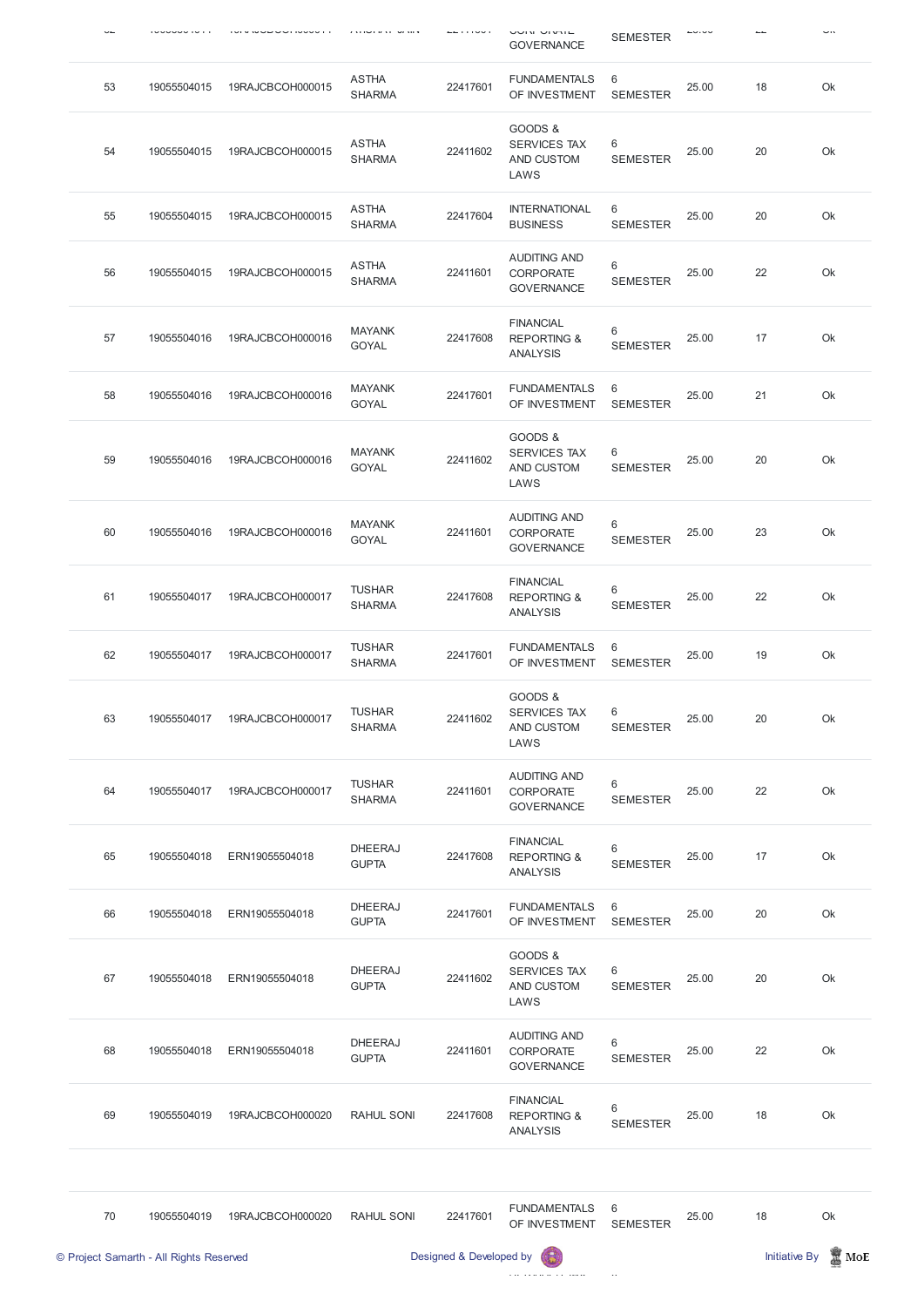| 71 | 19055504019 | 19RAJCBCOH000020 | <b>RAHUL SONI</b>                         | 22411602 | <b>VEIVOULY DV</b><br>AND CUSTOM<br>LAWS                      | <b>SEMESTER</b>      | 25.00 | 11 | Ok |
|----|-------------|------------------|-------------------------------------------|----------|---------------------------------------------------------------|----------------------|-------|----|----|
| 72 | 19055504019 | 19RAJCBCOH000020 | RAHUL SONI                                | 22411601 | <b>AUDITING AND</b><br><b>CORPORATE</b><br><b>GOVERNANCE</b>  | 6<br><b>SEMESTER</b> | 25.00 | 22 | Ok |
| 73 | 19055504020 | 19RAJCBCOH000021 | <b>SHARON</b><br><b>ELIZABETH</b><br>SAJU | 22417608 | <b>FINANCIAL</b><br><b>REPORTING &amp;</b><br><b>ANALYSIS</b> | 6<br><b>SEMESTER</b> | 25.00 | 22 | Ok |
| 74 | 19055504020 | 19RAJCBCOH000021 | <b>SHARON</b><br><b>ELIZABETH</b><br>SAJU | 22417601 | <b>FUNDAMENTALS</b><br>OF INVESTMENT                          | 6<br><b>SEMESTER</b> | 25.00 | 20 | Ok |
| 75 | 19055504020 | 19RAJCBCOH000021 | <b>SHARON</b><br><b>ELIZABETH</b><br>SAJU | 22411602 | GOODS &<br><b>SERVICES TAX</b><br>AND CUSTOM<br>LAWS          | 6<br><b>SEMESTER</b> | 25.00 | 23 | Ok |
| 76 | 19055504020 | 19RAJCBCOH000021 | <b>SHARON</b><br><b>ELIZABETH</b><br>SAJU | 22411601 | <b>AUDITING AND</b><br><b>CORPORATE</b><br><b>GOVERNANCE</b>  | 6<br><b>SEMESTER</b> | 25.00 | 24 | Ok |
| 77 | 19055504021 | ERN19055504021   | <b>NAND KISHOR</b>                        | 22417608 | <b>FINANCIAL</b><br><b>REPORTING &amp;</b><br><b>ANALYSIS</b> | 6<br><b>SEMESTER</b> | 25.00 | 20 | Ok |
| 78 | 19055504021 | ERN19055504021   | <b>NAND KISHOR</b>                        | 22417601 | <b>FUNDAMENTALS</b><br>OF INVESTMENT SEMESTER                 | 6                    | 25.00 | 22 | Ok |
| 79 | 19055504021 | ERN19055504021   | <b>NAND KISHOR</b>                        | 22411602 | GOODS &<br><b>SERVICES TAX</b><br>AND CUSTOM<br>LAWS          | 6<br><b>SEMESTER</b> | 25.00 | 22 | Ok |
| 80 | 19055504021 | ERN19055504021   | <b>NAND KISHOR</b>                        | 22411601 | <b>AUDITING AND</b><br><b>CORPORATE</b><br><b>GOVERNANCE</b>  | 6<br><b>SEMESTER</b> | 25.00 | 21 | Ok |
| 81 | 19055504022 | 19RAJCBCOH000023 | <b>BHARAT</b><br><b>GULANI</b>            | 22417608 | <b>FINANCIAL</b><br><b>REPORTING &amp;</b><br><b>ANALYSIS</b> | 6<br><b>SEMESTER</b> | 25.00 | 18 | Ok |
| 82 | 19055504022 | 19RAJCBCOH000023 | <b>BHARAT</b><br><b>GULANI</b>            | 22417601 | <b>FUNDAMENTALS</b><br>OF INVESTMENT                          | 6<br><b>SEMESTER</b> | 25.00 | 16 | Ok |
| 83 | 19055504022 | 19RAJCBCOH000023 | <b>BHARAT</b><br><b>GULANI</b>            | 22411602 | GOODS &<br><b>SERVICES TAX</b><br>AND CUSTOM<br>LAWS          | 6<br><b>SEMESTER</b> | 25.00 | 21 | Ok |
| 84 | 19055504022 | 19RAJCBCOH000023 | <b>BHARAT</b><br><b>GULANI</b>            | 22411601 | <b>AUDITING AND</b><br><b>CORPORATE</b><br><b>GOVERNANCE</b>  | 6<br><b>SEMESTER</b> | 25.00 | 23 | Ok |
| 85 | 19055504023 | 19RAJCBCOH000024 | <b>KHUSHI</b><br><b>ARORA</b>             | 22417601 | <b>FUNDAMENTALS</b><br>OF INVESTMENT                          | 6<br><b>SEMESTER</b> | 25.00 | 18 | Ok |

| © Project Samarth - All Rights Reserved |    |             |                  | Designed & Developed by                 |          |                                                              |                      | <b>Initiative By</b><br>MoE |    |    |
|-----------------------------------------|----|-------------|------------------|-----------------------------------------|----------|--------------------------------------------------------------|----------------------|-----------------------------|----|----|
|                                         | 89 | 19055504024 | 19RAJCBCOH000025 | <b>KUSHAL</b><br>$L'/L$ IN $A \wedge D$ | 22417602 | <b>CONSUMER</b><br><b>AFFAIRS AND</b><br><b>CUCTOMEDO</b>    | 6<br>CEMECTED        | 25.00                       | 21 | Ok |
|                                         | 88 | 19055504023 | 19RAJCBCOH000024 | <b>KHUSHI</b><br><b>ARORA</b>           | 22411601 | <b>AUDITING AND</b><br><b>CORPORATE</b><br><b>GOVERNANCE</b> | 6<br><b>SEMESTER</b> | 25.00                       | 23 | Ok |
|                                         | 87 | 19055504023 | 19RAJCBCOH000024 | <b>KHUSHI</b><br><b>ARORA</b>           | 22417604 | <b>INTERNATIONAL</b><br><b>BUSINESS</b>                      | 6<br><b>SEMESTER</b> | 25.00                       | 18 | Ok |
|                                         | 86 | 19055504023 | 19RAJCBCOH000024 | <b>KHUSHI</b><br><b>ARORA</b>           | 22411602 | <b>SERVICES TAX</b><br>AND CUSTOM<br>LAWS                    | 6<br><b>SEMESTER</b> | 25.00                       | 20 | Ok |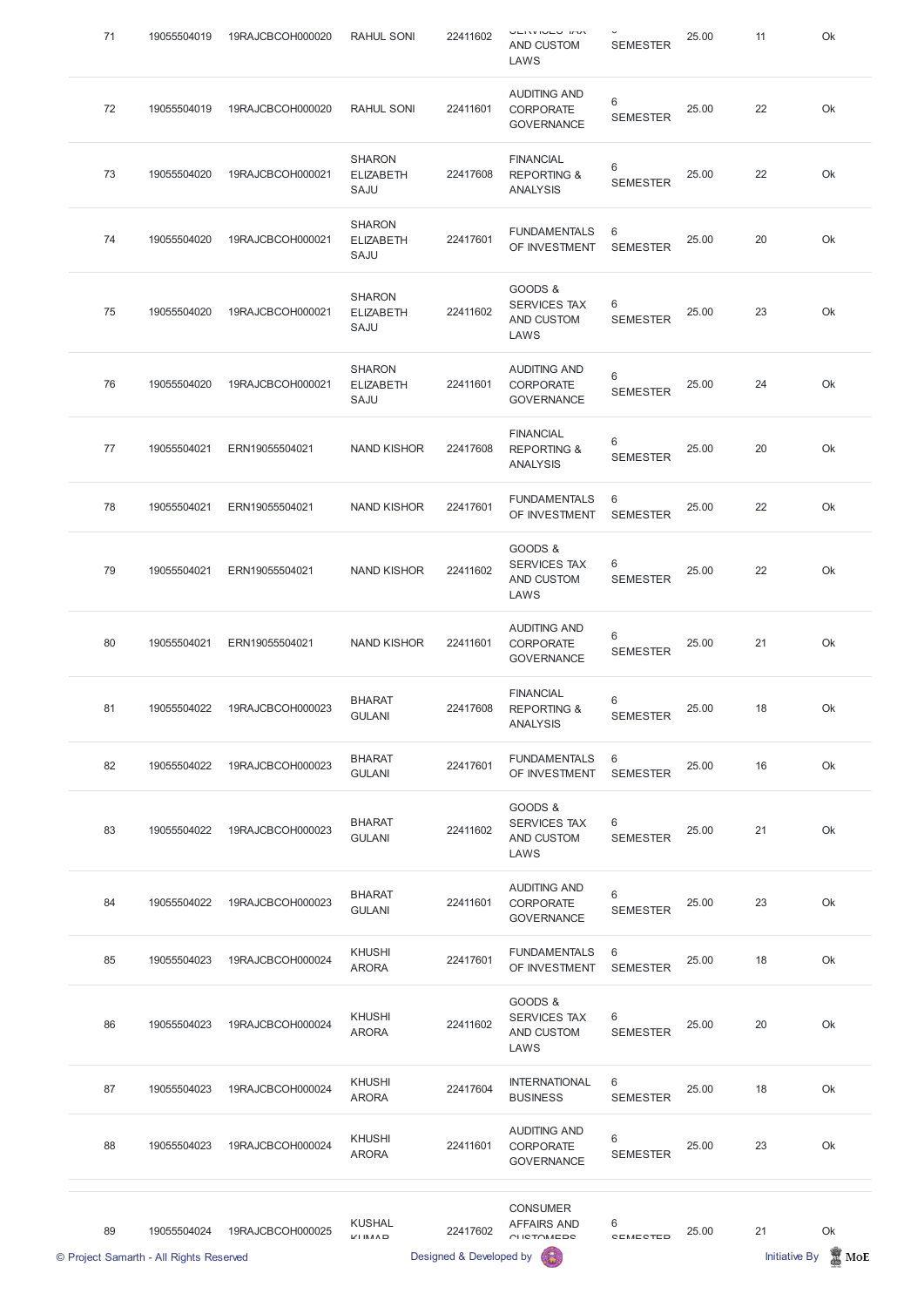| © Project Samarth - All Rights Reserved |             |                  |                                | Designed & Developed by |                                                               |                      | <b>Initiative By</b><br>MoE |    |    |  |
|-----------------------------------------|-------------|------------------|--------------------------------|-------------------------|---------------------------------------------------------------|----------------------|-----------------------------|----|----|--|
| 108                                     | 19055504028 | 19RAJCBCOH000030 | <b>DISHANT</b><br><b>KUMAR</b> | 22411601                | <b>AUDITING AND</b><br><b>CORPORATE</b><br>OMIEDNIMN          | 6<br><b>SEMESTER</b> | 25.00                       | 22 | Ok |  |
| 107                                     | 19055504028 | 19RAJCBCOH000030 | <b>DISHANT</b><br><b>KUMAR</b> | 22411602                | GOODS &<br>SERVICES TAX<br>AND CUSTOM<br>LAWS                 | 6<br><b>SEMESTER</b> | 25.00                       | 20 | Ok |  |
| 106                                     | 19055504028 | 19RAJCBCOH000030 | <b>DISHANT</b><br><b>KUMAR</b> | 22417601                | <b>FUNDAMENTALS</b><br>OF INVESTMENT                          | 6<br><b>SEMESTER</b> | 25.00                       | 19 | Ok |  |
| 105                                     | 19055504028 | 19RAJCBCOH000030 | <b>DISHANT</b><br><b>KUMAR</b> | 22417608                | <b>FINANCIAL</b><br><b>REPORTING &amp;</b><br><b>ANALYSIS</b> | 6<br><b>SEMESTER</b> | 25.00                       | 17 | Ok |  |
| 104                                     | 19055504027 | 19RAJCBCOH000029 | <b>NIKHIL</b><br><b>MAURYA</b> | 22411601                | <b>AUDITING AND</b><br><b>CORPORATE</b><br><b>GOVERNANCE</b>  | 6<br><b>SEMESTER</b> | 25.00                       | 23 | Ok |  |
| 103                                     | 19055504027 | 19RAJCBCOH000029 | <b>NIKHIL</b><br><b>MAURYA</b> | 22411602                | GOODS &<br>SERVICES TAX<br>AND CUSTOM<br>LAWS                 | 6<br><b>SEMESTER</b> | 25.00                       | 20 | Ok |  |
| 102                                     | 19055504027 | 19RAJCBCOH000029 | <b>NIKHIL</b><br><b>MAURYA</b> | 22417601                | <b>FUNDAMENTALS</b><br>OF INVESTMENT                          | 6<br><b>SEMESTER</b> | 25.00                       | 20 | Ok |  |
| 101                                     | 19055504027 | 19RAJCBCOH000029 | <b>NIKHIL</b><br><b>MAURYA</b> | 22417608                | <b>FINANCIAL</b><br><b>REPORTING &amp;</b><br><b>ANALYSIS</b> | 6<br><b>SEMESTER</b> | 25.00                       | 17 | Ok |  |
| 100                                     | 19055504026 | 19RAJCBCOH000028 | <b>RAHUL</b><br><b>CHANDEL</b> | 22411601                | <b>AUDITING AND</b><br><b>CORPORATE</b><br><b>GOVERNANCE</b>  | 6<br><b>SEMESTER</b> | 25.00                       | 24 | Ok |  |
| 99                                      | 19055504026 | 19RAJCBCOH000028 | <b>RAHUL</b><br>CHANDEL        | 22417604                | <b>INTERNATIONAL</b><br><b>BUSINESS</b>                       | 6<br><b>SEMESTER</b> | 25.00                       | 22 | Ok |  |
| 98                                      | 19055504026 | 19RAJCBCOH000028 | <b>RAHUL</b><br>CHANDEL        | 22411602                | GOODS &<br>SERVICES TAX<br>AND CUSTOM<br>LAWS                 | 6<br><b>SEMESTER</b> | 25.00                       | 20 | Ok |  |
| 97                                      | 19055504026 | 19RAJCBCOH000028 | <b>RAHUL</b><br><b>CHANDEL</b> | 22417601                | <b>FUNDAMENTALS</b><br>OF INVESTMENT                          | 6<br><b>SEMESTER</b> | 25.00                       | 19 | Ok |  |
| 96                                      | 19055504025 | 19RAJCBCOH000026 | <b>SUMIT VERMA</b>             | 22411601                | <b>AUDITING AND</b><br><b>CORPORATE</b><br><b>GOVERNANCE</b>  | 6<br><b>SEMESTER</b> | 25.00                       | 22 | Ok |  |
| 95                                      | 19055504025 | 19RAJCBCOH000026 | <b>SUMIT VERMA</b>             | 22417604                | <b>INTERNATIONAL</b><br><b>BUSINESS</b>                       | 6<br><b>SEMESTER</b> | 25.00                       | 16 | Ok |  |
| 94                                      | 19055504025 | 19RAJCBCOH000026 | <b>SUMIT VERMA</b>             | 22411602                | GOODS &<br>SERVICES TAX<br>AND CUSTOM<br>LAWS                 | 6<br><b>SEMESTER</b> | 25.00                       | 20 | Ok |  |
| 93                                      | 19055504025 | 19RAJCBCOH000026 | <b>SUMIT VERMA</b>             | 22417601                | <b>FUNDAMENTALS</b><br>OF INVESTMENT                          | 6<br><b>SEMESTER</b> | 25.00                       | 17 | Ok |  |
| 92                                      | 19055504024 | 19RAJCBCOH000025 | <b>KUSHAL</b><br><b>KUMAR</b>  | 22411601                | <b>AUDITING AND</b><br><b>CORPORATE</b><br><b>GOVERNANCE</b>  | 6<br><b>SEMESTER</b> | 25.00                       | 23 | Ok |  |
| 91                                      | 19055504024 | 19RAJCBCOH000025 | <b>KUSHAL</b><br><b>KUMAR</b>  | 22417604                | <b>INTERNATIONAL</b><br><b>BUSINESS</b>                       | 6<br><b>SEMESTER</b> | 25.00                       | 18 | Ok |  |
| 90                                      | 19055504024 | 19RAJCBCOH000025 | <b>KUSHAL</b><br><b>KUMAR</b>  | 22411602                | GOODS &<br>SERVICES TAX<br>AND CUSTOM<br>LAWS                 | 6<br><b>SEMESTER</b> | 25.00                       | 20 | Ok |  |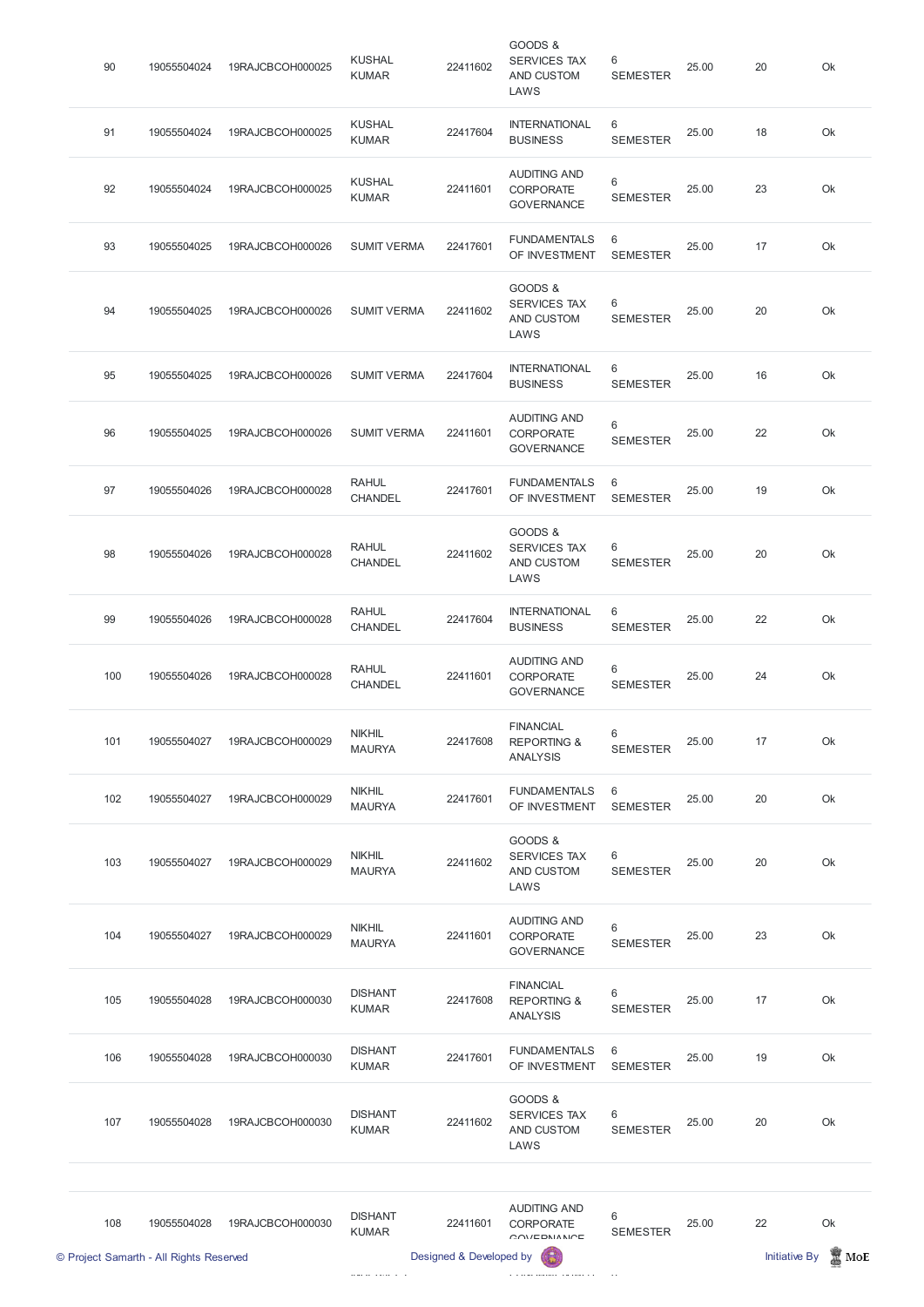|     | © Project Samarth - All Rights Reserved |                  |                                         | Designed & Developed by |                                                                   |                      | <b>Initiative By</b><br>$\mathbb{R}$ MoE |    |    |  |  |
|-----|-----------------------------------------|------------------|-----------------------------------------|-------------------------|-------------------------------------------------------------------|----------------------|------------------------------------------|----|----|--|--|
| 127 | 19055504033                             | ERN19055504033   | <b>NEHA</b>                             | 22417604                | <b>INTERNATIONAL</b><br><b>BUSINESS</b>                           | 6<br><b>SEMESTER</b> | 25.00                                    | 19 | Ok |  |  |
| 126 | 19055504033                             | ERN19055504033   | <b>NEHA</b>                             | 22411602                | GOODS &<br>SERVICES TAX<br>AND CUSTOM<br>LAWS                     | 6<br><b>SEMESTER</b> | 25.00                                    | 21 | Ok |  |  |
| 125 | 19055504033                             | ERN19055504033   | <b>NEHA</b>                             | 22417602                | <b>CONSUMER</b><br><b>AFFAIRS AND</b><br><b>CUSTOMERS</b><br>CARE | 6<br><b>SEMESTER</b> | 25.00                                    | 22 | Ok |  |  |
| 124 | 19055504032                             | 19RAJCBCOH000034 | <b>KESHAV PIPLIA</b>                    | 22411601                | <b>AUDITING AND</b><br><b>CORPORATE</b><br><b>GOVERNANCE</b>      | 6<br><b>SEMESTER</b> | 25.00                                    | 14 | Ok |  |  |
| 123 | 19055504032                             | 19RAJCBCOH000034 | <b>KESHAV PIPLIA</b>                    | 22417604                | <b>INTERNATIONAL</b><br><b>BUSINESS</b>                           | 6<br><b>SEMESTER</b> | 25.00                                    | 15 | Ok |  |  |
| 122 | 19055504032                             | 19RAJCBCOH000034 | <b>KESHAV PIPLIA</b>                    | 22411602                | GOODS &<br><b>SERVICES TAX</b><br>AND CUSTOM<br>LAWS              | 6<br><b>SEMESTER</b> | 25.00                                    | 20 | Ok |  |  |
| 121 | 19055504032                             | 19RAJCBCOH000034 | <b>KESHAV PIPLIA</b>                    | 22417601                | <b>FUNDAMENTALS</b><br>OF INVESTMENT                              | 6<br><b>SEMESTER</b> | 25.00                                    | 14 | Ok |  |  |
| 120 | 19055504031                             | 19RAJCBCOH000033 | <b>ARJUN</b>                            | 22411601                | <b>AUDITING AND</b><br><b>CORPORATE</b><br><b>GOVERNANCE</b>      | 6<br><b>SEMESTER</b> | 25.00                                    | 24 | Ok |  |  |
| 119 | 19055504031                             | 19RAJCBCOH000033 | <b>ARJUN</b>                            | 22417604                | <b>INTERNATIONAL</b><br><b>BUSINESS</b>                           | 6<br><b>SEMESTER</b> | 25.00                                    | 22 | Ok |  |  |
| 118 | 19055504031                             | 19RAJCBCOH000033 | <b>ARJUN</b>                            | 22411602                | GOODS &<br><b>SERVICES TAX</b><br>AND CUSTOM<br>LAWS              | 6<br><b>SEMESTER</b> | 25.00                                    | 21 | Ok |  |  |
| 117 | 19055504031                             | 19RAJCBCOH000033 | <b>ARJUN</b>                            | 22417601                | <b>FUNDAMENTALS</b><br>OF INVESTMENT                              | 6<br><b>SEMESTER</b> | 25.00                                    | 18 | Ok |  |  |
| 116 | 19055504030                             | 19RAJCBCOH000032 | <b>DEWANGANA</b><br><b>SINGH</b>        | 22411601                | <b>AUDITING AND</b><br><b>CORPORATE</b><br><b>GOVERNANCE</b>      | 6<br><b>SEMESTER</b> | 25.00                                    | 23 | Ok |  |  |
| 115 | 19055504030                             | 19RAJCBCOH000032 | <b>DEWANGANA</b><br><b>SINGH</b>        | 22417604                | <b>INTERNATIONAL</b><br><b>BUSINESS</b>                           | 6<br><b>SEMESTER</b> | 25.00                                    | 17 | Ok |  |  |
| 114 | 19055504030                             | 19RAJCBCOH000032 | <b>DEWANGANA</b><br><b>SINGH</b>        | 22411602                | GOODS &<br><b>SERVICES TAX</b><br>AND CUSTOM<br>LAWS              | 6<br><b>SEMESTER</b> | 25.00                                    | 21 | Ok |  |  |
| 113 | 19055504030                             | 19RAJCBCOH000032 | <b>DEWANGANA</b><br><b>SINGH</b>        | 22417602                | <b>CONSUMER</b><br><b>AFFAIRS AND</b><br><b>CUSTOMERS</b><br>CARE | 6<br><b>SEMESTER</b> | 25.00                                    | 22 | Ok |  |  |
| 112 | 19055504029                             | 19RAJCBCOH000031 | <b>INDERJEET</b><br><b>SINGH BANSAL</b> | 22411601                | <b>AUDITING AND</b><br><b>CORPORATE</b><br><b>GOVERNANCE</b>      | 6<br><b>SEMESTER</b> | 25.00                                    | 24 | Ok |  |  |
| 111 | 19055504029                             | 19RAJCBCOH000031 | <b>INDERJEET</b><br><b>SINGH BANSAL</b> | 22417604                | <b>INTERNATIONAL</b><br><b>BUSINESS</b>                           | 6<br><b>SEMESTER</b> | 25.00                                    | 22 | Ok |  |  |
| 110 | 19055504029                             | 19RAJCBCOH000031 | <b>INDERJEET</b><br><b>SINGH BANSAL</b> | 22411602                | GOODS &<br>SERVICES TAX<br>AND CUSTOM<br>LAWS                     | 6<br><b>SEMESTER</b> | 25.00                                    | 21 | Ok |  |  |
| 109 | 19055504029                             | 19RAJCBCOH000031 | .<br><b>SINGH BANSAL</b>                | 22417601                | י טוזיט מזוכוז וער<br>OF INVESTMENT                               | <b>SEMESTER</b>      | 25.00                                    | 18 | Ok |  |  |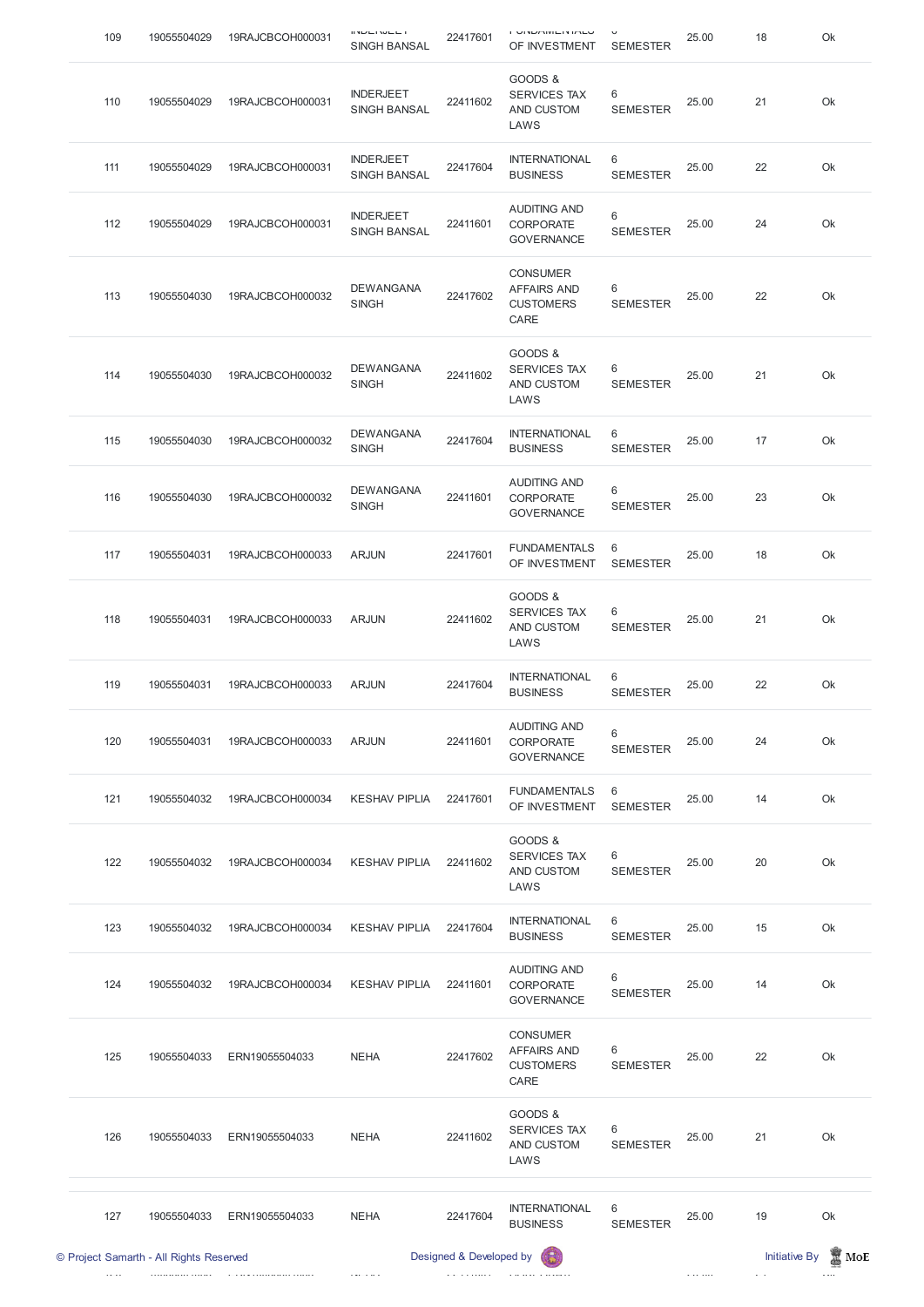|     |             |                  |                                               |          | UUIN UIVIIL<br><b>GOVERNANCE</b>                                  | <b>SEMESTER</b>      |       |    | <b></b> |
|-----|-------------|------------------|-----------------------------------------------|----------|-------------------------------------------------------------------|----------------------|-------|----|---------|
| 129 | 19055504034 | 19RAJCBCOH000036 | <b>NEERAJ</b><br><b>KUMAR</b><br><b>VERMA</b> | 22417602 | <b>CONSUMER</b><br><b>AFFAIRS AND</b><br><b>CUSTOMERS</b><br>CARE | 6<br><b>SEMESTER</b> | 25.00 | 21 | Ok      |
| 130 | 19055504034 | 19RAJCBCOH000036 | <b>NEERAJ</b><br><b>KUMAR</b><br><b>VERMA</b> | 22411602 | GOODS &<br><b>SERVICES TAX</b><br>AND CUSTOM<br>LAWS              | 6<br><b>SEMESTER</b> | 25.00 | 22 | Ok      |
| 131 | 19055504034 | 19RAJCBCOH000036 | <b>NEERAJ</b><br><b>KUMAR</b><br><b>VERMA</b> | 22417604 | <b>INTERNATIONAL</b><br><b>BUSINESS</b>                           | 6<br><b>SEMESTER</b> | 25.00 | 16 | Ok      |
| 132 | 19055504034 | 19RAJCBCOH000036 | <b>NEERAJ</b><br><b>KUMAR</b><br><b>VERMA</b> | 22411601 | <b>AUDITING AND</b><br><b>CORPORATE</b><br><b>GOVERNANCE</b>      | 6<br><b>SEMESTER</b> | 25.00 | 22 | Ok      |
| 133 | 19055504035 | ERN19055504035   | <b>LAKSHIT SHAH</b>                           | 22417602 | <b>CONSUMER</b><br><b>AFFAIRS AND</b><br><b>CUSTOMERS</b><br>CARE | 6<br><b>SEMESTER</b> | 25.00 | 22 | Ok      |
| 134 | 19055504035 | ERN19055504035   | <b>LAKSHIT SHAH</b>                           | 22411602 | GOODS &<br><b>SERVICES TAX</b><br>AND CUSTOM<br>LAWS              | 6<br><b>SEMESTER</b> | 25.00 | 20 | Ok      |
| 135 | 19055504035 | ERN19055504035   | <b>LAKSHIT SHAH</b>                           | 22417604 | <b>INTERNATIONAL</b><br><b>BUSINESS</b>                           | 6<br><b>SEMESTER</b> | 25.00 | 16 | Ok      |
| 136 | 19055504035 | ERN19055504035   | <b>LAKSHIT SHAH</b>                           | 22411601 | <b>AUDITING AND</b><br><b>CORPORATE</b><br><b>GOVERNANCE</b>      | 6<br><b>SEMESTER</b> | 25.00 | 23 | Ok      |
| 137 | 19055504036 | 19RAJCBCOH000038 | <b>APURVA</b>                                 | 22417608 | <b>FINANCIAL</b><br><b>REPORTING &amp;</b><br><b>ANALYSIS</b>     | 6<br><b>SEMESTER</b> | 25.00 | 21 | Ok      |
| 138 | 19055504036 | 19RAJCBCOH000038 | <b>APURVA</b>                                 | 22417601 | <b>FUNDAMENTALS</b><br>OF INVESTMENT                              | 6<br><b>SEMESTER</b> | 25.00 | 16 | Ok      |
| 139 | 19055504036 | 19RAJCBCOH000038 | <b>APURVA</b>                                 | 22411602 | GOODS &<br><b>SERVICES TAX</b><br>AND CUSTOM<br>LAWS              | 6<br><b>SEMESTER</b> | 25.00 | 21 | Ok      |
| 140 | 19055504036 | 19RAJCBCOH000038 | <b>APURVA</b>                                 | 22411601 | <b>AUDITING AND</b><br><b>CORPORATE</b><br><b>GOVERNANCE</b>      | 6<br><b>SEMESTER</b> | 25.00 | 23 | Ok      |
| 141 | 19055504037 | 19RAJCBCOH000039 | <b>MEHEK</b><br><b>GHIVELA</b>                | 22417601 | <b>FUNDAMENTALS</b><br>OF INVESTMENT                              | 6<br><b>SEMESTER</b> | 25.00 | 16 | Ok      |
| 142 | 19055504037 | 19RAJCBCOH000039 | <b>MEHEK</b><br><b>GHIVELA</b>                | 22411602 | GOODS &<br>SERVICES TAX<br>AND CUSTOM                             | 6<br><b>SEMESTER</b> | 25.00 | 18 | Ok      |

LAWS

| 143 | 19055504037 | 19RAJCBCOH000039 | <b>MEHEK</b><br><b>GHIVELA</b> | 22417604 | <b>INTERNATIONAL</b><br><b>BUSINESS</b>        | 6<br><b>SEMESTER</b> | 25.00 | 14 | Ok |
|-----|-------------|------------------|--------------------------------|----------|------------------------------------------------|----------------------|-------|----|----|
| 144 | 19055504037 | 19RAJCBCOH000039 | <b>MEHEK</b><br><b>GHIVELA</b> | 22411601 | AUDITING AND<br>CORPORATE<br><b>GOVERNANCE</b> | <b>SEMESTER</b>      | 25.00 | 18 | Ok |

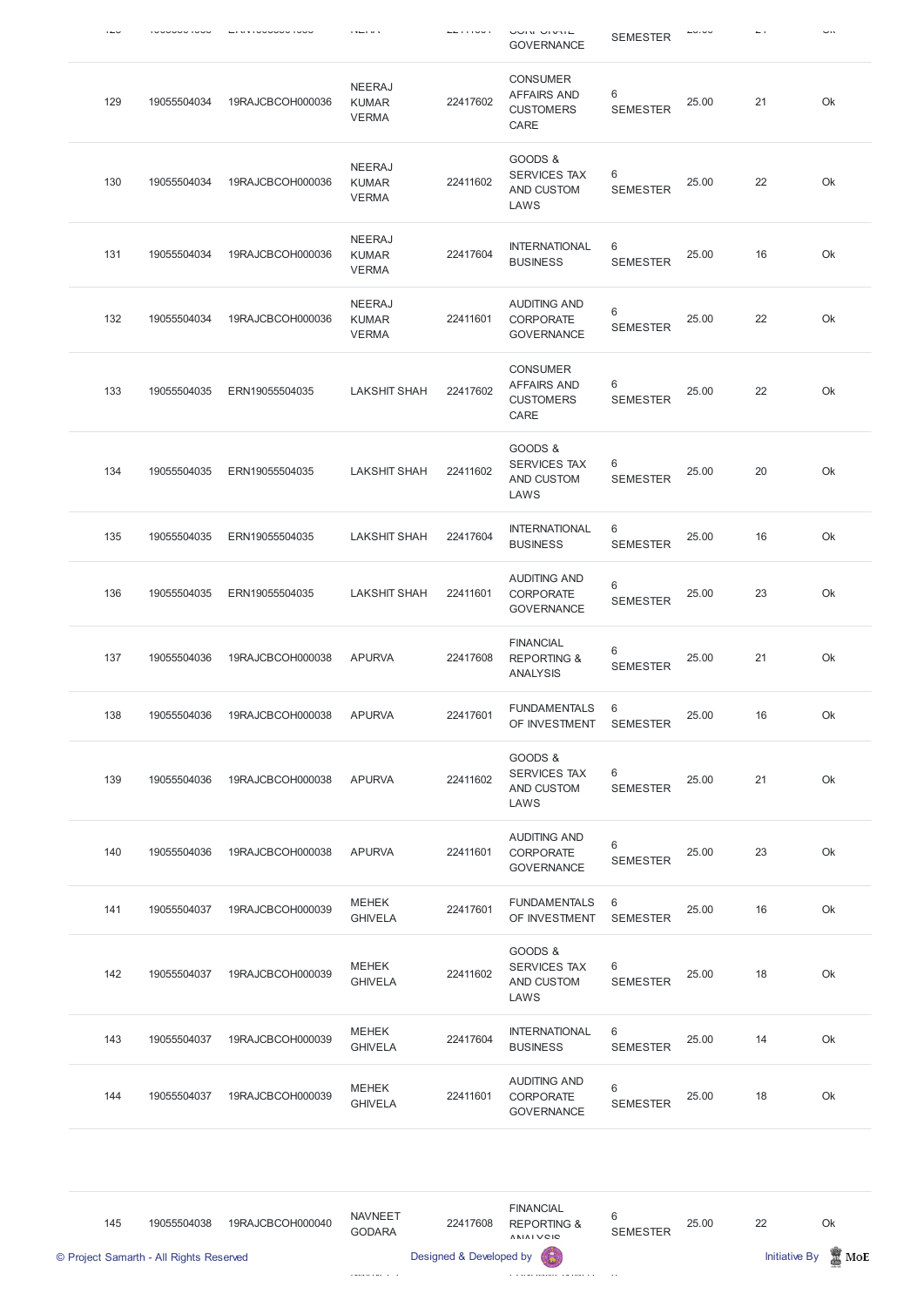| 146 | 19055504038 | 19RAJCBCOH000040 | .<br><b>GODARA</b>              | 22417601 | י טוזרחומות שווט ו<br>OF INVESTMENT                           | <b>SEMESTER</b>          | 25.00 | 17 | Ok |
|-----|-------------|------------------|---------------------------------|----------|---------------------------------------------------------------|--------------------------|-------|----|----|
| 147 | 19055504038 | 19RAJCBCOH000040 | <b>NAVNEET</b><br><b>GODARA</b> | 22411602 | GOODS &<br><b>SERVICES TAX</b><br>AND CUSTOM<br>LAWS          | 6<br><b>SEMESTER</b>     | 25.00 | 18 | Ok |
| 148 | 19055504038 | 19RAJCBCOH000040 | <b>NAVNEET</b><br><b>GODARA</b> | 22411601 | <b>AUDITING AND</b><br><b>CORPORATE</b><br><b>GOVERNANCE</b>  | 6<br><b>SEMESTER</b>     | 25.00 | 22 | Ok |
| 149 | 19055504039 | 19RAJCBCOH000041 | <b>RAVI KUMAR</b>               | 22417608 | <b>FINANCIAL</b><br><b>REPORTING &amp;</b><br><b>ANALYSIS</b> | 6<br><b>SEMESTER</b>     | 25.00 | 17 | Ok |
| 150 | 19055504039 | 19RAJCBCOH000041 | <b>RAVI KUMAR</b>               | 22411601 | <b>AUDITING AND</b><br><b>CORPORATE</b><br><b>GOVERNANCE</b>  | 6<br><b>SEMESTER</b>     | 25.00 | 17 | Ok |
| 151 | 19055504039 | 19RAJCBCOH000041 | <b>RAVI KUMAR</b>               | 22417601 | <b>FUNDAMENTALS</b><br>OF INVESTMENT                          | 6<br><b>SEMESTER</b>     | 25.00 | 15 | Ok |
| 152 | 19055504039 | 19RAJCBCOH000041 | <b>RAVI KUMAR</b>               | 22411602 | GOODS &<br><b>SERVICES TAX</b><br><b>AND CUSTOM</b><br>LAWS   | 6<br><b>SEMESTER</b>     | 25.00 | 18 | Ok |
| 153 | 19055504040 | 19RAJCBCOH000042 | <b>VANSH</b><br><b>SEHGAL</b>   | 22417601 | <b>FUNDAMENTALS</b><br>OF INVESTMENT                          | 6<br><b>SEMESTER</b>     | 25.00 | 17 | Ok |
| 154 | 19055504040 | 19RAJCBCOH000042 | <b>VANSH</b><br><b>SEHGAL</b>   | 22411602 | GOODS &<br><b>SERVICES TAX</b><br>AND CUSTOM<br>LAWS          | 6<br><b>SEMESTER</b>     | 25.00 | 16 | Ok |
| 155 | 19055504040 | 19RAJCBCOH000042 | <b>VANSH</b><br><b>SEHGAL</b>   | 22417604 | <b>INTERNATIONAL</b><br><b>BUSINESS</b>                       | 6<br><b>SEMESTER</b>     | 25.00 | 19 | Ok |
| 156 | 19055504040 | 19RAJCBCOH000042 | <b>VANSH</b><br><b>SEHGAL</b>   | 22411601 | <b>AUDITING AND</b><br><b>CORPORATE</b><br><b>GOVERNANCE</b>  | $6\,$<br><b>SEMESTER</b> | 25.00 | 17 | Ok |
| 157 | 19055504041 | 19RAJCBCOH000043 | <b>DEVANSH</b><br><b>DABRAL</b> | 22417608 | <b>FINANCIAL</b><br><b>REPORTING &amp;</b><br><b>ANALYSIS</b> | $6\,$<br><b>SEMESTER</b> | 25.00 | 17 | Ok |
| 158 | 19055504041 | 19RAJCBCOH000043 | <b>DEVANSH</b><br><b>DABRAL</b> | 22417601 | <b>FUNDAMENTALS</b><br>OF INVESTMENT                          | 6<br><b>SEMESTER</b>     | 25.00 | 16 | Ok |
| 159 | 19055504041 | 19RAJCBCOH000043 | <b>DEVANSH</b><br><b>DABRAL</b> | 22411602 | GOODS &<br><b>SERVICES TAX</b><br>AND CUSTOM<br>LAWS          | 6<br><b>SEMESTER</b>     | 25.00 | 18 | Ok |
| 160 | 19055504041 | 19RAJCBCOH000043 | <b>DEVANSH</b><br><b>DABRAL</b> | 22411601 | <b>AUDITING AND</b><br>CORPORATE<br><b>GOVERNANCE</b>         | $6\,$<br><b>SEMESTER</b> | 25.00 | 17 | Ok |
|     |             |                  |                                 |          |                                                               |                          |       |    |    |

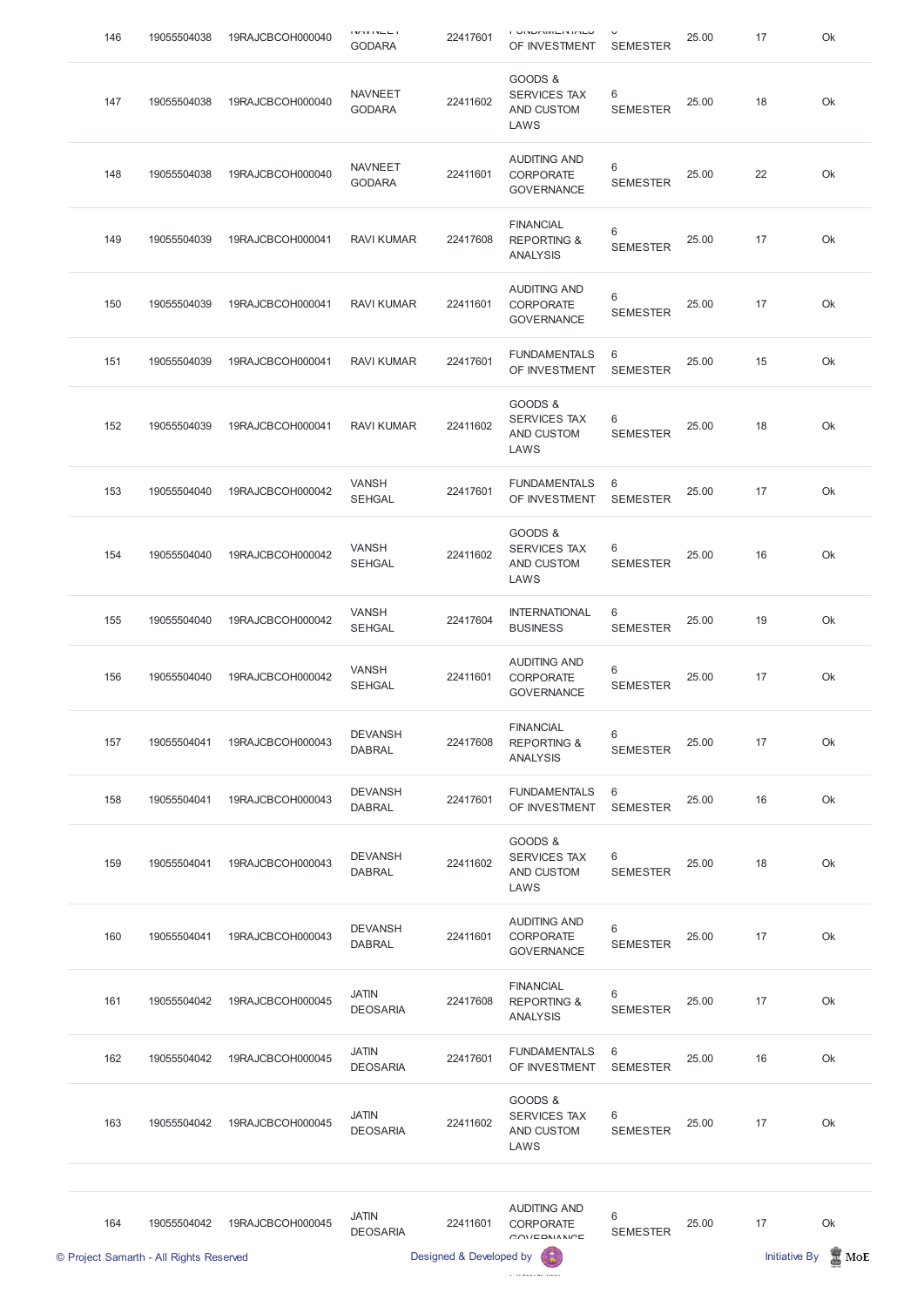| 165                                     | 19055504043 | 19RAJCBCOH000046 | <b>MUSKAN</b><br><b>AGGARWAL</b> | 22417608                | $-1$ $-1$ $-1$ $-1$<br><b>REPORTING &amp;</b><br><b>ANALYSIS</b> | 6<br><b>SEMESTER</b>               | 25.00 | 24                   | Ok              |
|-----------------------------------------|-------------|------------------|----------------------------------|-------------------------|------------------------------------------------------------------|------------------------------------|-------|----------------------|-----------------|
| 166                                     | 19055504043 | 19RAJCBCOH000046 | <b>MUSKAN</b><br><b>AGGARWAL</b> | 22417601                | <b>FUNDAMENTALS</b><br>OF INVESTMENT                             | 6<br><b>SEMESTER</b>               | 25.00 | 24                   | Ok              |
| 167                                     | 19055504043 | 19RAJCBCOH000046 | <b>MUSKAN</b><br><b>AGGARWAL</b> | 22411602                | GOODS &<br><b>SERVICES TAX</b><br>AND CUSTOM<br>LAWS             | 6<br><b>SEMESTER</b>               | 25.00 | 23                   | Ok              |
| 168                                     | 19055504043 | 19RAJCBCOH000046 | <b>MUSKAN</b><br><b>AGGARWAL</b> | 22411601                | <b>AUDITING AND</b><br><b>CORPORATE</b><br><b>GOVERNANCE</b>     | 6<br><b>SEMESTER</b>               | 25.00 | 24                   | Ok              |
| 169                                     | 19055504044 | 19RAJCBCOH000047 | <b>DEEPAK</b><br><b>SHARMA</b>   | 22411601                | <b>AUDITING AND</b><br><b>CORPORATE</b><br><b>GOVERNANCE</b>     | 6<br><b>SEMESTER</b>               | 25.00 | 17                   | Ok              |
| 170                                     | 19055504044 | 19RAJCBCOH000047 | <b>DEEPAK</b><br><b>SHARMA</b>   | 22411602                | GOODS &<br><b>SERVICES TAX</b><br>AND CUSTOM<br>LAWS             | 6<br><b>SEMESTER</b>               | 25.00 | 17                   | Ok              |
| 171                                     | 19055504044 | 19RAJCBCOH000047 | <b>DEEPAK</b><br><b>SHARMA</b>   | 22417601                | <b>FUNDAMENTALS</b><br>OF INVESTMENT                             | 6<br><b>SEMESTER</b>               | 25.00 | 22                   | Ok              |
| 172                                     | 19055504044 | 19RAJCBCOH000047 | <b>DEEPAK</b><br><b>SHARMA</b>   | 22417608                | <b>FINANCIAL</b><br><b>REPORTING &amp;</b><br><b>ANALYSIS</b>    | 6<br><b>SEMESTER</b>               | 25.00 | 20                   | Ok              |
| 173                                     | 19055504045 | 19RAJCBCOH000048 | <b>KANISHKA</b><br><b>NEGI</b>   | 22417601                | <b>FUNDAMENTALS</b><br>OF INVESTMENT                             | 6<br><b>SEMESTER</b>               | 25.00 | 17                   | Ok              |
| 174                                     | 19055504045 | 19RAJCBCOH000048 | <b>KANISHKA</b><br><b>NEGI</b>   | 22411602                | GOODS &<br><b>SERVICES TAX</b><br>AND CUSTOM<br>LAWS             | 6<br><b>SEMESTER</b>               | 25.00 | 17                   | Ok              |
| 175                                     | 19055504045 | 19RAJCBCOH000048 | <b>KANISHKA</b><br><b>NEGI</b>   | 22417604                | <b>INTERNATIONAL</b><br><b>BUSINESS</b>                          | 6<br><b>SEMESTER</b>               | 25.00 | 24                   | Ok              |
| 176                                     | 19055504045 | 19RAJCBCOH000048 | <b>KANISHKA</b><br><b>NEGI</b>   | 22411601                | <b>AUDITING AND</b><br><b>CORPORATE</b><br><b>GOVERNANCE</b>     | 6<br><b>SEMESTER</b>               | 25.00 | 18                   | Ok              |
| 177                                     | 19055504046 | 19RAJCBCOH000049 | <b>SARTHAK</b><br><b>VERMA</b>   | 22417608                | <b>FINANCIAL</b><br><b>REPORTING &amp;</b><br><b>ANALYSIS</b>    | 6<br><b>SEMESTER</b>               | 25.00 | 22                   | Ok              |
| 178                                     | 19055504046 | 19RAJCBCOH000049 | <b>SARTHAK</b><br><b>VERMA</b>   | 22417601                | <b>FUNDAMENTALS</b><br>OF INVESTMENT                             | 6<br><b>SEMESTER</b>               | 25.00 | 15                   | Ok              |
| 179                                     | 19055504046 | 19RAJCBCOH000049 | <b>SARTHAK</b><br><b>VERMA</b>   | 22411602                | GOODS &<br><b>SERVICES TAX</b><br>AND CUSTOM<br>LAWS             | 6<br><b>SEMESTER</b>               | 25.00 | 23                   | Ok              |
| 180                                     | 19055504046 | 19RAJCBCOH000049 | <b>SARTHAK</b><br><b>VERMA</b>   | 22411601                | <b>AUDITING AND</b><br><b>CORPORATE</b><br><b>GOVERNANCE</b>     | 6<br><b>SEMESTER</b>               | 25.00 | 20                   | Ok              |
| 181                                     | 19055504047 | 19RAJCBCOH000050 | <b>AYUSHI</b><br><b>SONKAR</b>   | 22417608                | <b>FINANCIAL</b><br><b>REPORTING &amp;</b><br><b>ANALYSIS</b>    | 6<br><b>SEMESTER</b>               | 25.00 | 17                   | Ok              |
| 182                                     | 19055504047 | 19RAJCBCOH000050 | <b>AYUSHI</b><br>SONKAR          | 22417601                | <b>FUNDAMENTALS</b><br>OF INVESTMENT                             | $6\phantom{1}6$<br><b>SEMESTER</b> | 25.00 | 22                   | Ok              |
|                                         |             |                  |                                  |                         |                                                                  |                                    |       |                      |                 |
| 183                                     | 19055504047 | 19RAJCBCOH000050 | <b>AYUSHI</b><br>CONIL/AD        | 22411602                | GOODS &<br>SERVICES TAX<br>ANID OF ICTOM                         | 6<br><b>CEMECTED</b>               | 25.00 | 18                   | Ok              |
| © Project Samarth - All Rights Reserved |             |                  |                                  | Designed & Developed by |                                                                  |                                    |       | <b>Initiative By</b> | $\mathbb Z$ MoE |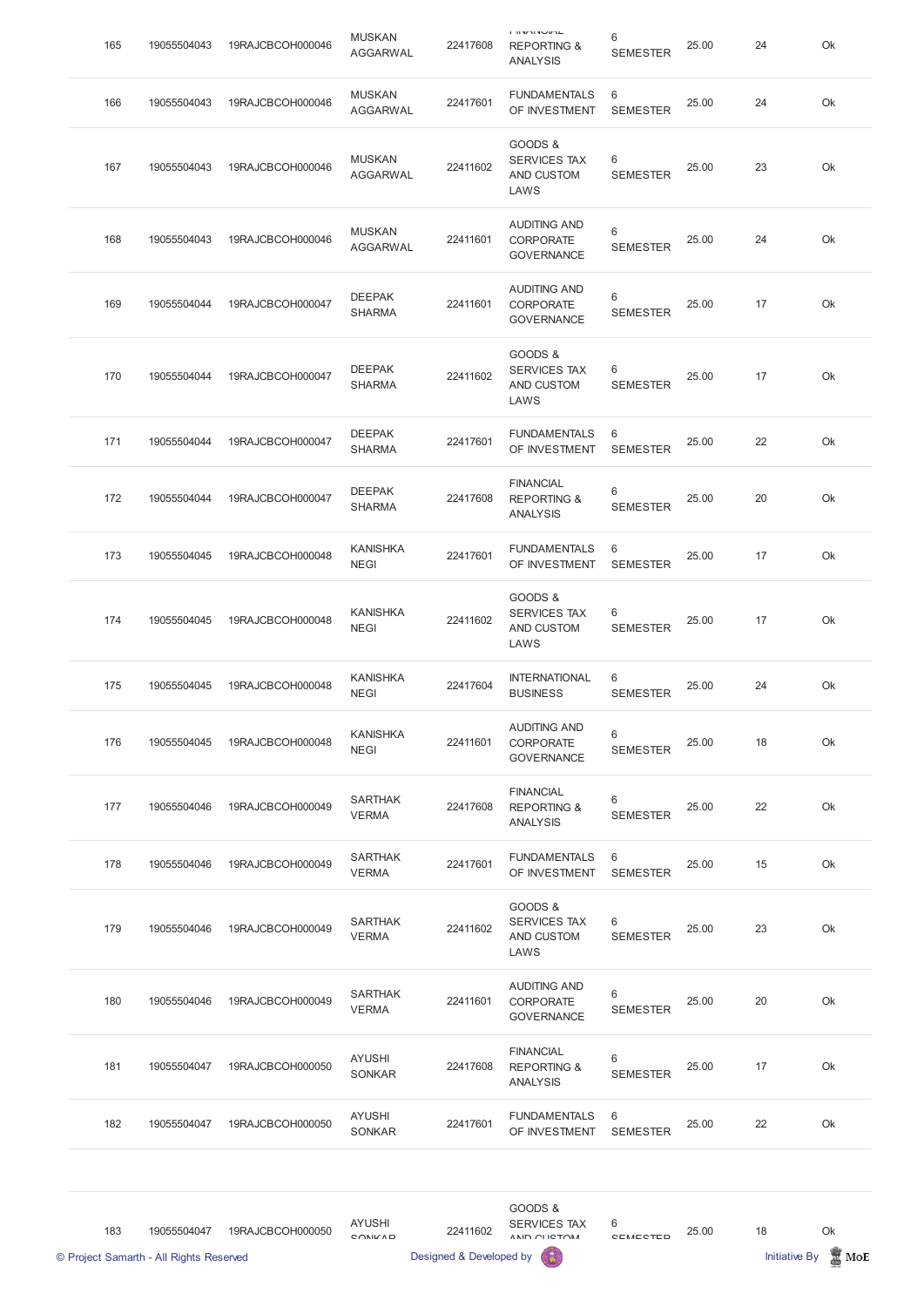| 184 | 19055504047 | 19RAJCBCOH000050 | <b>AYUSHI</b><br><b>SONKAR</b>     | 22411601 | <b>AUDITING AND</b><br><b>CORPORATE</b><br><b>GOVERNANCE</b>      | 6<br><b>SEMESTER</b> | 25.00 | 17 | Ok |
|-----|-------------|------------------|------------------------------------|----------|-------------------------------------------------------------------|----------------------|-------|----|----|
| 185 | 19055504048 | 19RAJCBCOH000051 | <b>PAWAN</b><br><b>KUMAR</b>       | 22417608 | <b>FINANCIAL</b><br><b>REPORTING &amp;</b><br><b>ANALYSIS</b>     | 6<br><b>SEMESTER</b> | 25.00 | 24 | Ok |
| 186 | 19055504048 | 19RAJCBCOH000051 | <b>PAWAN</b><br><b>KUMAR</b>       | 22417601 | <b>FUNDAMENTALS</b><br>OF INVESTMENT                              | 6<br><b>SEMESTER</b> | 25.00 | 15 | Ok |
| 187 | 19055504048 | 19RAJCBCOH000051 | <b>PAWAN</b><br><b>KUMAR</b>       | 22411602 | GOODS &<br><b>SERVICES TAX</b><br>AND CUSTOM<br>LAWS              | 6<br><b>SEMESTER</b> | 25.00 | 23 | Ok |
| 188 | 19055504048 | 19RAJCBCOH000051 | <b>PAWAN</b><br><b>KUMAR</b>       | 22411601 | <b>AUDITING AND</b><br><b>CORPORATE</b><br><b>GOVERNANCE</b>      | 6<br><b>SEMESTER</b> | 25.00 | 23 | Ok |
| 189 | 19055504049 | 19RAJCBCOH000052 | <b>VIDHI JAIN</b>                  | 22417602 | <b>CONSUMER</b><br><b>AFFAIRS AND</b><br><b>CUSTOMERS</b><br>CARE | 6<br><b>SEMESTER</b> | 25.00 | 21 | Ok |
| 190 | 19055504049 | 19RAJCBCOH000052 | <b>VIDHI JAIN</b>                  | 22411602 | GOODS &<br><b>SERVICES TAX</b><br>AND CUSTOM<br>LAWS              | 6<br><b>SEMESTER</b> | 25.00 | 18 | Ok |
| 191 | 19055504049 | 19RAJCBCOH000052 | <b>VIDHI JAIN</b>                  | 22417604 | <b>INTERNATIONAL</b><br><b>BUSINESS</b>                           | 6<br><b>SEMESTER</b> | 25.00 | 19 | Ok |
| 192 | 19055504049 | 19RAJCBCOH000052 | <b>VIDHI JAIN</b>                  | 22411601 | <b>AUDITING AND</b><br><b>CORPORATE</b><br><b>GOVERNANCE</b>      | 6<br><b>SEMESTER</b> | 25.00 | 17 | Ok |
| 193 | 19055504050 | 19RAJCBCOH000053 | <b>PRASHANT</b><br><b>VASHISTA</b> | 22417608 | <b>FINANCIAL</b><br><b>REPORTING &amp;</b><br><b>ANALYSIS</b>     | 6<br><b>SEMESTER</b> | 25.00 | 20 | Ok |
| 194 | 19055504050 | 19RAJCBCOH000053 | <b>PRASHANT</b><br><b>VASHISTA</b> | 22417601 | <b>FUNDAMENTALS</b><br>OF INVESTMENT                              | 6<br><b>SEMESTER</b> | 25.00 | 14 | Ok |
| 195 | 19055504050 | 19RAJCBCOH000053 | <b>PRASHANT</b><br><b>VASHISTA</b> | 22411602 | GOODS &<br><b>SERVICES TAX</b><br>AND CUSTOM<br>LAWS              | 6<br><b>SEMESTER</b> | 25.00 | 17 | Ok |
| 196 | 19055504050 | 19RAJCBCOH000053 | <b>PRASHANT</b><br><b>VASHISTA</b> | 22411601 | <b>AUDITING AND</b><br>CORPORATE<br><b>GOVERNANCE</b>             | 6<br><b>SEMESTER</b> | 25.00 | 21 | Ok |
| 197 | 19055504051 | 19RAJCBCOH000054 | <b>KRITIKA SINGH</b>               | 22417608 | <b>FINANCIAL</b><br><b>REPORTING &amp;</b><br><b>ANALYSIS</b>     | 6<br><b>SEMESTER</b> | 25.00 | 17 | Ok |
| 198 | 19055504051 | 19RAJCBCOH000054 | <b>KRITIKA SINGH</b>               | 22417601 | <b>FUNDAMENTALS</b><br>OF INVESTMENT SEMESTER                     | 6                    | 25.00 | 21 | Ok |





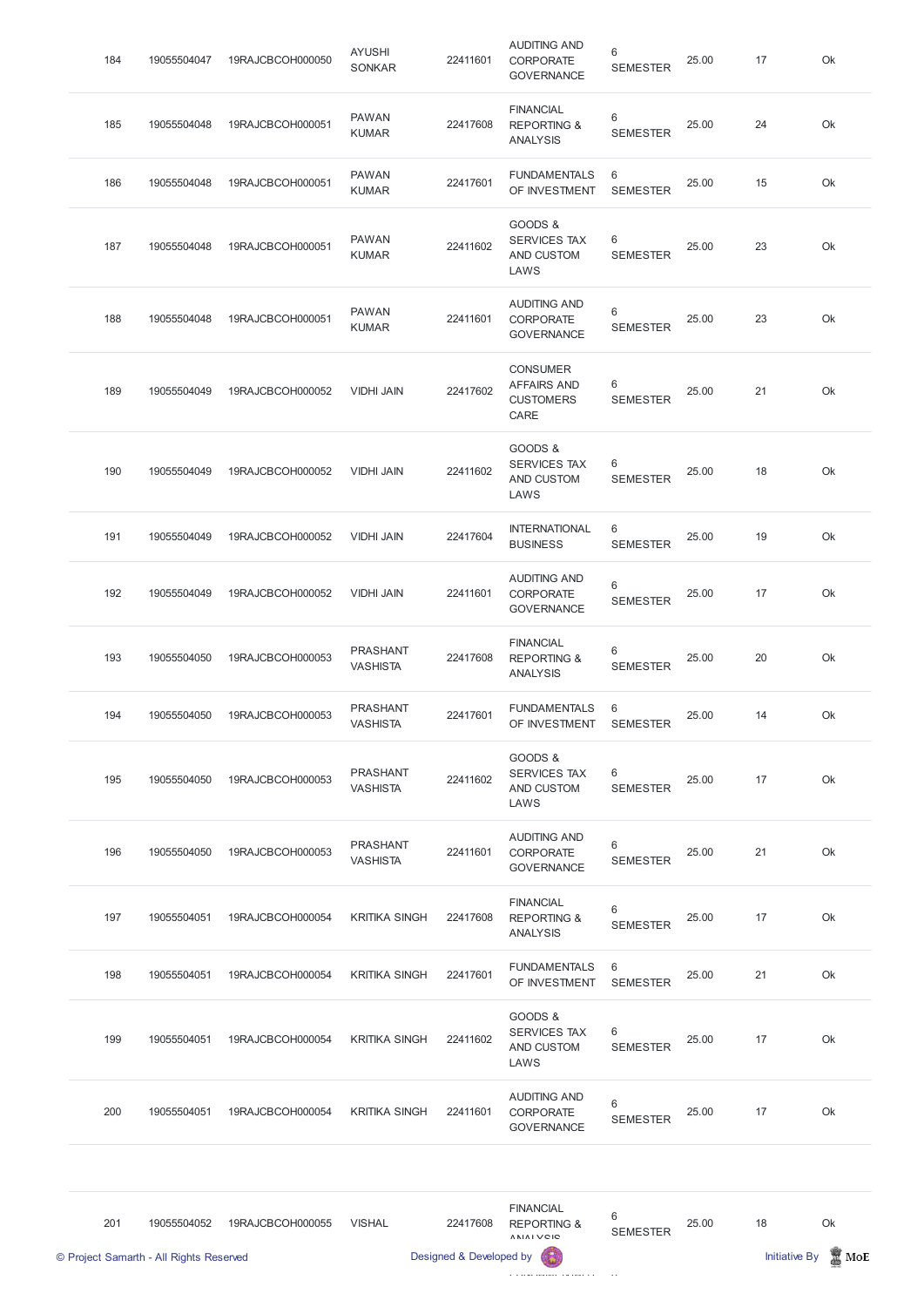|     | © Project Samarth - All Rights Reserved |                  |                                | Designed & Developed by | 6                                                             |                          |       | <b>Initiative By</b> | $\mathbb{R}$ MoE |
|-----|-----------------------------------------|------------------|--------------------------------|-------------------------|---------------------------------------------------------------|--------------------------|-------|----------------------|------------------|
| 220 | 19055504056                             | ERN19055504056   | <b>ADITYA</b><br><b>SHARMA</b> | 22411601                | <b>AUDITING AND</b><br><b>CORPORATE</b><br>OMIEDNIMN          | $6\,$<br><b>SEMESTER</b> | 25.00 | 20                   | Ok               |
| 219 | 19055504056                             | ERN19055504056   | <b>ADITYA</b><br><b>SHARMA</b> | 22411602                | GOODS &<br>SERVICES TAX<br>AND CUSTOM<br>LAWS                 | 6<br><b>SEMESTER</b>     | 25.00 | 18                   | Ok               |
| 218 | 19055504056                             | ERN19055504056   | <b>ADITYA</b><br><b>SHARMA</b> | 22417601                | <b>FUNDAMENTALS</b><br>OF INVESTMENT                          | $6\,$<br><b>SEMESTER</b> | 25.00 | 15                   | Ok               |
| 217 | 19055504056                             | ERN19055504056   | <b>ADITYA</b><br><b>SHARMA</b> | 22417608                | <b>FINANCIAL</b><br><b>REPORTING &amp;</b><br><b>ANALYSIS</b> | 6<br><b>SEMESTER</b>     | 25.00 | 20                   | Ok               |
| 216 | 19055504055                             | 19RAJCBCOH000208 | <b>AYUSH</b><br><b>SHARMA</b>  | 22411601                | <b>AUDITING AND</b><br><b>CORPORATE</b><br><b>GOVERNANCE</b>  | 6<br><b>SEMESTER</b>     | 25.00 | 23                   | Ok               |
| 215 | 19055504055                             | 19RAJCBCOH000208 | <b>AYUSH</b><br><b>SHARMA</b>  | 22411602                | GOODS &<br><b>SERVICES TAX</b><br>AND CUSTOM<br>LAWS          | 6<br><b>SEMESTER</b>     | 25.00 | 18                   | Ok               |
| 214 | 19055504055                             | 19RAJCBCOH000208 | <b>AYUSH</b><br><b>SHARMA</b>  | 22417601                | <b>FUNDAMENTALS</b><br>OF INVESTMENT                          | 6<br><b>SEMESTER</b>     | 25.00 | 18                   | Ok               |
| 213 | 19055504055                             | 19RAJCBCOH000208 | <b>AYUSH</b><br><b>SHARMA</b>  | 22417608                | <b>FINANCIAL</b><br><b>REPORTING &amp;</b><br><b>ANALYSIS</b> | $6\,$<br><b>SEMESTER</b> | 25.00 | 23                   | Ok               |
| 212 | 19055504054                             | 19RAJCBCOH000057 | <b>SOURAV GARG</b>             | 22411601                | <b>AUDITING AND</b><br><b>CORPORATE</b><br><b>GOVERNANCE</b>  | $6\,$<br><b>SEMESTER</b> | 25.00 | 22                   | Ok               |
| 211 | 19055504054                             | 19RAJCBCOH000057 | <b>SOURAV GARG</b>             | 22411602                | GOODS &<br><b>SERVICES TAX</b><br>AND CUSTOM<br>LAWS          | 6<br><b>SEMESTER</b>     | 25.00 | 23                   | Ok               |
| 210 | 19055504054                             | 19RAJCBCOH000057 | <b>SOURAV GARG</b>             | 22417601                | <b>FUNDAMENTALS</b><br>OF INVESTMENT                          | 6<br><b>SEMESTER</b>     | 25.00 | 22                   | Ok               |
| 209 | 19055504054                             | 19RAJCBCOH000057 | <b>SOURAV GARG</b>             | 22417608                | <b>FINANCIAL</b><br><b>REPORTING &amp;</b><br><b>ANALYSIS</b> | 6<br><b>SEMESTER</b>     | 25.00 | 22                   | Ok               |
| 208 | 19055504053                             | 19RAJCBCOH000056 | <b>AAKASH</b><br><b>DABAS</b>  | 22411601                | <b>AUDITING AND</b><br><b>CORPORATE</b><br><b>GOVERNANCE</b>  | 6<br><b>SEMESTER</b>     | 25.00 | 17                   | Ok               |
| 207 | 19055504053                             | 19RAJCBCOH000056 | <b>AAKASH</b><br><b>DABAS</b>  | 22417604                | <b>INTERNATIONAL</b><br><b>BUSINESS</b>                       | 6<br><b>SEMESTER</b>     | 25.00 | 16                   | Ok               |
| 206 | 19055504053                             | 19RAJCBCOH000056 | <b>AAKASH</b><br><b>DABAS</b>  | 22411602                | GOODS &<br><b>SERVICES TAX</b><br>AND CUSTOM<br>LAWS          | 6<br><b>SEMESTER</b>     | 25.00 | 17                   | Ok               |
| 205 | 19055504053                             | 19RAJCBCOH000056 | <b>AAKASH</b><br><b>DABAS</b>  | 22417601                | <b>FUNDAMENTALS</b><br>OF INVESTMENT                          | 6<br><b>SEMESTER</b>     | 25.00 | 19                   | Ok               |
| 204 | 19055504052                             | 19RAJCBCOH000055 | <b>VISHAL</b>                  | 22411601                | <b>AUDITING AND</b><br><b>CORPORATE</b><br><b>GOVERNANCE</b>  | $6\,$<br><b>SEMESTER</b> | 25.00 | 18                   | Ok               |
| 203 | 19055504052                             | 19RAJCBCOH000055 | <b>VISHAL</b>                  | 22411602                | GOODS &<br><b>SERVICES TAX</b><br>AND CUSTOM<br>LAWS          | 6<br><b>SEMESTER</b>     | 25.00 | 18                   | Ok               |
| 202 | 19055504052                             | 19RAJCBCOH000055 | <b>VISHAL</b>                  | 22417601                | י שו אוםואת לשרוש ו<br>OF INVESTMENT                          | <b>SEMESTER</b>          | 25.00 | 21                   | Ok               |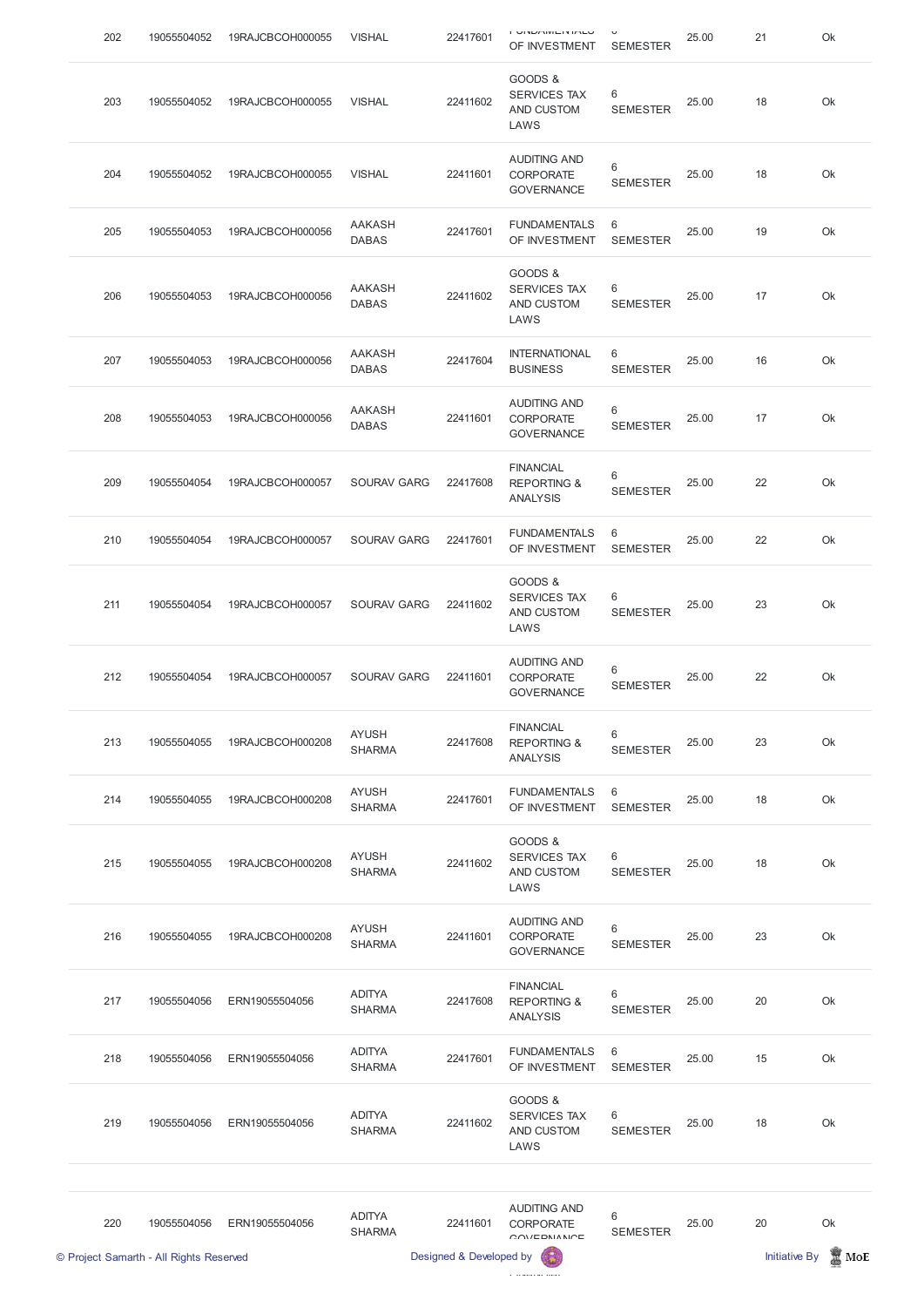| 221 | 19055504057 | 19RAJCBCOH000060 | <b>JITESH KUMAR</b><br><b>LUNIA</b> | 22417608 | $1.033$ M N $9.04$ M $1.0$<br><b>REPORTING &amp;</b><br><b>ANALYSIS</b> | 6<br><b>SEMESTER</b>     | 25.00 | 17 | Ok |
|-----|-------------|------------------|-------------------------------------|----------|-------------------------------------------------------------------------|--------------------------|-------|----|----|
| 222 | 19055504057 | 19RAJCBCOH000060 | <b>JITESH KUMAR</b><br><b>LUNIA</b> | 22417601 | <b>FUNDAMENTALS</b><br>OF INVESTMENT                                    | 6<br><b>SEMESTER</b>     | 25.00 | 18 | Ok |
| 223 | 19055504057 | 19RAJCBCOH000060 | <b>JITESH KUMAR</b><br><b>LUNIA</b> | 22411602 | GOODS &<br><b>SERVICES TAX</b><br>AND CUSTOM<br>LAWS                    | 6<br><b>SEMESTER</b>     | 25.00 | 17 | Ok |
| 224 | 19055504057 | 19RAJCBCOH000060 | <b>JITESH KUMAR</b><br><b>LUNIA</b> | 22411601 | <b>AUDITING AND</b><br><b>CORPORATE</b><br><b>GOVERNANCE</b>            | 6<br><b>SEMESTER</b>     | 25.00 | 17 | Ok |
| 225 | 19055504058 | 19RAJCBCOH000061 | <b>BHAVUK</b><br><b>ANAND</b>       | 22417608 | <b>FINANCIAL</b><br><b>REPORTING &amp;</b><br><b>ANALYSIS</b>           | 6<br><b>SEMESTER</b>     | 25.00 | 23 | Ok |
| 226 | 19055504058 | 19RAJCBCOH000061 | <b>BHAVUK</b><br><b>ANAND</b>       | 22417601 | <b>FUNDAMENTALS</b><br>OF INVESTMENT                                    | 6<br><b>SEMESTER</b>     | 25.00 | 23 | Ok |
| 227 | 19055504058 | 19RAJCBCOH000061 | <b>BHAVUK</b><br><b>ANAND</b>       | 22411602 | GOODS &<br><b>SERVICES TAX</b><br>AND CUSTOM<br>LAWS                    | 6<br><b>SEMESTER</b>     | 25.00 | 18 | Ok |
| 228 | 19055504058 | 19RAJCBCOH000061 | <b>BHAVUK</b><br><b>ANAND</b>       | 22411601 | <b>AUDITING AND</b><br><b>CORPORATE</b><br><b>GOVERNANCE</b>            | 6<br><b>SEMESTER</b>     | 25.00 | 22 | Ok |
| 229 | 19055504059 | 19RAJCBCOH000062 | <b>KAJAL GUPTA</b>                  | 22417608 | <b>FINANCIAL</b><br><b>REPORTING &amp;</b><br><b>ANALYSIS</b>           | $6\,$<br><b>SEMESTER</b> | 25.00 | 24 | Ok |
| 230 | 19055504059 | 19RAJCBCOH000062 | <b>KAJAL GUPTA</b>                  | 22417601 | <b>FUNDAMENTALS</b><br>OF INVESTMENT                                    | 6<br><b>SEMESTER</b>     | 25.00 | 20 | Ok |
| 231 | 19055504059 | 19RAJCBCOH000062 | <b>KAJAL GUPTA</b>                  | 22411602 | GOODS &<br>SERVICES TAX<br>AND CUSTOM<br>LAWS                           | 6<br><b>SEMESTER</b>     | 25.00 | 22 | Ok |
| 232 | 19055504059 | 19RAJCBCOH000062 | <b>KAJAL GUPTA</b>                  | 22411601 | <b>AUDITING AND</b><br><b>CORPORATE</b><br><b>GOVERNANCE</b>            | 6<br><b>SEMESTER</b>     | 25.00 | 24 | Ok |
| 233 | 19055504060 | 19RAJCBCOH000063 | <b>KESHAV</b>                       | 22417608 | <b>FINANCIAL</b><br><b>REPORTING &amp;</b><br><b>ANALYSIS</b>           | $6\,$<br><b>SEMESTER</b> | 25.00 | 17 | Ok |
| 234 | 19055504060 | 19RAJCBCOH000063 | <b>KESHAV</b>                       | 22417601 | <b>FUNDAMENTALS</b><br>OF INVESTMENT                                    | 6<br><b>SEMESTER</b>     | 25.00 | 22 | Ok |
| 235 | 19055504060 | 19RAJCBCOH000063 | <b>KESHAV</b>                       | 22411602 | GOODS &<br><b>SERVICES TAX</b><br>AND CUSTOM<br>LAWS                    | 6<br><b>SEMESTER</b>     | 25.00 | 17 | Ok |

|     | © Project Samarth - All Rights Reserved |                  |                  | Designed & Developed by |                                                               |                      |       | <b>Initiative By</b> | MoE |
|-----|-----------------------------------------|------------------|------------------|-------------------------|---------------------------------------------------------------|----------------------|-------|----------------------|-----|
| 239 | 19055504061                             | 19RAJCBCOH000064 | <b>LALIT PAL</b> | 22411602                | GOODS &<br>SERVICES TAX<br>AND CHICTOM                        | 6<br>CEMECTED        | 25.00 | 19                   | Ok  |
| 238 | 19055504061                             | 19RAJCBCOH000064 | <b>LALIT PAL</b> | 22417601                | <b>FUNDAMENTALS</b><br>OF INVESTMENT                          | 6<br><b>SEMESTER</b> | 25.00 | 18                   | Ok  |
| 237 | 19055504061                             | 19RAJCBCOH000064 | <b>LALIT PAL</b> | 22417608                | <b>FINANCIAL</b><br><b>REPORTING &amp;</b><br><b>ANALYSIS</b> | 6<br><b>SEMESTER</b> | 25.00 | 23                   | Ok  |
| 236 | 19055504060                             | 19RAJCBCOH000063 | <b>KESHAV</b>    | 22411601                | <b>AUDITING AND</b><br><b>CORPORATE</b><br><b>GOVERNANCE</b>  | 6<br><b>SEMESTER</b> | 25.00 | 17                   | Ok  |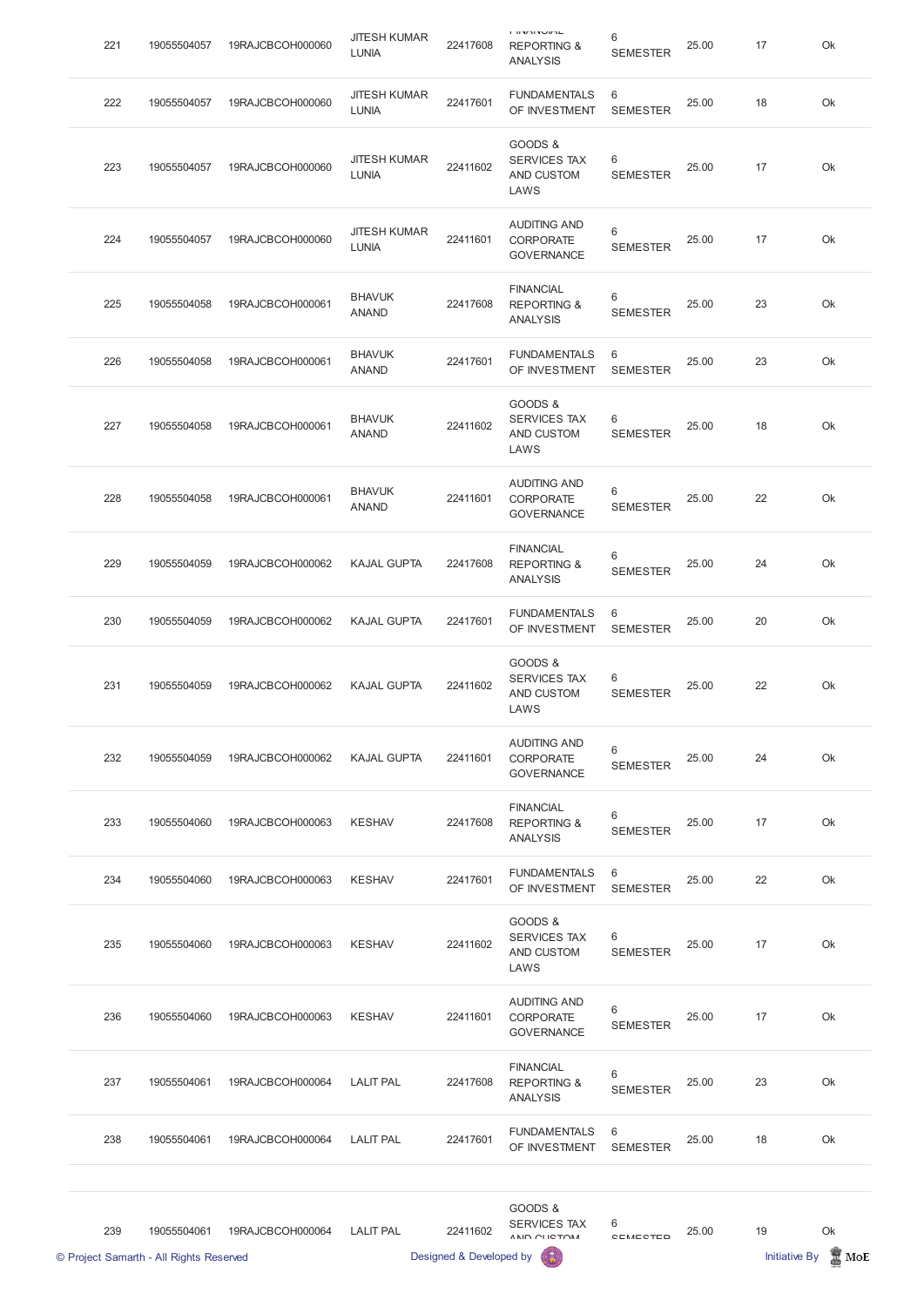| <b>FINANCIAL</b><br><b>PURNIK</b><br>6<br>25.00<br>22<br>Ok<br>241<br>19055504062<br>19RAJCBCOH000065<br>22417608<br><b>REPORTING &amp;</b><br><b>BHARGAVA</b><br><b>SEMESTER</b><br><b>ANALYSIS</b><br><b>PURNIK</b><br>6<br><b>FUNDAMENTALS</b><br>22417601<br>Ok<br>242<br>19055504062<br>19RAJCBCOH000065<br>25.00<br>17<br>OF INVESTMENT<br><b>BHARGAVA</b><br><b>SEMESTER</b><br>GOODS &<br><b>PURNIK</b><br>6<br><b>SERVICES TAX</b><br>22411602<br>18<br>Ok<br>243<br>19055504062<br>19RAJCBCOH000065<br>25.00<br><b>BHARGAVA</b><br>AND CUSTOM<br><b>SEMESTER</b><br>LAWS<br><b>AUDITING AND</b><br><b>PURNIK</b><br>6<br>20<br>Ok<br>244<br>19055504062<br>19RAJCBCOH000065<br>22411601<br>25.00<br><b>CORPORATE</b><br><b>BHARGAVA</b><br><b>SEMESTER</b><br><b>GOVERNANCE</b><br>6<br><b>FUNDAMENTALS</b><br>245<br>19055504063<br>19RAJCBCOH000066<br><b>NAMAN GARG</b><br>22417601<br>25.00<br>18<br>Ok<br>OF INVESTMENT<br><b>SEMESTER</b><br>GOODS &<br>6<br><b>SERVICES TAX</b><br>246<br>19055504063<br>19RAJCBCOH000066<br><b>NAMAN GARG</b><br>22411602<br>25.00<br>22<br>Ok<br>AND CUSTOM<br><b>SEMESTER</b><br>LAWS<br><b>INTERNATIONAL</b><br>6<br>22417604<br>247<br>19055504063<br>19RAJCBCOH000066<br><b>NAMAN GARG</b><br>25.00<br>22<br>Ok<br><b>BUSINESS</b><br><b>SEMESTER</b><br><b>AUDITING AND</b><br>6<br>Ok<br>248<br>25.00<br>20<br>19055504063<br>19RAJCBCOH000066<br><b>NAMAN GARG</b><br>22411601<br><b>CORPORATE</b><br><b>SEMESTER</b><br><b>GOVERNANCE</b><br><b>FINANCIAL</b><br><b>SURBHI</b><br>6<br>Ok<br>249<br>19RAJCBCOH000067<br>25.00<br>18<br>19055504064<br>22417608<br><b>REPORTING &amp;</b><br><b>CHOPRA</b><br><b>SEMESTER</b><br><b>ANALYSIS</b><br><b>SURBHI</b><br><b>FUNDAMENTALS</b><br>6<br>22417601<br>25.00<br>Ok<br>250<br>19055504064<br>19RAJCBCOH000067<br>17<br><b>CHOPRA</b><br>OF INVESTMENT<br><b>SEMESTER</b><br>GOODS &<br><b>SURBHI</b><br><b>SERVICES TAX</b><br>6<br>22411602<br>19RAJCBCOH000067<br>18<br>Ok<br>251<br>19055504064<br>25.00<br><b>CHOPRA</b><br>AND CUSTOM<br><b>SEMESTER</b><br>LAWS<br><b>AUDITING AND</b><br>6<br><b>SURBHI</b><br>19RAJCBCOH000067<br>17<br>Ok<br>252<br>19055504064<br>22411601<br>25.00<br><b>CORPORATE</b><br><b>CHOPRA</b><br><b>SEMESTER</b><br><b>GOVERNANCE</b><br><b>FINANCIAL</b><br>6<br><b>KUNAL</b><br>25.00<br>18<br>Ok<br>253<br>19055504065<br>19RAJCBCOH000068<br>22417608<br><b>REPORTING &amp;</b><br><b>SEMESTER</b><br><b>BHARARA</b><br><b>ANALYSIS</b><br><b>KUNAL</b><br><b>FUNDAMENTALS</b><br>6<br>254<br>25.00<br>18<br>Ok<br>19055504065<br>19RAJCBCOH000068<br>22417601<br>OF INVESTMENT<br><b>BHARARA</b><br><b>SEMESTER</b> | 240 | 19055504061 | 19RAJCBCOH000064 | <b>LALIT PAL</b> | 22411601 | <b>AUDITING AND</b><br>CORPORATE<br><b>GOVERNANCE</b> | 6<br><b>SEMESTER</b> | 25.00 | 24 | Ok |
|------------------------------------------------------------------------------------------------------------------------------------------------------------------------------------------------------------------------------------------------------------------------------------------------------------------------------------------------------------------------------------------------------------------------------------------------------------------------------------------------------------------------------------------------------------------------------------------------------------------------------------------------------------------------------------------------------------------------------------------------------------------------------------------------------------------------------------------------------------------------------------------------------------------------------------------------------------------------------------------------------------------------------------------------------------------------------------------------------------------------------------------------------------------------------------------------------------------------------------------------------------------------------------------------------------------------------------------------------------------------------------------------------------------------------------------------------------------------------------------------------------------------------------------------------------------------------------------------------------------------------------------------------------------------------------------------------------------------------------------------------------------------------------------------------------------------------------------------------------------------------------------------------------------------------------------------------------------------------------------------------------------------------------------------------------------------------------------------------------------------------------------------------------------------------------------------------------------------------------------------------------------------------------------------------------------------------------------------------------------------------------------------------------------------------------------------------------------------------------------------------------------------------------------------------------------------------------------------------------------------------------------------------------------------------|-----|-------------|------------------|------------------|----------|-------------------------------------------------------|----------------------|-------|----|----|
|                                                                                                                                                                                                                                                                                                                                                                                                                                                                                                                                                                                                                                                                                                                                                                                                                                                                                                                                                                                                                                                                                                                                                                                                                                                                                                                                                                                                                                                                                                                                                                                                                                                                                                                                                                                                                                                                                                                                                                                                                                                                                                                                                                                                                                                                                                                                                                                                                                                                                                                                                                                                                                                                              |     |             |                  |                  |          |                                                       |                      |       |    |    |
|                                                                                                                                                                                                                                                                                                                                                                                                                                                                                                                                                                                                                                                                                                                                                                                                                                                                                                                                                                                                                                                                                                                                                                                                                                                                                                                                                                                                                                                                                                                                                                                                                                                                                                                                                                                                                                                                                                                                                                                                                                                                                                                                                                                                                                                                                                                                                                                                                                                                                                                                                                                                                                                                              |     |             |                  |                  |          |                                                       |                      |       |    |    |
|                                                                                                                                                                                                                                                                                                                                                                                                                                                                                                                                                                                                                                                                                                                                                                                                                                                                                                                                                                                                                                                                                                                                                                                                                                                                                                                                                                                                                                                                                                                                                                                                                                                                                                                                                                                                                                                                                                                                                                                                                                                                                                                                                                                                                                                                                                                                                                                                                                                                                                                                                                                                                                                                              |     |             |                  |                  |          |                                                       |                      |       |    |    |
|                                                                                                                                                                                                                                                                                                                                                                                                                                                                                                                                                                                                                                                                                                                                                                                                                                                                                                                                                                                                                                                                                                                                                                                                                                                                                                                                                                                                                                                                                                                                                                                                                                                                                                                                                                                                                                                                                                                                                                                                                                                                                                                                                                                                                                                                                                                                                                                                                                                                                                                                                                                                                                                                              |     |             |                  |                  |          |                                                       |                      |       |    |    |
|                                                                                                                                                                                                                                                                                                                                                                                                                                                                                                                                                                                                                                                                                                                                                                                                                                                                                                                                                                                                                                                                                                                                                                                                                                                                                                                                                                                                                                                                                                                                                                                                                                                                                                                                                                                                                                                                                                                                                                                                                                                                                                                                                                                                                                                                                                                                                                                                                                                                                                                                                                                                                                                                              |     |             |                  |                  |          |                                                       |                      |       |    |    |
|                                                                                                                                                                                                                                                                                                                                                                                                                                                                                                                                                                                                                                                                                                                                                                                                                                                                                                                                                                                                                                                                                                                                                                                                                                                                                                                                                                                                                                                                                                                                                                                                                                                                                                                                                                                                                                                                                                                                                                                                                                                                                                                                                                                                                                                                                                                                                                                                                                                                                                                                                                                                                                                                              |     |             |                  |                  |          |                                                       |                      |       |    |    |
|                                                                                                                                                                                                                                                                                                                                                                                                                                                                                                                                                                                                                                                                                                                                                                                                                                                                                                                                                                                                                                                                                                                                                                                                                                                                                                                                                                                                                                                                                                                                                                                                                                                                                                                                                                                                                                                                                                                                                                                                                                                                                                                                                                                                                                                                                                                                                                                                                                                                                                                                                                                                                                                                              |     |             |                  |                  |          |                                                       |                      |       |    |    |
|                                                                                                                                                                                                                                                                                                                                                                                                                                                                                                                                                                                                                                                                                                                                                                                                                                                                                                                                                                                                                                                                                                                                                                                                                                                                                                                                                                                                                                                                                                                                                                                                                                                                                                                                                                                                                                                                                                                                                                                                                                                                                                                                                                                                                                                                                                                                                                                                                                                                                                                                                                                                                                                                              |     |             |                  |                  |          |                                                       |                      |       |    |    |
|                                                                                                                                                                                                                                                                                                                                                                                                                                                                                                                                                                                                                                                                                                                                                                                                                                                                                                                                                                                                                                                                                                                                                                                                                                                                                                                                                                                                                                                                                                                                                                                                                                                                                                                                                                                                                                                                                                                                                                                                                                                                                                                                                                                                                                                                                                                                                                                                                                                                                                                                                                                                                                                                              |     |             |                  |                  |          |                                                       |                      |       |    |    |
|                                                                                                                                                                                                                                                                                                                                                                                                                                                                                                                                                                                                                                                                                                                                                                                                                                                                                                                                                                                                                                                                                                                                                                                                                                                                                                                                                                                                                                                                                                                                                                                                                                                                                                                                                                                                                                                                                                                                                                                                                                                                                                                                                                                                                                                                                                                                                                                                                                                                                                                                                                                                                                                                              |     |             |                  |                  |          |                                                       |                      |       |    |    |
|                                                                                                                                                                                                                                                                                                                                                                                                                                                                                                                                                                                                                                                                                                                                                                                                                                                                                                                                                                                                                                                                                                                                                                                                                                                                                                                                                                                                                                                                                                                                                                                                                                                                                                                                                                                                                                                                                                                                                                                                                                                                                                                                                                                                                                                                                                                                                                                                                                                                                                                                                                                                                                                                              |     |             |                  |                  |          |                                                       |                      |       |    |    |
|                                                                                                                                                                                                                                                                                                                                                                                                                                                                                                                                                                                                                                                                                                                                                                                                                                                                                                                                                                                                                                                                                                                                                                                                                                                                                                                                                                                                                                                                                                                                                                                                                                                                                                                                                                                                                                                                                                                                                                                                                                                                                                                                                                                                                                                                                                                                                                                                                                                                                                                                                                                                                                                                              |     |             |                  |                  |          |                                                       |                      |       |    |    |
|                                                                                                                                                                                                                                                                                                                                                                                                                                                                                                                                                                                                                                                                                                                                                                                                                                                                                                                                                                                                                                                                                                                                                                                                                                                                                                                                                                                                                                                                                                                                                                                                                                                                                                                                                                                                                                                                                                                                                                                                                                                                                                                                                                                                                                                                                                                                                                                                                                                                                                                                                                                                                                                                              |     |             |                  |                  |          |                                                       |                      |       |    |    |
|                                                                                                                                                                                                                                                                                                                                                                                                                                                                                                                                                                                                                                                                                                                                                                                                                                                                                                                                                                                                                                                                                                                                                                                                                                                                                                                                                                                                                                                                                                                                                                                                                                                                                                                                                                                                                                                                                                                                                                                                                                                                                                                                                                                                                                                                                                                                                                                                                                                                                                                                                                                                                                                                              |     |             |                  |                  |          |                                                       |                      |       |    |    |

| 255 | 19055504065 | 19RAJCBCOH000068 | <b>KUNAL</b><br><b>BHARARA</b> | 22411602 | <u>GUUDO &amp;</u><br><b>SERVICES TAX</b><br>AND CUSTOM<br>LAWS | 6<br><b>SEMESTER</b> | 25.00 | 18 | Ok |
|-----|-------------|------------------|--------------------------------|----------|-----------------------------------------------------------------|----------------------|-------|----|----|
| 256 | 19055504065 | 19RAJCBCOH000068 | <b>KUNAL</b><br><b>BHARARA</b> | 22411601 | <b>AUDITING AND</b><br><b>CORPORATE</b><br><b>GOVERNANCE</b>    | 6<br><b>SEMESTER</b> | 25.00 |    | Ok |

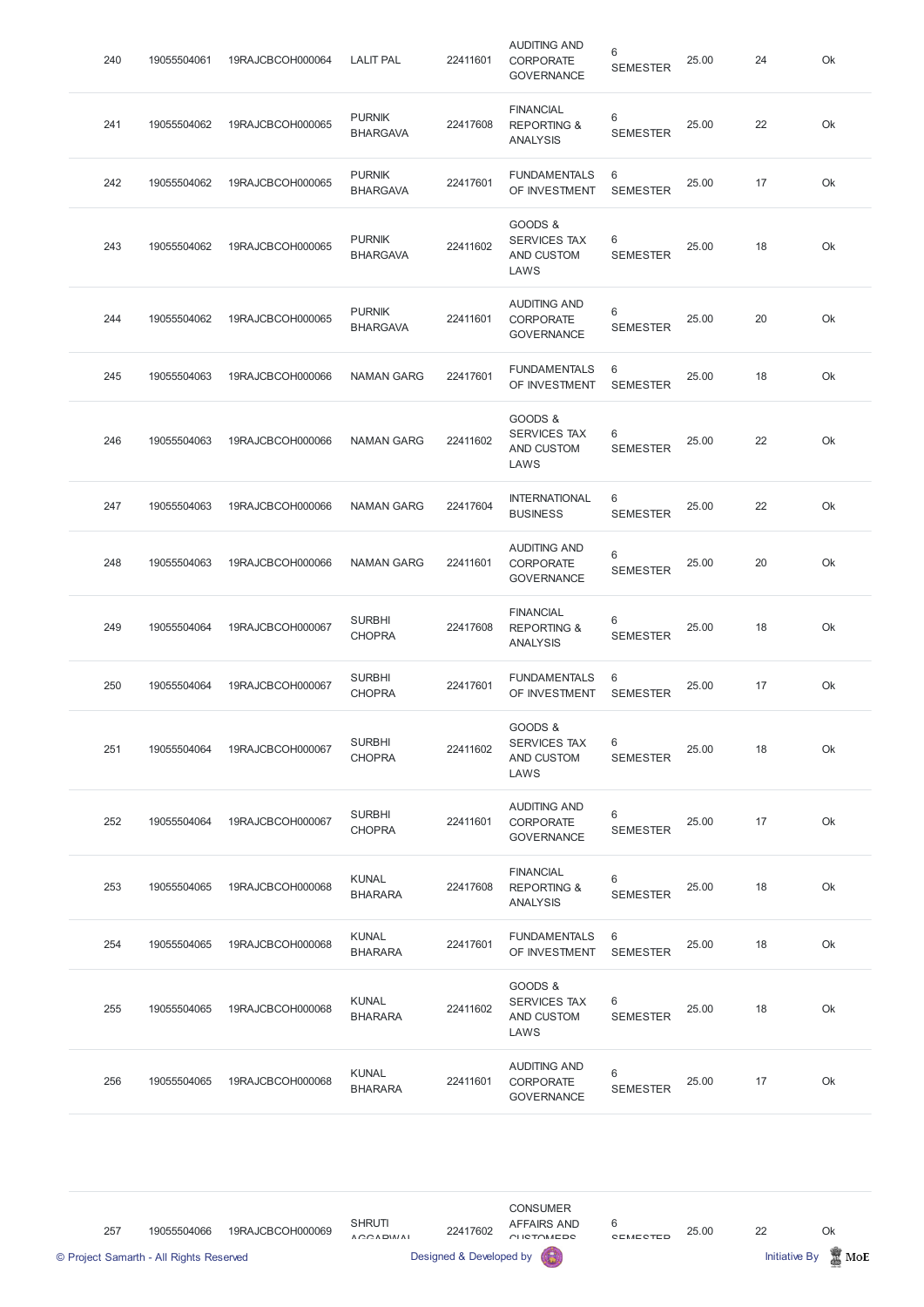| 258 | 19055504066 | 19RAJCBCOH000069 | <b>SHRUTI</b><br><b>AGGARWAL</b> | 22411602 | GOODS &<br><b>SERVICES TAX</b><br>AND CUSTOM<br>LAWS              | 6<br><b>SEMESTER</b> | 25.00 | 19 | Ok |
|-----|-------------|------------------|----------------------------------|----------|-------------------------------------------------------------------|----------------------|-------|----|----|
| 259 | 19055504066 | 19RAJCBCOH000069 | <b>SHRUTI</b><br><b>AGGARWAL</b> | 22417604 | <b>INTERNATIONAL</b><br><b>BUSINESS</b>                           | 6<br><b>SEMESTER</b> | 25.00 | 17 | Ok |
| 260 | 19055504066 | 19RAJCBCOH000069 | <b>SHRUTI</b><br><b>AGGARWAL</b> | 22411601 | <b>AUDITING AND</b><br>CORPORATE<br><b>GOVERNANCE</b>             | 6<br><b>SEMESTER</b> | 25.00 | 17 | Ok |
| 261 | 19055504067 | 19RAJCBCOH000070 | <b>KHUSHBOO</b>                  | 22417602 | <b>CONSUMER</b><br><b>AFFAIRS AND</b><br><b>CUSTOMERS</b><br>CARE | 6<br><b>SEMESTER</b> | 25.00 | 22 | Ok |
| 262 | 19055504067 | 19RAJCBCOH000070 | <b>KHUSHBOO</b>                  | 22411602 | GOODS &<br><b>SERVICES TAX</b><br>AND CUSTOM<br>LAWS              | 6<br><b>SEMESTER</b> | 25.00 | 23 | Ok |
| 263 | 19055504067 | 19RAJCBCOH000070 | <b>KHUSHBOO</b>                  | 22417604 | <b>INTERNATIONAL</b><br><b>BUSINESS</b>                           | 6<br><b>SEMESTER</b> | 25.00 | 21 | Ok |
| 264 | 19055504067 | 19RAJCBCOH000070 | <b>KHUSHBOO</b>                  | 22411601 | <b>AUDITING AND</b><br><b>CORPORATE</b><br><b>GOVERNANCE</b>      | 6<br><b>SEMESTER</b> | 25.00 | 23 | Ok |
| 265 | 19055504068 | 19RAJCBCOH000071 | RAGHAV GOEL                      | 22417608 | <b>FINANCIAL</b><br><b>REPORTING &amp;</b><br><b>ANALYSIS</b>     | 6<br><b>SEMESTER</b> | 25.00 | 21 | Ok |
| 266 | 19055504068 | 19RAJCBCOH000071 | RAGHAV GOEL                      | 22417601 | <b>FUNDAMENTALS</b><br>OF INVESTMENT                              | 6<br><b>SEMESTER</b> | 25.00 | 16 | Ok |
| 267 | 19055504068 | 19RAJCBCOH000071 | RAGHAV GOEL                      | 22411602 | GOODS &<br><b>SERVICES TAX</b><br>AND CUSTOM<br>LAWS              | 6<br><b>SEMESTER</b> | 25.00 | 18 | Ok |
| 268 | 19055504068 | 19RAJCBCOH000071 | RAGHAV GOEL                      | 22411601 | <b>AUDITING AND</b><br><b>CORPORATE</b><br><b>GOVERNANCE</b>      | 6<br><b>SEMESTER</b> | 25.00 | 17 | Ok |
| 269 | 19055504069 | 19RAJCBCOH000072 | <b>AKSHIT</b><br><b>KHANNA</b>   | 22417608 | <b>FINANCIAL</b><br><b>REPORTING &amp;</b><br><b>ANALYSIS</b>     | 6<br><b>SEMESTER</b> | 25.00 | 22 | Ok |
| 270 | 19055504069 | 19RAJCBCOH000072 | <b>AKSHIT</b><br><b>KHANNA</b>   | 22417601 | <b>FUNDAMENTALS</b><br>OF INVESTMENT                              | 6<br><b>SEMESTER</b> | 25.00 | 15 | Ok |
| 271 | 19055504069 | 19RAJCBCOH000072 | <b>AKSHIT</b><br><b>KHANNA</b>   | 22411602 | GOODS &<br><b>SERVICES TAX</b><br>AND CUSTOM<br>LAWS              | 6<br><b>SEMESTER</b> | 25.00 | 16 | Ok |
| 272 | 19055504069 | 19RAJCBCOH000072 | <b>AKSHIT</b><br><b>KHANNA</b>   | 22411601 | <b>AUDITING AND</b><br><b>CORPORATE</b><br><b>GOVERNANCE</b>      | 6<br><b>SEMESTER</b> | 25.00 | 23 | Ok |
| 273 | 19055504070 | 19RAJCBCOH000073 | <b>ANMOL ARORA</b>               | 22417601 | <b>FUNDAMENTALS</b><br>OF INVESTMENT                              | 6<br><b>SEMESTER</b> | 25.00 | 15 | Ok |
| 274 | 19055504070 | 19RAJCBCOH000073 | <b>ANMOL ARORA</b>               | 22411602 | GOODS &<br><b>SERVICES TAX</b><br>AND CUSTOM<br>LAWS              | 6<br><b>SEMESTER</b> | 25.00 | 19 | Ok |

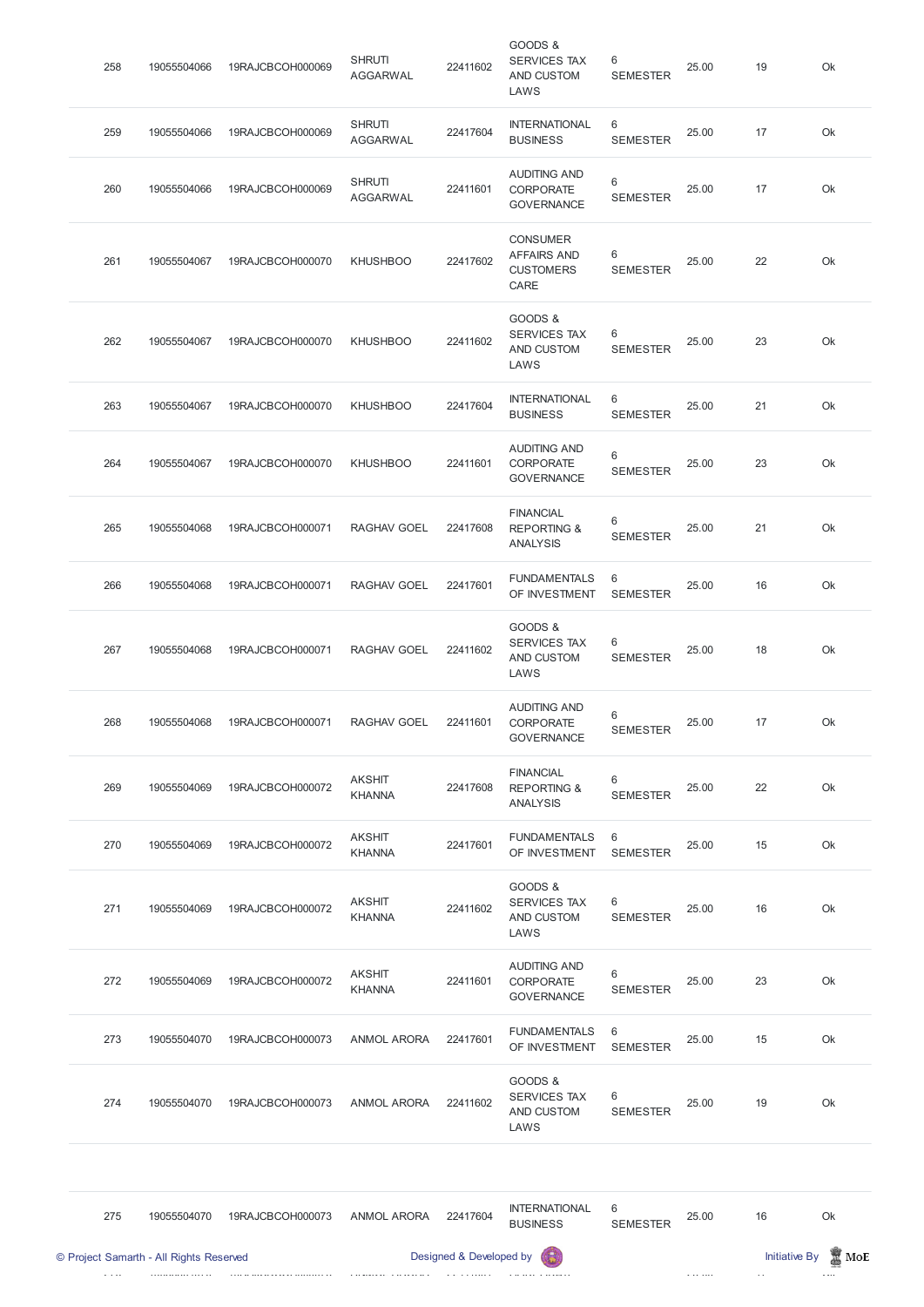|     |             |                  |                                  |          | <b>UUIN UIVIL</b><br><b>GOVERNANCE</b>                            | <b>SEMESTER</b>      |       |    | <b></b> |
|-----|-------------|------------------|----------------------------------|----------|-------------------------------------------------------------------|----------------------|-------|----|---------|
| 277 | 19055504071 | 19RAJCBCOH000074 | <b>KANISHKA</b><br><b>BATRA</b>  | 22417602 | <b>CONSUMER</b><br><b>AFFAIRS AND</b><br><b>CUSTOMERS</b><br>CARE | 6<br><b>SEMESTER</b> | 25.00 | 21 | Ok      |
| 278 | 19055504071 | 19RAJCBCOH000074 | <b>KANISHKA</b><br><b>BATRA</b>  | 22411602 | GOODS &<br><b>SERVICES TAX</b><br>AND CUSTOM<br>LAWS              | 6<br><b>SEMESTER</b> | 25.00 | 19 | Ok      |
| 279 | 19055504071 | 19RAJCBCOH000074 | <b>KANISHKA</b><br><b>BATRA</b>  | 22417604 | <b>INTERNATIONAL</b><br><b>BUSINESS</b>                           | 6<br><b>SEMESTER</b> | 25.00 | 16 | Ok      |
| 280 | 19055504071 | 19RAJCBCOH000074 | <b>KANISHKA</b><br><b>BATRA</b>  | 22411601 | <b>AUDITING AND</b><br><b>CORPORATE</b><br><b>GOVERNANCE</b>      | 6<br><b>SEMESTER</b> | 25.00 | 17 | Ok      |
| 281 | 19055504072 | 19RAJCBCOH000075 | AARJAV JAIN                      | 22417608 | <b>FINANCIAL</b><br><b>REPORTING &amp;</b><br><b>ANALYSIS</b>     | 6<br><b>SEMESTER</b> | 25.00 | 24 | Ok      |
| 282 | 19055504072 | 19RAJCBCOH000075 | AARJAV JAIN                      | 22417601 | <b>FUNDAMENTALS</b><br>OF INVESTMENT                              | 6<br><b>SEMESTER</b> | 25.00 | 18 | Ok      |
| 283 | 19055504072 | 19RAJCBCOH000075 | AARJAV JAIN                      | 22411602 | GOODS &<br><b>SERVICES TAX</b><br>AND CUSTOM<br>LAWS              | 6<br><b>SEMESTER</b> | 25.00 | 19 | Ok      |
| 284 | 19055504072 | 19RAJCBCOH000075 | AARJAV JAIN                      | 22411601 | <b>AUDITING AND</b><br><b>CORPORATE</b><br><b>GOVERNANCE</b>      | 6<br><b>SEMESTER</b> | 25.00 | 24 | Ok      |
| 285 | 19055504073 | 19RAJCBCOH000076 | <b>REHAN NEGI</b>                | 22417608 | <b>FINANCIAL</b><br><b>REPORTING &amp;</b><br><b>ANALYSIS</b>     | 6<br><b>SEMESTER</b> | 25.00 | 22 | Ok      |
| 286 | 19055504073 | 19RAJCBCOH000076 | <b>REHAN NEGI</b>                | 22417601 | <b>FUNDAMENTALS</b><br>OF INVESTMENT                              | 6<br><b>SEMESTER</b> | 25.00 | 22 | Ok      |
| 287 | 19055504073 | 19RAJCBCOH000076 | <b>REHAN NEGI</b>                | 22411602 | GOODS &<br><b>SERVICES TAX</b><br>AND CUSTOM<br>LAWS              | 6<br><b>SEMESTER</b> | 25.00 | 18 | Ok      |
| 288 | 19055504073 | 19RAJCBCOH000076 | <b>REHAN NEGI</b>                | 22411601 | <b>AUDITING AND</b><br><b>CORPORATE</b><br><b>GOVERNANCE</b>      | 6<br><b>SEMESTER</b> | 25.00 | 19 | Ok      |
| 289 | 19055504074 | 190045765        | <b>PRAKRITI</b><br><b>KAREER</b> | 22417602 | <b>CONSUMER</b><br><b>AFFAIRS AND</b><br><b>CUSTOMERS</b><br>CARE | 6<br><b>SEMESTER</b> | 25.00 | 21 | Ok      |
| 290 | 19055504074 | 190045765        | <b>PRAKRITI</b><br><b>KAREER</b> | 22411602 | GOODS &<br>SERVICES TAX<br>AND CUSTOM                             | 6<br><b>SEMESTER</b> | 25.00 | 20 | Ok      |

LAWS

| 291 | 19055504074 | 190045765 | <b>PRAKRITI</b><br><b>KAREER</b> | 22417604 | <b>INTERNATIONAL</b><br><b>BUSINESS</b>               | 6<br><b>SEMESTER</b> | 25.00 | 17 | Ok |
|-----|-------------|-----------|----------------------------------|----------|-------------------------------------------------------|----------------------|-------|----|----|
| 292 | 19055504074 | 190045765 | <b>PRAKRITI</b><br><b>KAREER</b> | 22411601 | AUDITING AND<br><b>CORPORATE</b><br><b>GOVERNANCE</b> | <b>SEMESTER</b>      | 25.00 | 24 | Ok |

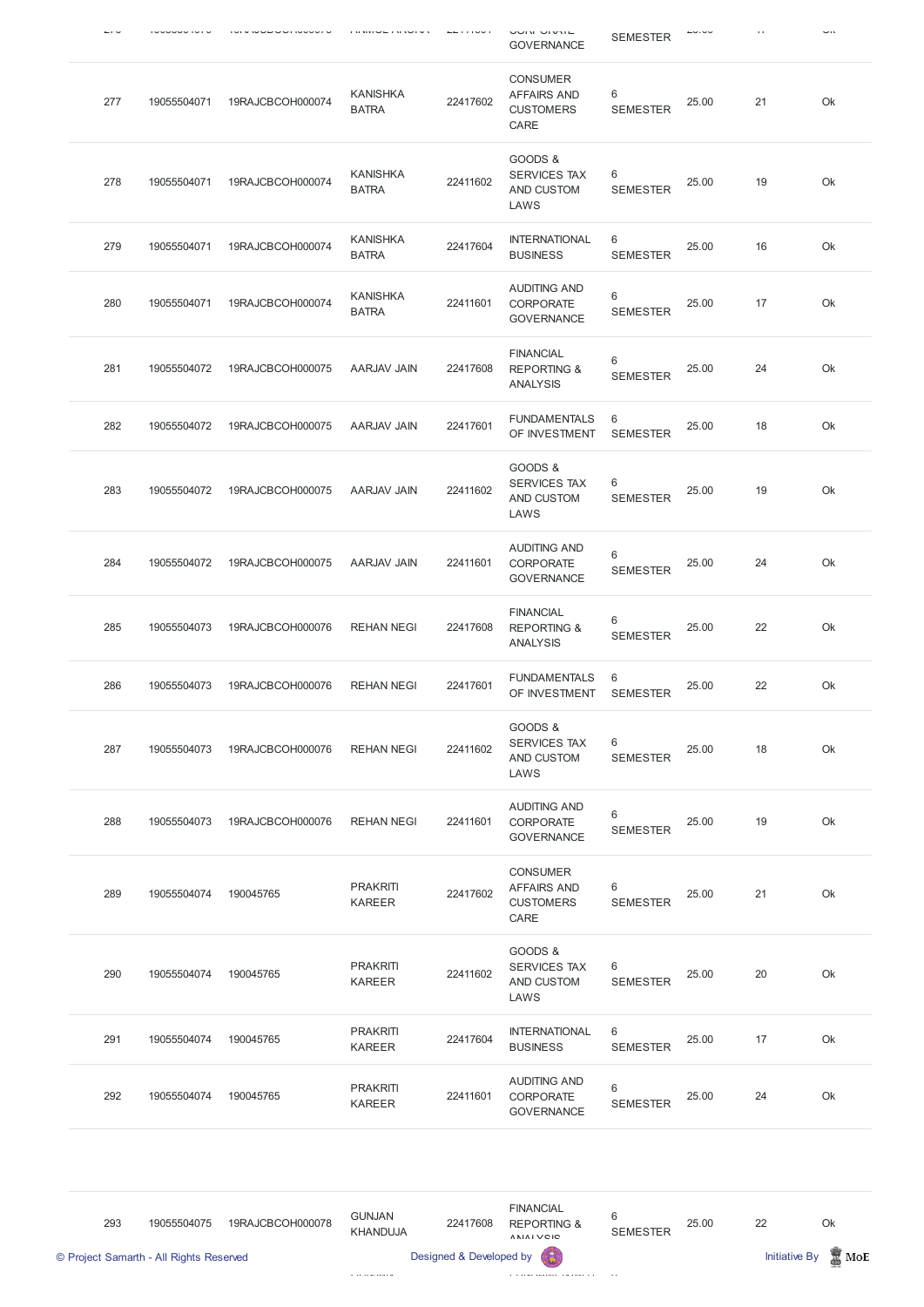| 294 | 19055504075 | 19RAJCBCOH000078 | י ווי זטו זו ע<br><b>KHANDUJA</b> | 22417601 | <b>I VITU INTERNATO</b><br>OF INVESTMENT                      | $\checkmark$<br><b>SEMESTER</b> | 25.00 | 17 | Ok |
|-----|-------------|------------------|-----------------------------------|----------|---------------------------------------------------------------|---------------------------------|-------|----|----|
| 295 | 19055504075 | 19RAJCBCOH000078 | <b>GUNJAN</b><br><b>KHANDUJA</b>  | 22411602 | GOODS &<br><b>SERVICES TAX</b><br>AND CUSTOM<br>LAWS          | 6<br><b>SEMESTER</b>            | 25.00 | 20 | Ok |
| 296 | 19055504075 | 19RAJCBCOH000078 | <b>GUNJAN</b><br><b>KHANDUJA</b>  | 22411601 | <b>AUDITING AND</b><br><b>CORPORATE</b><br><b>GOVERNANCE</b>  | $6\,$<br><b>SEMESTER</b>        | 25.00 | 20 | Ok |
| 297 | 19055504076 | 19RAJCBCOH000079 | <b>MANISH</b>                     | 22417608 | <b>FINANCIAL</b><br><b>REPORTING &amp;</b><br><b>ANALYSIS</b> | 6<br><b>SEMESTER</b>            | 25.00 | 23 | Ok |
| 298 | 19055504076 | 19RAJCBCOH000079 | <b>MANISH</b>                     | 22417601 | <b>FUNDAMENTALS</b><br>OF INVESTMENT                          | 6<br><b>SEMESTER</b>            | 25.00 | 17 | Ok |
| 299 | 19055504076 | 19RAJCBCOH000079 | <b>MANISH</b>                     | 22411602 | GOODS &<br><b>SERVICES TAX</b><br>AND CUSTOM<br>LAWS          | 6<br><b>SEMESTER</b>            | 25.00 | 23 | Ok |
| 300 | 19055504076 | 19RAJCBCOH000079 | <b>MANISH</b>                     | 22411601 | <b>AUDITING AND</b><br>CORPORATE<br><b>GOVERNANCE</b>         | $6\,$<br><b>SEMESTER</b>        | 25.00 | 23 | Ok |
| 301 | 19055504077 | 19RAJCBCOH000080 | <b>KARAN</b><br>SAHDEV            | 22417608 | <b>FINANCIAL</b><br><b>REPORTING &amp;</b><br><b>ANALYSIS</b> | 6<br><b>SEMESTER</b>            | 25.00 | 17 | Ok |
| 302 | 19055504077 | 19RAJCBCOH000080 | <b>KARAN</b><br><b>SAHDEV</b>     | 22417601 | <b>FUNDAMENTALS</b><br>OF INVESTMENT                          | 6<br><b>SEMESTER</b>            | 25.00 | 16 | Ok |
| 303 | 19055504077 | 19RAJCBCOH000080 | <b>KARAN</b><br><b>SAHDEV</b>     | 22411602 | GOODS &<br><b>SERVICES TAX</b><br>AND CUSTOM<br>LAWS          | 6<br><b>SEMESTER</b>            | 25.00 | 18 | Ok |
| 304 | 19055504077 | 19RAJCBCOH000080 | <b>KARAN</b><br><b>SAHDEV</b>     | 22411601 | <b>AUDITING AND</b><br><b>CORPORATE</b><br><b>GOVERNANCE</b>  | 6<br><b>SEMESTER</b>            | 25.00 | 17 | Ok |
| 305 | 19055504078 | 19RAJCBCOH000081 | <b>RAVINDER</b>                   | 22417608 | <b>FINANCIAL</b><br><b>REPORTING &amp;</b><br><b>ANALYSIS</b> | 6<br><b>SEMESTER</b>            | 25.00 | 24 | Ok |
| 306 | 19055504078 | 19RAJCBCOH000081 | <b>RAVINDER</b>                   | 22411602 | GOODS &<br><b>SERVICES TAX</b><br>AND CUSTOM<br>LAWS          | 6<br><b>SEMESTER</b>            | 25.00 | 17 | Ok |
| 307 | 19055504078 | 19RAJCBCOH000081 | <b>RAVINDER</b>                   | 22411601 | <b>AUDITING AND</b><br>CORPORATE<br><b>GOVERNANCE</b>         | 6<br><b>SEMESTER</b>            | 25.00 | 24 | Ok |
| 308 | 19055504078 | 19RAJCBCOH000081 | <b>RAVINDER</b>                   | 22417601 | <b>FUNDAMENTALS</b><br>OF INVESTMENT                          | 6<br><b>SEMESTER</b>            | 25.00 | 14 | Ok |

|     | © Project Samarth - All Rights Reserved |                  |                                 | Designed & Developed by |                                                               |                      |       | <b>Initiative By</b> | E<br>MoE |
|-----|-----------------------------------------|------------------|---------------------------------|-------------------------|---------------------------------------------------------------|----------------------|-------|----------------------|----------|
| 312 | 19055504079                             | 19RAJCBCOH000082 | <b>RIDHI</b><br><b>AGGARWAL</b> | 22411601                | <b>AUDITING AND</b><br><b>CORPORATE</b><br>OMIEDNIANICE       | 6<br><b>SEMESTER</b> | 25.00 | 18                   | Ok       |
| 311 | 19055504079                             | 19RAJCBCOH000082 | <b>RIDHI</b><br><b>AGGARWAL</b> | 22411602                | GOODS &<br><b>SERVICES TAX</b><br>AND CUSTOM<br>LAWS          | 6<br><b>SEMESTER</b> | 25.00 | 18                   | Ok       |
| 310 | 19055504079                             | 19RAJCBCOH000082 | <b>RIDHI</b><br><b>AGGARWAL</b> | 22417601                | <b>FUNDAMENTALS</b><br>OF INVESTMENT                          | 6<br><b>SEMESTER</b> | 25.00 | 18                   | Ok       |
| 309 | 19055504079                             | 19RAJCBCOH000082 | <b>RIDHI</b><br><b>AGGARWAL</b> | 22417608                | <b>FINANCIAL</b><br><b>REPORTING &amp;</b><br><b>ANALYSIS</b> | 6<br><b>SEMESTER</b> | 25.00 | 21                   | Ok       |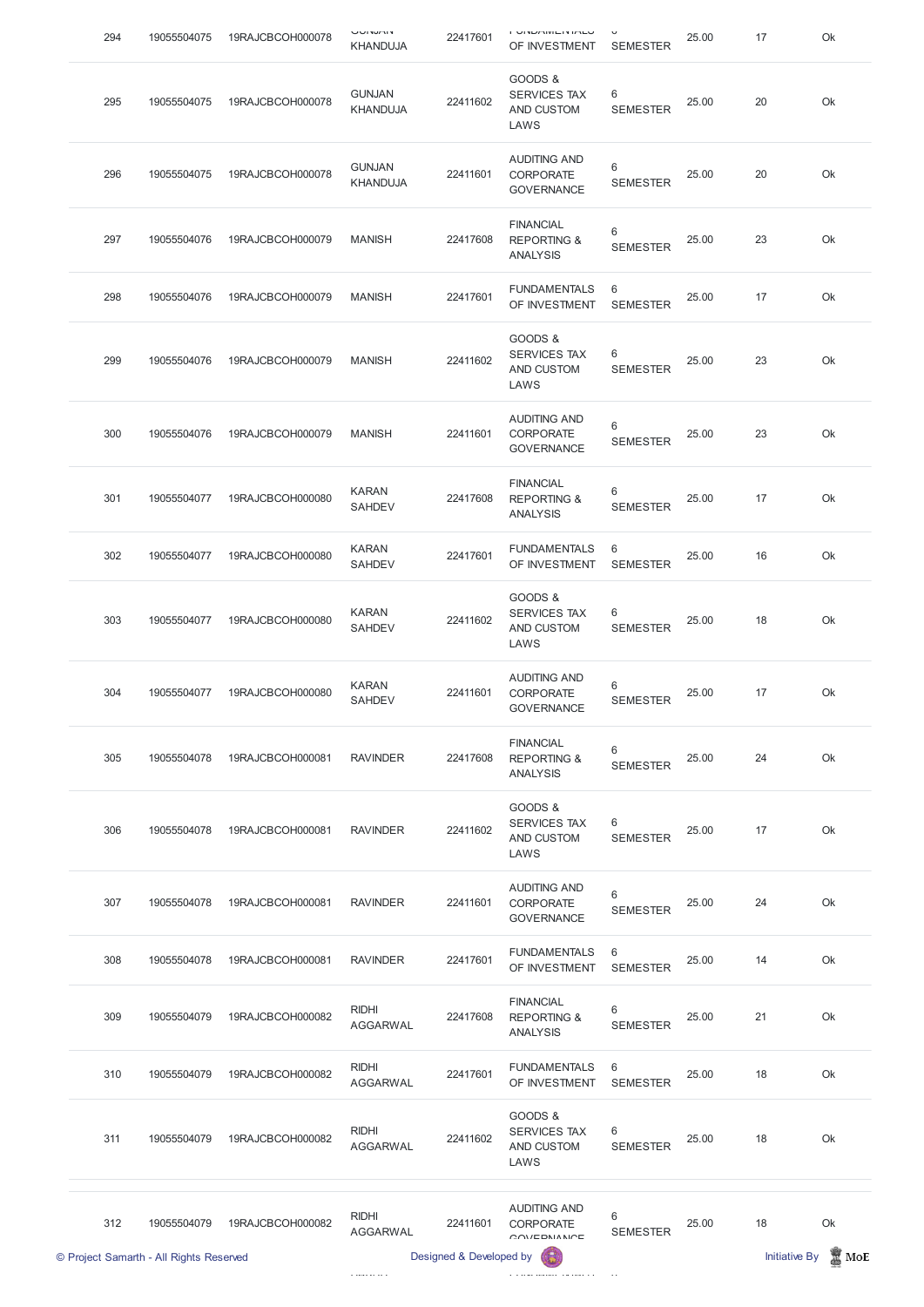| 313 | 19055504080 | 19RAJCBCOH000083 | דושרת ה<br><b>KHANNA</b>         | 22417601 | שם מיוחד המוניקים ו<br>OF INVESTMENT                          | <b>SEMESTER</b>      | 25.00 | 15 | Ok |
|-----|-------------|------------------|----------------------------------|----------|---------------------------------------------------------------|----------------------|-------|----|----|
| 314 | 19055504080 | 19RAJCBCOH000083 | <b>HARSH</b><br><b>KHANNA</b>    | 22411602 | GOODS &<br><b>SERVICES TAX</b><br>AND CUSTOM<br>LAWS          | 6<br><b>SEMESTER</b> | 25.00 | 18 | Ok |
| 315 | 19055504080 | 19RAJCBCOH000083 | <b>HARSH</b><br><b>KHANNA</b>    | 22417604 | <b>INTERNATIONAL</b><br><b>BUSINESS</b>                       | 6<br><b>SEMESTER</b> | 25.00 | 17 | Ok |
| 316 | 19055504080 | 19RAJCBCOH000083 | <b>HARSH</b><br><b>KHANNA</b>    | 22411601 | <b>AUDITING AND</b><br><b>CORPORATE</b><br><b>GOVERNANCE</b>  | 6<br><b>SEMESTER</b> | 25.00 | 17 | Ok |
| 317 | 19055504081 | 19RAJCBCOH000084 | <b>AARYAN</b><br><b>KEJRIWAL</b> | 22417601 | <b>FUNDAMENTALS</b><br>OF INVESTMENT                          | 6<br><b>SEMESTER</b> | 25.00 | 23 | Ok |
| 318 | 19055504081 | 19RAJCBCOH000084 | <b>AARYAN</b><br>KEJRIWAL        | 22411602 | GOODS &<br><b>SERVICES TAX</b><br>AND CUSTOM<br>LAWS          | 6<br><b>SEMESTER</b> | 25.00 | 18 | Ok |
| 319 | 19055504081 | 19RAJCBCOH000084 | <b>AARYAN</b><br><b>KEJRIWAL</b> | 22417604 | <b>INTERNATIONAL</b><br><b>BUSINESS</b>                       | 6<br><b>SEMESTER</b> | 25.00 | 17 | Ok |
| 320 | 19055504081 | 19RAJCBCOH000084 | <b>AARYAN</b><br><b>KEJRIWAL</b> | 22411601 | <b>AUDITING AND</b><br><b>CORPORATE</b><br><b>GOVERNANCE</b>  | 6<br><b>SEMESTER</b> | 25.00 | 17 | Ok |
| 321 | 19055504082 | 19RAJCBCOH000085 | <b>ARYAN VERMA</b>               | 22417601 | FUNDAMENTALS 6<br>OF INVESTMENT                               | <b>SEMESTER</b>      | 25.00 | 15 | Ok |
| 322 | 19055504082 | 19RAJCBCOH000085 | <b>ARYAN VERMA</b>               | 22411602 | GOODS &<br><b>SERVICES TAX</b><br>AND CUSTOM<br>LAWS          | 6<br><b>SEMESTER</b> | 25.00 | 19 | Ok |
| 323 | 19055504082 | 19RAJCBCOH000085 | <b>ARYAN VERMA</b>               | 22417604 | <b>INTERNATIONAL</b><br><b>BUSINESS</b>                       | 6<br><b>SEMESTER</b> | 25.00 | 16 | Ok |
| 324 | 19055504082 | 19RAJCBCOH000085 | <b>ARYAN VERMA</b>               | 22411601 | <b>AUDITING AND</b><br><b>CORPORATE</b><br><b>GOVERNANCE</b>  | 6<br><b>SEMESTER</b> | 25.00 | 18 | Ok |
| 325 | 19055504083 | 19RAJCBCOH000086 | <b>DEEPAK</b><br><b>KUMAR</b>    | 22417608 | <b>FINANCIAL</b><br><b>REPORTING &amp;</b><br><b>ANALYSIS</b> | 6<br><b>SEMESTER</b> | 25.00 | 22 | Ok |
| 326 | 19055504083 | 19RAJCBCOH000086 | <b>DEEPAK</b><br><b>KUMAR</b>    | 22417601 | <b>FUNDAMENTALS</b><br>OF INVESTMENT                          | 6<br><b>SEMESTER</b> | 25.00 | 17 | Ok |
| 327 | 19055504083 | 19RAJCBCOH000086 | <b>DEEPAK</b><br><b>KUMAR</b>    | 22411602 | GOODS &<br><b>SERVICES TAX</b><br>AND CUSTOM<br>LAWS          | 6<br><b>SEMESTER</b> | 25.00 | 19 | Ok |
| 328 | 19055504083 | 19RAJCBCOH000086 | <b>DEEPAK</b><br><b>KUMAR</b>    | 22411601 | <b>AUDITING AND</b><br><b>CORPORATE</b><br><b>GOVERNANCE</b>  | 6<br><b>SEMESTER</b> | 25.00 | 22 | Ok |

## GOVERNANCE

| 329 | 19055504084 | 19RAJCBCOH000087 | <b>PRACHI</b><br>AGGARWAL | 22417608 | <b>FINANCIAL</b><br><b>REPORTING &amp;</b><br><b>ANALYSIS</b> | <b>SEMESTER</b> | 25.00 | 17 | Ok |
|-----|-------------|------------------|---------------------------|----------|---------------------------------------------------------------|-----------------|-------|----|----|
| 330 | 19055504084 | 19RAJCBCOH000087 | <b>PRACHI</b><br>AGGARWAL | 22417601 | <b>FUNDAMENTALS</b><br>OF INVESTMENT                          | <b>SEMESTER</b> | 25.00 | 20 | Ok |

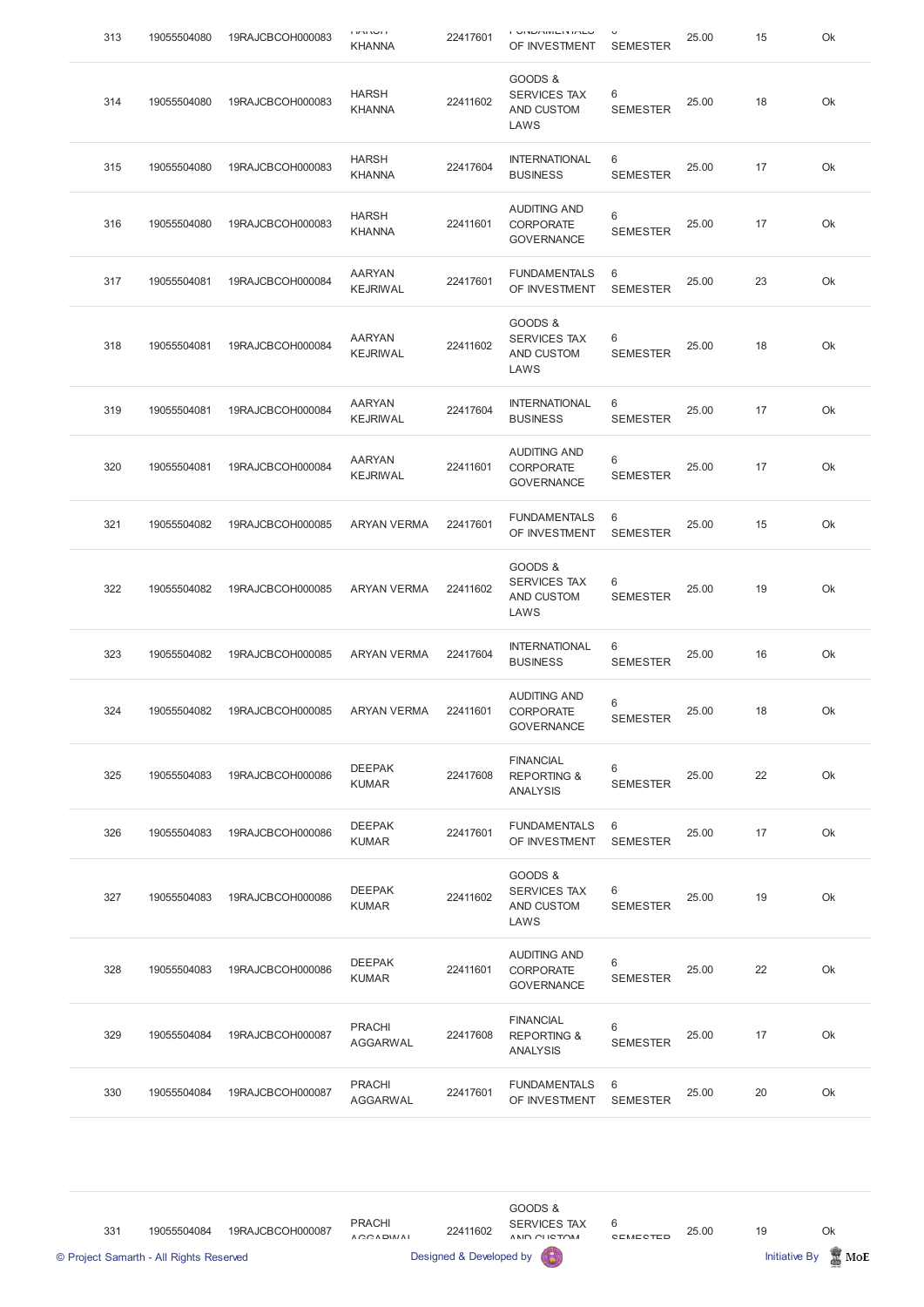| 332 | 19055504084 | 19RAJCBCOH000087 | <b>PRACHI</b><br><b>AGGARWAL</b> | 22411601 | <b>AUDITING AND</b><br>CORPORATE<br><b>GOVERNANCE</b>         | 6<br><b>SEMESTER</b> | 25.00 | 17          | Ok |
|-----|-------------|------------------|----------------------------------|----------|---------------------------------------------------------------|----------------------|-------|-------------|----|
| 333 | 19055504085 | 19RAJCBCOH000088 | <b>SACHIN</b><br><b>KUMAR</b>    | 22417608 | <b>FINANCIAL</b><br><b>REPORTING &amp;</b><br><b>ANALYSIS</b> | 6<br><b>SEMESTER</b> | 25.00 | 20          | Ok |
| 334 | 19055504085 | 19RAJCBCOH000088 | <b>SACHIN</b><br><b>KUMAR</b>    | 22417601 | <b>FUNDAMENTALS</b><br>OF INVESTMENT                          | 6<br><b>SEMESTER</b> | 25.00 | 14          | Ok |
| 335 | 19055504085 | 19RAJCBCOH000088 | <b>SACHIN</b><br><b>KUMAR</b>    | 22411602 | GOODS &<br><b>SERVICES TAX</b><br>AND CUSTOM<br>LAWS          | 6<br><b>SEMESTER</b> | 25.00 | 21          | Ok |
| 336 | 19055504085 | 19RAJCBCOH000088 | <b>SACHIN</b><br><b>KUMAR</b>    | 22411601 | <b>AUDITING AND</b><br><b>CORPORATE</b><br><b>GOVERNANCE</b>  | 6<br><b>SEMESTER</b> | 25.00 | 20          | Ok |
| 337 | 19055504086 | 19RAJCBCOH000089 | <b>ANSHUMAN</b><br><b>MADAN</b>  | 22417601 | <b>FUNDAMENTALS</b><br>OF INVESTMENT                          | 6<br><b>SEMESTER</b> | 25.00 | 15          | Ok |
| 338 | 19055504086 | 19RAJCBCOH000089 | <b>ANSHUMAN</b><br><b>MADAN</b>  | 22411602 | GOODS &<br><b>SERVICES TAX</b><br>AND CUSTOM<br>LAWS          | 6<br><b>SEMESTER</b> | 25.00 | 20          | Ok |
| 339 | 19055504086 | 19RAJCBCOH000089 | <b>ANSHUMAN</b><br><b>MADAN</b>  | 22417604 | <b>INTERNATIONAL</b><br><b>BUSINESS</b>                       | 6<br><b>SEMESTER</b> | 25.00 | 18          | Ok |
| 340 | 19055504086 | 19RAJCBCOH000089 | <b>ANSHUMAN</b><br><b>MADAN</b>  | 22411601 | <b>AUDITING AND</b><br><b>CORPORATE</b><br><b>GOVERNANCE</b>  | 6<br><b>SEMESTER</b> | 25.00 | 17          | Ok |
| 341 | 19055504087 | ERN19055504087   | <b>BHARAT</b><br><b>BUSWALA</b>  | 22417601 | <b>FUNDAMENTALS</b><br>OF INVESTMENT                          | 6<br><b>SEMESTER</b> | 25.00 | $\mathbf 0$ | Ok |
| 342 | 19055504087 | ERN19055504087   | <b>BHARAT</b><br><b>BUSWALA</b>  | 22411602 | GOODS &<br><b>SERVICES TAX</b><br>AND CUSTOM<br>LAWS          | 6<br><b>SEMESTER</b> | 25.00 | 16          | Ok |
| 343 | 19055504087 | ERN19055504087   | <b>BHARAT</b><br><b>BUSWALA</b>  | 22417604 | <b>INTERNATIONAL</b><br><b>BUSINESS</b>                       | 6<br><b>SEMESTER</b> | 25.00 | 0           | Ok |
| 344 | 19055504087 | ERN19055504087   | <b>BHARAT</b><br><b>BUSWALA</b>  | 22411601 | <b>AUDITING AND</b><br><b>CORPORATE</b><br><b>GOVERNANCE</b>  | 6<br><b>SEMESTER</b> | 25.00 | 17          | Ok |
| 345 | 19055504088 | 19RAJCBCOH000091 | RAHUL GOEL                       | 22417601 | <b>FUNDAMENTALS</b><br>OF INVESTMENT                          | 6<br><b>SEMESTER</b> | 25.00 | 19          | Ok |
| 346 | 19055504088 | 19RAJCBCOH000091 | <b>RAHUL GOEL</b>                | 22411602 | GOODS &<br><b>SERVICES TAX</b><br>AND CUSTOM<br>LAWS          | 6<br><b>SEMESTER</b> | 25.00 | 20          | Ok |
|     |             |                  |                                  |          |                                                               |                      |       |             |    |

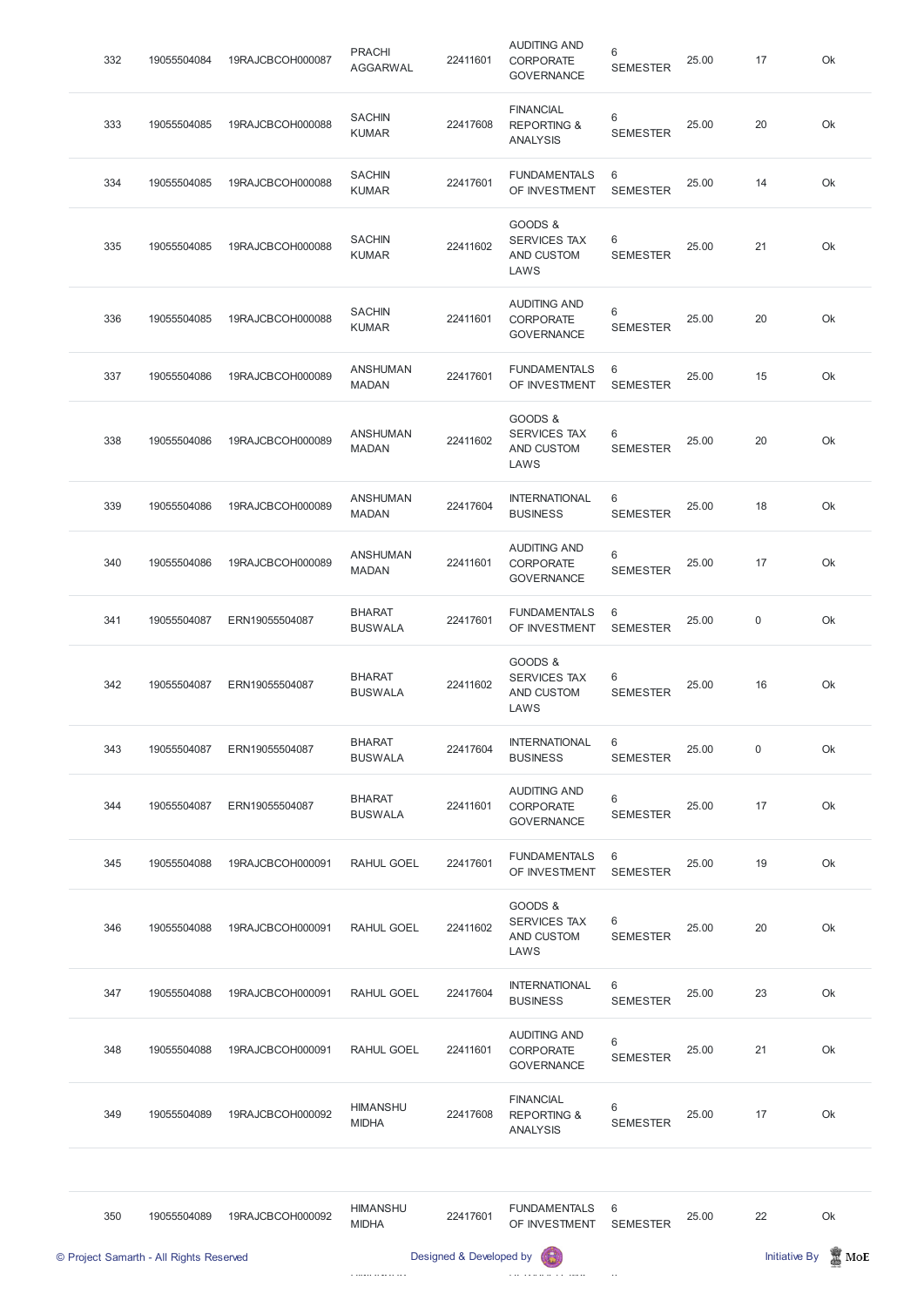| 351 | 19055504089 | 19RAJCBCOH000092 | <b>MIDHA</b>                    | 22411602 | <b>VEIVIVEY INV</b><br>AND CUSTOM<br>LAWS                     | <b>SEMESTER</b>          | 25.00 | 18 | Ok |
|-----|-------------|------------------|---------------------------------|----------|---------------------------------------------------------------|--------------------------|-------|----|----|
| 352 | 19055504089 | 19RAJCBCOH000092 | <b>HIMANSHU</b><br><b>MIDHA</b> | 22411601 | <b>AUDITING AND</b><br><b>CORPORATE</b><br><b>GOVERNANCE</b>  | 6<br><b>SEMESTER</b>     | 25.00 | 17 | Ok |
| 353 | 19055504090 | 19RAJCBCOH000093 | <b>SATHVIK</b><br>GOYAL         | 22417608 | <b>FINANCIAL</b><br><b>REPORTING &amp;</b><br><b>ANALYSIS</b> | 6<br><b>SEMESTER</b>     | 25.00 | 17 | Ok |
| 354 | 19055504090 | 19RAJCBCOH000093 | <b>SATHVIK</b><br><b>GOYAL</b>  | 22417601 | <b>FUNDAMENTALS</b><br>OF INVESTMENT                          | 6<br><b>SEMESTER</b>     | 25.00 | 15 | Ok |
| 355 | 19055504090 | 19RAJCBCOH000093 | <b>SATHVIK</b><br><b>GOYAL</b>  | 22411602 | GOODS &<br><b>SERVICES TAX</b><br>AND CUSTOM<br>LAWS          | 6<br><b>SEMESTER</b>     | 25.00 | 19 | Ok |
| 356 | 19055504090 | 19RAJCBCOH000093 | <b>SATHVIK</b><br><b>GOYAL</b>  | 22411601 | <b>AUDITING AND</b><br><b>CORPORATE</b><br><b>GOVERNANCE</b>  | 6<br><b>SEMESTER</b>     | 25.00 | 17 | Ok |
| 357 | 19055504091 | 19RAJCBCOH000094 | <b>RAGHAV</b><br><b>MARWAHA</b> | 22417601 | <b>FUNDAMENTALS</b><br>OF INVESTMENT                          | 6<br><b>SEMESTER</b>     | 25.00 | 17 | Ok |
| 358 | 19055504091 | 19RAJCBCOH000094 | <b>RAGHAV</b><br><b>MARWAHA</b> | 22411602 | GOODS &<br><b>SERVICES TAX</b><br>AND CUSTOM<br>LAWS          | 6<br><b>SEMESTER</b>     | 25.00 | 19 | Ok |
| 359 | 19055504091 | 19RAJCBCOH000094 | <b>RAGHAV</b><br><b>MARWAHA</b> | 22417604 | <b>INTERNATIONAL</b><br><b>BUSINESS</b>                       | 6<br><b>SEMESTER</b>     | 25.00 | 18 | Ok |
| 360 | 19055504091 | 19RAJCBCOH000094 | <b>RAGHAV</b><br><b>MARWAHA</b> | 22411601 | <b>AUDITING AND</b><br><b>CORPORATE</b><br><b>GOVERNANCE</b>  | $6\,$<br><b>SEMESTER</b> | 25.00 | 17 | Ok |
| 361 | 19055504092 | 19RAJCBCOH000095 | <b>KHUSHAL</b><br><b>VERMA</b>  | 22417608 | <b>FINANCIAL</b><br><b>REPORTING &amp;</b><br><b>ANALYSIS</b> | $6\,$<br><b>SEMESTER</b> | 25.00 | 23 | Ok |
| 362 | 19055504092 | 19RAJCBCOH000095 | <b>KHUSHAL</b><br><b>VERMA</b>  | 22417601 | <b>FUNDAMENTALS</b><br>OF INVESTMENT                          | 6<br><b>SEMESTER</b>     | 25.00 | 16 | Ok |
| 363 | 19055504092 | 19RAJCBCOH000095 | <b>KHUSHAL</b><br><b>VERMA</b>  | 22411602 | GOODS &<br><b>SERVICES TAX</b><br>AND CUSTOM<br>LAWS          | 6<br><b>SEMESTER</b>     | 25.00 | 19 | Ok |
| 364 | 19055504092 | 19RAJCBCOH000095 | <b>KHUSHAL</b><br><b>VERMA</b>  | 22411601 | <b>AUDITING AND</b><br><b>CORPORATE</b><br><b>GOVERNANCE</b>  | $6\,$<br><b>SEMESTER</b> | 25.00 | 22 | Ok |
| 365 | 19055504093 | 19RAJCBCOH000096 | <b>JYOTSANA</b>                 | 22417608 | <b>FINANCIAL</b><br><b>REPORTING &amp;</b><br><b>ANALYSIS</b> | 6<br><b>SEMESTER</b>     | 25.00 | 24 | Ok |
|     |             |                  |                                 |          |                                                               |                          |       |    |    |

| 366 | 19055504093 | 19RAJCBCOH000096 | <b>JYOTSANA</b> | 22417602 | <b>UUNSUMER</b><br><b>AFFAIRS AND</b><br><b>CUSTOMERS</b><br>CARE | 6<br><b>SEMESTER</b> | 25.00 | 22 | Ok |
|-----|-------------|------------------|-----------------|----------|-------------------------------------------------------------------|----------------------|-------|----|----|
| 367 | 19055504093 | 19RAJCBCOH000096 | <b>JYOTSANA</b> | 22411602 | GOODS &<br><b>SERVICES TAX</b><br>AND CUSTOM<br>LAWS              | 6<br><b>SEMESTER</b> | 25.00 | 18 | Ok |

CONCUMED

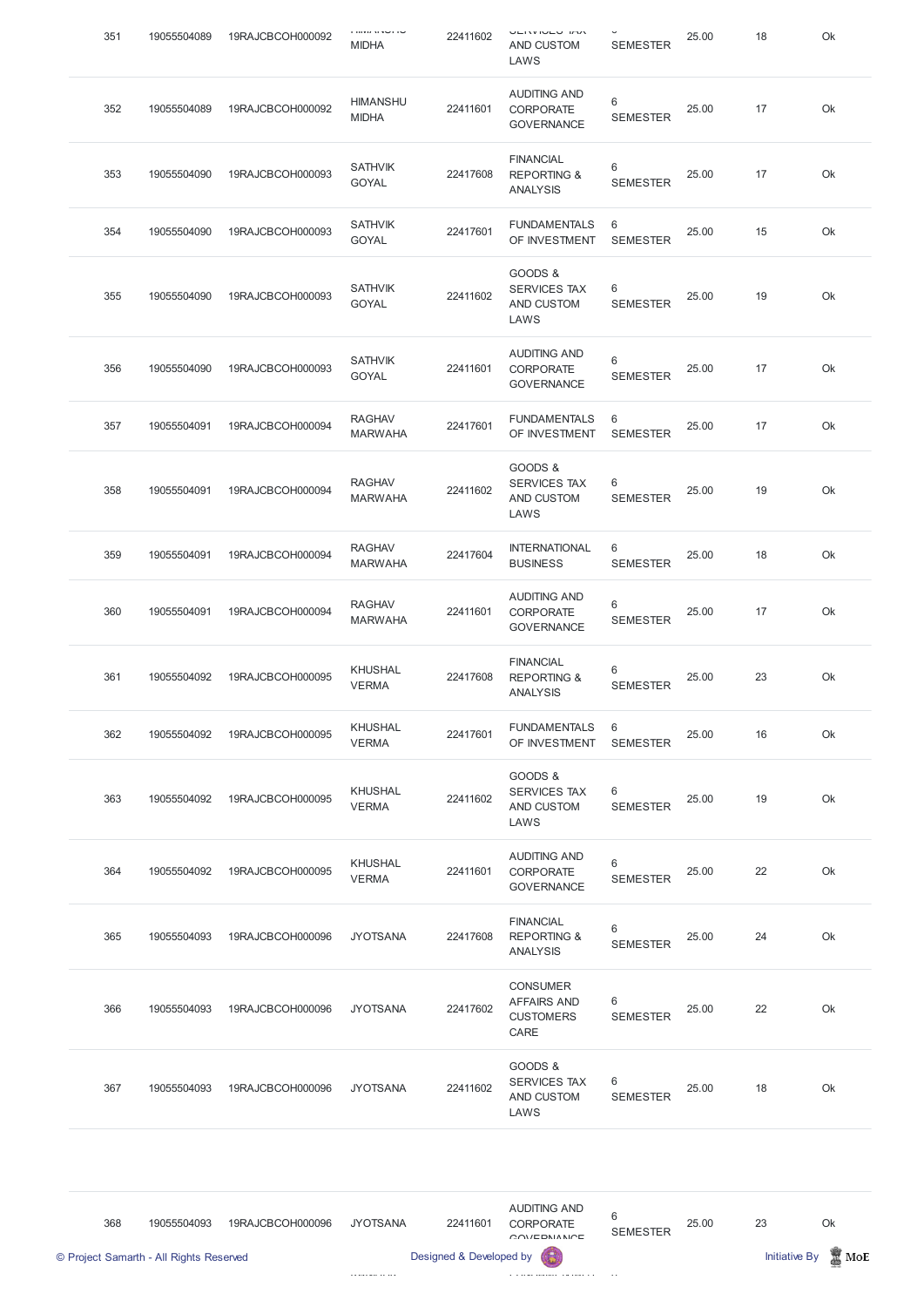| 369 | 19055504094 | 19RAJCBCOH000097 | י יי ישוי יי י<br><b>GUPTA</b>    | 22417601 | י טוזרוםומות שווט ו<br>OF INVESTMENT                          | <b>SEMESTER</b>      | 25.00 | 16 | Ok |
|-----|-------------|------------------|-----------------------------------|----------|---------------------------------------------------------------|----------------------|-------|----|----|
| 370 | 19055504094 | 19RAJCBCOH000097 | <b>KANISHK</b><br><b>GUPTA</b>    | 22411602 | GOODS &<br><b>SERVICES TAX</b><br>AND CUSTOM<br>LAWS          | 6<br><b>SEMESTER</b> | 25.00 | 19 | Ok |
| 371 | 19055504094 | 19RAJCBCOH000097 | <b>KANISHK</b><br><b>GUPTA</b>    | 22417604 | <b>INTERNATIONAL</b><br><b>BUSINESS</b>                       | 6<br><b>SEMESTER</b> | 25.00 | 16 | Ok |
| 372 | 19055504094 | 19RAJCBCOH000097 | <b>KANISHK</b><br><b>GUPTA</b>    | 22411601 | <b>AUDITING AND</b><br><b>CORPORATE</b><br><b>GOVERNANCE</b>  | 6<br><b>SEMESTER</b> | 25.00 | 17 | Ok |
| 373 | 19055504095 | ERN19055504095   | <b>ARNAV</b><br><b>KHANNA</b>     | 22417601 | <b>FUNDAMENTALS</b><br>OF INVESTMENT                          | 6<br><b>SEMESTER</b> | 25.00 | 16 | Ok |
| 374 | 19055504095 | ERN19055504095   | <b>ARNAV</b><br><b>KHANNA</b>     | 22411602 | GOODS &<br><b>SERVICES TAX</b><br>AND CUSTOM<br>LAWS          | 6<br><b>SEMESTER</b> | 25.00 | 22 | Ok |
| 375 | 19055504095 | ERN19055504095   | <b>ARNAV</b><br><b>KHANNA</b>     | 22417604 | <b>INTERNATIONAL</b><br><b>BUSINESS</b>                       | 6<br><b>SEMESTER</b> | 25.00 | 19 | Ok |
| 376 | 19055504095 | ERN19055504095   | <b>ARNAV</b><br><b>KHANNA</b>     | 22411601 | <b>AUDITING AND</b><br><b>CORPORATE</b><br><b>GOVERNANCE</b>  | 6<br><b>SEMESTER</b> | 25.00 | 23 | Ok |
| 377 | 19055504096 | ERN19055504096   | <b>PRATEEK</b><br><b>AGGARWAL</b> | 22417601 | FUNDAMENTALS 6<br>OF INVESTMENT                               | <b>SEMESTER</b>      | 25.00 | 18 | Ok |
| 378 | 19055504096 | ERN19055504096   | <b>PRATEEK</b><br><b>AGGARWAL</b> | 22411602 | GOODS &<br><b>SERVICES TAX</b><br>AND CUSTOM<br>LAWS          | 6<br><b>SEMESTER</b> | 25.00 | 20 | Ok |
| 379 | 19055504096 | ERN19055504096   | <b>PRATEEK</b><br><b>AGGARWAL</b> | 22417604 | <b>INTERNATIONAL</b><br><b>BUSINESS</b>                       | 6<br><b>SEMESTER</b> | 25.00 | 16 | Ok |
| 380 | 19055504096 | ERN19055504096   | <b>PRATEEK</b><br><b>AGGARWAL</b> | 22411601 | <b>AUDITING AND</b><br>CORPORATE<br><b>GOVERNANCE</b>         | 6<br><b>SEMESTER</b> | 25.00 | 23 | Ok |
| 381 | 19055504097 | ERN19055504097   | <b>SHYAM</b><br><b>AGRAWAL</b>    | 22417608 | <b>FINANCIAL</b><br><b>REPORTING &amp;</b><br><b>ANALYSIS</b> | 6<br><b>SEMESTER</b> | 25.00 | 21 | Ok |
| 382 | 19055504097 | ERN19055504097   | <b>SHYAM</b><br><b>AGRAWAL</b>    | 22417601 | <b>FUNDAMENTALS</b><br>OF INVESTMENT                          | 6<br><b>SEMESTER</b> | 25.00 | 18 | Ok |
| 383 | 19055504097 | ERN19055504097   | <b>SHYAM</b><br><b>AGRAWAL</b>    | 22411602 | GOODS &<br><b>SERVICES TAX</b><br>AND CUSTOM<br>LAWS          | 6<br><b>SEMESTER</b> | 25.00 | 20 | Ok |
| 384 | 19055504097 | ERN19055504097   | <b>SHYAM</b><br><b>AGRAWAL</b>    | 22411601 | <b>AUDITING AND</b><br><b>CORPORATE</b><br>COVEDNANCE         | 6<br><b>SEMESTER</b> | 25.00 | 23 | Ok |

## **GOVERIVANCE**



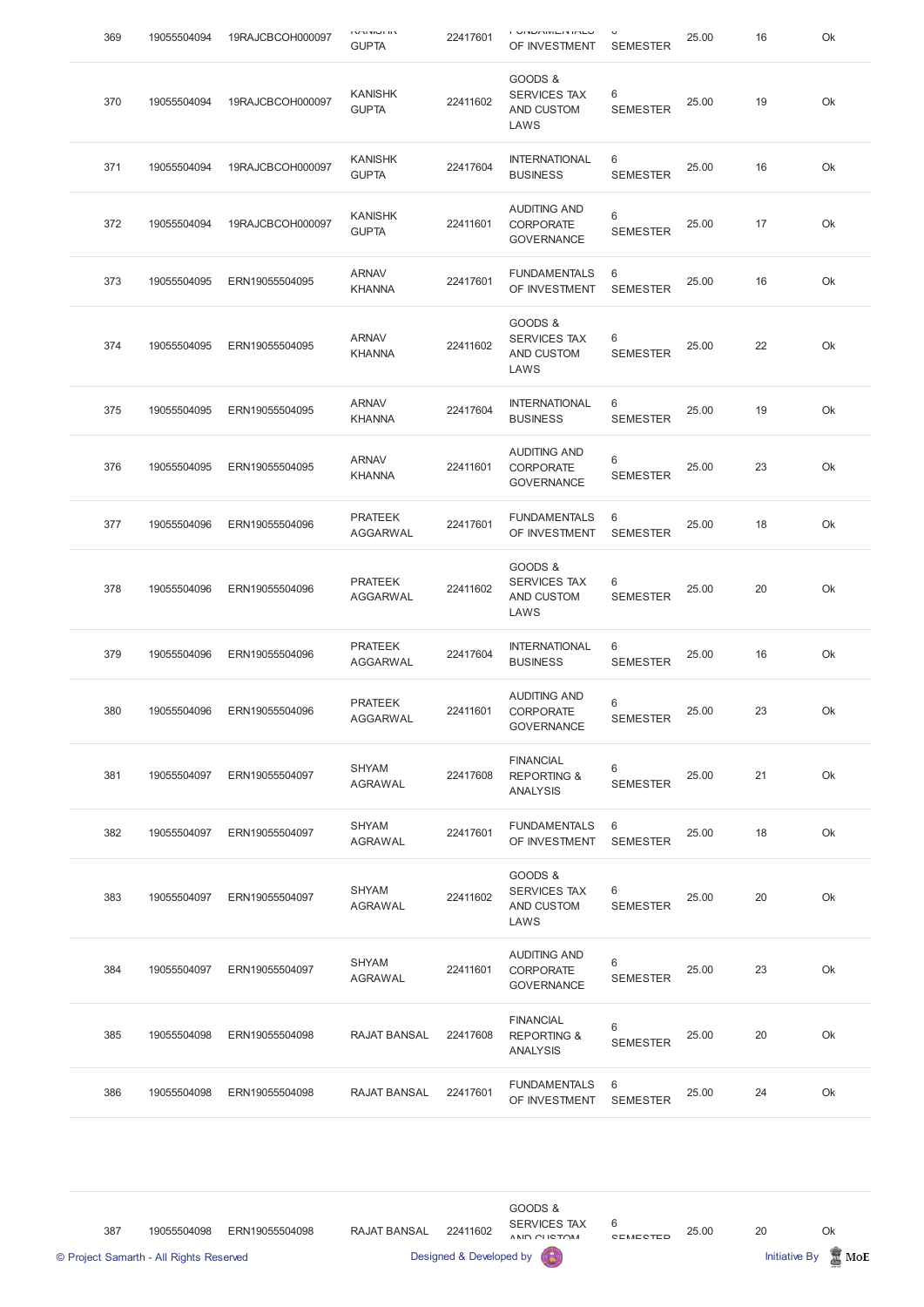| 388 | 19055504098 | ERN19055504098   | <b>RAJAT BANSAL</b>           | 22411601 | <b>AUDITING AND</b><br><b>CORPORATE</b><br><b>GOVERNANCE</b>  | 6<br><b>SEMESTER</b> | 25.00 | 24 | Ok |
|-----|-------------|------------------|-------------------------------|----------|---------------------------------------------------------------|----------------------|-------|----|----|
| 389 | 19055504099 | 19RAJCBCOH000102 | <b>RAHUL KUMAR</b>            | 22417608 | <b>FINANCIAL</b><br><b>REPORTING &amp;</b><br><b>ANALYSIS</b> | 6<br><b>SEMESTER</b> | 25.00 | 23 | Ok |
| 390 | 19055504099 | 19RAJCBCOH000102 | <b>RAHUL KUMAR</b>            | 22417601 | <b>FUNDAMENTALS</b><br>OF INVESTMENT                          | 6<br><b>SEMESTER</b> | 25.00 | 17 | Ok |
| 391 | 19055504099 | 19RAJCBCOH000102 | <b>RAHUL KUMAR</b>            | 22411602 | GOODS &<br><b>SERVICES TAX</b><br>AND CUSTOM<br>LAWS          | 6<br><b>SEMESTER</b> | 25.00 | 21 | Ok |
| 392 | 19055504099 | 19RAJCBCOH000102 | <b>RAHUL KUMAR</b>            | 22411601 | <b>AUDITING AND</b><br><b>CORPORATE</b><br><b>GOVERNANCE</b>  | 6<br><b>SEMESTER</b> | 25.00 | 24 | Ok |
| 393 | 19055504100 | 19RAJCBCOH000103 | <b>MOHIT</b><br><b>SHARMA</b> | 22417601 | <b>FUNDAMENTALS</b><br>OF INVESTMENT                          | 6<br><b>SEMESTER</b> | 25.00 | 19 | Ok |
| 394 | 19055504100 | 19RAJCBCOH000103 | <b>MOHIT</b><br><b>SHARMA</b> | 22411602 | GOODS &<br><b>SERVICES TAX</b><br>AND CUSTOM<br>LAWS          | 6<br><b>SEMESTER</b> | 25.00 | 20 | Ok |
| 395 | 19055504100 | 19RAJCBCOH000103 | <b>MOHIT</b><br><b>SHARMA</b> | 22417604 | <b>INTERNATIONAL</b><br><b>BUSINESS</b>                       | 6<br><b>SEMESTER</b> | 25.00 | 18 | Ok |
| 396 | 19055504100 | 19RAJCBCOH000103 | <b>MOHIT</b><br><b>SHARMA</b> | 22411601 | <b>AUDITING AND</b><br><b>CORPORATE</b><br><b>GOVERNANCE</b>  | 6<br><b>SEMESTER</b> | 25.00 | 23 | Ok |
| 397 | 19055504101 | 19RAJCBCOH000104 | <b>AMAN PRUTHI</b>            | 22417601 | <b>FUNDAMENTALS</b><br>OF INVESTMENT                          | 6<br><b>SEMESTER</b> | 25.00 | 20 | Ok |
| 398 | 19055504101 | 19RAJCBCOH000104 | <b>AMAN PRUTHI</b>            | 22411602 | GOODS &<br><b>SERVICES TAX</b><br>AND CUSTOM<br>LAWS          | 6<br><b>SEMESTER</b> | 25.00 | 20 | Ok |
| 399 | 19055504101 | 19RAJCBCOH000104 | <b>AMAN PRUTHI</b>            | 22417604 | <b>INTERNATIONAL</b><br><b>BUSINESS</b>                       | 6<br><b>SEMESTER</b> | 25.00 | 17 | Ok |
| 400 | 19055504101 | 19RAJCBCOH000104 | <b>AMAN PRUTHI</b>            | 22411601 | <b>AUDITING AND</b><br><b>CORPORATE</b><br><b>GOVERNANCE</b>  | 6<br><b>SEMESTER</b> | 25.00 | 22 | Ok |
| 401 | 19055504102 | 19RAJCBCOH000105 | <b>ARUSHI SINGH</b>           | 22417601 | <b>FUNDAMENTALS</b><br>OF INVESTMENT                          | 6<br><b>SEMESTER</b> | 25.00 | 22 | Ok |
| 402 | 19055504102 | 19RAJCBCOH000105 | <b>ARUSHI SINGH</b>           | 22411602 | GOODS &<br><b>SERVICES TAX</b><br>AND CUSTOM<br>LAWS          | 6<br><b>SEMESTER</b> | 25.00 | 20 | Ok |
|     |             |                  |                               |          |                                                               |                      |       |    |    |

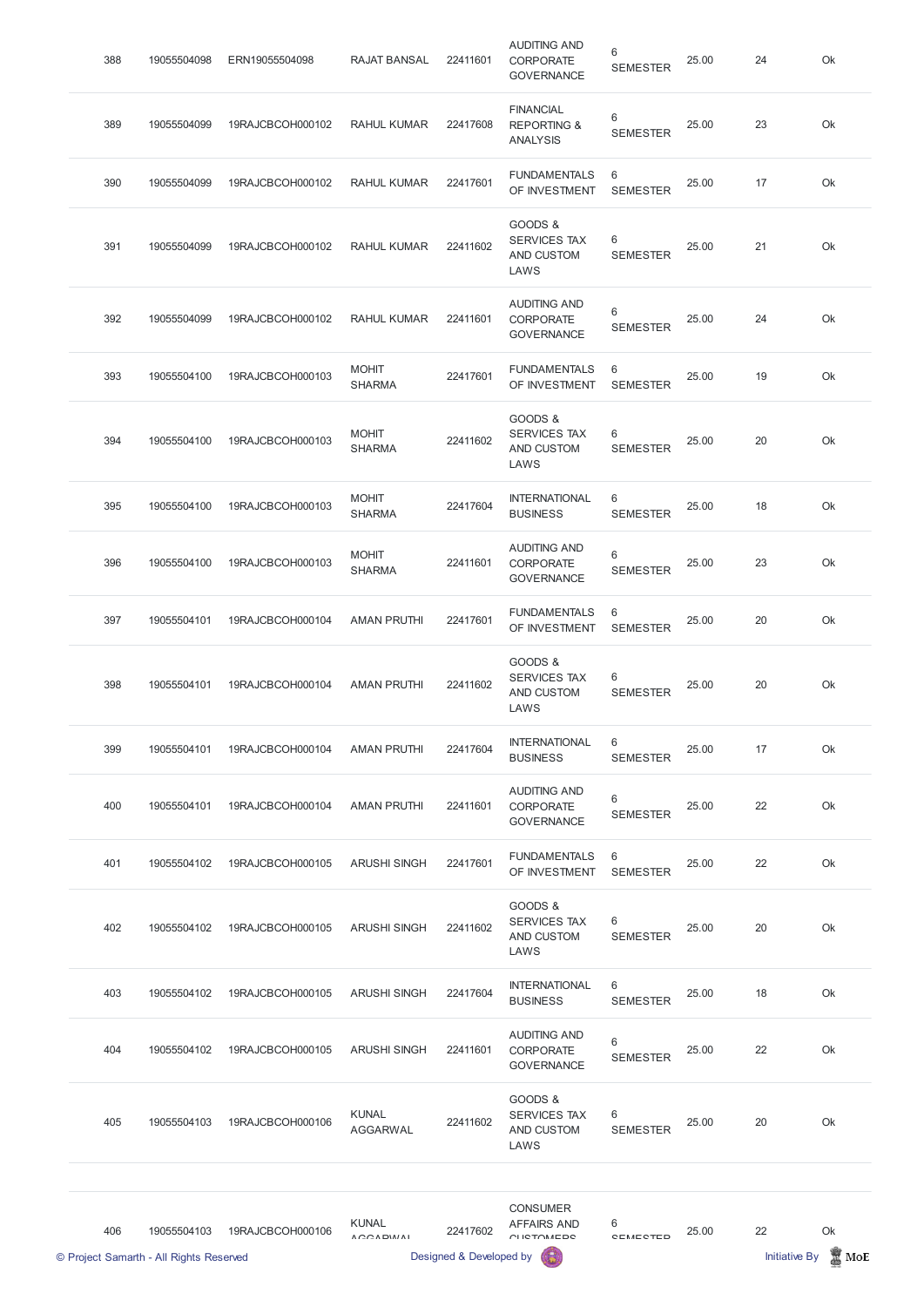| 407 | 19055504103 | 19RAJCBCOH000106 | <b>KUNAL</b><br><b>AGGARWAL</b>    | 22411601 | <b>AUDITING AND</b><br><b>CORPORATE</b><br><b>GOVERNANCE</b>  | 6<br><b>SEMESTER</b>              | 25.00 | 14 | Ok |
|-----|-------------|------------------|------------------------------------|----------|---------------------------------------------------------------|-----------------------------------|-------|----|----|
| 408 | 19055504103 | 19RAJCBCOH000106 | <b>KUNAL</b><br><b>AGGARWAL</b>    | 22417604 | <b>INTERNATIONAL</b><br><b>BUSINESS</b>                       | 6<br><b>SEMESTER</b>              | 25.00 | 8  | Ok |
| 409 | 19055504104 | ERN19055504104   | <b>DIVYANSH</b><br><b>RUGHWANI</b> | 22417608 | <b>FINANCIAL</b><br><b>REPORTING &amp;</b><br><b>ANALYSIS</b> | 6<br><b>SEMESTER</b>              | 25.00 | 17 | Ok |
| 410 | 19055504104 | ERN19055504104   | <b>DIVYANSH</b><br><b>RUGHWANI</b> | 22417601 | <b>FUNDAMENTALS</b><br>OF INVESTMENT                          | 6<br><b>SEMESTER</b>              | 25.00 | 19 | Ok |
| 411 | 19055504104 | ERN19055504104   | <b>DIVYANSH</b><br><b>RUGHWANI</b> | 22411602 | GOODS &<br><b>SERVICES TAX</b><br>AND CUSTOM<br>LAWS          | 6<br><b>SEMESTER</b>              | 25.00 | 20 | Ok |
| 412 | 19055504104 | ERN19055504104   | <b>DIVYANSH</b><br><b>RUGHWANI</b> | 22411601 | <b>AUDITING AND</b><br><b>CORPORATE</b><br><b>GOVERNANCE</b>  | 6<br><b>SEMESTER</b>              | 25.00 | 23 | Ok |
| 413 | 19055504105 | 19RAJCBCOH000108 | <b>SAKSHAM</b><br><b>MALIK</b>     | 22417601 | <b>FUNDAMENTALS</b><br>OF INVESTMENT                          | 6<br><b>SEMESTER</b>              | 25.00 | 20 | Ok |
| 414 | 19055504105 | 19RAJCBCOH000108 | <b>SAKSHAM</b><br><b>MALIK</b>     | 22411602 | GOODS &<br><b>SERVICES TAX</b><br>AND CUSTOM<br>LAWS          | 6<br><b>SEMESTER</b>              | 25.00 | 20 | Ok |
| 415 | 19055504105 | 19RAJCBCOH000108 | <b>SAKSHAM</b><br><b>MALIK</b>     | 22417604 | <b>INTERNATIONAL</b><br><b>BUSINESS</b>                       | 6<br><b>SEMESTER</b>              | 25.00 | 17 | Ok |
| 416 | 19055504105 | 19RAJCBCOH000108 | <b>SAKSHAM</b><br><b>MALIK</b>     | 22411601 | <b>AUDITING AND</b><br><b>CORPORATE</b><br><b>GOVERNANCE</b>  | $6\phantom{1}$<br><b>SEMESTER</b> | 25.00 | 23 | Ok |
| 417 | 19055504106 | 19RAJCBCOH000109 | <b>YATHARTH</b><br><b>RAHEJA</b>   | 22417601 | <b>FUNDAMENTALS</b><br>OF INVESTMENT                          | 6<br><b>SEMESTER</b>              | 25.00 | 19 | Ok |
| 418 | 19055504106 | 19RAJCBCOH000109 | <b>YATHARTH</b><br><b>RAHEJA</b>   | 22411602 | GOODS &<br><b>SERVICES TAX</b><br>AND CUSTOM<br>LAWS          | 6<br><b>SEMESTER</b>              | 25.00 | 21 | Ok |
| 419 | 19055504106 | 19RAJCBCOH000109 | <b>YATHARTH</b><br><b>RAHEJA</b>   | 22417604 | <b>INTERNATIONAL</b><br><b>BUSINESS</b>                       | 6<br><b>SEMESTER</b>              | 25.00 | 18 | Ok |
| 420 | 19055504106 | 19RAJCBCOH000109 | <b>YATHARTH</b><br><b>RAHEJA</b>   | 22411601 | <b>AUDITING AND</b><br><b>CORPORATE</b><br><b>GOVERNANCE</b>  | 6<br><b>SEMESTER</b>              | 25.00 | 24 | Ok |
| 421 | 19055504107 | ERN19055504107   | <b>SHUBHAKSHI</b><br><b>RAWAT</b>  | 22417601 | <b>FUNDAMENTALS</b><br>OF INVESTMENT                          | 6<br><b>SEMESTER</b>              | 25.00 | 17 | Ok |
| 422 | 19055504107 | ERN19055504107   | <b>SHUBHAKSHI</b><br><b>RAWAT</b>  | 22411602 | GOODS &<br><b>SERVICES TAX</b><br>AND CUSTOM<br>LAWS          | 6<br><b>SEMESTER</b>              | 25.00 | 20 | Ok |
| 423 | 19055504107 | ERN19055504107   | <b>SHUBHAKSHI</b><br><b>RAWAT</b>  | 22417604 | <b>INTERNATIONAL</b><br><b>BUSINESS</b>                       | 6<br><b>SEMESTER</b>              | 25.00 | 15 | Ok |
| 424 | 19055504107 | ERN19055504107   | <b>SHUBHAKSHI</b><br><b>RAWAT</b>  | 22411601 | <b>AUDITING AND</b><br>CORPORATE<br><b>GOVERNANCE</b>         | 6<br><b>SEMESTER</b>              | 25.00 | 20 | Ok |

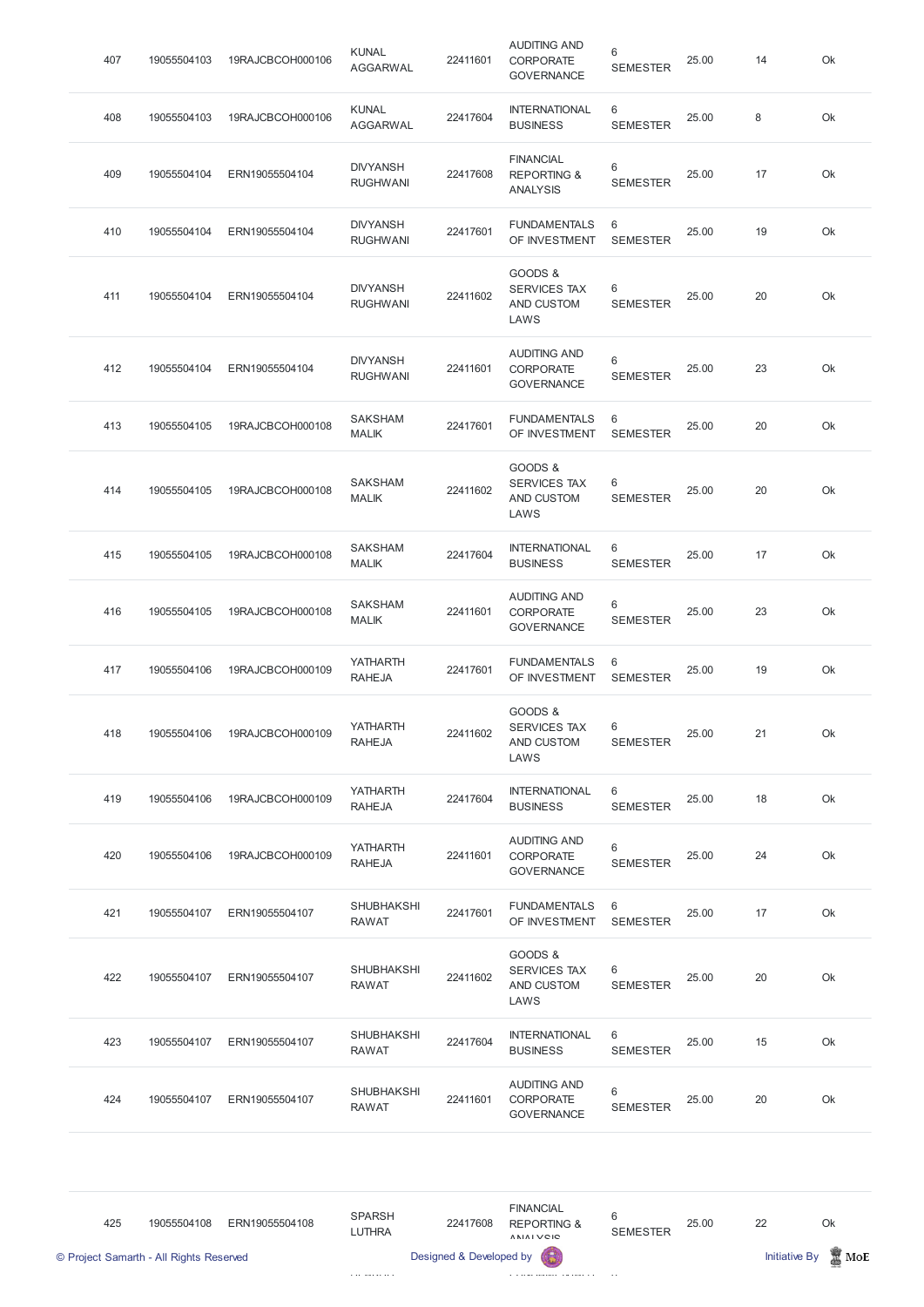| 426 | 19055504108 | ERN19055504108   | י ושרת וש<br><b>LUTHRA</b>      | 22417601 | י טוזרחומות שווט ו<br>OF INVESTMENT                           | $\check{ }$<br><b>SEMESTER</b> | 25.00 | 17          | Ok |
|-----|-------------|------------------|---------------------------------|----------|---------------------------------------------------------------|--------------------------------|-------|-------------|----|
| 427 | 19055504108 | ERN19055504108   | <b>SPARSH</b><br><b>LUTHRA</b>  | 22411602 | GOODS &<br><b>SERVICES TAX</b><br>AND CUSTOM<br>LAWS          | 6<br><b>SEMESTER</b>           | 25.00 | 21          | Ok |
| 428 | 19055504108 | ERN19055504108   | <b>SPARSH</b><br><b>LUTHRA</b>  | 22411601 | <b>AUDITING AND</b><br><b>CORPORATE</b><br><b>GOVERNANCE</b>  | 6<br><b>SEMESTER</b>           | 25.00 | 24          | Ok |
| 429 | 19055504109 | 19RAJCBCOH000113 | <b>AMAN JAIN</b>                | 22417608 | <b>FINANCIAL</b><br><b>REPORTING &amp;</b><br><b>ANALYSIS</b> | 6<br><b>SEMESTER</b>           | 25.00 | 18          | Ok |
| 430 | 19055504109 | 19RAJCBCOH000113 | <b>AMAN JAIN</b>                | 22417601 | <b>FUNDAMENTALS</b><br>OF INVESTMENT                          | 6<br><b>SEMESTER</b>           | 25.00 | 20          | Ok |
| 431 | 19055504109 | 19RAJCBCOH000113 | <b>AMAN JAIN</b>                | 22411602 | GOODS &<br><b>SERVICES TAX</b><br>AND CUSTOM<br>LAWS          | 6<br><b>SEMESTER</b>           | 25.00 | 20          | Ok |
| 432 | 19055504109 | 19RAJCBCOH000113 | <b>AMAN JAIN</b>                | 22411601 | <b>AUDITING AND</b><br><b>CORPORATE</b><br><b>GOVERNANCE</b>  | 6<br><b>SEMESTER</b>           | 25.00 | 22          | Ok |
| 433 | 19055504110 | 19RAJCBCOH000114 | <b>RAJU</b>                     | 22417608 | <b>FINANCIAL</b><br><b>REPORTING &amp;</b><br><b>ANALYSIS</b> | 6<br><b>SEMESTER</b>           | 25.00 | 23          | Ok |
| 434 | 19055504110 | 19RAJCBCOH000114 | <b>RAJU</b>                     | 22417601 | <b>FUNDAMENTALS</b><br>OF INVESTMENT                          | 6<br><b>SEMESTER</b>           | 25.00 | 22          | Ok |
| 435 | 19055504110 | 19RAJCBCOH000114 | <b>RAJU</b>                     | 22411602 | GOODS &<br><b>SERVICES TAX</b><br>AND CUSTOM<br>LAWS          | 6<br><b>SEMESTER</b>           | 25.00 | 20          | Ok |
| 436 | 19055504110 | 19RAJCBCOH000114 | <b>RAJU</b>                     | 22411601 | <b>AUDITING AND</b><br><b>CORPORATE</b><br><b>GOVERNANCE</b>  | 6<br><b>SEMESTER</b>           | 25.00 | 24          | Ok |
| 437 | 19055504111 | 19RAJCBCOH000115 | <b>KETAN</b><br><b>PATAWARI</b> | 22417601 | <b>FUNDAMENTALS</b><br>OF INVESTMENT                          | 6<br><b>SEMESTER</b>           | 25.00 | 16          | Ok |
| 438 | 19055504111 | 19RAJCBCOH000115 | <b>KETAN</b><br><b>PATAWARI</b> | 22417604 | <b>INTERNATIONAL</b><br><b>BUSINESS</b>                       | 6<br><b>SEMESTER</b>           | 25.00 | $\mathbf 0$ | Ok |
| 439 | 19055504111 | 19RAJCBCOH000115 | <b>KETAN</b><br><b>PATAWARI</b> | 22411601 | <b>AUDITING AND</b><br><b>CORPORATE</b><br><b>GOVERNANCE</b>  | 6<br><b>SEMESTER</b>           | 25.00 | 20          | Ok |
| 440 | 19055504111 | 19RAJCBCOH000115 | <b>KETAN</b><br><b>PATAWARI</b> | 22411602 | GOODS &<br><b>SERVICES TAX</b><br>AND CUSTOM<br>LAWS          | 6<br><b>SEMESTER</b>           | 25.00 | 20          | Ok |
|     |             |                  |                                 |          |                                                               |                                |       |             |    |

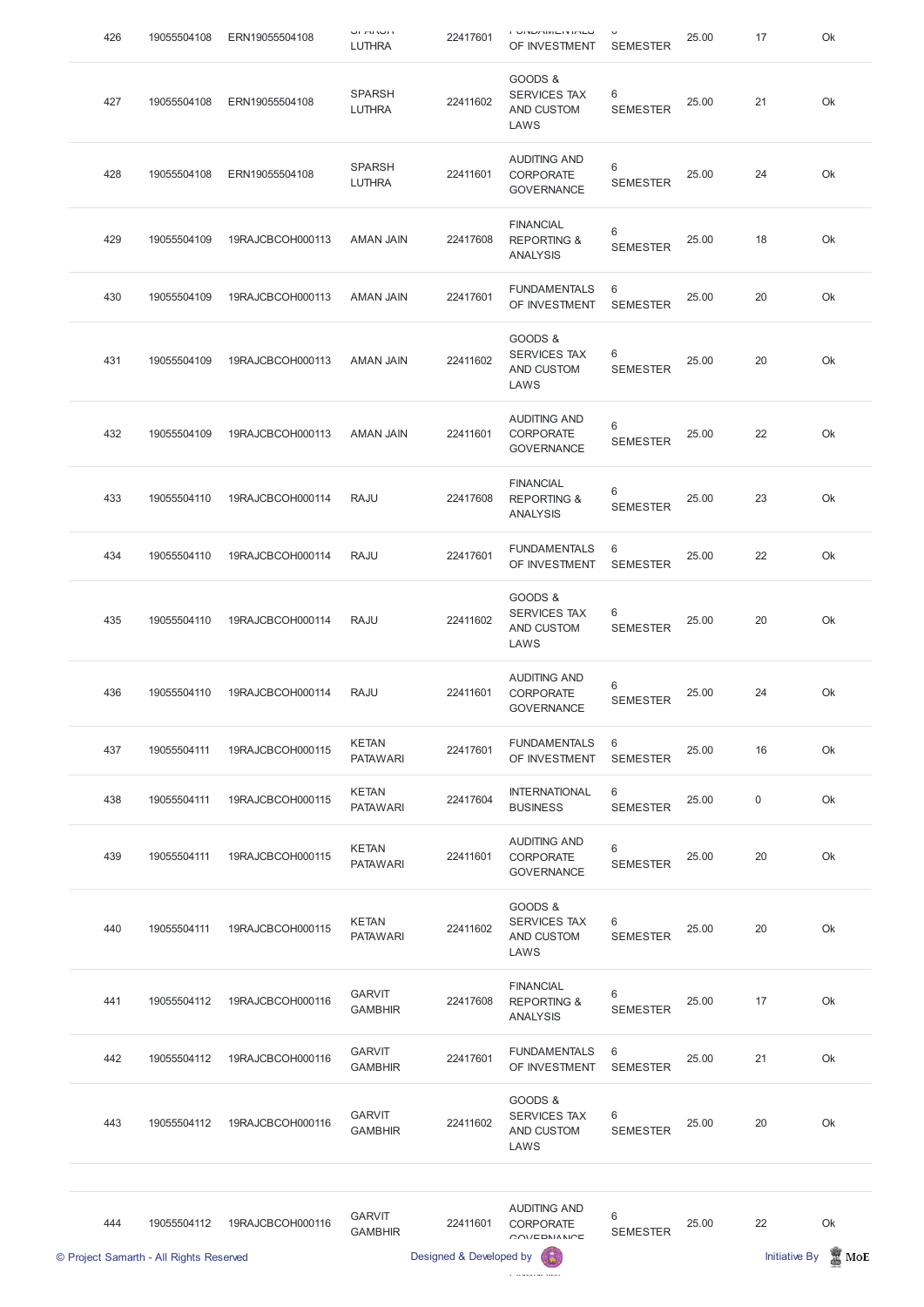| 445 | 19055504113 | 19RAJCBCOH000117 | <b>KHUSHI</b><br><b>MONGA</b>   | 22417608 | <b>COMMITMENT</b><br><b>REPORTING &amp;</b><br><b>ANALYSIS</b> | 6<br><b>SEMESTER</b>              | 25.00 | 18 | Ok |
|-----|-------------|------------------|---------------------------------|----------|----------------------------------------------------------------|-----------------------------------|-------|----|----|
| 446 | 19055504113 | 19RAJCBCOH000117 | <b>KHUSHI</b><br><b>MONGA</b>   | 22417601 | <b>FUNDAMENTALS</b><br>OF INVESTMENT                           | 6<br><b>SEMESTER</b>              | 25.00 | 20 | Ok |
| 447 | 19055504113 | 19RAJCBCOH000117 | <b>KHUSHI</b><br><b>MONGA</b>   | 22411602 | GOODS &<br><b>SERVICES TAX</b><br>AND CUSTOM<br>LAWS           | 6<br><b>SEMESTER</b>              | 25.00 | 20 | Ok |
| 448 | 19055504113 | 19RAJCBCOH000117 | <b>KHUSHI</b><br><b>MONGA</b>   | 22411601 | <b>AUDITING AND</b><br><b>CORPORATE</b><br><b>GOVERNANCE</b>   | $6\,$<br><b>SEMESTER</b>          | 25.00 | 23 | Ok |
| 449 | 19055504114 | 19RAJCBCOH000118 | <b>HIMANSHU</b><br><b>THAPA</b> | 22411601 | <b>AUDITING AND</b><br><b>CORPORATE</b><br><b>GOVERNANCE</b>   | 6<br><b>SEMESTER</b>              | 25.00 | 22 | Ok |
| 450 | 19055504114 | 19RAJCBCOH000118 | <b>HIMANSHU</b><br><b>THAPA</b> | 22411602 | GOODS &<br><b>SERVICES TAX</b><br>AND CUSTOM<br>LAWS           | 6<br><b>SEMESTER</b>              | 25.00 | 21 | Ok |
| 451 | 19055504114 | 19RAJCBCOH000118 | <b>HIMANSHU</b><br><b>THAPA</b> | 22417601 | <b>FUNDAMENTALS</b><br>OF INVESTMENT                           | 6<br><b>SEMESTER</b>              | 25.00 | 18 | Ok |
| 452 | 19055504114 | 19RAJCBCOH000118 | <b>HIMANSHU</b><br><b>THAPA</b> | 22417608 | <b>FINANCIAL</b><br><b>REPORTING &amp;</b><br><b>ANALYSIS</b>  | $6\phantom{1}$<br><b>SEMESTER</b> | 25.00 | 20 | Ok |
| 453 | 19055504115 | 19RAJCBCOH000119 | <b>BULBUL GOEL</b>              | 22417608 | <b>FINANCIAL</b><br><b>REPORTING &amp;</b><br><b>ANALYSIS</b>  | $6\,$<br><b>SEMESTER</b>          | 25.00 | 18 | Ok |
| 454 | 19055504115 | 19RAJCBCOH000119 | <b>BULBUL GOEL</b>              | 22417601 | <b>FUNDAMENTALS</b><br>OF INVESTMENT                           | 6<br><b>SEMESTER</b>              | 25.00 | 22 | Ok |
| 455 | 19055504115 | 19RAJCBCOH000119 | <b>BULBUL GOEL</b>              | 22411602 | GOODS &<br><b>SERVICES TAX</b><br>AND CUSTOM<br>LAWS           | 6<br><b>SEMESTER</b>              | 25.00 | 20 | Ok |
| 456 | 19055504115 | 19RAJCBCOH000119 | <b>BULBUL GOEL</b>              | 22411601 | <b>AUDITING AND</b><br><b>CORPORATE</b><br><b>GOVERNANCE</b>   | 6<br><b>SEMESTER</b>              | 25.00 | 23 | Ok |
| 457 | 19055504116 | ERN19055504116   | <b>SWEETY</b>                   | 22417608 | <b>FINANCIAL</b><br><b>REPORTING &amp;</b><br><b>ANALYSIS</b>  | $6\,$<br><b>SEMESTER</b>          | 25.00 | 17 | Ok |
| 458 | 19055504116 | ERN19055504116   | <b>SWEETY</b>                   | 22417601 | <b>FUNDAMENTALS</b><br>OF INVESTMENT                           | 6<br><b>SEMESTER</b>              | 25.00 | 21 | Ok |
| 459 | 19055504116 | ERN19055504116   | <b>SWEETY</b>                   | 22411602 | GOODS &<br><b>SERVICES TAX</b><br>AND CUSTOM<br>LAWS           | 6<br><b>SEMESTER</b>              | 25.00 | 20 | Ok |

|     | © Project Samarth - All Rights Reserved |                  |                                              | Designed & Developed by |                                                               |                          |       | <b>Initiative By</b> | MoE |
|-----|-----------------------------------------|------------------|----------------------------------------------|-------------------------|---------------------------------------------------------------|--------------------------|-------|----------------------|-----|
| 463 | 19055504119                             | 19RAJCBCOH000123 | <b>AKSHAT</b><br>$A$ $C$ $A$ $D$ $M$ $A$ $I$ | 22411602                | GOODS &<br><b>SERVICES TAX</b><br>ANID OLICTOM                | $6\,$<br><b>CEMECTED</b> | 25.00 | 20                   | Ok  |
| 462 | 19055504119                             | 19RAJCBCOH000123 | <b>AKSHAT</b><br><b>AGGARWAL</b>             | 22417601                | <b>FUNDAMENTALS</b><br>OF INVESTMENT                          | 6<br><b>SEMESTER</b>     | 25.00 | 17                   | Ok  |
| 461 | 19055504119                             | 19RAJCBCOH000123 | <b>AKSHAT</b><br><b>AGGARWAL</b>             | 22417608                | <b>FINANCIAL</b><br><b>REPORTING &amp;</b><br><b>ANALYSIS</b> | 6<br><b>SEMESTER</b>     | 25.00 | 17                   | Ok  |
| 460 | 19055504116                             | ERN19055504116   | <b>SWEETY</b>                                | 22411601                | <b>AUDITING AND</b><br><b>CORPORATE</b><br><b>GOVERNANCE</b>  | 6<br><b>SEMESTER</b>     | 25.00 | 23                   | Ok  |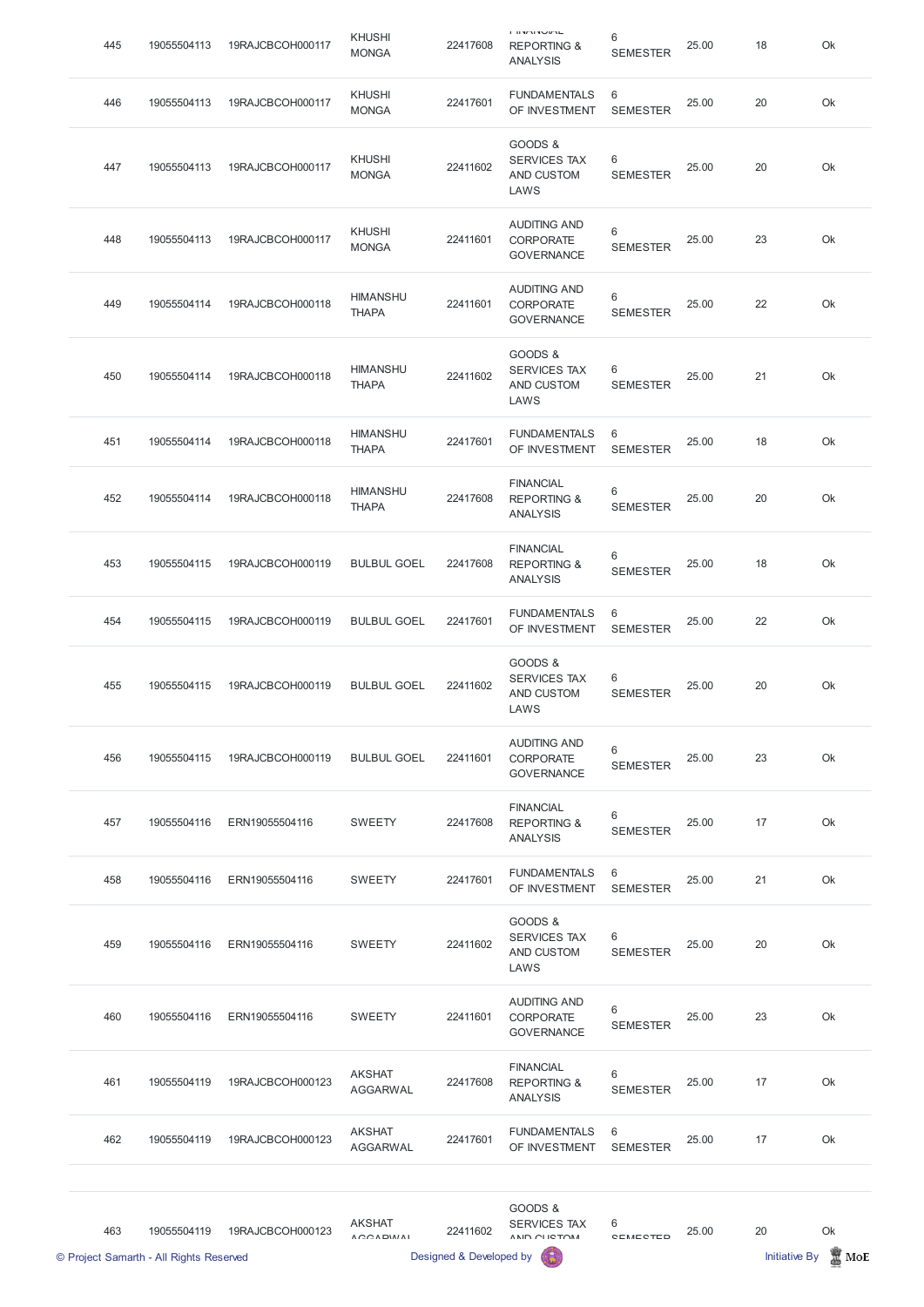|     | © Project Samarth - All Rights Reserved |                  |                                                                                                                            | Designed & Developed by |                                                                   |                      |       | <b>Initiative By</b> | MoE |
|-----|-----------------------------------------|------------------|----------------------------------------------------------------------------------------------------------------------------|-------------------------|-------------------------------------------------------------------|----------------------|-------|----------------------|-----|
| 482 | 19055504124                             | ERN19055504124   | <b>PARTH</b><br><b>SHARMA</b><br>$\begin{array}{c}\n\blacksquare \wedge \square \wedge \square \wedge \square \end{array}$ | 22417601                | <b>FUNDAMENTALS</b><br>OF INVESTMENT                              | 6<br><b>SEMESTER</b> | 25.00 | 21                   | Ok  |
| 481 | 19055504124                             | ERN19055504124   | <b>PARTH</b><br><b>SHARMA</b><br><b>HARNAL</b>                                                                             | 22417608                | <b>FINANCIAL</b><br><b>REPORTING &amp;</b><br><b>ANALYSIS</b>     | 6<br><b>SEMESTER</b> | 25.00 | 21                   | Ok  |
| 480 | 19055504123                             | 19RAJCBCOH000127 | YASHVARDHAN<br><b>TYAGI</b>                                                                                                | 22411601                | <b>AUDITING AND</b><br>CORPORATE<br><b>GOVERNANCE</b>             | 6<br><b>SEMESTER</b> | 25.00 | 22                   | Ok  |
| 479 | 19055504123                             | 19RAJCBCOH000127 | YASHVARDHAN<br><b>TYAGI</b>                                                                                                | 22411602                | GOODS &<br><b>SERVICES TAX</b><br>AND CUSTOM<br>LAWS              | 6<br><b>SEMESTER</b> | 25.00 | 20                   | Ok  |
| 478 | 19055504123                             | 19RAJCBCOH000127 | YASHVARDHAN<br><b>TYAGI</b>                                                                                                | 22417601                | <b>FUNDAMENTALS</b><br>OF INVESTMENT                              | 6<br><b>SEMESTER</b> | 25.00 | 18                   | Ok  |
| 477 | 19055504123                             | 19RAJCBCOH000127 | YASHVARDHAN<br><b>TYAGI</b>                                                                                                | 22417608                | <b>FINANCIAL</b><br><b>REPORTING &amp;</b><br><b>ANALYSIS</b>     | 6<br><b>SEMESTER</b> | 25.00 | 17                   | Ok  |
| 476 | 19055504122                             | 19RAJCBCOH000126 | <b>NIKUNJ GOEL</b>                                                                                                         | 22411601                | <b>AUDITING AND</b><br><b>CORPORATE</b><br><b>GOVERNANCE</b>      | 6<br><b>SEMESTER</b> | 25.00 | 22                   | Ok  |
| 475 | 19055504122                             | 19RAJCBCOH000126 | <b>NIKUNJ GOEL</b>                                                                                                         | 22417604                | <b>INTERNATIONAL</b><br><b>BUSINESS</b>                           | 6<br><b>SEMESTER</b> | 25.00 | 18                   | Ok  |
| 474 | 19055504122                             | 19RAJCBCOH000126 | <b>NIKUNJ GOEL</b>                                                                                                         | 22411602                | GOODS &<br>SERVICES TAX<br>AND CUSTOM<br>LAWS                     | 6<br><b>SEMESTER</b> | 25.00 | 20                   | Ok  |
| 473 | 19055504122                             | 19RAJCBCOH000126 | <b>NIKUNJ GOEL</b>                                                                                                         | 22417601                | <b>FUNDAMENTALS</b><br>OF INVESTMENT                              | 6<br><b>SEMESTER</b> | 25.00 | 18                   | Ok  |
| 472 | 19055504121                             | 19RAJCBCOH000125 | <b>VARUN</b><br><b>KATHURIA</b>                                                                                            | 22411601                | <b>AUDITING AND</b><br><b>CORPORATE</b><br><b>GOVERNANCE</b>      | 6<br><b>SEMESTER</b> | 25.00 | 23                   | Ok  |
| 471 | 19055504121                             | 19RAJCBCOH000125 | <b>VARUN</b><br><b>KATHURIA</b>                                                                                            | 22417604                | <b>INTERNATIONAL</b><br><b>BUSINESS</b>                           | 6<br><b>SEMESTER</b> | 25.00 | 18                   | Ok  |
| 470 | 19055504121                             | 19RAJCBCOH000125 | <b>VARUN</b><br><b>KATHURIA</b>                                                                                            | 22411602                | GOODS &<br><b>SERVICES TAX</b><br>AND CUSTOM<br>LAWS              | 6<br><b>SEMESTER</b> | 25.00 | 20                   | Ok  |
| 469 | 19055504121                             | 19RAJCBCOH000125 | <b>VARUN</b><br><b>KATHURIA</b>                                                                                            | 22417602                | <b>CONSUMER</b><br><b>AFFAIRS AND</b><br><b>CUSTOMERS</b><br>CARE | 6<br><b>SEMESTER</b> | 25.00 | 20                   | Ok  |
| 468 | 19055504120                             | 19RAJCBCOH000124 | <b>BHUVAN</b><br><b>CHOPRA</b>                                                                                             | 22411601                | <b>AUDITING AND</b><br><b>CORPORATE</b><br><b>GOVERNANCE</b>      | 6<br><b>SEMESTER</b> | 25.00 | 22                   | Ok  |
| 467 | 19055504120                             | 19RAJCBCOH000124 | <b>BHUVAN</b><br><b>CHOPRA</b>                                                                                             | 22417604                | <b>INTERNATIONAL</b><br><b>BUSINESS</b>                           | 6<br><b>SEMESTER</b> | 25.00 | 15                   | Ok  |
| 466 | 19055504120                             | 19RAJCBCOH000124 | <b>BHUVAN</b><br><b>CHOPRA</b>                                                                                             | 22411602                | GOODS &<br><b>SERVICES TAX</b><br>AND CUSTOM<br>LAWS              | 6<br><b>SEMESTER</b> | 25.00 | 20                   | Ok  |
| 465 | 19055504120                             | 19RAJCBCOH000124 | <b>BHUVAN</b><br><b>CHOPRA</b>                                                                                             | 22417601                | <b>FUNDAMENTALS</b><br>OF INVESTMENT                              | 6<br><b>SEMESTER</b> | 25.00 | 21                   | Ok  |
| 464 | 19055504119                             | 19RAJCBCOH000123 | <b>AKSHAT</b><br><b>AGGARWAL</b>                                                                                           | 22411601                | <b>AUDITING AND</b><br>CORPORATE<br><b>GOVERNANCE</b>             | 6<br><b>SEMESTER</b> | 25.00 | 23                   | Ok  |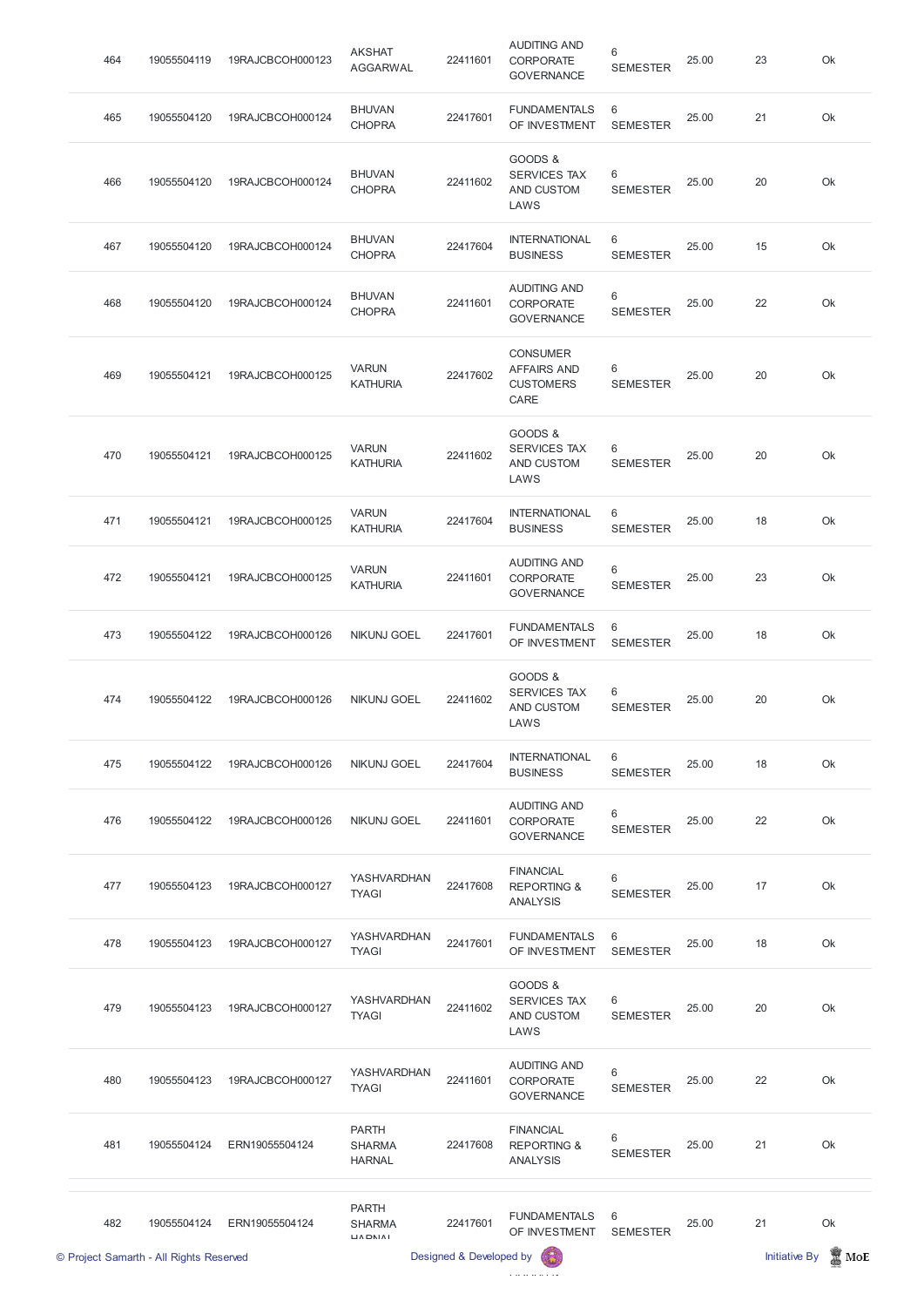| 483 | 19055504124 | ERN19055504124   | <b>PARTH</b><br><b>SHARMA</b><br><b>HARNAL</b> | 22411602 | しししレし い<br><b>SERVICES TAX</b><br>AND CUSTOM<br>LAWS          | 6<br><b>SEMESTER</b> | 25.00 | 20 | Ok |
|-----|-------------|------------------|------------------------------------------------|----------|---------------------------------------------------------------|----------------------|-------|----|----|
| 484 | 19055504124 | ERN19055504124   | <b>PARTH</b><br><b>SHARMA</b><br><b>HARNAL</b> | 22411601 | <b>AUDITING AND</b><br><b>CORPORATE</b><br><b>GOVERNANCE</b>  | 6<br><b>SEMESTER</b> | 25.00 | 23 | Ok |
| 485 | 19055504125 | 19RAJCBCOH000129 | <b>PRATHAM</b><br><b>GOEL</b>                  | 22417601 | <b>FUNDAMENTALS</b><br>OF INVESTMENT                          | 6<br><b>SEMESTER</b> | 25.00 | 17 | Ok |
| 486 | 19055504125 | 19RAJCBCOH000129 | <b>PRATHAM</b><br><b>GOEL</b>                  | 22411602 | GOODS &<br><b>SERVICES TAX</b><br>AND CUSTOM<br>LAWS          | 6<br><b>SEMESTER</b> | 25.00 | 20 | Ok |
| 487 | 19055504125 | 19RAJCBCOH000129 | <b>PRATHAM</b><br><b>GOEL</b>                  | 22417604 | <b>INTERNATIONAL</b><br><b>BUSINESS</b>                       | 6<br><b>SEMESTER</b> | 25.00 | 16 | Ok |
| 488 | 19055504125 | 19RAJCBCOH000129 | <b>PRATHAM</b><br><b>GOEL</b>                  | 22411601 | <b>AUDITING AND</b><br><b>CORPORATE</b><br><b>GOVERNANCE</b>  | 6<br><b>SEMESTER</b> | 25.00 | 23 | Ok |
| 489 | 19055504126 | 19RAJCBCOH000130 | <b>NISHANT</b>                                 | 22417601 | <b>FUNDAMENTALS</b><br>OF INVESTMENT                          | 6<br><b>SEMESTER</b> | 25.00 | 18 | Ok |
| 490 | 19055504126 | 19RAJCBCOH000130 | <b>NISHANT</b>                                 | 22411602 | GOODS &<br><b>SERVICES TAX</b><br>AND CUSTOM<br>LAWS          | 6<br><b>SEMESTER</b> | 25.00 | 20 | Ok |
| 491 | 19055504126 | 19RAJCBCOH000130 | <b>NISHANT</b>                                 | 22417604 | <b>INTERNATIONAL</b><br><b>BUSINESS</b>                       | 6<br><b>SEMESTER</b> | 25.00 | 16 | Ok |
| 492 | 19055504126 | 19RAJCBCOH000130 | <b>NISHANT</b>                                 | 22411601 | <b>AUDITING AND</b><br><b>CORPORATE</b><br><b>GOVERNANCE</b>  | 6<br><b>SEMESTER</b> | 25.00 | 22 | Ok |
| 493 | 19055504127 | ERN19055504127   | <b>SIMRAN</b><br><b>DAGAR</b>                  | 22417608 | <b>FINANCIAL</b><br><b>REPORTING &amp;</b><br><b>ANALYSIS</b> | 6<br><b>SEMESTER</b> | 25.00 | 24 | Ok |
| 494 | 19055504127 | ERN19055504127   | <b>SIMRAN</b><br><b>DAGAR</b>                  | 22417601 | <b>FUNDAMENTALS</b><br>OF INVESTMENT                          | 6<br><b>SEMESTER</b> | 25.00 | 25 | Ok |
| 495 | 19055504127 | ERN19055504127   | <b>SIMRAN</b><br><b>DAGAR</b>                  | 22411602 | GOODS &<br><b>SERVICES TAX</b><br>AND CUSTOM<br>LAWS          | 6<br><b>SEMESTER</b> | 25.00 | 25 | Ok |
| 496 | 19055504127 | ERN19055504127   | <b>SIMRAN</b><br><b>DAGAR</b>                  | 22411601 | <b>AUDITING AND</b><br><b>CORPORATE</b><br><b>GOVERNANCE</b>  | 6<br><b>SEMESTER</b> | 25.00 | 24 | Ok |
| 497 | 19055504128 | 19RAJCBCOH000132 | <b>MUSKAN</b><br><b>NANGIA</b>                 | 22417601 | <b>FUNDAMENTALS</b><br>OF INVESTMENT                          | 6<br><b>SEMESTER</b> | 25.00 | 22 | Ok |
|     |             |                  | <b>MUSKAN</b>                                  |          | GOODS &<br><b>SERVICES TAX</b>                                | 6                    |       |    |    |

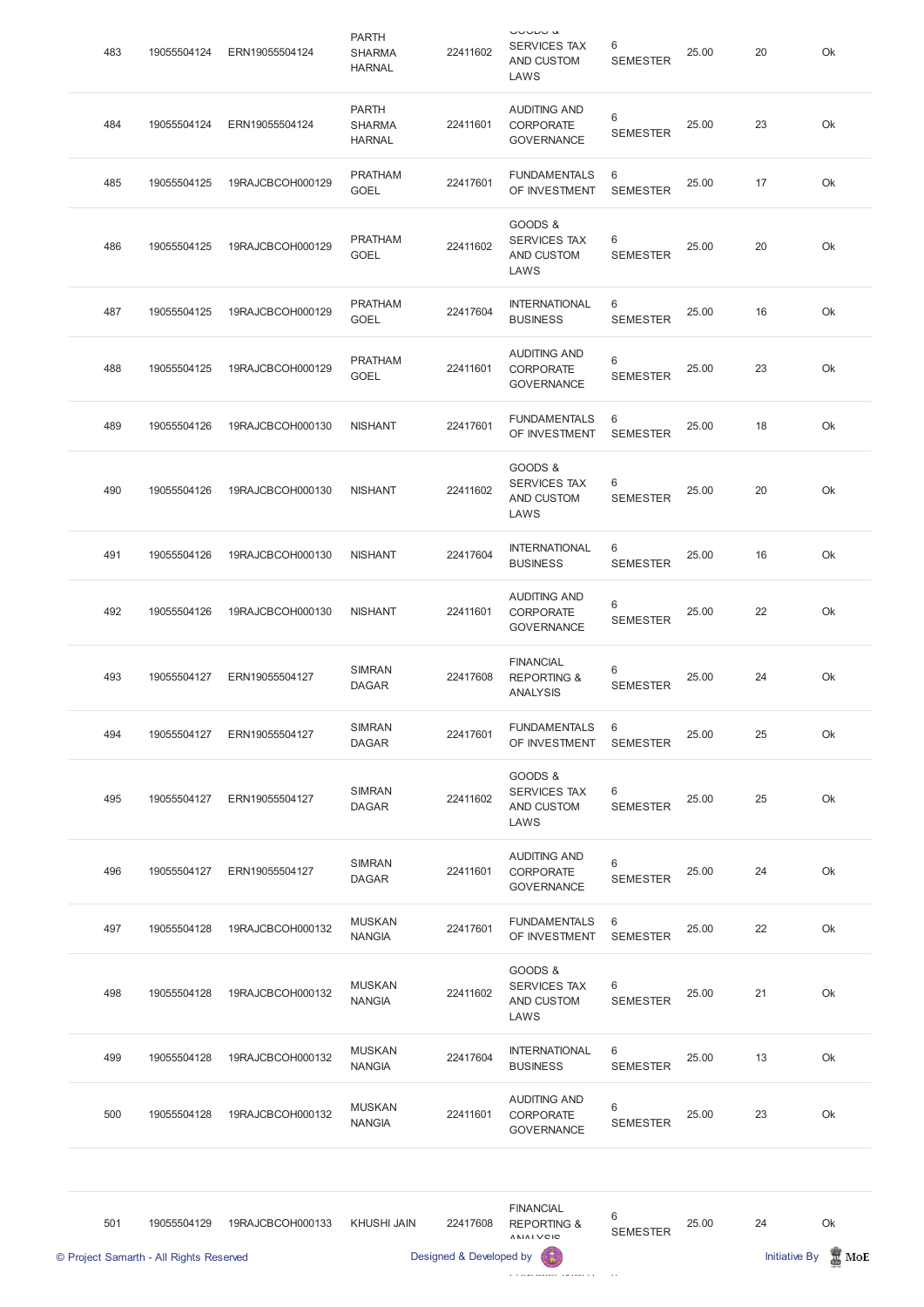| 502 | 19055504129                             | 19RAJCBCOH000133 | <b>KHUSHI JAIN</b>               | 22417601                            | OF INVESTMENT                                                     | <b>SEMESTER</b>                   | 25.00 | 25                         | Ok                     |
|-----|-----------------------------------------|------------------|----------------------------------|-------------------------------------|-------------------------------------------------------------------|-----------------------------------|-------|----------------------------|------------------------|
| 503 | 19055504129                             | 19RAJCBCOH000133 | <b>KHUSHI JAIN</b>               | 22411602                            | GOODS &<br>SERVICES TAX<br>AND CUSTOM<br>LAWS                     | 6<br><b>SEMESTER</b>              | 25.00 | 24                         | Ok                     |
| 504 | 19055504129                             | 19RAJCBCOH000133 | <b>KHUSHI JAIN</b>               | 22411601                            | <b>AUDITING AND</b><br><b>CORPORATE</b><br><b>GOVERNANCE</b>      | 6<br><b>SEMESTER</b>              | 25.00 | 23                         | Ok                     |
| 505 | 19055504130                             | 19RAJCBCOH000134 | <b>ASHISH</b>                    | 22417608                            | <b>FINANCIAL</b><br><b>REPORTING &amp;</b><br><b>ANALYSIS</b>     | 6<br><b>SEMESTER</b>              | 25.00 | 17                         | Ok                     |
| 506 | 19055504130                             | 19RAJCBCOH000134 | <b>ASHISH</b>                    | 22417601                            | <b>FUNDAMENTALS</b><br>OF INVESTMENT                              | 6<br><b>SEMESTER</b>              | 25.00 | 18                         | Ok                     |
| 507 | 19055504130                             | 19RAJCBCOH000134 | <b>ASHISH</b>                    | 22411602                            | GOODS &<br><b>SERVICES TAX</b><br>AND CUSTOM<br>LAWS              | 6<br><b>SEMESTER</b>              | 25.00 | 21                         | Ok                     |
| 508 | 19055504130                             | 19RAJCBCOH000134 | <b>ASHISH</b>                    | 22411601                            | <b>AUDITING AND</b><br><b>CORPORATE</b><br><b>GOVERNANCE</b>      | $6\phantom{1}$<br><b>SEMESTER</b> | 25.00 | 23                         | Ok                     |
| 509 | 19055504131                             | 19RAJCBCOH000135 | <b>CHANDAN</b><br><b>MAKHIJA</b> | 22417608                            | <b>FINANCIAL</b><br><b>REPORTING &amp;</b><br><b>ANALYSIS</b>     | 6<br><b>SEMESTER</b>              | 25.00 | 20                         | Ok                     |
| 510 | 19055504131                             | 19RAJCBCOH000135 | CHANDAN<br><b>MAKHIJA</b>        | 22417601                            | <b>FUNDAMENTALS</b><br>OF INVESTMENT                              | 6<br><b>SEMESTER</b>              | 25.00 | 18                         | Ok                     |
| 511 | 19055504131                             | 19RAJCBCOH000135 | <b>CHANDAN</b><br><b>MAKHIJA</b> | 22411602                            | GOODS &<br><b>SERVICES TAX</b><br>AND CUSTOM<br>LAWS              | 6<br><b>SEMESTER</b>              | 25.00 | 20                         | Ok                     |
| 512 | 19055504131                             | 19RAJCBCOH000135 | <b>CHANDAN</b><br><b>MAKHIJA</b> | 22411601                            | <b>AUDITING AND</b><br><b>CORPORATE</b><br><b>GOVERNANCE</b>      | $6\phantom{1}$<br><b>SEMESTER</b> | 25.00 | 22                         | Ok                     |
| 513 | 19055504132                             | 19RAJCBCOH000136 | <b>SHUBHAM</b><br><b>LUTHRA</b>  | 22417601                            | <b>FUNDAMENTALS</b><br>OF INVESTMENT                              | 6<br><b>SEMESTER</b>              | 25.00 | 18                         | Ok                     |
| 514 | 19055504132                             | 19RAJCBCOH000136 | <b>SHUBHAM</b><br><b>LUTHRA</b>  | 22411602                            | GOODS &<br><b>SERVICES TAX</b><br>AND CUSTOM<br>LAWS              | 6<br><b>SEMESTER</b>              | 25.00 | 20                         | Ok                     |
| 515 | 19055504132                             | 19RAJCBCOH000136 | <b>SHUBHAM</b><br><b>LUTHRA</b>  | 22417604                            | <b>INTERNATIONAL</b><br><b>BUSINESS</b>                           | 6<br><b>SEMESTER</b>              | 25.00 | 18                         | Ok                     |
| 516 | 19055504132                             | 19RAJCBCOH000136 | <b>SHUBHAM</b><br><b>LUTHRA</b>  | 22411601                            | <b>AUDITING AND</b><br><b>CORPORATE</b><br><b>GOVERNANCE</b>      | 6<br><b>SEMESTER</b>              | 25.00 | 23                         | Ok                     |
| 517 | 19055504133  190126210                  |                  | KHUSHI JAIN                      | 22417602                            | <b>CONSUMER</b><br><b>AFFAIRS AND</b><br><b>CUSTOMERS</b><br>CARE | 6<br><b>SEMESTER</b>              | 25.00 | 21                         | Ok                     |
| 518 | 19055504133                             | 190126210        | <b>KHUSHI JAIN</b>               | 22411602                            | GOODS &<br>SERVICES TAX<br>AND CUSTOM<br>LAWS                     | $\,6$<br><b>SEMESTER</b>          | 25.00 | 20                         | Ok                     |
| 519 | 19055504133                             | 190126210        | <b>KHUSHI JAIN</b>               | 22417604                            | <b>INTERNATIONAL</b><br><b>BUSINESS</b>                           | $\,6\,$<br><b>SEMESTER</b>        | 25.00 | 19                         | Ok                     |
| 520 | 19055504133                             | 190126210        | <b>KHUSHI JAIN</b>               | 22411601<br>Designed & Developed by | <b>AUDITING AND</b><br><b>CORPORATE</b><br>OM/EDMANICE            | 6<br><b>SEMESTER</b>              | 25.00 | 23<br><b>Initiative By</b> | Ok<br>$\mathbb{Z}$ MoE |
|     | © Project Samarth - All Rights Reserved |                  |                                  |                                     |                                                                   |                                   |       |                            |                        |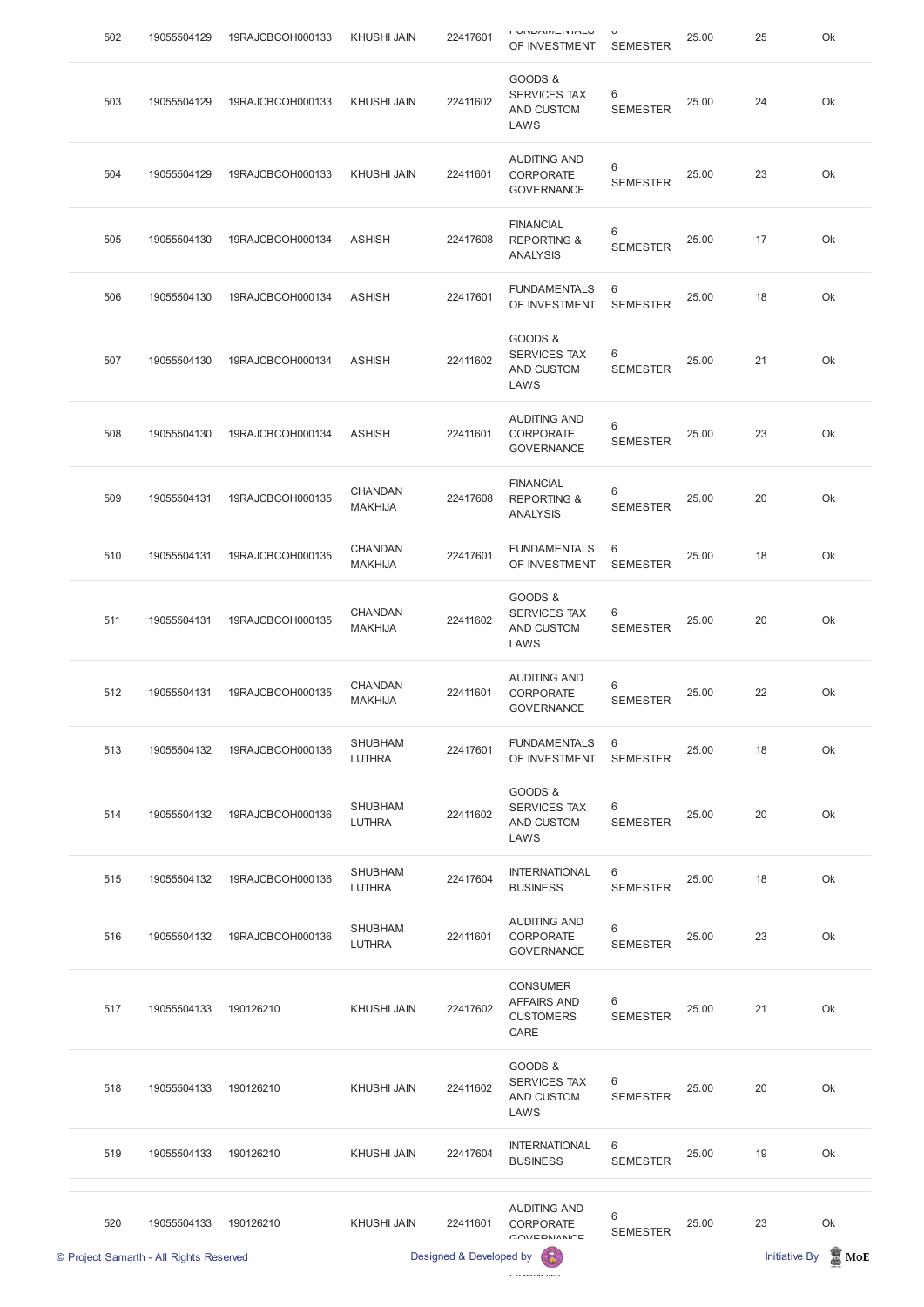|     | © Project Samarth - All Rights Reserved |                  |                                 | Designed & Developed by |                                                                                                                                                                                                                                                                                                                                                                                                                                                                                                                                                                                                                                                                                                                                     |                      |       | <b>Initiative By</b> | $\blacksquare$ MoE |
|-----|-----------------------------------------|------------------|---------------------------------|-------------------------|-------------------------------------------------------------------------------------------------------------------------------------------------------------------------------------------------------------------------------------------------------------------------------------------------------------------------------------------------------------------------------------------------------------------------------------------------------------------------------------------------------------------------------------------------------------------------------------------------------------------------------------------------------------------------------------------------------------------------------------|----------------------|-------|----------------------|--------------------|
| 539 | 19055504138                             | ERN19055504138   | ANUJ<br><b>MADECLIA</b>         | 22411602                | GOODS &<br><b>SERVICES TAX</b><br>ANID OLICTOM                                                                                                                                                                                                                                                                                                                                                                                                                                                                                                                                                                                                                                                                                      | 6<br><b>CEMECTED</b> | 25.00 | 20                   | Ok                 |
| 538 | 19055504138                             | ERN19055504138   | ANUJ<br><b>MADESHIA</b>         | 22417601                | <b>FUNDAMENTALS</b><br>OF INVESTMENT                                                                                                                                                                                                                                                                                                                                                                                                                                                                                                                                                                                                                                                                                                | 6<br><b>SEMESTER</b> | 25.00 | 15                   | Ok                 |
| 537 | 19055504138                             | ERN19055504138   | ANUJ<br><b>MADESHIA</b>         | 22417608                | <b>FINANCIAL</b><br><b>REPORTING &amp;</b><br><b>ANALYSIS</b>                                                                                                                                                                                                                                                                                                                                                                                                                                                                                                                                                                                                                                                                       | 6<br><b>SEMESTER</b> | 25.00 | 18                   | Ok                 |
| 536 | 19055504137                             | 19RAJCBCOH000141 | <b>SANSKAR</b><br><b>MADHAN</b> | 22411601                | <b>AUDITING AND</b><br>CORPORATE<br><b>GOVERNANCE</b>                                                                                                                                                                                                                                                                                                                                                                                                                                                                                                                                                                                                                                                                               | 6<br><b>SEMESTER</b> | 25.00 | 22                   | Ok                 |
| 535 | 19055504137                             | 19RAJCBCOH000141 | <b>SANSKAR</b><br><b>MADHAN</b> | 22417604                | <b>INTERNATIONAL</b><br><b>BUSINESS</b>                                                                                                                                                                                                                                                                                                                                                                                                                                                                                                                                                                                                                                                                                             | 6<br><b>SEMESTER</b> | 25.00 | 18                   | Ok                 |
| 534 | 19055504137                             | 19RAJCBCOH000141 | <b>SANSKAR</b><br><b>MADHAN</b> | 22411602                | GOODS &<br><b>SERVICES TAX</b><br>AND CUSTOM<br>LAWS                                                                                                                                                                                                                                                                                                                                                                                                                                                                                                                                                                                                                                                                                | 6<br><b>SEMESTER</b> | 25.00 | 20                   | Ok                 |
| 533 | 19055504137                             | 19RAJCBCOH000141 | <b>SANSKAR</b><br><b>MADHAN</b> | 22417601                | <b>FUNDAMENTALS</b><br>OF INVESTMENT                                                                                                                                                                                                                                                                                                                                                                                                                                                                                                                                                                                                                                                                                                | 6<br><b>SEMESTER</b> | 25.00 | 22                   | Ok                 |
| 532 | 19055504136                             | ERN19055504136   | <b>PRIYANK</b><br><b>BAKSHI</b> | 22411601                | <b>AUDITING AND</b><br>CORPORATE<br><b>GOVERNANCE</b>                                                                                                                                                                                                                                                                                                                                                                                                                                                                                                                                                                                                                                                                               | 6<br><b>SEMESTER</b> | 25.00 | 22                   | Ok                 |
| 531 | 19055504136                             | ERN19055504136   | <b>PRIYANK</b><br><b>BAKSHI</b> | 22411602                | GOODS &<br>SERVICES TAX<br>AND CUSTOM<br>LAWS                                                                                                                                                                                                                                                                                                                                                                                                                                                                                                                                                                                                                                                                                       | 6<br><b>SEMESTER</b> | 25.00 | 20                   | Ok                 |
| 530 | 19055504136                             | ERN19055504136   | <b>PRIYANK</b><br><b>BAKSHI</b> | 22417601                | <b>FUNDAMENTALS</b><br>OF INVESTMENT                                                                                                                                                                                                                                                                                                                                                                                                                                                                                                                                                                                                                                                                                                | 6<br><b>SEMESTER</b> | 25.00 | 18                   | Ok                 |
| 529 | 19055504136                             | ERN19055504136   | <b>PRIYANK</b><br><b>BAKSHI</b> | 22417608                | <b>FINANCIAL</b><br><b>REPORTING &amp;</b><br><b>ANALYSIS</b>                                                                                                                                                                                                                                                                                                                                                                                                                                                                                                                                                                                                                                                                       | 6<br><b>SEMESTER</b> | 25.00 | 18                   | Ok                 |
| 528 | 19055504135                             | 19RAJCBCOH000139 | DEEPANSHU<br><b>TOMAR</b>       | 22411601                | <b>AUDITING AND</b><br><b>CORPORATE</b><br><b>GOVERNANCE</b>                                                                                                                                                                                                                                                                                                                                                                                                                                                                                                                                                                                                                                                                        | 6<br><b>SEMESTER</b> | 25.00 | 22                   | Ok                 |
| 527 | 19055504135                             | 19RAJCBCOH000139 | DEEPANSHU<br><b>TOMAR</b>       | 22411602                | GOODS &<br><b>SERVICES TAX</b><br>AND CUSTOM<br>LAWS                                                                                                                                                                                                                                                                                                                                                                                                                                                                                                                                                                                                                                                                                | 6<br><b>SEMESTER</b> | 25.00 | 21                   | Ok                 |
| 526 | 19055504135                             | 19RAJCBCOH000139 | DEEPANSHU<br><b>TOMAR</b>       | 22417602                | <b>CONSUMER</b><br><b>AFFAIRS AND</b><br><b>CUSTOMERS</b><br>CARE                                                                                                                                                                                                                                                                                                                                                                                                                                                                                                                                                                                                                                                                   | 6<br><b>SEMESTER</b> | 25.00 | 22                   | Ok                 |
| 525 | 19055504135                             | 19RAJCBCOH000139 | DEEPANSHU<br><b>TOMAR</b>       | 22417608                | <b>FINANCIAL</b><br><b>REPORTING &amp;</b><br><b>ANALYSIS</b>                                                                                                                                                                                                                                                                                                                                                                                                                                                                                                                                                                                                                                                                       | 6<br><b>SEMESTER</b> | 25.00 | 17                   | Ok                 |
| 524 | 19055504134                             | 19RAJCBCOH000138 | <b>ISHITA</b><br><b>VASWANI</b> | 22411601                | <b>AUDITING AND</b><br><b>CORPORATE</b><br><b>GOVERNANCE</b>                                                                                                                                                                                                                                                                                                                                                                                                                                                                                                                                                                                                                                                                        | 6<br><b>SEMESTER</b> | 25.00 | 23                   | Ok                 |
| 523 | 19055504134                             | 19RAJCBCOH000138 | <b>ISHITA</b><br><b>VASWANI</b> | 22411602                | GOODS &<br><b>SERVICES TAX</b><br>AND CUSTOM<br>LAWS                                                                                                                                                                                                                                                                                                                                                                                                                                                                                                                                                                                                                                                                                | 6<br><b>SEMESTER</b> | 25.00 | 20                   | Ok                 |
| 522 | 19055504134                             | 19RAJCBCOH000138 | <b>ISHITA</b><br><b>VASWANI</b> | 22417601                | <b>FUNDAMENTALS</b><br>OF INVESTMENT                                                                                                                                                                                                                                                                                                                                                                                                                                                                                                                                                                                                                                                                                                | 6<br><b>SEMESTER</b> | 25.00 | 19                   | Ok                 |
| 521 | 19055504134                             | 19RAJCBCOH000138 | <b>ISHITA</b><br><b>VASWANI</b> | 22417608                | $\begin{array}{c} \blacksquare & \blacksquare & \blacksquare & \blacksquare & \blacksquare & \blacksquare \\ \blacksquare & \blacksquare & \blacksquare & \blacksquare & \blacksquare & \blacksquare & \blacksquare \\ \blacksquare & \blacksquare & \blacksquare & \blacksquare & \blacksquare & \blacksquare & \blacksquare \\ \blacksquare & \blacksquare & \blacksquare & \blacksquare & \blacksquare & \blacksquare & \blacksquare \\ \blacksquare & \blacksquare & \blacksquare & \blacksquare & \blacksquare & \blacksquare & \blacksquare \\ \blacksquare & \blacksquare & \blacksquare & \blacksquare & \blacksquare & \blacksquare & \blacksquare \\ \blacksquare & \blacks$<br><b>REPORTING &amp;</b><br><b>ANALYSIS</b> | 6<br><b>SEMESTER</b> | 25.00 | 17                   | Ok                 |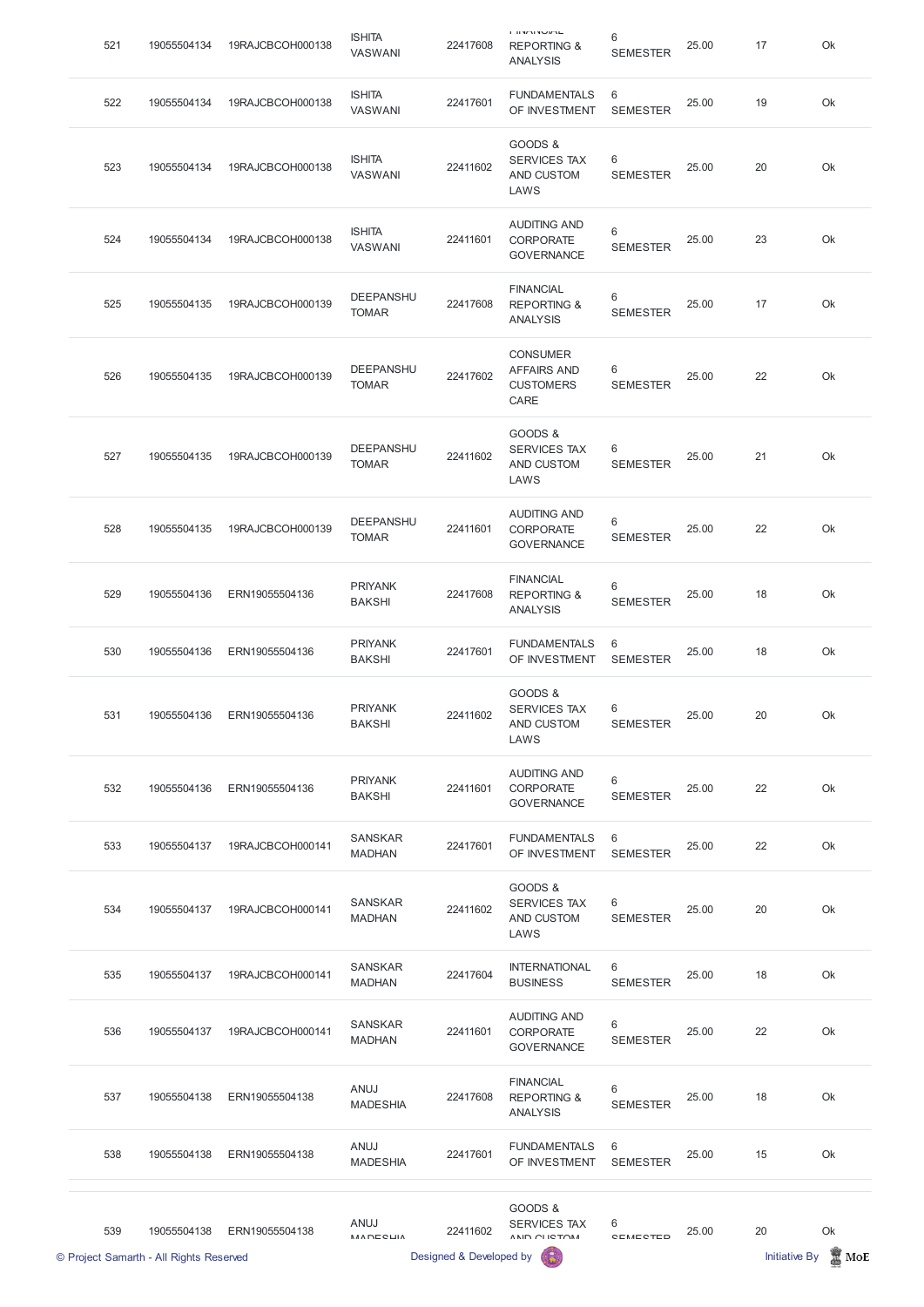| 540 | 19055504138 | ERN19055504138   | ANUJ<br><b>MADESHIA</b> | 22411601 | <b>AUDITING AND</b><br><b>CORPORATE</b><br><b>GOVERNANCE</b>      | 6<br><b>SEMESTER</b> | 25.00 | 23 | Ok |
|-----|-------------|------------------|-------------------------|----------|-------------------------------------------------------------------|----------------------|-------|----|----|
| 541 | 19055504139 | 19RAJCBCOH000143 | <b>NIDHI SAINI</b>      | 22417602 | <b>CONSUMER</b><br><b>AFFAIRS AND</b><br><b>CUSTOMERS</b><br>CARE | 6<br><b>SEMESTER</b> | 25.00 | 22 | Ok |
| 542 | 19055504139 | 19RAJCBCOH000143 | <b>NIDHI SAINI</b>      | 22411602 | GOODS &<br><b>SERVICES TAX</b><br>AND CUSTOM<br>LAWS              | 6<br><b>SEMESTER</b> | 25.00 | 20 | Ok |
| 543 | 19055504139 | 19RAJCBCOH000143 | <b>NIDHI SAINI</b>      | 22417604 | <b>INTERNATIONAL</b><br><b>BUSINESS</b>                           | 6<br><b>SEMESTER</b> | 25.00 | 16 | Ok |
| 544 | 19055504139 | 19RAJCBCOH000143 | <b>NIDHI SAINI</b>      | 22411601 | <b>AUDITING AND</b><br>CORPORATE<br><b>GOVERNANCE</b>             | 6<br><b>SEMESTER</b> | 25.00 | 22 | Ok |
| 545 | 19055504140 | 19RAJCBCOH000144 | <b>FAIZEAB KHAN</b>     | 22417608 | <b>FINANCIAL</b><br><b>REPORTING &amp;</b><br><b>ANALYSIS</b>     | 6<br><b>SEMESTER</b> | 25.00 | 23 | Ok |
| 546 | 19055504140 | 19RAJCBCOH000144 | <b>FAIZEAB KHAN</b>     | 22417601 | <b>FUNDAMENTALS</b><br>OF INVESTMENT                              | 6<br><b>SEMESTER</b> | 25.00 | 20 | Ok |
| 547 | 19055504140 | 19RAJCBCOH000144 | <b>FAIZEAB KHAN</b>     | 22411602 | GOODS &<br><b>SERVICES TAX</b><br>AND CUSTOM<br>LAWS              | 6<br><b>SEMESTER</b> | 25.00 | 23 | Ok |
| 548 | 19055504140 | 19RAJCBCOH000144 | <b>FAIZEAB KHAN</b>     | 22411601 | <b>AUDITING AND</b><br><b>CORPORATE</b><br><b>GOVERNANCE</b>      | 6<br><b>SEMESTER</b> | 25.00 | 24 | Ok |
| 549 | 19055504141 | 19RAJCBCOH000145 | <b>SAPNA</b>            | 22417608 | <b>FINANCIAL</b><br><b>REPORTING &amp;</b><br><b>ANALYSIS</b>     | 6<br><b>SEMESTER</b> | 25.00 | 22 | Ok |
| 550 | 19055504141 | 19RAJCBCOH000145 | <b>SAPNA</b>            | 22417601 | <b>FUNDAMENTALS</b><br>OF INVESTMENT                              | 6<br><b>SEMESTER</b> | 25.00 | 15 | Ok |
| 551 | 19055504141 | 19RAJCBCOH000145 | <b>SAPNA</b>            | 22411602 | GOODS &<br><b>SERVICES TAX</b><br>AND CUSTOM<br>LAWS              | 6<br><b>SEMESTER</b> | 25.00 | 20 | Ok |
| 552 | 19055504141 | 19RAJCBCOH000145 | <b>SAPNA</b>            | 22411601 | <b>AUDITING AND</b><br><b>CORPORATE</b><br><b>GOVERNANCE</b>      | 6<br><b>SEMESTER</b> | 25.00 | 24 | Ok |
| 553 | 19055504142 | ERN19055504142   | <b>SAHIL ARORA</b>      | 22417608 | <b>FINANCIAL</b><br><b>REPORTING &amp;</b><br><b>ANALYSIS</b>     | 6<br><b>SEMESTER</b> | 25.00 | 22 | Ok |
| 554 | 19055504142 | ERN19055504142   | <b>SAHIL ARORA</b>      | 22417601 | <b>FUNDAMENTALS</b><br>OF INVESTMENT                              | 6<br><b>SEMESTER</b> | 25.00 | 16 | Ok |





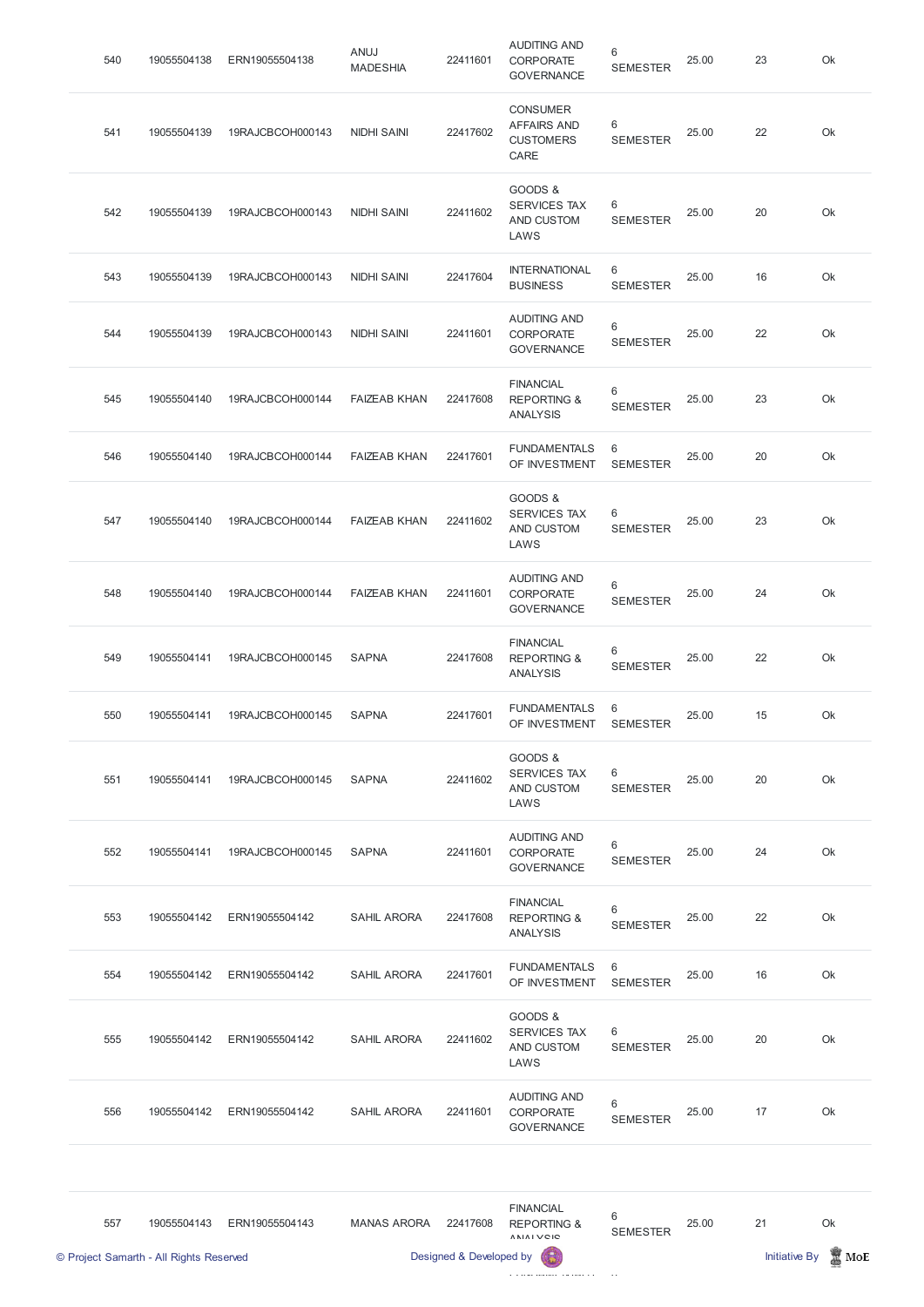| 558 | 19055504143                             | ERN19055504143   | <b>MANAS ARORA</b>            | 22417601                | י טוייטוייט שוניי<br>OF INVESTMENT                            | <b>SEMESTER</b>      | 25.00 | 18                   | Ok              |
|-----|-----------------------------------------|------------------|-------------------------------|-------------------------|---------------------------------------------------------------|----------------------|-------|----------------------|-----------------|
| 559 | 19055504143                             | ERN19055504143   | <b>MANAS ARORA</b>            | 22411602                | GOODS &<br><b>SERVICES TAX</b><br>AND CUSTOM<br>LAWS          | 6<br><b>SEMESTER</b> | 25.00 | 21                   | Ok              |
| 560 | 19055504143                             | ERN19055504143   | <b>MANAS ARORA</b>            | 22411601                | <b>AUDITING AND</b><br><b>CORPORATE</b><br><b>GOVERNANCE</b>  | 6<br><b>SEMESTER</b> | 25.00 | 24                   | Ok              |
| 561 | 19055504144                             | 19RAJCBCOH000148 | <b>ISHIKA GUPTA</b>           | 22417601                | <b>FUNDAMENTALS</b><br>OF INVESTMENT                          | 6<br><b>SEMESTER</b> | 25.00 | 18                   | Ok              |
| 562 | 19055504144                             | 19RAJCBCOH000148 | <b>ISHIKA GUPTA</b>           | 22411602                | GOODS &<br><b>SERVICES TAX</b><br>AND CUSTOM<br>LAWS          | 6<br><b>SEMESTER</b> | 25.00 | 21                   | Ok              |
| 563 | 19055504144                             | 19RAJCBCOH000148 | <b>ISHIKA GUPTA</b>           | 22417604                | <b>INTERNATIONAL</b><br><b>BUSINESS</b>                       | 6<br><b>SEMESTER</b> | 25.00 | 18                   | Ok              |
| 564 | 19055504144                             | 19RAJCBCOH000148 | <b>ISHIKA GUPTA</b>           | 22411601                | <b>AUDITING AND</b><br><b>CORPORATE</b><br><b>GOVERNANCE</b>  | 6<br><b>SEMESTER</b> | 25.00 | 22                   | Ok              |
| 565 | 19055504145                             | 19RAJCBCOH000149 | <b>SHIVANI SINGH</b>          | 22417601                | <b>FUNDAMENTALS</b><br>OF INVESTMENT                          | 6<br><b>SEMESTER</b> | 25.00 | 19                   | Ok              |
| 566 | 19055504145                             | 19RAJCBCOH000149 | <b>SHIVANI SINGH</b>          | 22411602                | GOODS &<br><b>SERVICES TAX</b><br>AND CUSTOM<br>LAWS          | 6<br><b>SEMESTER</b> | 25.00 | 21                   | Ok              |
| 567 | 19055504145                             | 19RAJCBCOH000149 | <b>SHIVANI SINGH</b>          | 22417604                | <b>INTERNATIONAL</b><br><b>BUSINESS</b>                       | 6<br><b>SEMESTER</b> | 25.00 | 18                   | Ok              |
| 568 | 19055504145                             | 19RAJCBCOH000149 | <b>SHIVANI SINGH</b>          | 22411601                | <b>AUDITING AND</b><br><b>CORPORATE</b><br><b>GOVERNANCE</b>  | 6<br><b>SEMESTER</b> | 25.00 | 22                   | Ok              |
| 569 | 19055504146                             | 19RAJCBCOH000150 | <b>AMIT KUMAR</b>             | 22417608                | <b>FINANCIAL</b><br><b>REPORTING &amp;</b><br><b>ANALYSIS</b> | 6<br><b>SEMESTER</b> | 25.00 | 17                   | Ok              |
| 570 | 19055504146                             | 19RAJCBCOH000150 | <b>AMIT KUMAR</b>             | 22417601                | <b>FUNDAMENTALS</b><br>OF INVESTMENT                          | 6<br><b>SEMESTER</b> | 25.00 | 14                   | Ok              |
| 571 | 19055504146                             | 19RAJCBCOH000150 | <b>AMIT KUMAR</b>             | 22411602                | GOODS &<br><b>SERVICES TAX</b><br>AND CUSTOM<br>LAWS          | 6<br><b>SEMESTER</b> | 25.00 | 20                   | Ok              |
| 572 | 19055504146                             | 19RAJCBCOH000150 | <b>AMIT KUMAR</b>             | 22411601                | <b>AUDITING AND</b><br><b>CORPORATE</b><br><b>GOVERNANCE</b>  | 6<br><b>SEMESTER</b> | 25.00 | 10                   | Ok              |
| 573 | 19055504147                             | 19RAJCBCOH000151 | <b>NAMITA</b><br><b>MADAN</b> | 22411601                | <b>AUDITING AND</b><br><b>CORPORATE</b><br><b>GOVERNANCE</b>  | 6<br><b>SEMESTER</b> | 25.00 | 24                   | Ok              |
| 574 | 19055504147                             | 19RAJCBCOH000151 | <b>NAMITA</b><br><b>MADAN</b> | 22417601                | <b>FUNDAMENTALS</b><br>OF INVESTMENT                          | 6<br><b>SEMESTER</b> | 25.00 | 20                   | Ok              |
| 575 | 19055504147                             | 19RAJCBCOH000151 | <b>NAMITA</b><br><b>MADAN</b> | 22411602                | GOODS &<br><b>SERVICES TAX</b><br>AND CUSTOM<br>LAWS          | 6<br><b>SEMESTER</b> | 25.00 | 20                   | Ok              |
|     |                                         |                  |                               |                         |                                                               |                      |       |                      |                 |
| 576 | 19055504147                             | 19RAJCBCOH000151 | <b>NAMITA</b><br><b>MADAN</b> | 22417604                | <b>INTERNATIONAL</b><br><b>BUSINESS</b>                       | 6<br><b>SEMESTER</b> | 25.00 | 13                   | Ok              |
|     | © Project Samarth - All Rights Reserved |                  |                               | Designed & Developed by |                                                               |                      |       | <b>Initiative By</b> | $\mathbb Z$ MoE |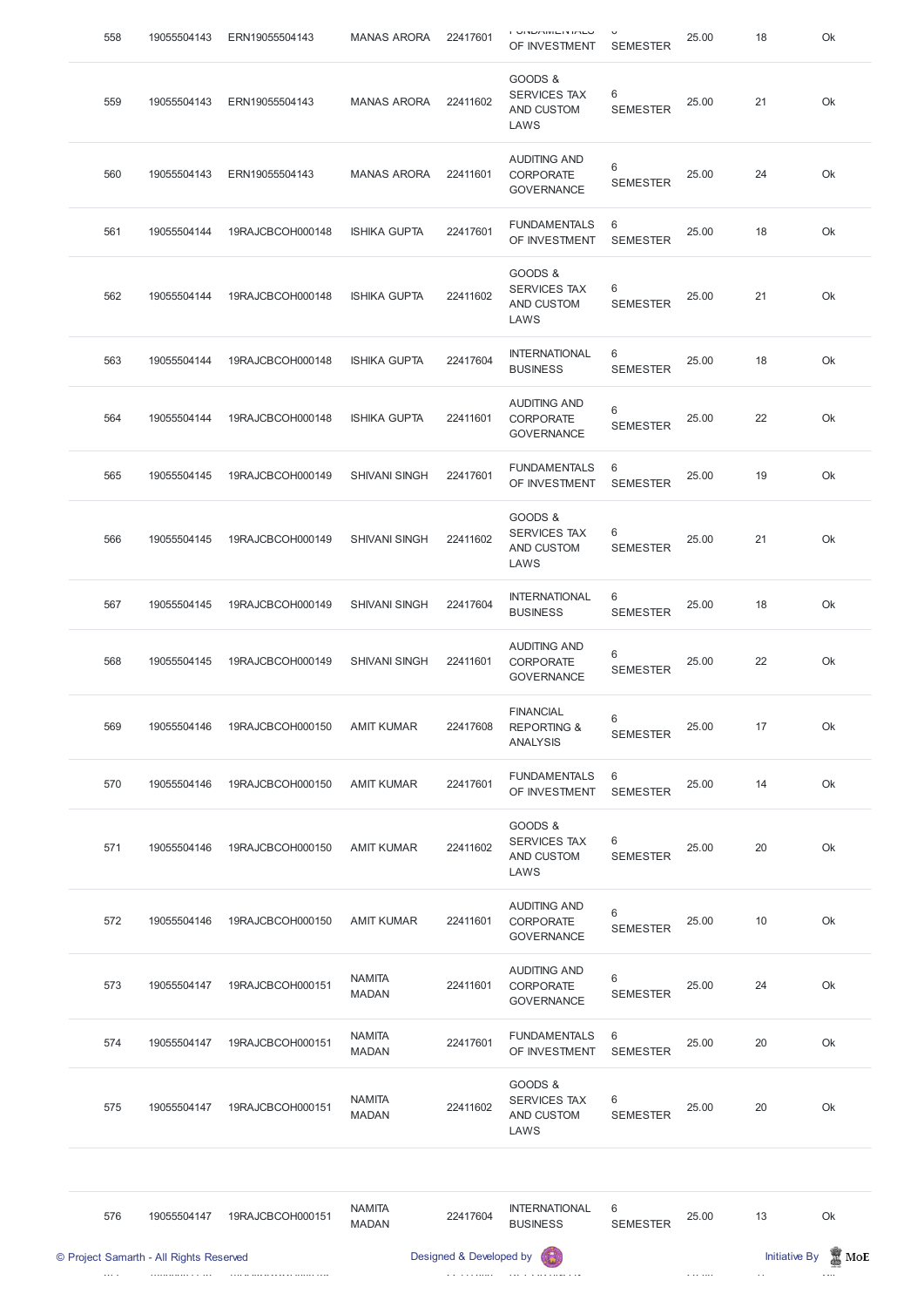| .   |             | -----------      | <b>MAKOL</b>                     |          | $\sim$<br><b>ANALYSIS</b>                                                     | <b>SEMESTER</b>      |       |    | <b></b> |
|-----|-------------|------------------|----------------------------------|----------|-------------------------------------------------------------------------------|----------------------|-------|----|---------|
| 578 | 19055504148 | 19RAJCBCOH000152 | <b>NITANSH</b><br><b>MAKOL</b>   | 22417601 | <b>FUNDAMENTALS</b><br>OF INVESTMENT                                          | 6<br><b>SEMESTER</b> | 25.00 | 18 | Ok      |
| 579 | 19055504148 | 19RAJCBCOH000152 | <b>NITANSH</b><br><b>MAKOL</b>   | 22411602 | GOODS &<br><b>SERVICES TAX</b><br>AND CUSTOM<br>LAWS                          | 6<br><b>SEMESTER</b> | 25.00 | 20 | Ok      |
| 580 | 19055504148 | 19RAJCBCOH000152 | <b>NITANSH</b><br><b>MAKOL</b>   | 22411601 | <b>AUDITING AND</b><br><b>CORPORATE</b><br><b>GOVERNANCE</b>                  | 6<br><b>SEMESTER</b> | 25.00 | 23 | Ok      |
| 581 | 19055504149 | 19RAJCBCOH000153 | <b>RONIT GARG</b>                | 22417601 | <b>FUNDAMENTALS</b><br>OF INVESTMENT                                          | 6<br><b>SEMESTER</b> | 25.00 | 16 | Ok      |
| 582 | 19055504149 | 19RAJCBCOH000153 | <b>RONIT GARG</b>                | 22411602 | GOODS &<br><b>SERVICES TAX</b><br>AND CUSTOM<br>LAWS                          | 6<br><b>SEMESTER</b> | 25.00 | 20 | Ok      |
| 583 | 19055504149 | 19RAJCBCOH000153 | <b>RONIT GARG</b>                | 22417604 | <b>INTERNATIONAL</b><br><b>BUSINESS</b>                                       | 6<br><b>SEMESTER</b> | 25.00 | 19 | Ok      |
| 584 | 19055504149 | 19RAJCBCOH000153 | <b>RONIT GARG</b>                | 22411601 | <b>AUDITING AND</b><br><b>CORPORATE</b><br><b>GOVERNANCE</b>                  | 6<br><b>SEMESTER</b> | 25.00 | 22 | Ok      |
| 585 | 19055504150 | 19RAJCBCOH000154 | <b>SANJAY DUTT</b>               | 22417608 | <b>FINANCIAL</b><br><b>REPORTING &amp;</b><br><b>ANALYSIS</b>                 | 6<br><b>SEMESTER</b> | 25.00 | 18 | Ok      |
| 586 | 19055504150 | 19RAJCBCOH000154 | SANJAY DUTT                      | 22417601 | <b>FUNDAMENTALS</b><br>OF INVESTMENT                                          | 6<br><b>SEMESTER</b> | 25.00 | 17 | Ok      |
| 587 | 19055504150 | 19RAJCBCOH000154 | <b>SANJAY DUTT</b>               | 22411602 | GOODS &<br><b>SERVICES TAX</b><br>AND CUSTOM<br>LAWS                          | 6<br><b>SEMESTER</b> | 25.00 | 20 | Ok      |
| 588 | 19055504150 | 19RAJCBCOH000154 | <b>SANJAY DUTT</b>               | 22411601 | <b>AUDITING AND</b><br><b>CORPORATE</b><br><b>GOVERNANCE</b>                  | 6<br><b>SEMESTER</b> | 25.00 | 23 | Ok      |
| 589 | 19055504151 | 19RAJCBCOH000155 | <b>NIKHIL</b><br><b>PATHANIA</b> | 22417601 | <b>FUNDAMENTALS</b><br>OF INVESTMENT                                          | 6<br><b>SEMESTER</b> | 25.00 | 20 | Ok      |
| 590 | 19055504151 | 19RAJCBCOH000155 | <b>NIKHIL</b><br><b>PATHANIA</b> | 22411602 | GOODS &<br><b>SERVICES TAX</b><br>AND CUSTOM<br>LAWS                          | 6<br><b>SEMESTER</b> | 25.00 | 20 | Ok      |
| 591 | 19055504151 | 19RAJCBCOH000155 | <b>NIKHIL</b><br><b>PATHANIA</b> | 22417604 | <b>INTERNATIONAL</b><br><b>BUSINESS</b>                                       | 6<br><b>SEMESTER</b> | 25.00 | 18 | Ok      |
| 592 | 19055504151 | 19RAJCBCOH000155 | <b>NIKHIL</b><br><b>PATHANIA</b> | 22411601 | <b>AUDITING AND</b><br><b>CORPORATE</b><br>$\sim$ $\sim$ $\sim$ $\sim$ $\sim$ | 6<br><b>SEMESTER</b> | 25.00 | 23 | Ok      |

## GOVERNANCE

|     | © Project Samarth - All Rights Reserved |                  |                                | Designed & Developed by |                                                       |                      |       | <b>Initiative By</b> | MoE |
|-----|-----------------------------------------|------------------|--------------------------------|-------------------------|-------------------------------------------------------|----------------------|-------|----------------------|-----|
| 596 | 19055504152                             | 19RAJCBCOH000156 | <b>HARSH</b><br><b>AGRAWAL</b> | 22411601                | <b>AUDITING AND</b><br><b>CORPORATE</b><br>COVEDNANCE | 6<br><b>SEMESTER</b> | 25.00 | 23                   | Ok  |
| 595 | 19055504152                             | 19RAJCBCOH000156 | <b>HARSH</b><br><b>AGRAWAL</b> | 22417604                | <b>INTERNATIONAL</b><br><b>BUSINESS</b>               | 6<br><b>SEMESTER</b> | 25.00 | 18                   | Ok  |
| 594 | 19055504152                             | 19RAJCBCOH000156 | <b>HARSH</b><br><b>AGRAWAL</b> | 22411602                | GOODS &<br><b>SERVICES TAX</b><br>AND CUSTOM<br>LAWS  | 6<br><b>SEMESTER</b> | 25.00 | 20                   | Ok  |
| 593 | 19055504152                             | 19RAJCBCOH000156 | <b>HARSH</b><br><b>AGRAWAL</b> | 22417601                | <b>FUNDAMENTALS</b><br>OF INVESTMENT                  | 6<br><b>SEMESTER</b> | 25.00 | 14                   | Ok  |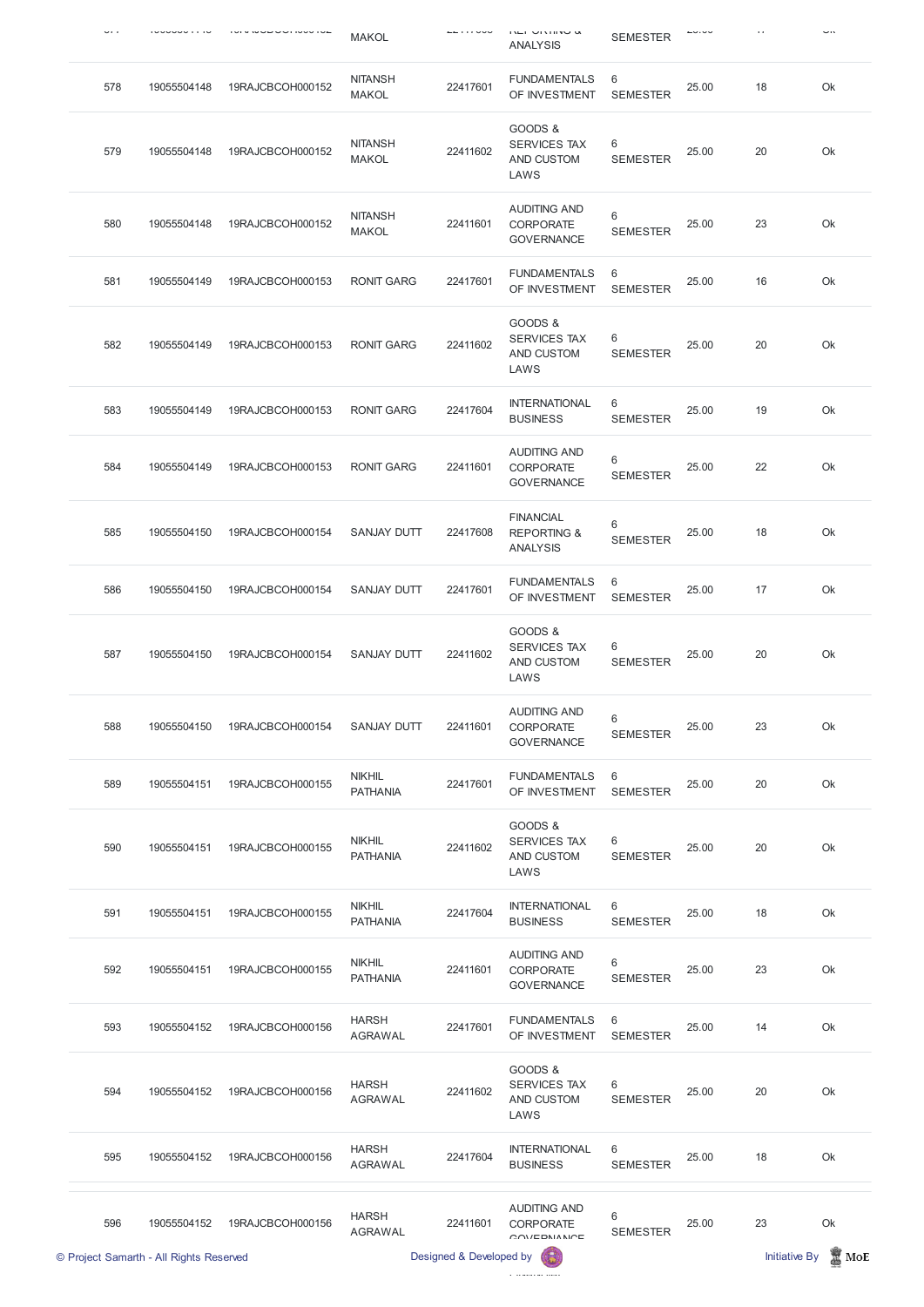| 597 | 19055504153 | 19RAJCBCOH000157 | <b>MD NAUSHAD</b>                  | 22417608 | $1.033$ M N $9.04$ M $1.0$<br><b>REPORTING &amp;</b><br><b>ANALYSIS</b> | 6<br><b>SEMESTER</b>     | 25.00 | 23 | Ok |
|-----|-------------|------------------|------------------------------------|----------|-------------------------------------------------------------------------|--------------------------|-------|----|----|
| 598 | 19055504153 | 19RAJCBCOH000157 | <b>MD NAUSHAD</b>                  | 22417601 | <b>FUNDAMENTALS</b><br>OF INVESTMENT                                    | 6<br><b>SEMESTER</b>     | 25.00 | 19 | Ok |
| 599 | 19055504153 | 19RAJCBCOH000157 | <b>MD NAUSHAD</b>                  | 22411602 | GOODS &<br><b>SERVICES TAX</b><br>AND CUSTOM<br>LAWS                    | 6<br><b>SEMESTER</b>     | 25.00 | 20 | Ok |
| 600 | 19055504153 | 19RAJCBCOH000157 | <b>MD NAUSHAD</b>                  | 22411601 | <b>AUDITING AND</b><br><b>CORPORATE</b><br><b>GOVERNANCE</b>            | $6\,$<br><b>SEMESTER</b> | 25.00 | 23 | Ok |
| 601 | 19055504154 | 19RAJCBCOH000158 | <b>PUNNYA</b>                      | 22417608 | <b>FINANCIAL</b><br><b>REPORTING &amp;</b><br><b>ANALYSIS</b>           | 6<br><b>SEMESTER</b>     | 25.00 | 17 | Ok |
| 602 | 19055504154 | 19RAJCBCOH000158 | <b>PUNNYA</b>                      | 22417601 | <b>FUNDAMENTALS</b><br>OF INVESTMENT                                    | 6<br><b>SEMESTER</b>     | 25.00 | 18 | Ok |
| 603 | 19055504154 | 19RAJCBCOH000158 | <b>PUNNYA</b>                      | 22411602 | GOODS &<br><b>SERVICES TAX</b><br>AND CUSTOM<br>LAWS                    | 6<br><b>SEMESTER</b>     | 25.00 | 20 | Ok |
| 604 | 19055504154 | 19RAJCBCOH000158 | <b>PUNNYA</b>                      | 22411601 | <b>AUDITING AND</b><br><b>CORPORATE</b><br><b>GOVERNANCE</b>            | 6<br><b>SEMESTER</b>     | 25.00 | 22 | Ok |
| 605 | 19055504155 | 19RAJCBCOH000159 | <b>SANYA DUA</b>                   | 22417602 | <b>CONSUMER</b><br><b>AFFAIRS AND</b><br><b>CUSTOMERS</b><br>CARE       | 6<br><b>SEMESTER</b>     | 25.00 | 21 | Ok |
| 606 | 19055504155 | 19RAJCBCOH000159 | <b>SANYA DUA</b>                   | 22411602 | GOODS &<br>SERVICES TAX<br>AND CUSTOM<br>LAWS                           | 6<br><b>SEMESTER</b>     | 25.00 | 21 | Ok |
| 607 | 19055504155 | 19RAJCBCOH000159 | <b>SANYA DUA</b>                   | 22417604 | <b>INTERNATIONAL</b><br><b>BUSINESS</b>                                 | 6<br><b>SEMESTER</b>     | 25.00 | 18 | Ok |
| 608 | 19055504155 | 19RAJCBCOH000159 | <b>SANYA DUA</b>                   | 22411601 | <b>AUDITING AND</b><br><b>CORPORATE</b><br><b>GOVERNANCE</b>            | 6<br><b>SEMESTER</b>     | 25.00 | 24 | Ok |
| 609 | 19055504156 | 19RAJCBCOH000160 | <b>DEEPANSHI</b><br><b>NARSANI</b> | 22417601 | <b>FUNDAMENTALS</b><br>OF INVESTMENT                                    | 6<br><b>SEMESTER</b>     | 25.00 | 16 | Ok |
| 610 | 19055504156 | 19RAJCBCOH000160 | <b>DEEPANSHI</b><br><b>NARSANI</b> | 22411602 | GOODS &<br>SERVICES TAX<br>AND CUSTOM<br>LAWS                           | 6<br><b>SEMESTER</b>     | 25.00 | 20 | Ok |
| 611 | 19055504156 | 19RAJCBCOH000160 | <b>DEEPANSHI</b><br><b>NARSANI</b> | 22417604 | <b>INTERNATIONAL</b><br><b>BUSINESS</b>                                 | 6<br><b>SEMESTER</b>     | 25.00 | 16 | Ok |

|     | © Project Samarth - All Rights Reserved |                  |                                              | Designed & Developed by |                                                               |                      |       | <b>Initiative By</b> | MoE |
|-----|-----------------------------------------|------------------|----------------------------------------------|-------------------------|---------------------------------------------------------------|----------------------|-------|----------------------|-----|
| 615 | 19055504157                             | ERN19055504157   | <b>LOVISHA</b><br>$V \sqcup \Lambda \square$ | 22411602                | GOODS &<br><b>SERVICES TAX</b><br>ANID OLICTOM                | $6\,$<br>CEMECTED    | 25.00 | 18                   | Ok  |
| 614 | 19055504157                             | ERN19055504157   | <b>LOVISHA</b><br><b>KHARI</b>               | 22417601                | <b>FUNDAMENTALS</b><br>OF INVESTMENT                          | 6<br><b>SEMESTER</b> | 25.00 | 14                   | Ok  |
| 613 | 19055504157                             | ERN19055504157   | <b>LOVISHA</b><br><b>KHARI</b>               | 22417608                | <b>FINANCIAL</b><br><b>REPORTING &amp;</b><br><b>ANALYSIS</b> | 6<br><b>SEMESTER</b> | 25.00 | 18                   | Ok  |
| 612 | 19055504156                             | 19RAJCBCOH000160 | <b>DEEPANSHI</b><br><b>NARSANI</b>           | 22411601                | <b>AUDITING AND</b><br><b>CORPORATE</b><br><b>GOVERNANCE</b>  | 6<br><b>SEMESTER</b> | 25.00 | 22                   | Ok  |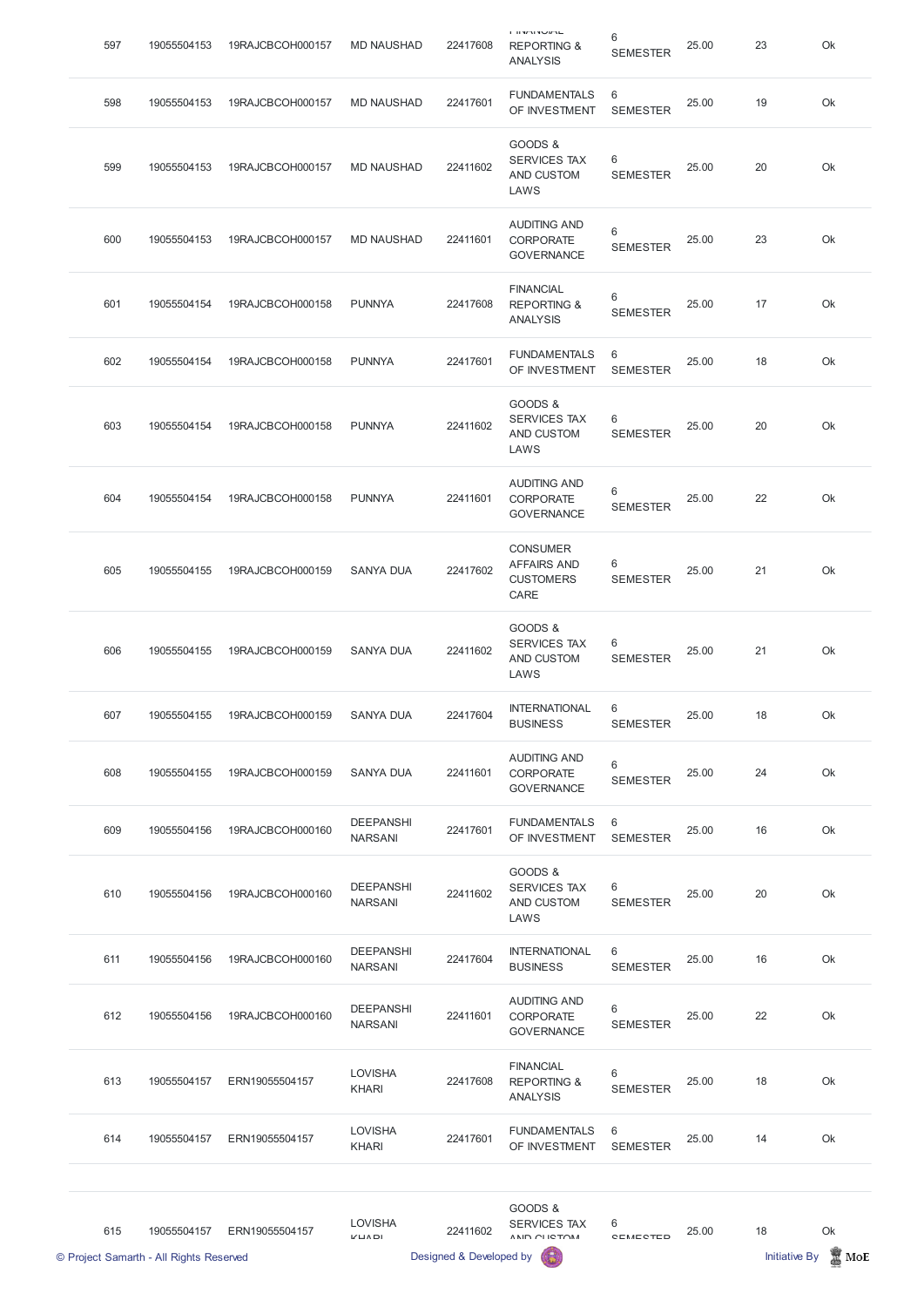| 616 | 19055504157 | ERN19055504157   | <b>LOVISHA</b><br><b>KHARI</b>   | 22411601 | <b>AUDITING AND</b><br><b>CORPORATE</b><br><b>GOVERNANCE</b>      | 6<br><b>SEMESTER</b> | 25.00 | 23 | Ok |
|-----|-------------|------------------|----------------------------------|----------|-------------------------------------------------------------------|----------------------|-------|----|----|
| 617 | 19055504158 | ERN19055504158   | <b>DEEPAK</b>                    | 22417602 | <b>CONSUMER</b><br><b>AFFAIRS AND</b><br><b>CUSTOMERS</b><br>CARE | 6<br><b>SEMESTER</b> | 25.00 | 21 | Ok |
| 618 | 19055504158 | ERN19055504158   | <b>DEEPAK</b>                    | 22411602 | GOODS &<br><b>SERVICES TAX</b><br>AND CUSTOM<br>LAWS              | 6<br><b>SEMESTER</b> | 25.00 | 20 | Ok |
| 619 | 19055504158 | ERN19055504158   | <b>DEEPAK</b>                    | 22417604 | <b>INTERNATIONAL</b><br><b>BUSINESS</b>                           | 6<br><b>SEMESTER</b> | 25.00 | 18 | Ok |
| 620 | 19055504158 | ERN19055504158   | <b>DEEPAK</b>                    | 22411601 | <b>AUDITING AND</b><br><b>CORPORATE</b><br><b>GOVERNANCE</b>      | 6<br><b>SEMESTER</b> | 25.00 | 23 | Ok |
| 621 | 19055504159 | 19RAJCBCOH000162 | <b>NITIN KUMAR</b>               | 22417601 | <b>FUNDAMENTALS</b><br>OF INVESTMENT                              | 6<br><b>SEMESTER</b> | 25.00 | 18 | Ok |
| 622 | 19055504159 | 19RAJCBCOH000162 | <b>NITIN KUMAR</b>               | 22411602 | GOODS &<br><b>SERVICES TAX</b><br>AND CUSTOM<br>LAWS              | 6<br><b>SEMESTER</b> | 25.00 | 21 | Ok |
| 623 | 19055504159 | 19RAJCBCOH000162 | <b>NITIN KUMAR</b>               | 22417604 | <b>INTERNATIONAL</b><br><b>BUSINESS</b>                           | 6<br><b>SEMESTER</b> | 25.00 | 20 | Ok |
| 624 | 19055504159 | 19RAJCBCOH000162 | <b>NITIN KUMAR</b>               | 22411601 | <b>AUDITING AND</b><br><b>CORPORATE</b><br><b>GOVERNANCE</b>      | 6<br><b>SEMESTER</b> | 25.00 | 24 | Ok |
| 625 | 19055504160 | 19RAJCBCOH000163 | <b>MRINALINI</b><br><b>VERMA</b> | 22417601 | <b>FUNDAMENTALS</b><br>OF INVESTMENT                              | 6<br><b>SEMESTER</b> | 25.00 | 16 | Ok |
| 626 | 19055504160 | 19RAJCBCOH000163 | <b>MRINALINI</b><br><b>VERMA</b> | 22411602 | GOODS &<br><b>SERVICES TAX</b><br>AND CUSTOM<br>LAWS              | 6<br><b>SEMESTER</b> | 25.00 | 20 | Ok |
| 627 | 19055504160 | 19RAJCBCOH000163 | <b>MRINALINI</b><br><b>VERMA</b> | 22417604 | <b>INTERNATIONAL</b><br><b>BUSINESS</b>                           | 6<br><b>SEMESTER</b> | 25.00 | 19 | Ok |
| 628 | 19055504160 | 19RAJCBCOH000163 | <b>MRINALINI</b><br><b>VERMA</b> | 22411601 | <b>AUDITING AND</b><br><b>CORPORATE</b><br><b>GOVERNANCE</b>      | 6<br><b>SEMESTER</b> | 25.00 | 23 | Ok |
| 629 | 19055504161 | 19RAJCBCOH000164 | <b>SARTHAK</b><br><b>KOHLI</b>   | 22417601 | <b>FUNDAMENTALS</b><br>OF INVESTMENT                              | 6<br><b>SEMESTER</b> | 25.00 | 16 | Ok |
| 630 | 19055504161 | 19RAJCBCOH000164 | <b>SARTHAK</b><br><b>KOHLI</b>   | 22411602 | GOODS &<br>SERVICES TAX<br>AND CUSTOM<br>LAWS                     | 6<br><b>SEMESTER</b> | 25.00 | 20 | Ok |

|     | © Project Samarth - All Rights Reserved |                  |                         | Designed & Developed by | 偏                                                             |                      |       | Initiative By | $\blacksquare$ MoE |
|-----|-----------------------------------------|------------------|-------------------------|-------------------------|---------------------------------------------------------------|----------------------|-------|---------------|--------------------|
| 634 | 19055504162                             | 19RAJCBCOH000165 | <b>HARDIK BATRA</b>     | 22417601                | <b>FUNDAMENTALS</b><br>OF INVESTMENT                          | 6<br><b>SEMESTER</b> | 25.00 | 22            | Ok                 |
| 633 | 19055504162                             | 19RAJCBCOH000165 | <b>HARDIK BATRA</b>     | 22417608                | <b>FINANCIAL</b><br><b>REPORTING &amp;</b><br><b>ANALYSIS</b> | 6<br><b>SEMESTER</b> | 25.00 | 17            | Ok                 |
| 632 | 19055504161                             | 19RAJCBCOH000164 | <b>SARTHAK</b><br>KOHLI | 22411601                | <b>AUDITING AND</b><br><b>CORPORATE</b><br><b>GOVERNANCE</b>  | 6<br><b>SEMESTER</b> | 25.00 | 23            | Ok                 |
| 631 | 19055504161                             | 19RAJCBCOH000164 | <b>SARTHAK</b><br>KOHLI | 22417604                | <b>INTERNATIONAL</b><br><b>BUSINESS</b>                       | 6<br><b>SEMESTER</b> | 25.00 | 16            | Ok                 |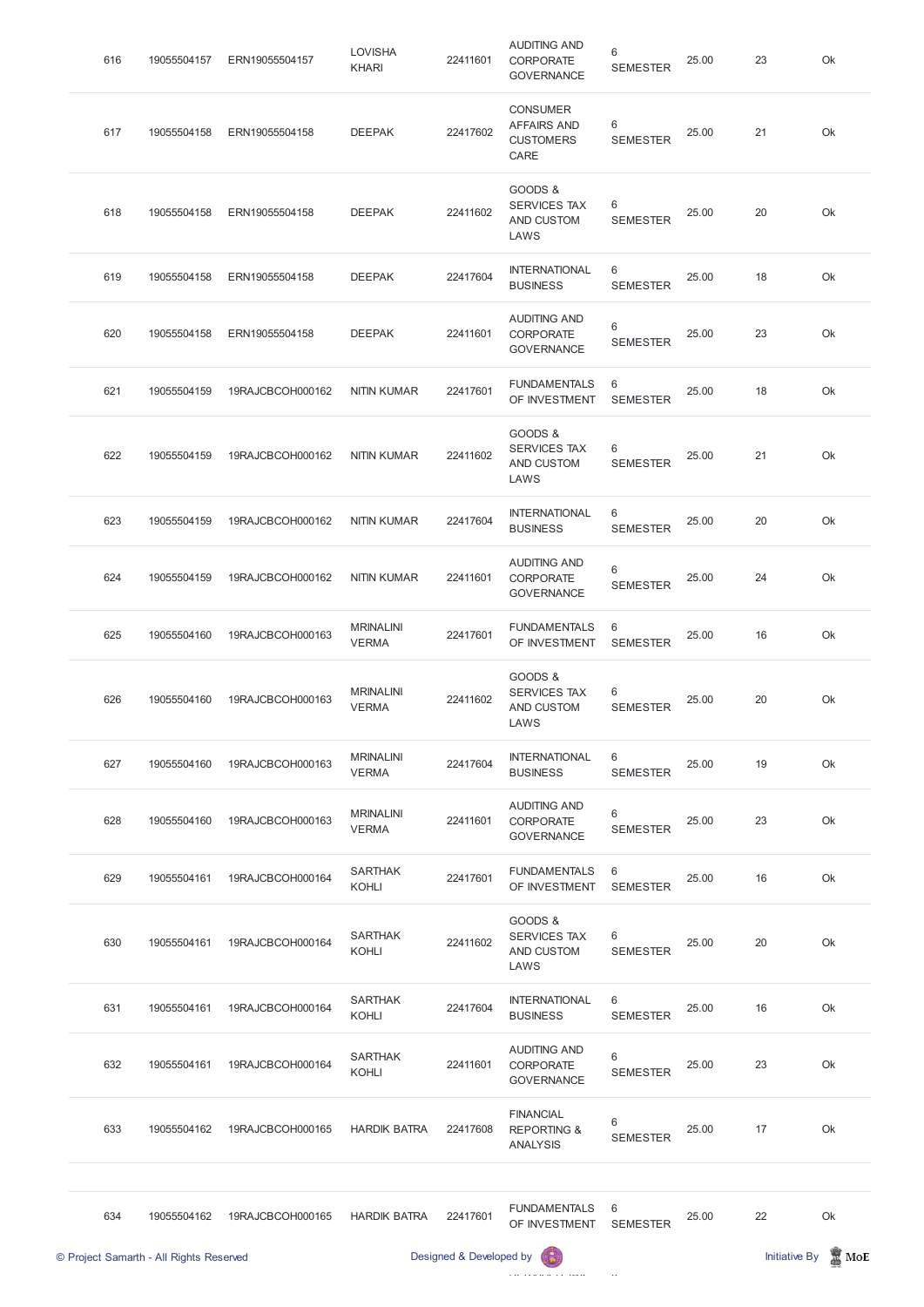| 635 | 19055504162 | 19RAJCBCOH000165 | <b>HARDIK BATRA</b>              | 22411602 | <b>VEIVIVEY INV</b><br>AND CUSTOM<br>LAWS                     | <b>SEMESTER</b>      | 25.00 | 20 | Ok |
|-----|-------------|------------------|----------------------------------|----------|---------------------------------------------------------------|----------------------|-------|----|----|
| 636 | 19055504162 | 19RAJCBCOH000165 | <b>HARDIK BATRA</b>              | 22411601 | <b>AUDITING AND</b><br><b>CORPORATE</b><br><b>GOVERNANCE</b>  | 6<br><b>SEMESTER</b> | 25.00 | 22 | Ok |
| 637 | 19055504163 | 19RAJCBCOH000166 | <b>SUHAIL AHMED</b>              | 22417608 | <b>FINANCIAL</b><br><b>REPORTING &amp;</b><br><b>ANALYSIS</b> | 6<br><b>SEMESTER</b> | 25.00 | 24 | Ok |
| 638 | 19055504163 | 19RAJCBCOH000166 | <b>SUHAIL AHMED</b>              | 22417601 | <b>FUNDAMENTALS</b><br>OF INVESTMENT                          | 6<br><b>SEMESTER</b> | 25.00 | 17 | Ok |
| 639 | 19055504163 | 19RAJCBCOH000166 | <b>SUHAIL AHMED</b>              | 22411602 | GOODS &<br><b>SERVICES TAX</b><br>AND CUSTOM<br>LAWS          | 6<br><b>SEMESTER</b> | 25.00 | 22 | Ok |
| 640 | 19055504163 | 19RAJCBCOH000166 | <b>SUHAIL AHMED</b>              | 22411601 | <b>AUDITING AND</b><br><b>CORPORATE</b><br><b>GOVERNANCE</b>  | 6<br><b>SEMESTER</b> | 25.00 | 24 | Ok |
| 641 | 19055504164 | 19RAJCBCOH000167 | <b>MANISH</b><br><b>BHARDWAJ</b> | 22417601 | <b>FUNDAMENTALS</b><br>OF INVESTMENT                          | 6<br><b>SEMESTER</b> | 25.00 | 21 | Ok |
| 642 | 19055504164 | 19RAJCBCOH000167 | <b>MANISH</b><br><b>BHARDWAJ</b> | 22411602 | GOODS &<br><b>SERVICES TAX</b><br>AND CUSTOM<br>LAWS          | 6<br><b>SEMESTER</b> | 25.00 | 25 | Ok |
| 643 | 19055504164 | 19RAJCBCOH000167 | <b>MANISH</b><br><b>BHARDWAJ</b> | 22417604 | <b>INTERNATIONAL</b><br><b>BUSINESS</b>                       | 6<br><b>SEMESTER</b> | 25.00 | 22 | Ok |
| 644 | 19055504164 | 19RAJCBCOH000167 | <b>MANISH</b><br><b>BHARDWAJ</b> | 22411601 | <b>AUDITING AND</b><br><b>CORPORATE</b><br><b>GOVERNANCE</b>  | 6<br><b>SEMESTER</b> | 25.00 | 25 | Ok |
| 645 | 19055504165 | ERN19055504165   | <b>KUSHAGRA</b><br>YADAV         | 22411601 | <b>AUDITING AND</b><br>CORPORATE<br><b>GOVERNANCE</b>         | 6<br><b>SEMESTER</b> | 25.00 | 23 | Ok |
| 646 | 19055504165 | ERN19055504165   | <b>KUSHAGRA</b><br>YADAV         | 22417608 | <b>FINANCIAL</b><br><b>REPORTING &amp;</b><br><b>ANALYSIS</b> | 6<br><b>SEMESTER</b> | 25.00 | 19 | Ok |
| 647 | 19055504165 | ERN19055504165   | <b>KUSHAGRA</b><br>YADAV         | 22417601 | <b>FUNDAMENTALS</b><br>OF INVESTMENT                          | 6<br><b>SEMESTER</b> | 25.00 | 15 | Ok |
| 648 | 19055504165 | ERN19055504165   | <b>KUSHAGRA</b><br>YADAV         | 22411602 | GOODS &<br><b>SERVICES TAX</b><br>AND CUSTOM<br>LAWS          | 6<br><b>SEMESTER</b> | 25.00 | 20 | Ok |
| 649 | 19055504166 | 19RAJCBCOH000169 | <b>UDAY MEHTA</b>                | 22417601 | <b>FUNDAMENTALS</b><br>OF INVESTMENT                          | 6<br><b>SEMESTER</b> | 25.00 | 16 | Ok |
|     |             |                  |                                  |          | GOODS &                                                       |                      |       |    |    |

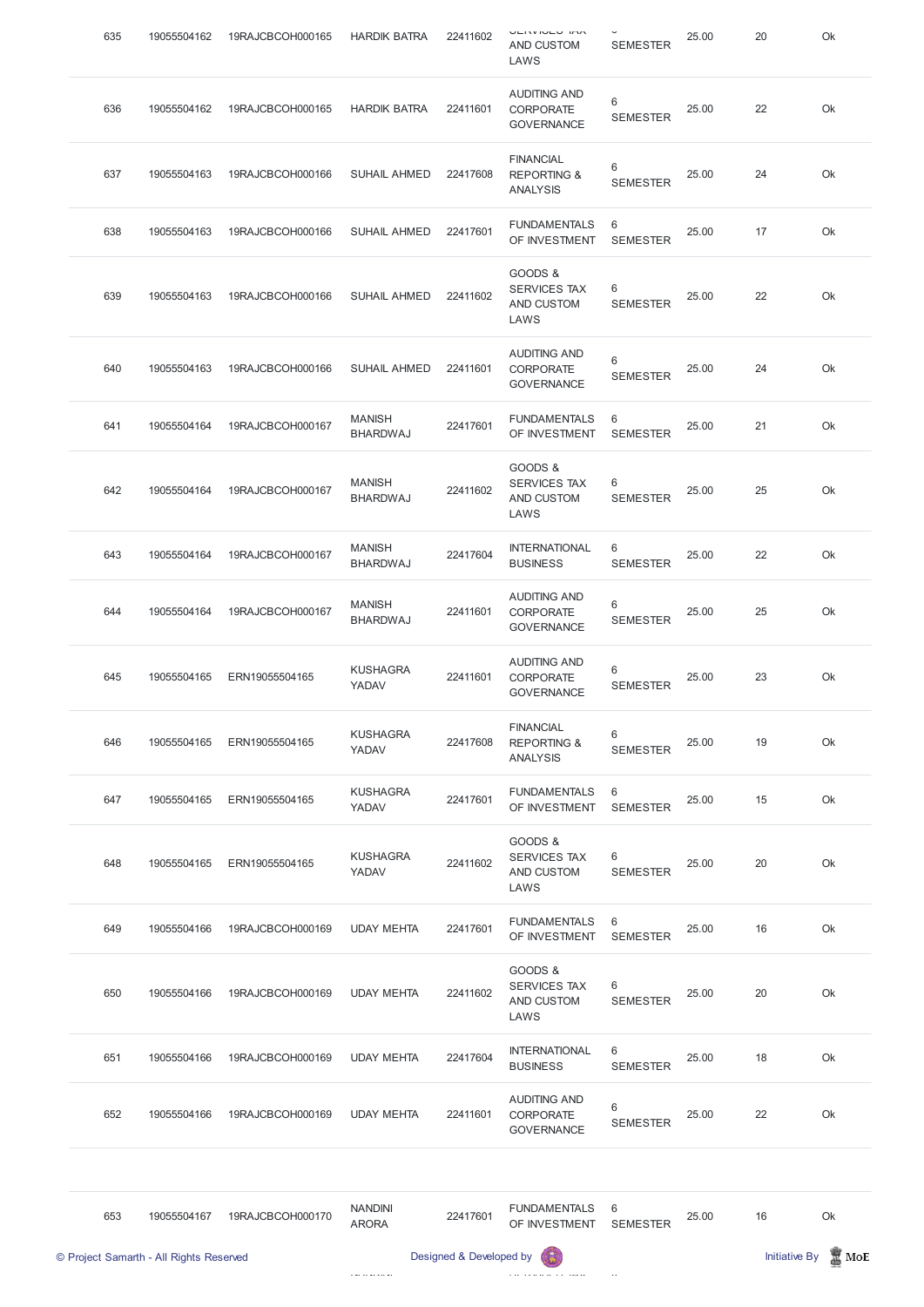| 654 | 19055504167 | 19RAJCBCOH000170 | i sa kacamatan sa<br><b>ARORA</b>  | 22411602 | <b>VEIVIVEY HW</b><br>AND CUSTOM<br>LAWS                          | $\check{\phantom{a}}$<br><b>SEMESTER</b> | 25.00 | 20 | Ok |
|-----|-------------|------------------|------------------------------------|----------|-------------------------------------------------------------------|------------------------------------------|-------|----|----|
| 655 | 19055504167 | 19RAJCBCOH000170 | <b>NANDINI</b><br><b>ARORA</b>     | 22417604 | <b>INTERNATIONAL</b><br><b>BUSINESS</b>                           | 6<br><b>SEMESTER</b>                     | 25.00 | 17 | Ok |
| 656 | 19055504167 | 19RAJCBCOH000170 | <b>NANDINI</b><br><b>ARORA</b>     | 22411601 | <b>AUDITING AND</b><br><b>CORPORATE</b><br><b>GOVERNANCE</b>      | $6\,$<br><b>SEMESTER</b>                 | 25.00 | 23 | Ok |
| 657 | 19055504168 | 19RAJCBCOH000171 | <b>HRITIK</b><br><b>ROSHAN</b>     | 22417602 | <b>CONSUMER</b><br><b>AFFAIRS AND</b><br><b>CUSTOMERS</b><br>CARE | 6<br><b>SEMESTER</b>                     | 25.00 | 22 | Ok |
| 658 | 19055504168 | 19RAJCBCOH000171 | <b>HRITIK</b><br><b>ROSHAN</b>     | 22411602 | GOODS &<br><b>SERVICES TAX</b><br>AND CUSTOM<br>LAWS              | 6<br><b>SEMESTER</b>                     | 25.00 | 20 | Ok |
| 659 | 19055504168 | 19RAJCBCOH000171 | <b>HRITIK</b><br><b>ROSHAN</b>     | 22417604 | <b>INTERNATIONAL</b><br><b>BUSINESS</b>                           | 6<br><b>SEMESTER</b>                     | 25.00 | 14 | Ok |
| 660 | 19055504168 | 19RAJCBCOH000171 | <b>HRITIK</b><br><b>ROSHAN</b>     | 22411601 | <b>AUDITING AND</b><br><b>CORPORATE</b><br><b>GOVERNANCE</b>      | 6<br><b>SEMESTER</b>                     | 25.00 | 22 | Ok |
| 661 | 19055504169 | 19RAJCBCOH000172 | <b>ABHISHEK</b><br><b>BHARDWAJ</b> | 22417601 | <b>FUNDAMENTALS</b><br>OF INVESTMENT                              | 6<br><b>SEMESTER</b>                     | 25.00 | 20 | Ok |
| 662 | 19055504169 | 19RAJCBCOH000172 | <b>ABHISHEK</b><br><b>BHARDWAJ</b> | 22411602 | GOODS &<br><b>SERVICES TAX</b><br>AND CUSTOM<br>LAWS              | 6<br><b>SEMESTER</b>                     | 25.00 | 20 | Ok |
| 663 | 19055504169 | 19RAJCBCOH000172 | <b>ABHISHEK</b><br><b>BHARDWAJ</b> | 22417604 | <b>INTERNATIONAL</b><br><b>BUSINESS</b>                           | 6<br><b>SEMESTER</b>                     | 25.00 | 15 | Ok |
| 664 | 19055504169 | 19RAJCBCOH000172 | <b>ABHISHEK</b><br><b>BHARDWAJ</b> | 22411601 | <b>AUDITING AND</b><br><b>CORPORATE</b><br><b>GOVERNANCE</b>      | 6<br><b>SEMESTER</b>                     | 25.00 | 23 | Ok |
| 665 | 19055504170 | 19RAJCBCOH000173 | <b>DIVITA ARORA</b>                | 22417602 | <b>CONSUMER</b><br><b>AFFAIRS AND</b><br><b>CUSTOMERS</b><br>CARE | 6<br><b>SEMESTER</b>                     | 25.00 | 21 | Ok |
| 666 | 19055504170 | 19RAJCBCOH000173 | <b>DIVITA ARORA</b>                | 22411602 | GOODS &<br><b>SERVICES TAX</b><br><b>AND CUSTOM</b><br>LAWS       | 6<br><b>SEMESTER</b>                     | 25.00 | 21 | Ok |
| 667 | 19055504170 | 19RAJCBCOH000173 | <b>DIVITA ARORA</b>                | 22417604 | <b>INTERNATIONAL</b><br><b>BUSINESS</b>                           | 6<br><b>SEMESTER</b>                     | 25.00 | 18 | Ok |
| 668 | 19055504170 | 19RAJCBCOH000173 | <b>DIVITA ARORA</b>                | 22411601 | <b>AUDITING AND</b><br><b>CORPORATE</b><br><b>GOVERNANCE</b>      | 6<br><b>SEMESTER</b>                     | 25.00 | 23 | Ok |





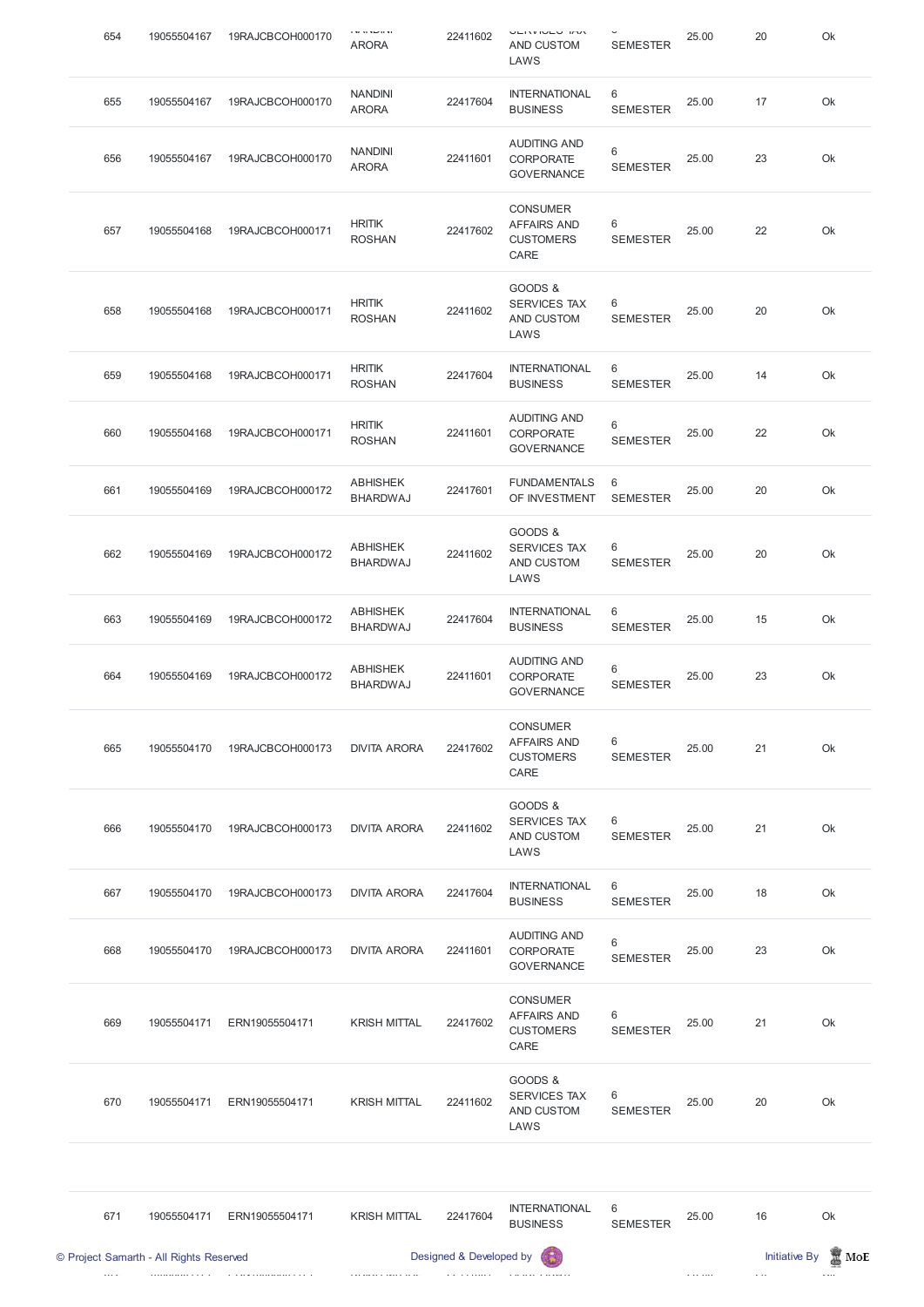|     |             |                  | sa sawa a tanah ta se             |          | <b>UUIN UIVIL</b><br><b>GOVERNANCE</b>                            | <b>SEMESTER</b>            |       |    | <b></b>       |
|-----|-------------|------------------|-----------------------------------|----------|-------------------------------------------------------------------|----------------------------|-------|----|---------------|
| 673 | 19055504172 | ERN19055504172   | <b>RITIK CHAWLA</b>               | 22417602 | <b>CONSUMER</b><br><b>AFFAIRS AND</b><br><b>CUSTOMERS</b><br>CARE | 6<br><b>SEMESTER</b>       | 25.00 | 21 | Ok            |
| 674 | 19055504172 | ERN19055504172   | <b>RITIK CHAWLA</b>               | 22411602 | GOODS &<br><b>SERVICES TAX</b><br>AND CUSTOM<br>LAWS              | 6<br><b>SEMESTER</b>       | 25.00 | 20 | Ok            |
| 675 | 19055504172 | ERN19055504172   | <b>RITIK CHAWLA</b>               | 22417604 | <b>INTERNATIONAL</b><br><b>BUSINESS</b>                           | 6<br><b>SEMESTER</b>       | 25.00 | 16 | Ok            |
| 676 | 19055504172 | ERN19055504172   | <b>RITIK CHAWLA</b>               | 22411601 | <b>AUDITING AND</b><br><b>CORPORATE</b><br><b>GOVERNANCE</b>      | 6<br><b>SEMESTER</b>       | 25.00 | 22 | Ok            |
| 677 | 19055504173 | 19RAJCBCOH000176 | <b>DIVYANSHU</b><br><b>NARANG</b> | 22417602 | <b>CONSUMER</b><br><b>AFFAIRS AND</b><br><b>CUSTOMERS</b><br>CARE | 6<br><b>SEMESTER</b>       | 25.00 | 21 | Ok            |
| 678 | 19055504173 | 19RAJCBCOH000176 | <b>DIVYANSHU</b><br><b>NARANG</b> | 22411602 | GOODS &<br><b>SERVICES TAX</b><br>AND CUSTOM<br>LAWS              | 6<br><b>SEMESTER</b>       | 25.00 | 20 | Ok            |
| 679 | 19055504173 | 19RAJCBCOH000176 | <b>DIVYANSHU</b><br><b>NARANG</b> | 22417604 | <b>INTERNATIONAL</b><br><b>BUSINESS</b>                           | 6<br><b>SEMESTER</b>       | 25.00 | 17 | Ok            |
| 680 | 19055504173 | 19RAJCBCOH000176 | <b>DIVYANSHU</b><br><b>NARANG</b> | 22411601 | <b>AUDITING AND</b><br><b>CORPORATE</b><br><b>GOVERNANCE</b>      | $6\,$<br><b>SEMESTER</b>   | 25.00 | 22 | Ok            |
| 681 | 19055504174 | 19RAJCBCOH000177 | <b>SHARAD GARG</b>                | 22417608 | <b>FINANCIAL</b><br><b>REPORTING &amp;</b><br><b>ANALYSIS</b>     | $\,6\,$<br><b>SEMESTER</b> | 25.00 | 17 | Ok            |
| 682 | 19055504174 | 19RAJCBCOH000177 | <b>SHARAD GARG</b>                | 22417601 | <b>FUNDAMENTALS</b><br>OF INVESTMENT                              | 6<br><b>SEMESTER</b>       | 25.00 | 21 | Ok            |
| 683 | 19055504174 | 19RAJCBCOH000177 | <b>SHARAD GARG</b>                | 22411602 | GOODS &<br><b>SERVICES TAX</b><br>AND CUSTOM<br>LAWS              | 6<br><b>SEMESTER</b>       | 25.00 | 20 | Ok            |
| 684 | 19055504174 | 19RAJCBCOH000177 | <b>SHARAD GARG</b>                | 22411601 | <b>AUDITING AND</b><br><b>CORPORATE</b><br><b>GOVERNANCE</b>      | 6<br><b>SEMESTER</b>       | 25.00 | 23 | Ok            |
| 685 | 19055504175 | 19RAJCBCOH000178 | <b>GARIMA</b>                     | 22417608 | <b>FINANCIAL</b><br><b>REPORTING &amp;</b><br><b>ANALYSIS</b>     | 6<br><b>SEMESTER</b>       | 25.00 | 17 | Ok            |
| 686 | 19055504175 | 19RAJCBCOH000178 | <b>GARIMA</b>                     | 22417601 | <b>FUNDAMENTALS</b><br>OF INVESTMENT                              | 6<br><b>SEMESTER</b>       | 25.00 | 15 | $\mathsf{Ok}$ |

| 687 | 19055504175 | 19RAJCBCOH000178 | <b>GARIMA</b> | 22411602 | GOODS &<br><b>SERVICES TAX</b><br>AND CUSTOM<br>LAWS         | 6<br><b>SEMESTER</b> | 25.00 | 20 | Ok |
|-----|-------------|------------------|---------------|----------|--------------------------------------------------------------|----------------------|-------|----|----|
| 688 | 19055504175 | 19RAJCBCOH000178 | <b>GARIMA</b> | 22411601 | <b>AUDITING AND</b><br><b>CORPORATE</b><br><b>GOVERNANCE</b> | 6<br><b>SEMESTER</b> | 25.00 | 20 | Ok |

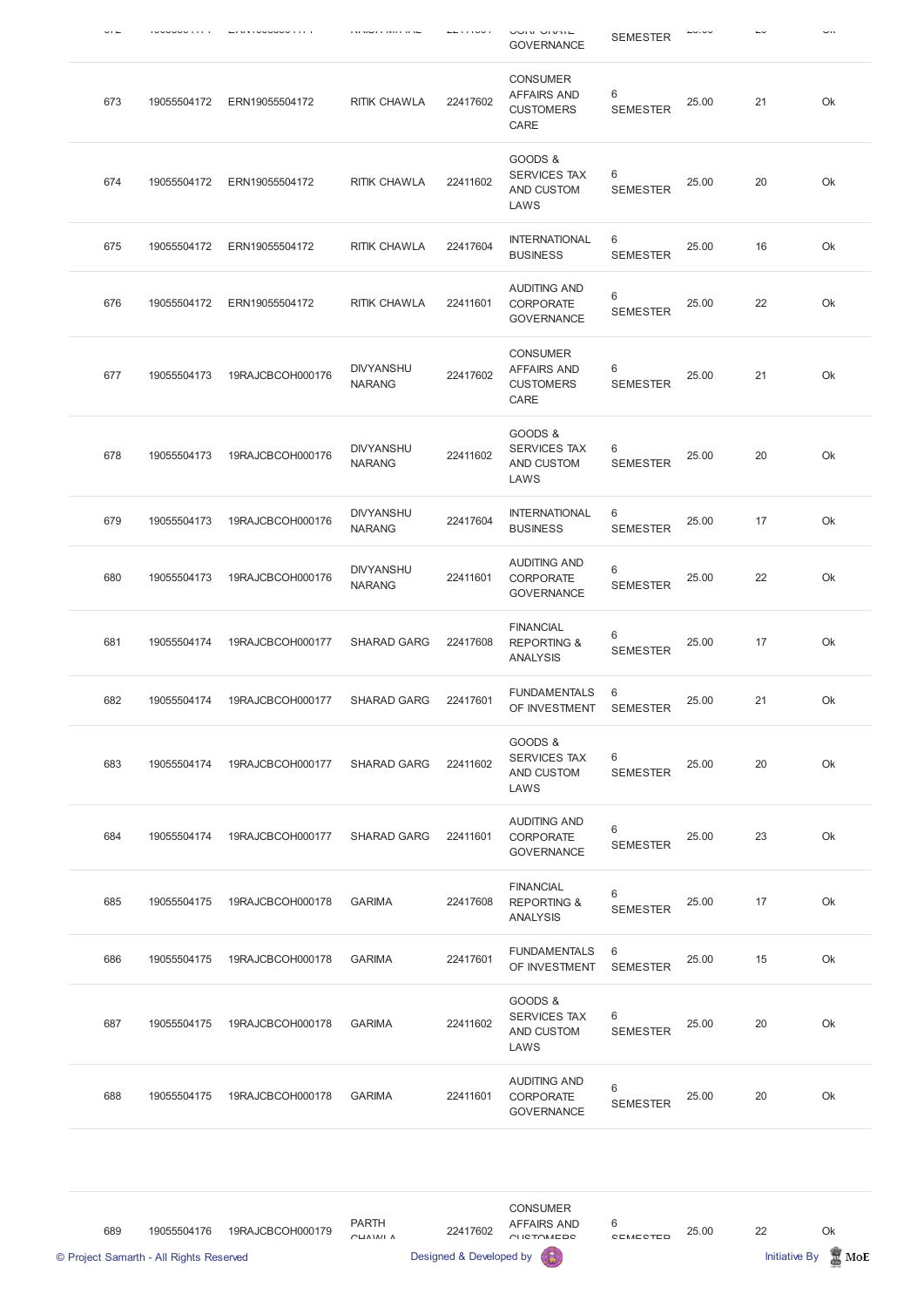| © Project Samarth - All Rights Reserved |             |                  |                                 | Designed & Developed by |                                                               |                                    |       | <b>Initiative By</b> | MoE |
|-----------------------------------------|-------------|------------------|---------------------------------|-------------------------|---------------------------------------------------------------|------------------------------------|-------|----------------------|-----|
| 708                                     | 19055504180 | 19RAJCBCOH000183 | PRATEEK DUA                     | 22411601                | <b>AUDITING AND</b><br><b>CORPORATE</b><br>OMIEDNIMN          | $6\,$<br><b>SEMESTER</b>           | 25.00 | 24                   | Ok  |
| 707                                     | 19055504180 | 19RAJCBCOH000183 | <b>PRATEEK DUA</b>              | 22411602                | GOODS &<br>SERVICES TAX<br>AND CUSTOM<br>LAWS                 | 6<br><b>SEMESTER</b>               | 25.00 | 24                   | Ok  |
| 706                                     | 19055504180 | 19RAJCBCOH000183 | <b>PRATEEK DUA</b>              | 22417601                | <b>FUNDAMENTALS</b><br>OF INVESTMENT                          | $6\phantom{1}6$<br><b>SEMESTER</b> | 25.00 | 20                   | Ok  |
| 705                                     | 19055504180 | 19RAJCBCOH000183 | <b>PRATEEK DUA</b>              | 22417608                | <b>FINANCIAL</b><br><b>REPORTING &amp;</b><br><b>ANALYSIS</b> | 6<br><b>SEMESTER</b>               | 25.00 | 23                   | Ok  |
| 704                                     | 19055504179 | 19RAJCBCOH000182 | <b>NIKHIL BATRA</b>             | 22411601                | <b>AUDITING AND</b><br><b>CORPORATE</b><br><b>GOVERNANCE</b>  | 6<br><b>SEMESTER</b>               | 25.00 | 23                   | Ok  |
| 703                                     | 19055504179 | 19RAJCBCOH000182 | <b>NIKHIL BATRA</b>             | 22417604                | <b>INTERNATIONAL</b><br><b>BUSINESS</b>                       | 6<br><b>SEMESTER</b>               | 25.00 | 18                   | Ok  |
| 702                                     | 19055504179 | 19RAJCBCOH000182 | <b>NIKHIL BATRA</b>             | 22411602                | GOODS &<br><b>SERVICES TAX</b><br>AND CUSTOM<br>LAWS          | 6<br><b>SEMESTER</b>               | 25.00 | 21                   | Ok  |
| 701                                     | 19055504179 | 19RAJCBCOH000182 | <b>NIKHIL BATRA</b>             | 22417601                | <b>FUNDAMENTALS</b><br>OF INVESTMENT                          | 6<br><b>SEMESTER</b>               | 25.00 | 21                   | Ok  |
| 700                                     | 19055504178 | 19RAJCBCOH000181 | <b>KASHISH</b><br><b>GROVER</b> | 22411601                | <b>AUDITING AND</b><br><b>CORPORATE</b><br><b>GOVERNANCE</b>  | $6\,$<br><b>SEMESTER</b>           | 25.00 | 23                   | Ok  |
| 699                                     | 19055504178 | 19RAJCBCOH000181 | <b>KASHISH</b><br><b>GROVER</b> | 22417604                | <b>INTERNATIONAL</b><br><b>BUSINESS</b>                       | 6<br><b>SEMESTER</b>               | 25.00 | 20                   | Ok  |
| 698                                     | 19055504178 | 19RAJCBCOH000181 | <b>KASHISH</b><br><b>GROVER</b> | 22411602                | GOODS &<br><b>SERVICES TAX</b><br>AND CUSTOM<br>LAWS          | $6\phantom{1}6$<br><b>SEMESTER</b> | 25.00 | 20                   | Ok  |
| 697                                     | 19055504178 | 19RAJCBCOH000181 | <b>KASHISH</b><br><b>GROVER</b> | 22417601                | <b>FUNDAMENTALS</b><br>OF INVESTMENT                          | 6<br><b>SEMESTER</b>               | 25.00 | 19                   | Ok  |
| 696                                     | 19055504177 | 19RAJCBCOH000180 | <b>VISHAL</b>                   | 22411601                | <b>AUDITING AND</b><br><b>CORPORATE</b><br><b>GOVERNANCE</b>  | $6\,$<br><b>SEMESTER</b>           | 25.00 | 14                   | Ok  |
| 695                                     | 19055504177 | 19RAJCBCOH000180 | <b>VISHAL</b>                   | 22411602                | GOODS &<br><b>SERVICES TAX</b><br>AND CUSTOM<br>LAWS          | 6<br><b>SEMESTER</b>               | 25.00 | 20                   | Ok  |
| 694                                     | 19055504177 | 19RAJCBCOH000180 | <b>VISHAL</b>                   | 22417601                | <b>FUNDAMENTALS</b><br>OF INVESTMENT                          | 6<br><b>SEMESTER</b>               | 25.00 | 16                   | Ok  |
| 693                                     | 19055504177 | 19RAJCBCOH000180 | <b>VISHAL</b>                   | 22417608                | <b>FINANCIAL</b><br><b>REPORTING &amp;</b><br><b>ANALYSIS</b> | $6\,$<br><b>SEMESTER</b>           | 25.00 | 17                   | Ok  |
| 692                                     | 19055504176 | 19RAJCBCOH000179 | <b>PARTH</b><br><b>CHAWLA</b>   | 22411601                | <b>AUDITING AND</b><br><b>CORPORATE</b><br><b>GOVERNANCE</b>  | 6<br><b>SEMESTER</b>               | 25.00 | 22                   | Ok  |
| 691                                     | 19055504176 | 19RAJCBCOH000179 | <b>PARTH</b><br><b>CHAWLA</b>   | 22417604                | <b>INTERNATIONAL</b><br><b>BUSINESS</b>                       | $6\,$<br><b>SEMESTER</b>           | 25.00 | 19                   | Ok  |
| 690                                     | 19055504176 | 19RAJCBCOH000179 | <b>PARTH</b><br><b>CHAWLA</b>   | 22411602                | GOODS &<br>SERVICES TAX<br>AND CUSTOM<br>LAWS                 | 6<br><b>SEMESTER</b>               | 25.00 | 20                   | Ok  |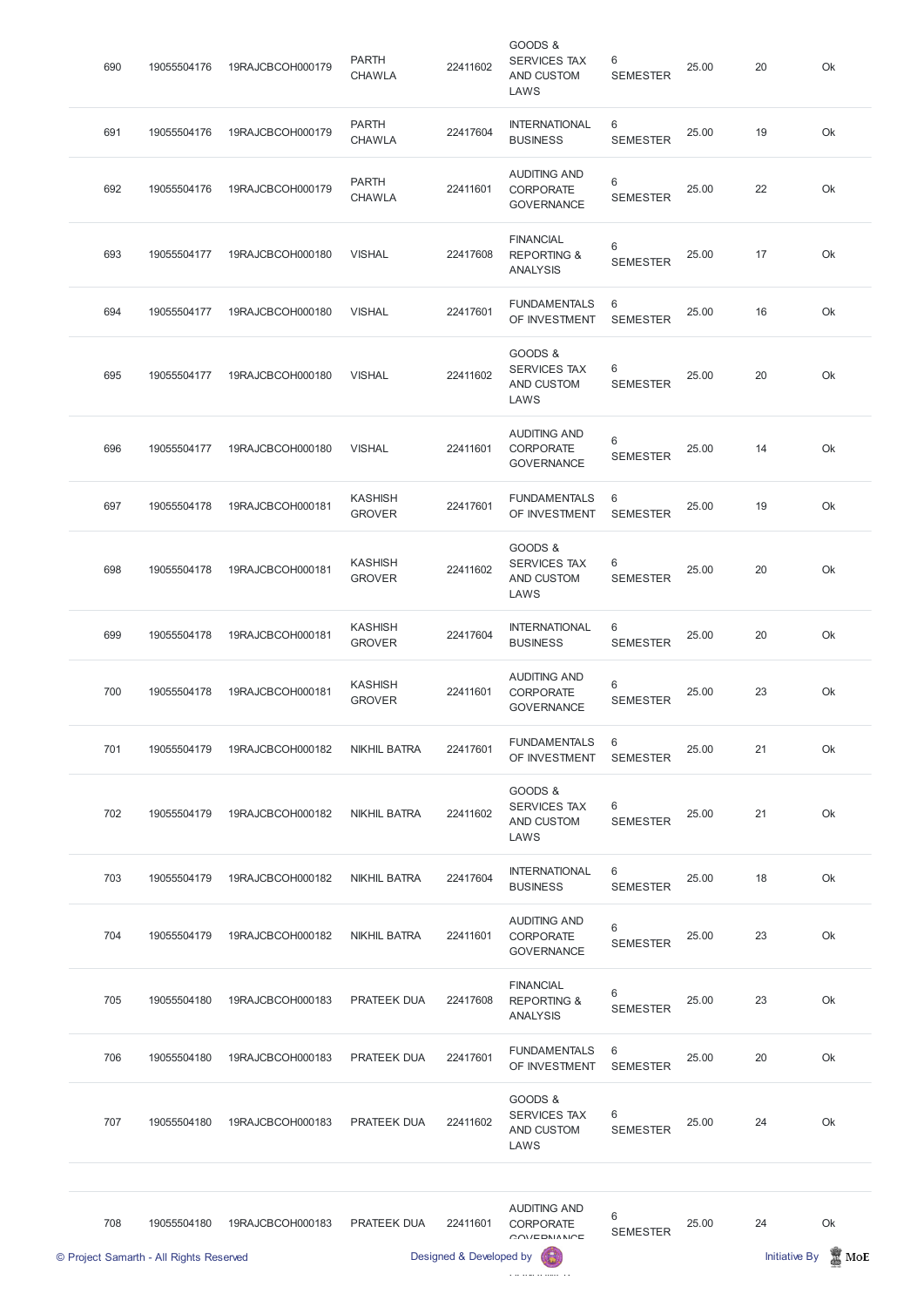|     | © Project Samarth - All Rights Reserved |                  |                                    | Designed & Developed by |                                                                   |                      |       | Initiative By | $\blacksquare$ MoE |
|-----|-----------------------------------------|------------------|------------------------------------|-------------------------|-------------------------------------------------------------------|----------------------|-------|---------------|--------------------|
| 726 | 19055504186                             | 19RAJCBCOH000189 | <b>KRISHANKANT</b><br>CADOI        | 22411602                | GOODS &<br><b>SERVICES TAX</b><br>ANID OF ICTOM                   | 6<br><b>CEMECTED</b> | 25.00 | 23            | Ok                 |
| 725 | 19055504186                             | 19RAJCBCOH000189 | <b>KRISHANKANT</b><br><b>SAROJ</b> | 22417601                | <b>FUNDAMENTALS</b><br>OF INVESTMENT                              | 6<br><b>SEMESTER</b> | 25.00 | 19            | Ok                 |
| 724 | 19055504185                             | 19RAJCBCOH000188 | <b>SARTHAK</b><br><b>SHARMA</b>    | 22411601                | <b>AUDITING AND</b><br>CORPORATE<br><b>GOVERNANCE</b>             | 6<br><b>SEMESTER</b> | 25.00 | 22            | Ok                 |
| 723 | 19055504185                             | 19RAJCBCOH000188 | <b>SARTHAK</b><br><b>SHARMA</b>    | 22411602                | GOODS &<br>SERVICES TAX<br>AND CUSTOM<br>LAWS                     | 6<br><b>SEMESTER</b> | 25.00 | 20            | Ok                 |
| 722 | 19055504185                             | 19RAJCBCOH000188 | <b>SARTHAK</b><br><b>SHARMA</b>    | 22417601                | <b>FUNDAMENTALS</b><br>OF INVESTMENT                              | 6<br><b>SEMESTER</b> | 25.00 | 20            | Ok                 |
| 721 | 19055504185                             | 19RAJCBCOH000188 | <b>SARTHAK</b><br><b>SHARMA</b>    | 22417608                | <b>FINANCIAL</b><br><b>REPORTING &amp;</b><br><b>ANALYSIS</b>     | 6<br><b>SEMESTER</b> | 25.00 | 20            | Ok                 |
| 720 | 19055504184                             | 19RAJCBCOH000187 | <b>MITALI ISSAR</b>                | 22411601                | <b>AUDITING AND</b><br><b>CORPORATE</b><br><b>GOVERNANCE</b>      | 6<br><b>SEMESTER</b> | 25.00 | 23            | Ok                 |
| 719 | 19055504184                             | 19RAJCBCOH000187 | <b>MITALI ISSAR</b>                | 22417604                | <b>INTERNATIONAL</b><br><b>BUSINESS</b>                           | 6<br><b>SEMESTER</b> | 25.00 | 18            | Ok                 |
| 718 | 19055504184                             | 19RAJCBCOH000187 | <b>MITALI ISSAR</b>                | 22411602                | GOODS &<br><b>SERVICES TAX</b><br>AND CUSTOM<br>LAWS              | 6<br><b>SEMESTER</b> | 25.00 | 21            | Ok                 |
| 717 | 19055504184                             | 19RAJCBCOH000187 | <b>MITALI ISSAR</b>                | 22417602                | <b>CONSUMER</b><br><b>AFFAIRS AND</b><br><b>CUSTOMERS</b><br>CARE | 6<br><b>SEMESTER</b> | 25.00 | 22            | Ok                 |
| 716 | 19055504182                             | 19RAJCBCOH000185 | <b>SHRUTI JHA</b>                  | 22411601                | <b>AUDITING AND</b><br><b>CORPORATE</b><br><b>GOVERNANCE</b>      | 6<br><b>SEMESTER</b> | 25.00 | 23            | Ok                 |
| 715 | 19055504182                             | 19RAJCBCOH000185 | <b>SHRUTI JHA</b>                  | 22417604                | <b>INTERNATIONAL</b><br><b>BUSINESS</b>                           | 6<br><b>SEMESTER</b> | 25.00 | 17            | Ok                 |
| 714 | 19055504182                             | 19RAJCBCOH000185 | <b>SHRUTI JHA</b>                  | 22411602                | GOODS &<br><b>SERVICES TAX</b><br>AND CUSTOM<br>LAWS              | 6<br><b>SEMESTER</b> | 25.00 | 21            | Ok                 |
| 713 | 19055504182                             | 19RAJCBCOH000185 | <b>SHRUTI JHA</b>                  | 22417602                | <b>CONSUMER</b><br><b>AFFAIRS AND</b><br><b>CUSTOMERS</b><br>CARE | 6<br><b>SEMESTER</b> | 25.00 | 21            | Ok                 |
| 712 | 19055504181                             | 19RAJCBCOH000184 | <b>JANVI ARORA</b>                 | 22411601                | <b>AUDITING AND</b><br><b>CORPORATE</b><br><b>GOVERNANCE</b>      | 6<br><b>SEMESTER</b> | 25.00 | 23            | Ok                 |
| 711 | 19055504181                             | 19RAJCBCOH000184 | <b>JANVI ARORA</b>                 | 22417604                | <b>INTERNATIONAL</b><br><b>BUSINESS</b>                           | 6<br><b>SEMESTER</b> | 25.00 | 20            | Ok                 |
| 710 | 19055504181                             | 19RAJCBCOH000184 | <b>JANVI ARORA</b>                 | 22411602                | GOODS &<br><b>SERVICES TAX</b><br>AND CUSTOM<br>LAWS              | 6<br><b>SEMESTER</b> | 25.00 | 23            | Ok                 |
| 709 | 19055504181                             | 19RAJCBCOH000184 | <b>JANVI ARORA</b>                 | 22417602                | <b>AUTHOMA</b><br><b>AFFAIRS AND</b><br><b>CUSTOMERS</b><br>CARE  | 6<br><b>SEMESTER</b> | 25.00 | 22            | Ok                 |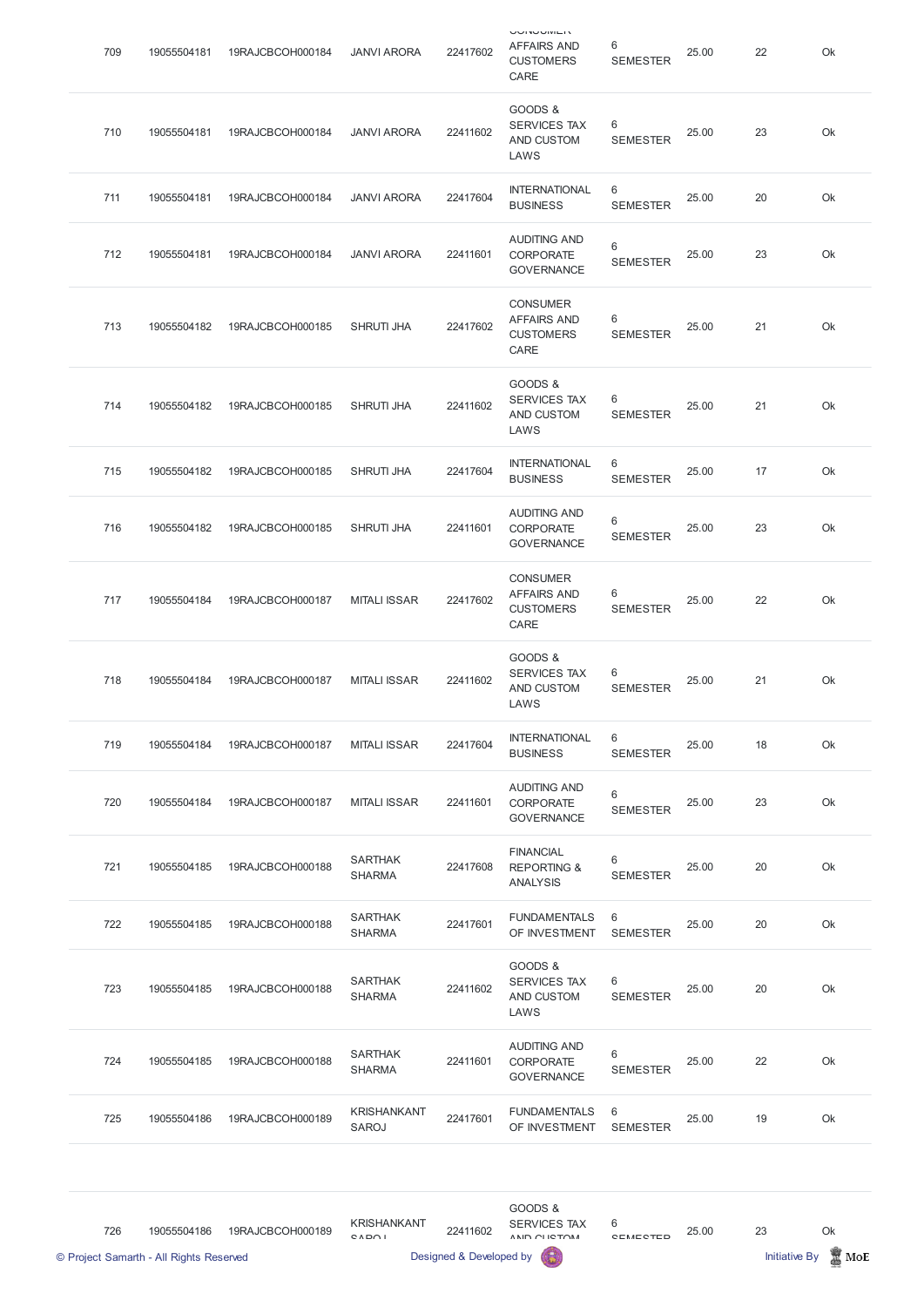| 727 | 19055504186 | 19RAJCBCOH000189 | <b>KRISHANKANT</b><br><b>SAROJ</b>   | 22417604 | <b>INTERNATIONAL</b><br><b>BUSINESS</b>                           | 6<br><b>SEMESTER</b> | 25.00 | 21 | Ok |
|-----|-------------|------------------|--------------------------------------|----------|-------------------------------------------------------------------|----------------------|-------|----|----|
| 728 | 19055504186 | 19RAJCBCOH000189 | <b>KRISHANKANT</b><br><b>SAROJ</b>   | 22411601 | <b>AUDITING AND</b><br><b>CORPORATE</b><br><b>GOVERNANCE</b>      | 6<br><b>SEMESTER</b> | 25.00 | 24 | Ok |
| 729 | 19055504187 | 19RAJCBCOH000190 | <b>BRIJESH</b><br><b>KUMAR YADAV</b> | 22417601 | <b>FUNDAMENTALS</b><br>OF INVESTMENT                              | 6<br><b>SEMESTER</b> | 25.00 | 14 | Ok |
| 730 | 19055504187 | 19RAJCBCOH000190 | <b>BRIJESH</b><br><b>KUMAR YADAV</b> | 22411602 | GOODS &<br><b>SERVICES TAX</b><br>AND CUSTOM<br>LAWS              | 6<br><b>SEMESTER</b> | 25.00 | 23 | Ok |
| 731 | 19055504187 | 19RAJCBCOH000190 | <b>BRIJESH</b><br><b>KUMAR YADAV</b> | 22417604 | <b>INTERNATIONAL</b><br><b>BUSINESS</b>                           | 6<br><b>SEMESTER</b> | 25.00 | 21 | Ok |
| 732 | 19055504187 | 19RAJCBCOH000190 | <b>BRIJESH</b><br><b>KUMAR YADAV</b> | 22411601 | <b>AUDITING AND</b><br><b>CORPORATE</b><br><b>GOVERNANCE</b>      | 6<br><b>SEMESTER</b> | 25.00 | 24 | Ok |
| 733 | 19055504188 | 19RAJCBCOH000191 | <b>NEERAJ</b>                        | 22417601 | <b>FUNDAMENTALS</b><br>OF INVESTMENT                              | 6<br><b>SEMESTER</b> | 25.00 | 20 | Ok |
| 734 | 19055504188 | 19RAJCBCOH000191 | <b>NEERAJ</b>                        | 22411602 | GOODS &<br><b>SERVICES TAX</b><br>AND CUSTOM<br>LAWS              | 6<br><b>SEMESTER</b> | 25.00 | 24 | Ok |
| 735 | 19055504188 | 19RAJCBCOH000191 | <b>NEERAJ</b>                        | 22417604 | <b>INTERNATIONAL</b><br><b>BUSINESS</b>                           | 6<br><b>SEMESTER</b> | 25.00 | 21 | Ok |
| 736 | 19055504188 | 19RAJCBCOH000191 | <b>NEERAJ</b>                        | 22411601 | <b>AUDITING AND</b><br><b>CORPORATE</b><br><b>GOVERNANCE</b>      | 6<br><b>SEMESTER</b> | 25.00 | 24 | Ok |
| 737 | 19055504189 | 19RAJCBCOH000192 | <b>SRISHTY</b><br><b>BANSAL</b>      | 22417602 | <b>CONSUMER</b><br><b>AFFAIRS AND</b><br><b>CUSTOMERS</b><br>CARE | 6<br><b>SEMESTER</b> | 25.00 | 22 | Ok |
| 738 | 19055504189 | 19RAJCBCOH000192 | <b>SRISHTY</b><br><b>BANSAL</b>      | 22411602 | GOODS &<br><b>SERVICES TAX</b><br>AND CUSTOM<br>LAWS              | 6<br><b>SEMESTER</b> | 25.00 | 20 | Ok |
| 739 | 19055504189 | 19RAJCBCOH000192 | <b>SRISHTY</b><br><b>BANSAL</b>      | 22417604 | <b>INTERNATIONAL</b><br><b>BUSINESS</b>                           | 6<br><b>SEMESTER</b> | 25.00 | 20 | Ok |
| 740 | 19055504189 | 19RAJCBCOH000192 | <b>SRISHTY</b><br><b>BANSAL</b>      | 22411601 | <b>AUDITING AND</b><br><b>CORPORATE</b><br><b>GOVERNANCE</b>      | 6<br><b>SEMESTER</b> | 25.00 | 23 | Ok |
| 741 | 19055504190 | 19RAJCBCOH000193 | <b>SUNIDHI AHUJA</b>                 | 22417602 | <b>CONSUMER</b><br><b>AFFAIRS AND</b><br><b>CUSTOMERS</b><br>CARE | 6<br><b>SEMESTER</b> | 25.00 | 22 | Ok |

| © Project Samarth - All Rights Reserved |             |                  | Designed & Developed by<br>63 |          |                                                              |                      |       | <b>Initiative By</b> | $\mathbb Z$ MoE |
|-----------------------------------------|-------------|------------------|-------------------------------|----------|--------------------------------------------------------------|----------------------|-------|----------------------|-----------------|
| 745                                     | 19055504191 | 19RAJCBCOH000194 | <b>MOHIT YADAV</b>            | 22417601 | <b>FUNDAMENTALS</b><br>OF INVESTMENT                         | 6<br><b>SEMESTER</b> | 25.00 | 18                   | Ok              |
| 744                                     | 19055504190 | 19RAJCBCOH000193 | <b>SUNIDHI AHUJA</b>          | 22411601 | <b>AUDITING AND</b><br><b>CORPORATE</b><br><b>GOVERNANCE</b> | 6<br><b>SEMESTER</b> | 25.00 | 22                   | Ok              |
| 743                                     | 19055504190 | 19RAJCBCOH000193 | <b>SUNIDHI AHUJA</b>          | 22417604 | <b>INTERNATIONAL</b><br><b>BUSINESS</b>                      | 6<br><b>SEMESTER</b> | 25.00 | 18                   | Ok              |
| 742                                     | 19055504190 | 19RAJCBCOH000193 | <b>SUNIDHI AHUJA</b>          | 22411602 | GOODS &<br><b>SERVICES TAX</b><br>AND CUSTOM<br>LAWS         | 6<br><b>SEMESTER</b> | 25.00 | 20                   | Ok              |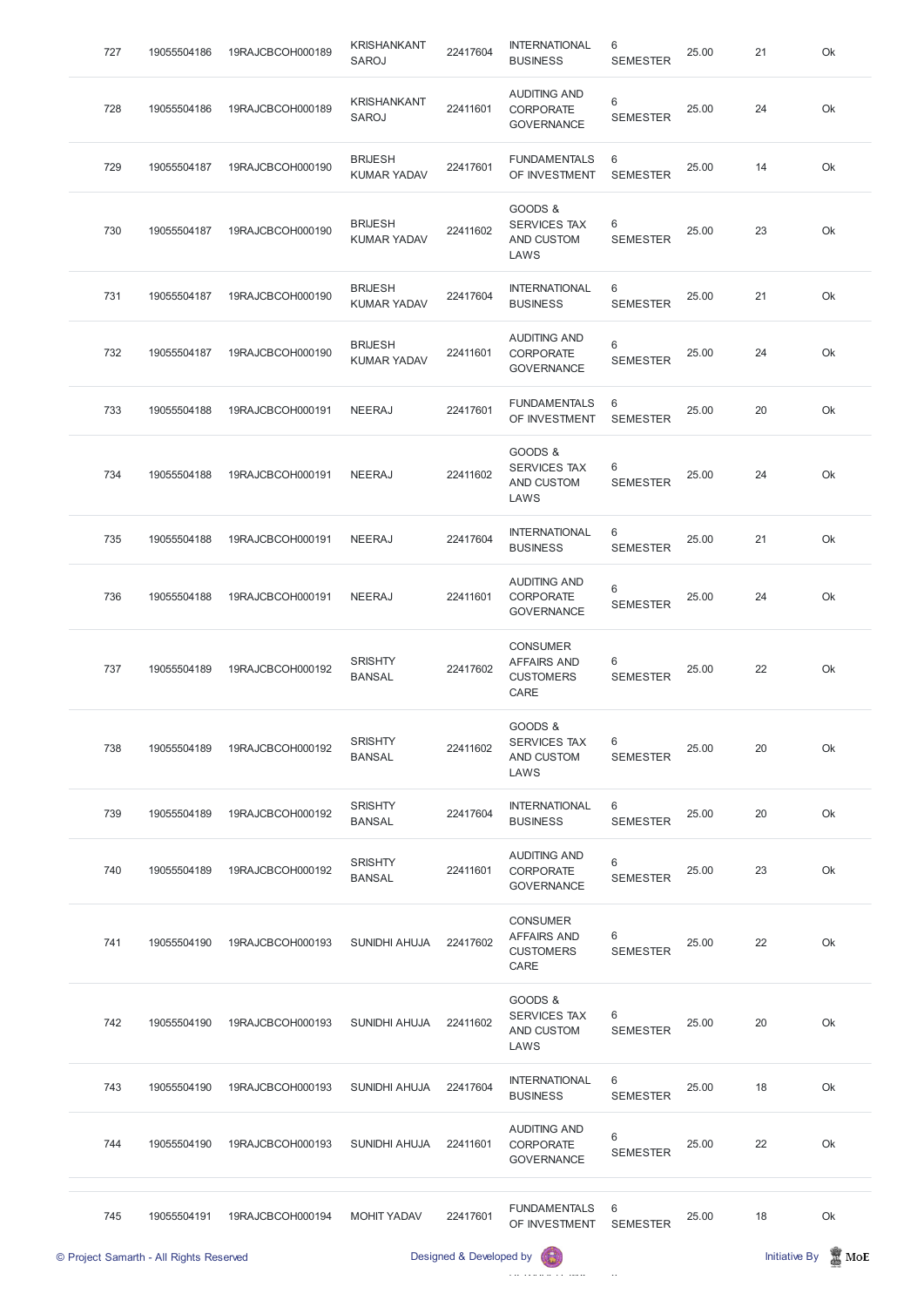| 746 | 19055504191                             | 19RAJCBCOH000194 | <b>MOHIT YADAV</b>               | 22411602                | <b>VEIVOULY DV</b><br><b>AND CUSTOM</b><br>LAWS                   | <b>SEMESTER</b>      | 25.00 | 22                   | Ok              |
|-----|-----------------------------------------|------------------|----------------------------------|-------------------------|-------------------------------------------------------------------|----------------------|-------|----------------------|-----------------|
| 747 | 19055504191                             | 19RAJCBCOH000194 | <b>MOHIT YADAV</b>               | 22417604                | <b>INTERNATIONAL</b><br><b>BUSINESS</b>                           | 6<br><b>SEMESTER</b> | 25.00 | 21                   | Ok              |
| 748 | 19055504191                             | 19RAJCBCOH000194 | <b>MOHIT YADAV</b>               | 22411601                | <b>AUDITING AND</b><br><b>CORPORATE</b><br><b>GOVERNANCE</b>      | 6<br><b>SEMESTER</b> | 25.00 | 24                   | Ok              |
| 749 | 19055504193                             | 19RAJCBCOH000196 | <b>ANIMESH TULI</b>              | 22417608                | <b>FINANCIAL</b><br><b>REPORTING &amp;</b><br><b>ANALYSIS</b>     | 6<br><b>SEMESTER</b> | 25.00 | 21                   | Ok              |
| 750 | 19055504193                             | 19RAJCBCOH000196 | <b>ANIMESH TULI</b>              | 22417601                | <b>FUNDAMENTALS</b><br>OF INVESTMENT                              | 6<br><b>SEMESTER</b> | 25.00 | 19                   | Ok              |
| 751 | 19055504193                             | 19RAJCBCOH000196 | <b>ANIMESH TULI</b>              | 22411602                | GOODS &<br><b>SERVICES TAX</b><br><b>AND CUSTOM</b><br>LAWS       | 6<br><b>SEMESTER</b> | 25.00 | 21                   | Ok              |
| 752 | 19055504193                             | 19RAJCBCOH000196 | <b>ANIMESH TULI</b>              | 22411601                | <b>AUDITING AND</b><br>CORPORATE<br><b>GOVERNANCE</b>             | 6<br><b>SEMESTER</b> | 25.00 | 23                   | Ok              |
| 753 | 19055504194                             | 19RAJCBCOH000197 | <b>MANYA SAHNI</b>               | 22417602                | <b>CONSUMER</b><br><b>AFFAIRS AND</b><br><b>CUSTOMERS</b><br>CARE | 6<br><b>SEMESTER</b> | 25.00 | 21                   | Ok              |
| 754 | 19055504194                             | 19RAJCBCOH000197 | <b>MANYA SAHNI</b>               | 22411602                | GOODS &<br><b>SERVICES TAX</b><br><b>AND CUSTOM</b><br>LAWS       | 6<br><b>SEMESTER</b> | 25.00 | 21                   | Ok              |
| 755 | 19055504194                             | 19RAJCBCOH000197 | <b>MANYA SAHNI</b>               | 22417604                | <b>INTERNATIONAL</b><br><b>BUSINESS</b>                           | 6<br><b>SEMESTER</b> | 25.00 | 19                   | Ok              |
| 756 | 19055504194                             | 19RAJCBCOH000197 | <b>MANYA SAHNI</b>               | 22411601                | <b>AUDITING AND</b><br><b>CORPORATE</b><br><b>GOVERNANCE</b>      | 6<br><b>SEMESTER</b> | 25.00 | 23                   | Ok              |
| 757 | 19055504195                             | ERN19055504195   | <b>SHIVAM</b><br><b>GANGOTIA</b> | 22417608                | <b>FINANCIAL</b><br><b>REPORTING &amp;</b><br><b>ANALYSIS</b>     | 6<br><b>SEMESTER</b> | 25.00 | 18                   | Ok              |
| 758 | 19055504195                             | ERN19055504195   | <b>SHIVAM</b><br><b>GANGOTIA</b> | 22417602                | <b>CONSUMER</b><br><b>AFFAIRS AND</b><br><b>CUSTOMERS</b><br>CARE | 6<br><b>SEMESTER</b> | 25.00 | 21                   | Ok              |
| 759 | 19055504195                             | ERN19055504195   | <b>SHIVAM</b><br><b>GANGOTIA</b> | 22411602                | GOODS &<br><b>SERVICES TAX</b><br><b>AND CUSTOM</b><br>LAWS       | 6<br><b>SEMESTER</b> | 25.00 | 20                   | Ok              |
| 760 | 19055504195                             | ERN19055504195   | <b>SHIVAM</b><br><b>GANGOTIA</b> | 22411601                | <b>AUDITING AND</b><br><b>CORPORATE</b><br><b>GOVERNANCE</b>      | 6<br><b>SEMESTER</b> | 25.00 | 22                   | Ok              |
| 761 | 19055504196                             | 19RAJCBCOH000199 | <b>GHANSHYAM</b>                 | 22417602                | <b>CONSUMER</b><br><b>AFFAIRS AND</b><br><b>CUSTOMERS</b><br>CARE | 6<br><b>SEMESTER</b> | 25.00 | 21                   | Ok              |
| 762 | 19055504196                             | 19RAJCBCOH000199 | <b>GHANSHYAM</b>                 | 22411602                | GOODS &<br>SERVICES TAX<br>AND CUSTOM<br>LAWS                     | 6<br><b>SEMESTER</b> | 25.00 | 20                   | Ok              |
| 763 | 19055504196                             | 19RAJCBCOH000199 | <b>GHANSHYAM</b>                 | 22417604                | <b>INTERNATIONAL</b><br><b>BUSINESS</b>                           | 6<br><b>SEMESTER</b> | 25.00 | 17                   | Ok              |
|     | © Project Samarth - All Rights Reserved |                  |                                  | Designed & Developed by |                                                                   |                      |       | <b>Initiative By</b> | $\mathbb Z$ MoE |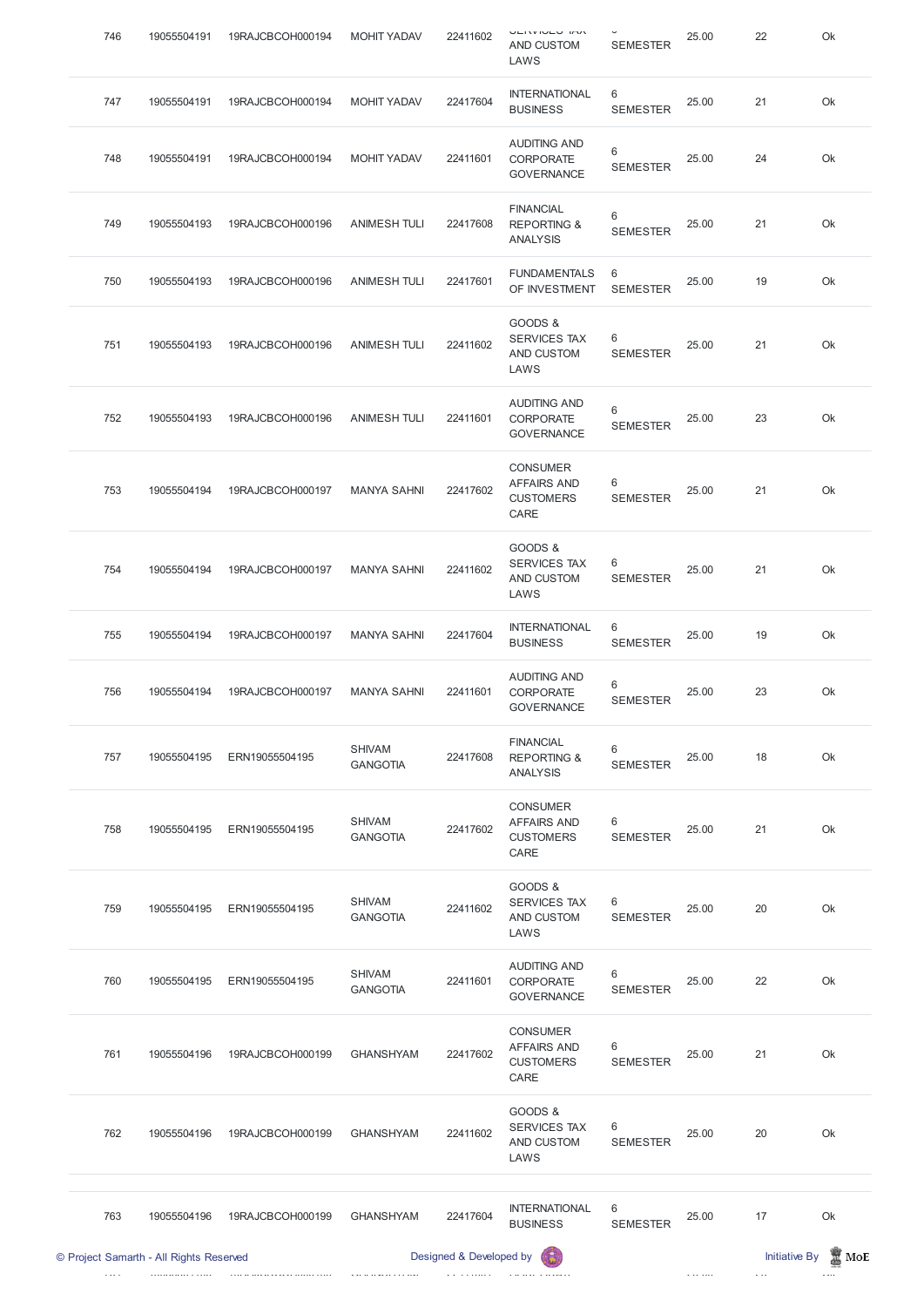| $\cdot$ $\sim$ $\cdot$ |             |                  |                               | .        | שטוא טואר<br><b>GOVERNANCE</b>                                    | <b>SEMESTER</b>      |       |    | $\overline{\phantom{a}}$ |
|------------------------|-------------|------------------|-------------------------------|----------|-------------------------------------------------------------------|----------------------|-------|----|--------------------------|
| 765                    | 19055504197 | 19RAJCBCOH000200 | <b>ADITYA JAIN</b>            | 22417608 | <b>FINANCIAL</b><br><b>REPORTING &amp;</b><br><b>ANALYSIS</b>     | 6<br><b>SEMESTER</b> | 25.00 | 18 | Ok                       |
| 766                    | 19055504197 | 19RAJCBCOH000200 | <b>ADITYA JAIN</b>            | 22417601 | <b>FUNDAMENTALS</b><br>OF INVESTMENT                              | 6<br><b>SEMESTER</b> | 25.00 | 19 | Ok                       |
| 767                    | 19055504197 | 19RAJCBCOH000200 | <b>ADITYA JAIN</b>            | 22411602 | GOODS &<br><b>SERVICES TAX</b><br>AND CUSTOM<br>LAWS              | 6<br><b>SEMESTER</b> | 25.00 | 20 | Ok                       |
| 768                    | 19055504197 | 19RAJCBCOH000200 | <b>ADITYA JAIN</b>            | 22411601 | <b>AUDITING AND</b><br><b>CORPORATE</b><br><b>GOVERNANCE</b>      | 6<br><b>SEMESTER</b> | 25.00 | 22 | Ok                       |
| 769                    | 19055504198 | 19RAJCBCOH000201 | <b>MANISH</b><br><b>KUMAR</b> | 22417602 | <b>CONSUMER</b><br><b>AFFAIRS AND</b><br><b>CUSTOMERS</b><br>CARE | 6<br><b>SEMESTER</b> | 25.00 | 22 | Ok                       |
| 770                    | 19055504198 | 19RAJCBCOH000201 | <b>MANISH</b><br><b>KUMAR</b> | 22411602 | GOODS &<br><b>SERVICES TAX</b><br>AND CUSTOM<br>LAWS              | 6<br><b>SEMESTER</b> | 25.00 | 20 | Ok                       |
| 771                    | 19055504198 | 19RAJCBCOH000201 | <b>MANISH</b><br><b>KUMAR</b> | 22417604 | <b>INTERNATIONAL</b><br><b>BUSINESS</b>                           | 6<br><b>SEMESTER</b> | 25.00 | 17 | Ok                       |
| 772                    | 19055504198 | 19RAJCBCOH000201 | <b>MANISH</b><br><b>KUMAR</b> | 22411601 | <b>AUDITING AND</b><br>CORPORATE<br><b>GOVERNANCE</b>             | 6<br><b>SEMESTER</b> | 25.00 | 22 | Ok                       |
| 773                    | 19055504199 | 19RAJCBCOH000202 | <b>MOHIT ARORA</b>            | 22417608 | <b>FINANCIAL</b><br><b>REPORTING &amp;</b><br><b>ANALYSIS</b>     | 6<br><b>SEMESTER</b> | 25.00 | 19 | Ok                       |
| 774                    | 19055504199 | 19RAJCBCOH000202 | <b>MOHIT ARORA</b>            | 22417601 | <b>FUNDAMENTALS</b><br>OF INVESTMENT                              | 6<br><b>SEMESTER</b> | 25.00 | 20 | Ok                       |
| 775                    | 19055504199 | 19RAJCBCOH000202 | <b>MOHIT ARORA</b>            | 22411602 | GOODS &<br><b>SERVICES TAX</b><br>AND CUSTOM<br>LAWS              | 6<br><b>SEMESTER</b> | 25.00 | 20 | Ok                       |
| 776                    | 19055504199 | 19RAJCBCOH000202 | <b>MOHIT ARORA</b>            | 22411601 | <b>AUDITING AND</b><br><b>CORPORATE</b><br><b>GOVERNANCE</b>      | 6<br><b>SEMESTER</b> | 25.00 | 22 | Ok                       |
| 777                    | 19055504201 | 19RAJCBCOH000204 | <b>HARSH GUPTA</b>            | 22417601 | <b>FUNDAMENTALS</b><br>OF INVESTMENT                              | 6<br><b>SEMESTER</b> | 25.00 | 18 | Ok                       |
| 778                    | 19055504201 | 19RAJCBCOH000204 | <b>HARSH GUPTA</b>            | 22411602 | GOODS &<br>SERVICES TAX<br>AND CUSTOM<br>LAWS                     | 6<br><b>SEMESTER</b> | 25.00 | 23 | Ok                       |

|     | © Project Samarth - All Rights Reserved |                  |                    | Designed & Developed by | 63                                                            |                      |       | <b>Initiative By</b> | $\mathbb Z$ MoE |
|-----|-----------------------------------------|------------------|--------------------|-------------------------|---------------------------------------------------------------|----------------------|-------|----------------------|-----------------|
| 782 | 19055504202                             | ERN19055504202   | <b>BASANTI</b>     | 22417601                | <b>FUNDAMENTALS</b><br>OF INVESTMENT                          | 6<br><b>SEMESTER</b> | 25.00 | 20                   | Ok              |
| 781 | 19055504202                             | ERN19055504202   | <b>BASANTI</b>     | 22417608                | <b>FINANCIAL</b><br><b>REPORTING &amp;</b><br><b>ANALYSIS</b> | 6<br><b>SEMESTER</b> | 25.00 | 23                   | Ok              |
| 780 | 19055504201                             | 19RAJCBCOH000204 | <b>HARSH GUPTA</b> | 22411601                | <b>AUDITING AND</b><br><b>CORPORATE</b><br><b>GOVERNANCE</b>  | 6<br><b>SEMESTER</b> | 25.00 | 25                   | Ok              |
| 779 | 19055504201                             | 19RAJCBCOH000204 | <b>HARSH GUPTA</b> | 22417604                | <b>INTERNATIONAL</b><br><b>BUSINESS</b>                       | 6<br><b>SEMESTER</b> | 25.00 | 22                   | Ok              |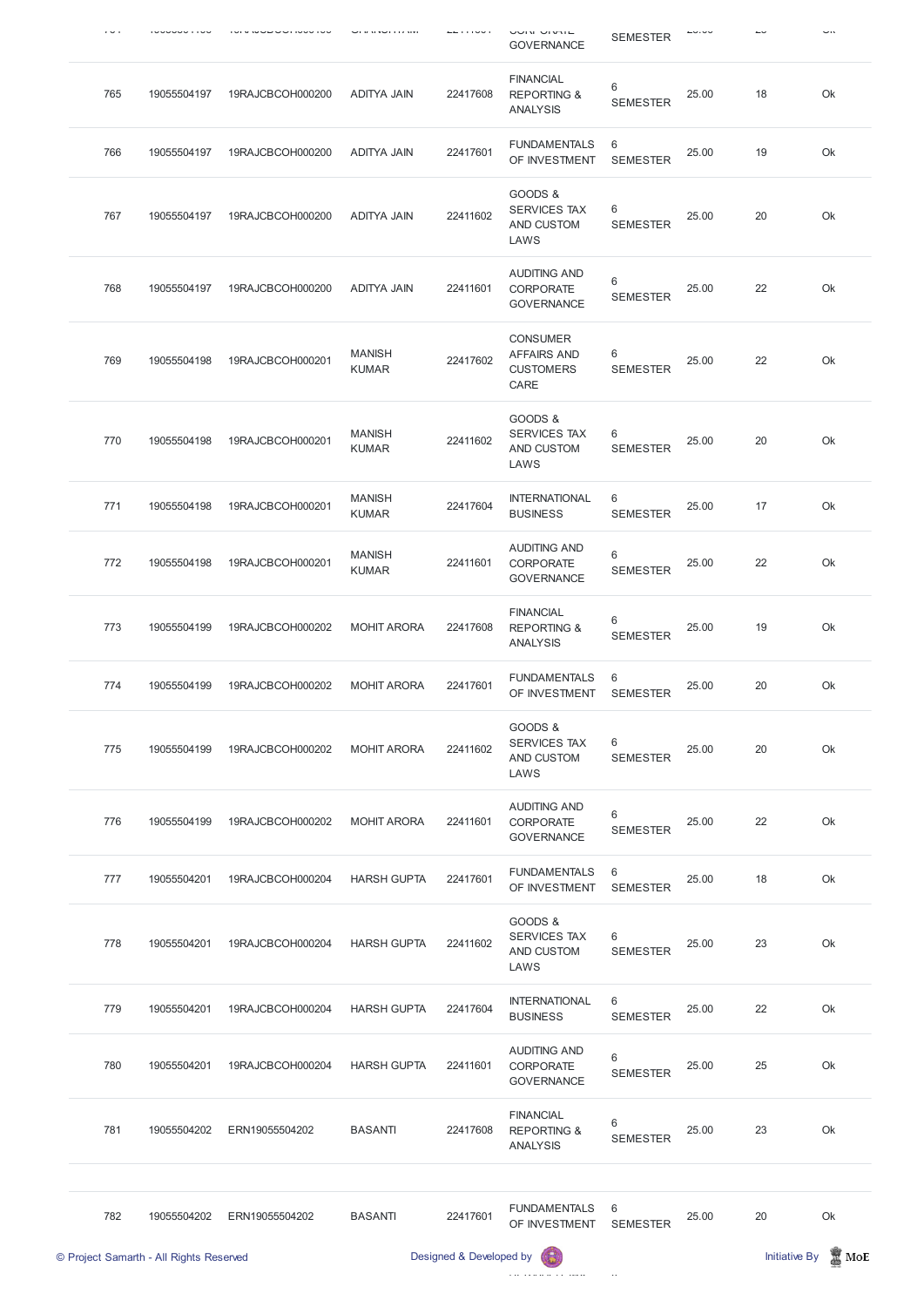| 783 | 19055504202 | ERN19055504202   | <b>BASANTI</b>                    | 22411602 | <b>VEIVIVEY INV</b><br>AND CUSTOM<br>LAWS                         | <b>SEMESTER</b>      | 25.00 | 23 | Ok |
|-----|-------------|------------------|-----------------------------------|----------|-------------------------------------------------------------------|----------------------|-------|----|----|
| 784 | 19055504202 | ERN19055504202   | <b>BASANTI</b>                    | 22411601 | <b>AUDITING AND</b><br><b>CORPORATE</b><br><b>GOVERNANCE</b>      | 6<br><b>SEMESTER</b> | 25.00 | 24 | Ok |
| 785 | 19055504203 | 19RAJCBCOH000206 | <b>NEHA</b>                       | 22417602 | <b>CONSUMER</b><br><b>AFFAIRS AND</b><br><b>CUSTOMERS</b><br>CARE | 6<br><b>SEMESTER</b> | 25.00 | 21 | Ok |
| 786 | 19055504203 | 19RAJCBCOH000206 | <b>NEHA</b>                       | 22411602 | GOODS &<br><b>SERVICES TAX</b><br>AND CUSTOM<br>LAWS              | 6<br><b>SEMESTER</b> | 25.00 | 20 | Ok |
| 787 | 19055504203 | 19RAJCBCOH000206 | <b>NEHA</b>                       | 22417604 | <b>INTERNATIONAL</b><br><b>BUSINESS</b>                           | 6<br><b>SEMESTER</b> | 25.00 | 18 | Ok |
| 788 | 19055504203 | 19RAJCBCOH000206 | <b>NEHA</b>                       | 22411601 | <b>AUDITING AND</b><br><b>CORPORATE</b><br><b>GOVERNANCE</b>      | 6<br><b>SEMESTER</b> | 25.00 | 23 | Ok |
| 789 | 19055504204 | 19RAJCBCOH000207 | <b>HARSHIT</b><br><b>JOHAR</b>    | 22417608 | <b>FINANCIAL</b><br><b>REPORTING &amp;</b><br><b>ANALYSIS</b>     | 6<br><b>SEMESTER</b> | 25.00 | 17 | Ok |
| 790 | 19055504204 | 19RAJCBCOH000207 | <b>HARSHIT</b><br><b>JOHAR</b>    | 22417601 | <b>FUNDAMENTALS</b><br>OF INVESTMENT                              | 6<br><b>SEMESTER</b> | 25.00 | 17 | Ok |
| 791 | 19055504204 | 19RAJCBCOH000207 | <b>HARSHIT</b><br><b>JOHAR</b>    | 22411602 | GOODS &<br><b>SERVICES TAX</b><br>AND CUSTOM<br>LAWS              | 6<br><b>SEMESTER</b> | 25.00 | 21 | Ok |
| 792 | 19055504204 | 19RAJCBCOH000207 | <b>HARSHIT</b><br><b>JOHAR</b>    | 22411601 | <b>AUDITING AND</b><br>CORPORATE<br><b>GOVERNANCE</b>             | 6<br><b>SEMESTER</b> | 25.00 | 23 | Ok |
| 793 | 19055504205 | ERN19055504205   | <b>AYUSH</b><br><b>SHARMA</b>     | 22417601 | <b>FUNDAMENTALS</b><br>OF INVESTMENT                              | 6<br><b>SEMESTER</b> | 25.00 | 18 | Ok |
| 794 | 19055504205 | ERN19055504205   | <b>AYUSH</b><br><b>SHARMA</b>     | 22411602 | GOODS &<br><b>SERVICES TAX</b><br>AND CUSTOM<br>LAWS              | 6<br><b>SEMESTER</b> | 25.00 | 20 | Ok |
| 795 | 19055504205 | ERN19055504205   | <b>AYUSH</b><br><b>SHARMA</b>     | 22417604 | <b>INTERNATIONAL</b><br><b>BUSINESS</b>                           | 6<br><b>SEMESTER</b> | 25.00 | 18 | Ok |
| 796 | 19055504205 | ERN19055504205   | <b>AYUSH</b><br><b>SHARMA</b>     | 22411601 | <b>AUDITING AND</b><br><b>CORPORATE</b><br><b>GOVERNANCE</b>      | 6<br><b>SEMESTER</b> | 25.00 | 22 | Ok |
| 797 | 19055504206 | ERN19055504206   | <b>LAVISH</b><br><b>CHAUDHARY</b> | 22417608 | <b>FINANCIAL</b><br><b>REPORTING &amp;</b><br><b>ANALYSIS</b>     | 6<br><b>SEMESTER</b> | 25.00 | 18 | Ok |

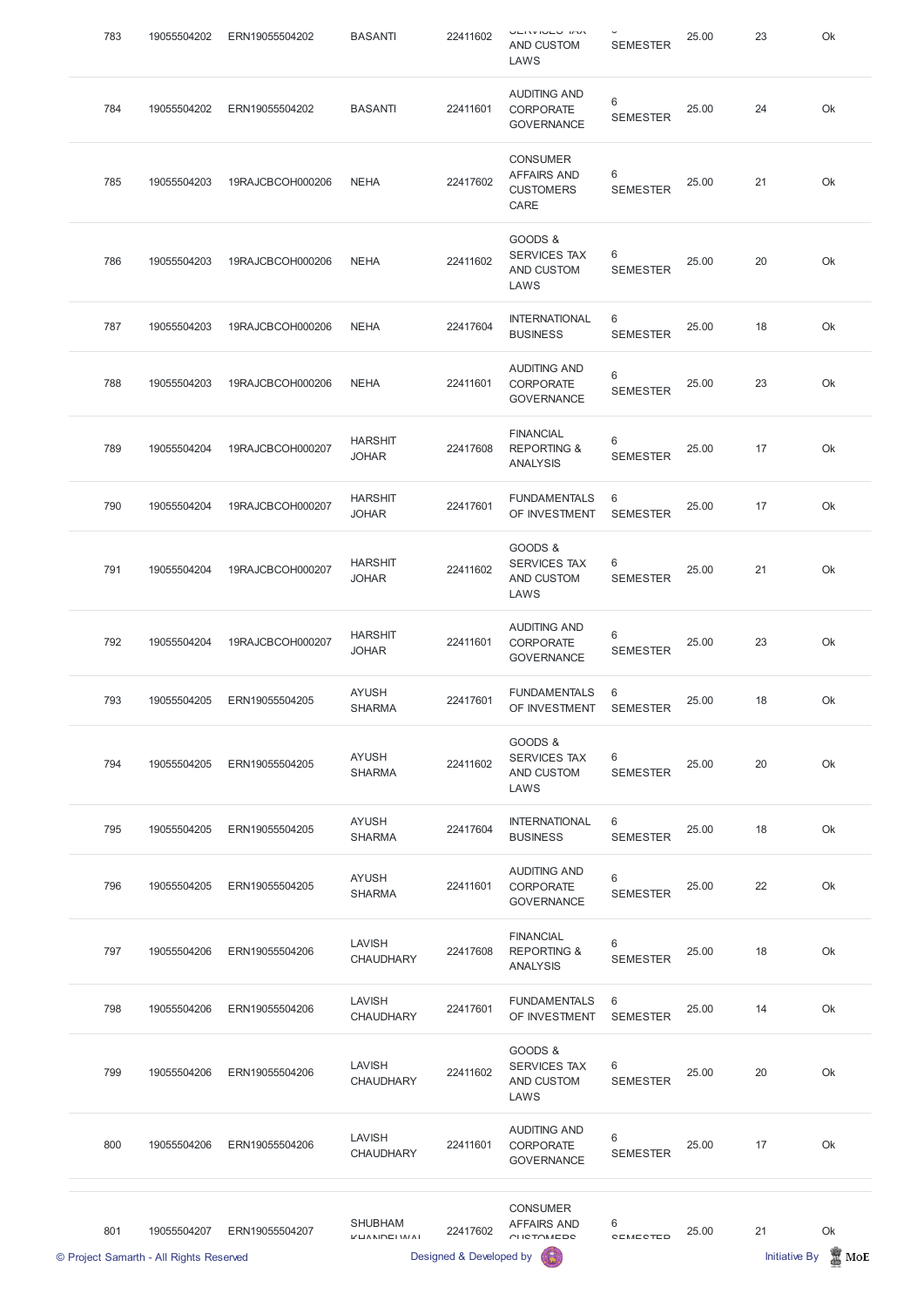| 802 | 19055504207 | ERN19055504207   | <b>SHUBHAM</b><br>KHANDELWAL  | 22411602 | GOODS &<br><b>SERVICES TAX</b><br>AND CUSTOM<br>LAWS              | 6<br><b>SEMESTER</b>     | 25.00 | 20 | Ok |
|-----|-------------|------------------|-------------------------------|----------|-------------------------------------------------------------------|--------------------------|-------|----|----|
| 803 | 19055504207 | ERN19055504207   | <b>SHUBHAM</b><br>KHANDELWAL  | 22417604 | <b>INTERNATIONAL</b><br><b>BUSINESS</b>                           | 6<br><b>SEMESTER</b>     | 25.00 | 14 | Ok |
| 804 | 19055504207 | ERN19055504207   | <b>SHUBHAM</b><br>KHANDELWAL  | 22411601 | <b>AUDITING AND</b><br><b>CORPORATE</b><br><b>GOVERNANCE</b>      | 6<br><b>SEMESTER</b>     | 25.00 | 22 | Ok |
| 805 | 19055504208 | 19RAJCBCOH000211 | <b>PRANAY</b><br><b>MEHTA</b> | 22411601 | <b>AUDITING AND</b><br><b>CORPORATE</b><br><b>GOVERNANCE</b>      | 6<br><b>SEMESTER</b>     | 25.00 | 22 | Ok |
| 806 | 19055504208 | 19RAJCBCOH000211 | <b>PRANAY</b><br><b>MEHTA</b> | 22417602 | <b>CONSUMER</b><br><b>AFFAIRS AND</b><br><b>CUSTOMERS</b><br>CARE | 6<br><b>SEMESTER</b>     | 25.00 | 21 | Ok |
| 807 | 19055504208 | 19RAJCBCOH000211 | <b>PRANAY</b><br><b>MEHTA</b> | 22411602 | GOODS &<br><b>SERVICES TAX</b><br>AND CUSTOM<br>LAWS              | 6<br><b>SEMESTER</b>     | 25.00 | 20 | Ok |
| 808 | 19055504208 | 19RAJCBCOH000211 | <b>PRANAY</b><br><b>MEHTA</b> | 22417604 | <b>INTERNATIONAL</b><br><b>BUSINESS</b>                           | 6<br><b>SEMESTER</b>     | 25.00 | 19 | Ok |
| 809 | 19055504209 | 19RAJCBCOH000212 | <b>ASHISH ARYA</b>            | 22417601 | <b>FUNDAMENTALS</b><br>OF INVESTMENT                              | 6<br><b>SEMESTER</b>     | 25.00 | 18 | Ok |
| 810 | 19055504209 | 19RAJCBCOH000212 | <b>ASHISH ARYA</b>            | 22411602 | GOODS &<br><b>SERVICES TAX</b><br>AND CUSTOM<br>LAWS              | 6<br><b>SEMESTER</b>     | 25.00 | 20 | Ok |
| 811 | 19055504209 | 19RAJCBCOH000212 | <b>ASHISH ARYA</b>            | 22417604 | <b>INTERNATIONAL</b><br><b>BUSINESS</b>                           | 6<br><b>SEMESTER</b>     | 25.00 | 16 | Ok |
| 812 | 19055504209 | 19RAJCBCOH000212 | <b>ASHISH ARYA</b>            | 22411601 | <b>AUDITING AND</b><br><b>CORPORATE</b><br><b>GOVERNANCE</b>      | $6\,$<br><b>SEMESTER</b> | 25.00 | 22 | Ok |
| 813 | 19055504210 | 19RAJCBCOH000213 | <b>RITIN DOGRA</b>            | 22417602 | <b>CONSUMER</b><br><b>AFFAIRS AND</b><br><b>CUSTOMERS</b><br>CARE | 6<br><b>SEMESTER</b>     | 25.00 | 21 | Ok |
| 814 | 19055504210 | 19RAJCBCOH000213 | <b>RITIN DOGRA</b>            | 22411602 | GOODS &<br><b>SERVICES TAX</b><br>AND CUSTOM<br>LAWS              | 6<br><b>SEMESTER</b>     | 25.00 | 20 | Ok |
| 815 | 19055504210 | 19RAJCBCOH000213 | <b>RITIN DOGRA</b>            | 22417604 | <b>INTERNATIONAL</b><br><b>BUSINESS</b>                           | 6<br><b>SEMESTER</b>     | 25.00 | 17 | Ok |
| 816 | 19055504210 | 19RAJCBCOH000213 | <b>RITIN DOGRA</b>            | 22411601 | <b>AUDITING AND</b><br><b>CORPORATE</b>                           | $\,6\,$                  | 25.00 | 23 | Ok |

GOVERNANCE SEMESTER

|     | © Project Samarth - All Rights Reserved |                  |              | Designed & Developed by | <b>BUSINESS</b><br>(時)                                            | <b>SEMESTER</b>          |       | <b>Initiative By</b> | <b>MM</b> MoE |
|-----|-----------------------------------------|------------------|--------------|-------------------------|-------------------------------------------------------------------|--------------------------|-------|----------------------|---------------|
| 819 | 19055504211                             | 19RAJCBCOH000214 | <b>NANCY</b> | 22417604                | <b>INTERNATIONAL</b>                                              | 6                        | 25.00 | 18                   | Ok            |
| 818 | 19055504211                             | 19RAJCBCOH000214 | <b>NANCY</b> | 22411602                | GOODS &<br><b>SERVICES TAX</b><br>AND CUSTOM<br>LAWS              | 6<br><b>SEMESTER</b>     | 25.00 | 20                   | Ok            |
| 817 | 19055504211                             | 19RAJCBCOH000214 | <b>NANCY</b> | 22417602                | <b>CONSUMER</b><br><b>AFFAIRS AND</b><br><b>CUSTOMERS</b><br>CARE | $6\,$<br><b>SEMESTER</b> | 25.00 | 21                   | Ok            |
|     |                                         |                  |              |                         |                                                                   |                          |       |                      |               |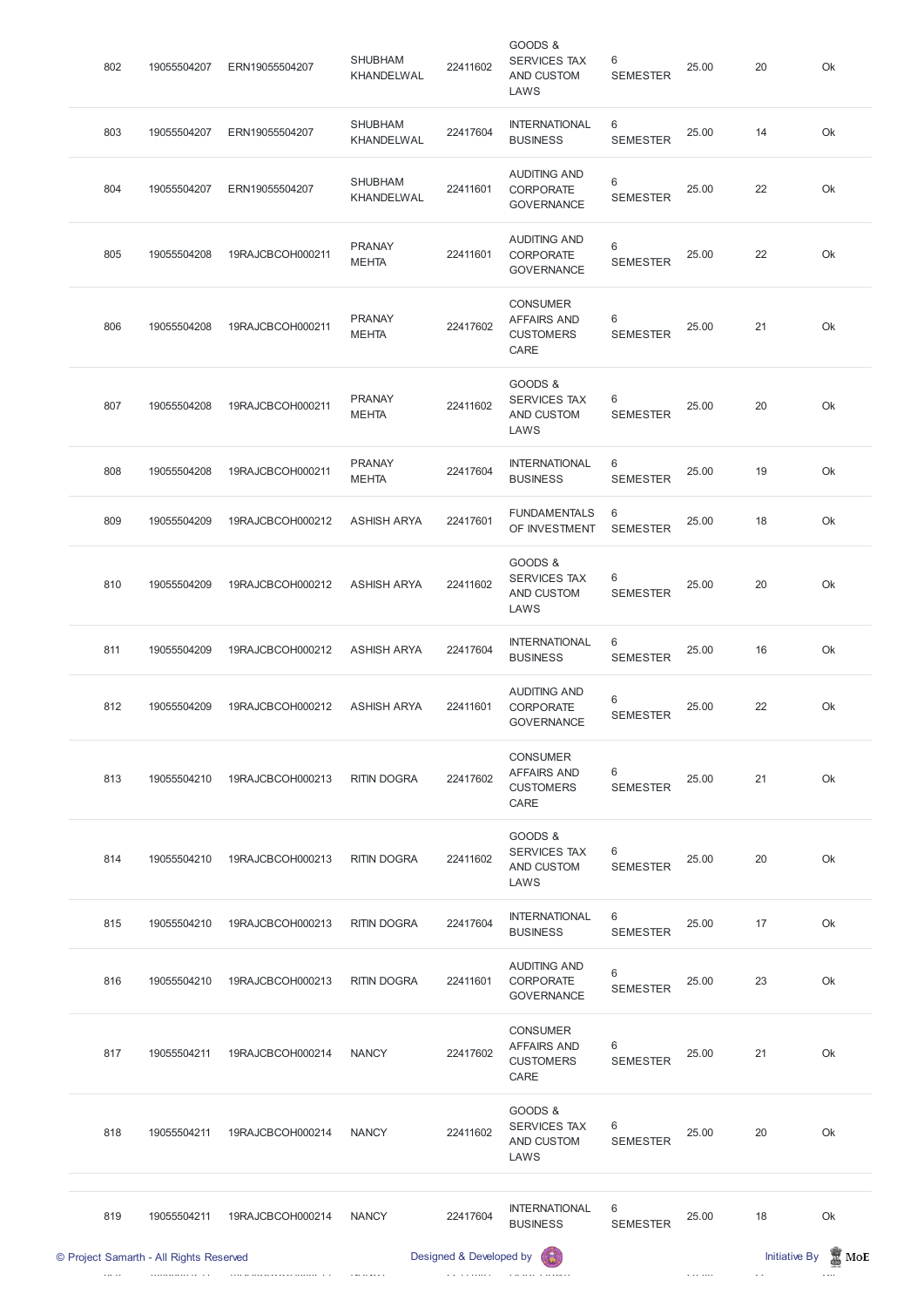| --- |                                                        |                  |                                  |                                     | שווא יש אושט<br><b>GOVERNANCE</b>                                 | <b>SEMESTER</b>      |       |                            | $\overline{\phantom{a}}$ |
|-----|--------------------------------------------------------|------------------|----------------------------------|-------------------------------------|-------------------------------------------------------------------|----------------------|-------|----------------------------|--------------------------|
| 821 | 19055504212                                            | 19RAJCBCOH000215 | <b>ANKIT ANAND</b>               | 22417608                            | <b>FINANCIAL</b><br><b>REPORTING &amp;</b><br><b>ANALYSIS</b>     | 6<br><b>SEMESTER</b> | 25.00 | 21                         | Ok                       |
| 822 | 19055504212                                            | 19RAJCBCOH000215 | <b>ANKIT ANAND</b>               | 22417601                            | <b>FUNDAMENTALS</b><br>OF INVESTMENT                              | 6<br><b>SEMESTER</b> | 25.00 | 17                         | Ok                       |
| 823 | 19055504212                                            | 19RAJCBCOH000215 | <b>ANKIT ANAND</b>               | 22411602                            | GOODS &<br><b>SERVICES TAX</b><br>AND CUSTOM<br>LAWS              | 6<br><b>SEMESTER</b> | 25.00 | 23                         | Ok                       |
| 824 | 19055504212                                            | 19RAJCBCOH000215 | <b>ANKIT ANAND</b>               | 22411601                            | <b>AUDITING AND</b><br><b>CORPORATE</b><br><b>GOVERNANCE</b>      | 6<br><b>SEMESTER</b> | 25.00 | 24                         | Ok                       |
| 825 | 19055504213                                            | 19RAJCBCOH000216 | <b>ABHISHEK</b><br><b>KUMAR</b>  | 22417601                            | <b>FUNDAMENTALS</b><br>OF INVESTMENT                              | 6<br><b>SEMESTER</b> | 25.00 | 18                         | Ok                       |
| 826 | 19055504213                                            | 19RAJCBCOH000216 | <b>ABHISHEK</b><br><b>KUMAR</b>  | 22411602                            | GOODS &<br><b>SERVICES TAX</b><br>AND CUSTOM<br>LAWS              | 6<br><b>SEMESTER</b> | 25.00 | 20                         | Ok                       |
| 827 | 19055504213                                            | 19RAJCBCOH000216 | <b>ABHISHEK</b><br><b>KUMAR</b>  | 22417604                            | <b>INTERNATIONAL</b><br><b>BUSINESS</b>                           | 6<br><b>SEMESTER</b> | 25.00 | 20                         | Ok                       |
| 828 | 19055504213                                            | 19RAJCBCOH000216 | <b>ABHISHEK</b><br><b>KUMAR</b>  | 22411601                            | <b>AUDITING AND</b><br><b>CORPORATE</b><br><b>GOVERNANCE</b>      | 6<br><b>SEMESTER</b> | 25.00 | 22                         | Ok                       |
| 829 | 19055504214                                            | 19RAJCBCOH000217 | <b>RAJAT</b><br><b>PATHANIA</b>  | 22417608                            | <b>FINANCIAL</b><br><b>REPORTING &amp;</b><br><b>ANALYSIS</b>     | 6<br><b>SEMESTER</b> | 25.00 | 20                         | Ok                       |
| 830 | 19055504214                                            | 19RAJCBCOH000217 | <b>RAJAT</b><br><b>PATHANIA</b>  | 22417601                            | <b>FUNDAMENTALS</b><br>OF INVESTMENT                              | 6<br><b>SEMESTER</b> | 25.00 | 16                         | Ok                       |
| 831 | 19055504214                                            | 19RAJCBCOH000217 | <b>RAJAT</b><br><b>PATHANIA</b>  | 22411602                            | GOODS &<br><b>SERVICES TAX</b><br>AND CUSTOM<br>LAWS              | 6<br><b>SEMESTER</b> | 25.00 | 20                         | Ok                       |
| 832 | 19055504214                                            | 19RAJCBCOH000217 | <b>RAJAT</b><br><b>PATHANIA</b>  | 22411601                            | <b>AUDITING AND</b><br><b>CORPORATE</b><br><b>GOVERNANCE</b>      | 6<br><b>SEMESTER</b> | 25.00 | 23                         | Ok                       |
| 833 | 19055504215                                            | 19RAJCBCOH000218 | <b>PRATEEK</b><br><b>CHADDHA</b> | 22417608                            | <b>FINANCIAL</b><br><b>REPORTING &amp;</b><br><b>ANALYSIS</b>     | 6<br><b>SEMESTER</b> | 25.00 | 21                         | Ok                       |
| 834 | 19055504215                                            | 19RAJCBCOH000218 | <b>PRATEEK</b><br><b>CHADDHA</b> | 22417601                            | <b>FUNDAMENTALS</b><br>OF INVESTMENT                              | 6<br><b>SEMESTER</b> | 25.00 | 15                         | Ok                       |
| 835 | 19055504215                                            | 19RAJCBCOH000218 | <b>PRATEEK</b><br><b>CHADDHA</b> | 22411602                            | GOODS &<br><b>SERVICES TAX</b><br>AND CUSTOM<br>LAWS              | 6<br><b>SEMESTER</b> | 25.00 | 20                         | Ok                       |
| 836 | 19055504215                                            | 19RAJCBCOH000218 | <b>PRATEEK</b><br><b>CHADDHA</b> | 22411601                            | <b>AUDITING AND</b><br>CORPORATE<br><b>GOVERNANCE</b>             | 6<br><b>SEMESTER</b> | 25.00 | 23                         | Ok                       |
| 837 | 19055504216                                            | 19RAJCBCOH000018 | <b>VIDISHA JAIN</b>              | 22417602                            | <b>CONSUMER</b><br><b>AFFAIRS AND</b><br><b>CUSTOMERS</b><br>CARE | 6<br><b>SEMESTER</b> | 25.00 | 21                         | Ok                       |
|     |                                                        |                  |                                  |                                     | GOODS &                                                           |                      |       |                            |                          |
| 838 | 19055504216<br>© Project Samarth - All Rights Reserved | 19RAJCBCOH000018 | <b>VIDISHA JAIN</b>              | 22411602<br>Designed & Developed by | <b>SERVICES TAX</b><br>AND CHICTOM                                | 6<br><b>CEMECTED</b> | 25.00 | 20<br><b>Initiative By</b> | Ok<br>$\mathbb{Z}$ MoE   |
|     |                                                        |                  |                                  |                                     |                                                                   |                      |       |                            |                          |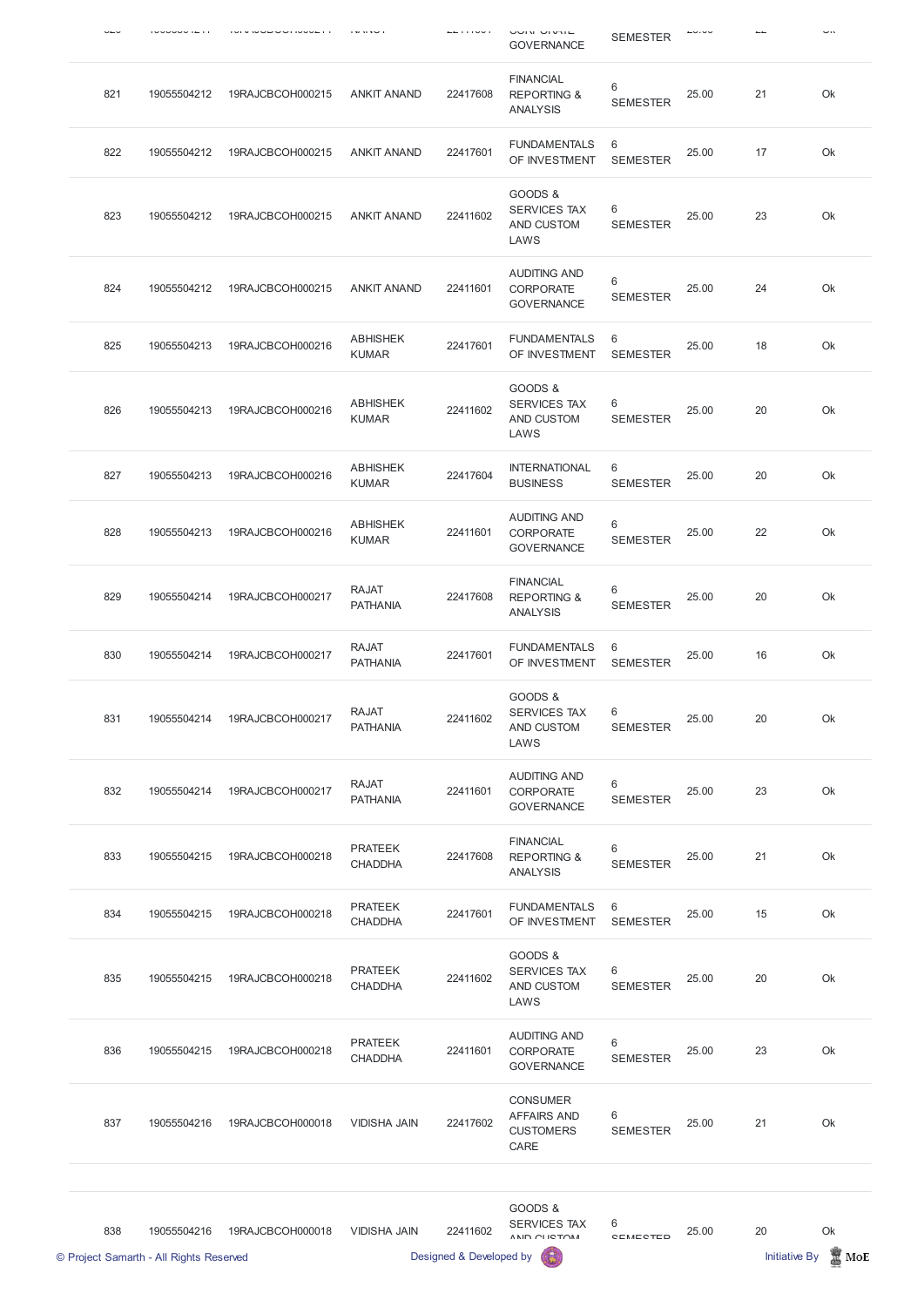| © Project Samarth - All Rights Reserved |             |                  | Designed & Developed by          |          |                                                                   |                      |       | <b>Initiative By</b><br><b>区</b> MoE |    |  |
|-----------------------------------------|-------------|------------------|----------------------------------|----------|-------------------------------------------------------------------|----------------------|-------|--------------------------------------|----|--|
| 856                                     | 19081504067 | 19SNDCBCOH000077 | <b>YASHIKA</b><br><b>CHHABRA</b> | 22411601 | <b>AUDITING AND</b><br><b>CORPORATE</b><br>OM/EDNANDE             | 6<br><b>SEMESTER</b> | 25.00 | 23                                   | Ok |  |
| 855                                     | 19081504067 | 19SNDCBCOH000077 | <b>YASHIKA</b><br><b>CHHABRA</b> | 22417604 | <b>INTERNATIONAL</b><br><b>BUSINESS</b>                           | 6<br><b>SEMESTER</b> | 25.00 | 18                                   | Ok |  |
| 854                                     | 19081504067 | 19SNDCBCOH000077 | <b>YASHIKA</b><br><b>CHHABRA</b> | 22411602 | GOODS &<br><b>SERVICES TAX</b><br>AND CUSTOM<br>LAWS              | 6<br><b>SEMESTER</b> | 25.00 | 21                                   | Ok |  |
| 853                                     | 19081504067 | 19SNDCBCOH000077 | <b>YASHIKA</b><br><b>CHHABRA</b> | 22417602 | <b>CONSUMER</b><br><b>AFFAIRS AND</b><br><b>CUSTOMERS</b><br>CARE | 6<br><b>SEMESTER</b> | 25.00 | 21                                   | Ok |  |
| 852                                     | 19055504220 | 19RAJCBCOH000111 | LAKSHAY<br><b>CHHABRA</b>        | 22411601 | <b>AUDITING AND</b><br><b>CORPORATE</b><br><b>GOVERNANCE</b>      | 6<br><b>SEMESTER</b> | 25.00 | 14                                   | Ok |  |
| 851                                     | 19055504220 | 19RAJCBCOH000111 | LAKSHAY<br><b>CHHABRA</b>        | 22411602 | GOODS &<br>SERVICES TAX<br>AND CUSTOM<br>LAWS                     | 6<br><b>SEMESTER</b> | 25.00 | 12                                   | Ok |  |
| 850                                     | 19055504220 | 19RAJCBCOH000111 | LAKSHAY<br><b>CHHABRA</b>        | 22417601 | <b>FUNDAMENTALS</b><br>OF INVESTMENT                              | 6<br><b>SEMESTER</b> | 25.00 | 14                                   | Ok |  |
| 849                                     | 19055504220 | 19RAJCBCOH000111 | <b>LAKSHAY</b><br><b>CHHABRA</b> | 22417608 | <b>FINANCIAL</b><br><b>REPORTING &amp;</b><br><b>ANALYSIS</b>     | 6<br><b>SEMESTER</b> | 25.00 | 17                                   | Ok |  |
| 848                                     | 19055504218 | 19RAJCBCOH000027 | <b>DIVYA</b>                     | 22411601 | <b>AUDITING AND</b><br><b>CORPORATE</b><br><b>GOVERNANCE</b>      | 6<br><b>SEMESTER</b> | 25.00 | 22                                   | Ok |  |
| 847                                     | 19055504218 | 19RAJCBCOH000027 | <b>DIVYA</b>                     | 22417604 | <b>INTERNATIONAL</b><br><b>BUSINESS</b>                           | 6<br><b>SEMESTER</b> | 25.00 | 19                                   | Ok |  |
| 846                                     | 19055504218 | 19RAJCBCOH000027 | <b>DIVYA</b>                     | 22411602 | GOODS &<br>SERVICES TAX<br>AND CUSTOM<br>LAWS                     | 6<br><b>SEMESTER</b> | 25.00 | 20                                   | Ok |  |
| 845                                     | 19055504218 | 19RAJCBCOH000027 | <b>DIVYA</b>                     | 22417602 | <b>CONSUMER</b><br><b>AFFAIRS AND</b><br><b>CUSTOMERS</b><br>CARE | 6<br><b>SEMESTER</b> | 25.00 | 22                                   | Ok |  |
| 844                                     | 19055504217 | 19RAJCBCOH000022 | <b>KHUSHI JAIN</b>               | 22411601 | <b>AUDITING AND</b><br><b>CORPORATE</b><br><b>GOVERNANCE</b>      | 6<br><b>SEMESTER</b> | 25.00 | 10                                   | Ok |  |
| 843                                     | 19055504217 | 19RAJCBCOH000022 | <b>KHUSHI JAIN</b>               | 22417604 | <b>INTERNATIONAL</b><br><b>BUSINESS</b>                           | 6<br><b>SEMESTER</b> | 25.00 | $\boldsymbol{0}$                     | Ok |  |
| 842                                     | 19055504217 | 19RAJCBCOH000022 | <b>KHUSHI JAIN</b>               | 22411602 | GOODS &<br><b>SERVICES TAX</b><br>AND CUSTOM<br>LAWS              | 6<br><b>SEMESTER</b> | 25.00 | 12                                   | Ok |  |
| 841                                     | 19055504217 | 19RAJCBCOH000022 | <b>KHUSHI JAIN</b>               | 22417602 | <b>CONSUMER</b><br><b>AFFAIRS AND</b><br><b>CUSTOMERS</b><br>CARE | 6<br><b>SEMESTER</b> | 25.00 | 22                                   | Ok |  |
| 840                                     | 19055504216 | 19RAJCBCOH000018 | <b>VIDISHA JAIN</b>              | 22411601 | <b>AUDITING AND</b><br><b>CORPORATE</b><br><b>GOVERNANCE</b>      | 6<br><b>SEMESTER</b> | 25.00 | 10                                   | Ok |  |
| 839                                     | 19055504216 | 19RAJCBCOH000018 | <b>VIDISHA JAIN</b>              | 22417604 | <b>INTERNATIONAL</b><br><b>BUSINESS</b>                           | 6<br><b>SEMESTER</b> | 25.00 | $\mathbf 0$                          | Ok |  |